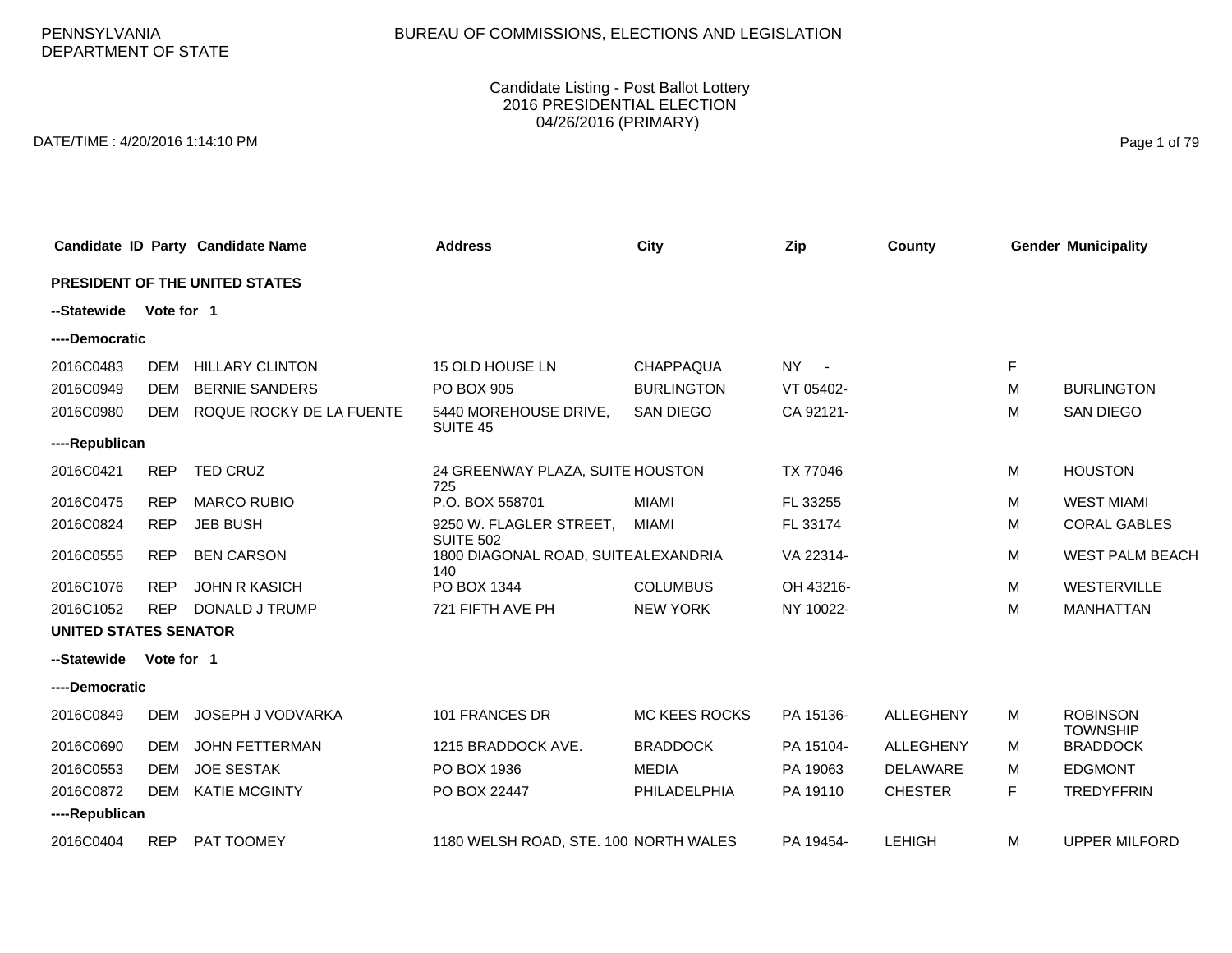# BUREAU OF COMMISSIONS, ELECTIONS AND LEGISLATION

#### Candidate Listing - Post Ballot Lottery 2016 PRESIDENTIAL ELECTION 04/26/2016 (PRIMARY)

DATE/TIME : 4/20/2016 1:14:10 PM Page 2 of 79

|                             |                          | Candidate ID Party Candidate Name             | <b>Address</b>                        | <b>City</b>                           | Zip                    | County                             |   | <b>Gender Municipality</b>                                       |
|-----------------------------|--------------------------|-----------------------------------------------|---------------------------------------|---------------------------------------|------------------------|------------------------------------|---|------------------------------------------------------------------|
| <b>ATTORNEY GENERAL</b>     |                          |                                               |                                       |                                       |                        |                                    |   |                                                                  |
| --Statewide                 | Vote for 1               |                                               |                                       |                                       |                        |                                    |   |                                                                  |
| ----Democratic              |                          |                                               |                                       |                                       |                        |                                    |   |                                                                  |
| 2016C0883<br>2016C0749      | <b>DEM</b><br><b>DEM</b> | <b>JOHN MORGANELLI</b><br><b>JOSH SHAPIRO</b> | 835 BARNSDALE RD.<br>1550 CLOVERLY LN | <b>BETHLEHEM</b><br><b>JENKINTOWN</b> | PA 18017-<br>PA 19046- | NORTHAMPTON M<br><b>MONTGOMERY</b> | M | <b>BETHLEHEM</b><br><b>ABINGTON</b>                              |
| 2016C0113<br>----Republican | <b>DEM</b>               | STEPHEN A ZAPPALA JR                          | 103 SQUAW RUN ROAD                    | <b>PITTSBURGH</b>                     | PA 15238-              | <b>ALLEGHENY</b>                   | М | <b>TOWNSHIP</b><br><b>FOX CHAPEL</b>                             |
| 2016C0996                   | <b>REP</b>               | <b>JOE PETERS</b>                             | P.O. BOX 429                          | <b>LAKE WINOLA</b>                    | PA 18625-              | <b>WYOMING</b>                     | м | OVERFIELD                                                        |
| 2016C0453                   | <b>REP</b>               | <b>JOHN RAFFERTY</b>                          | 4 CULP ROAD                           | <b>AUDUBON</b>                        |                        | PA 19403-2030 MONTGOMERY           | М | <b>TOWNSHIP</b><br>LOWER<br><b>PROVIDENCE</b><br><b>TOWNSHIP</b> |
| <b>AUDITOR GENERAL</b>      |                          |                                               |                                       |                                       |                        |                                    |   |                                                                  |
| --Statewide                 | Vote for 1               |                                               |                                       |                                       |                        |                                    |   |                                                                  |
| ----Democratic              |                          |                                               |                                       |                                       |                        |                                    |   |                                                                  |
| 2016C0183                   | <b>DEM</b>               | EUGENE A DEPASQUALE                           | 1560 WEST PRINCESS<br><b>STREET</b>   | <b>YORK</b>                           | PA 17404-              | <b>YORK</b>                        | M | <b>WEST MANCHESTER</b><br><b>TOWNSHIP</b>                        |
| ----Republican              |                          |                                               |                                       |                                       |                        |                                    |   |                                                                  |
| 2016C0446                   | <b>REP</b>               | <b>JOHN BROWN</b>                             | 500 S 7TH STREET                      | <b>BANGOR</b>                         |                        | PA 18013-2441 NORTHAMPTON M        |   | <b>BANGOR BORO</b>                                               |
| <b>STATE TREASURER</b>      |                          |                                               |                                       |                                       |                        |                                    |   |                                                                  |
| --Statewide                 | Vote for 1               |                                               |                                       |                                       |                        |                                    |   |                                                                  |
| ----Democratic              |                          |                                               |                                       |                                       |                        |                                    |   |                                                                  |
| 2016C0692                   | <b>DEM</b>               | <b>JOE TORSELLA</b>                           | P.O.BOX 626                           | <b>FLOURTOWN</b>                      | PA 19031-              | <b>MONTGOMERY</b>                  | M | <b>WHITEMARSH</b>                                                |
| ----Republican              |                          |                                               |                                       |                                       |                        |                                    |   |                                                                  |
| 2016C0449                   | <b>REP</b>               | <b>OTTO VOIT</b>                              | P.O. BOX 303                          | <b>HARRISBURG</b>                     | PA 17108-              | <b>BERKS</b>                       | M | <b>MUHLENBERG</b><br><b>TOWNSHIP</b>                             |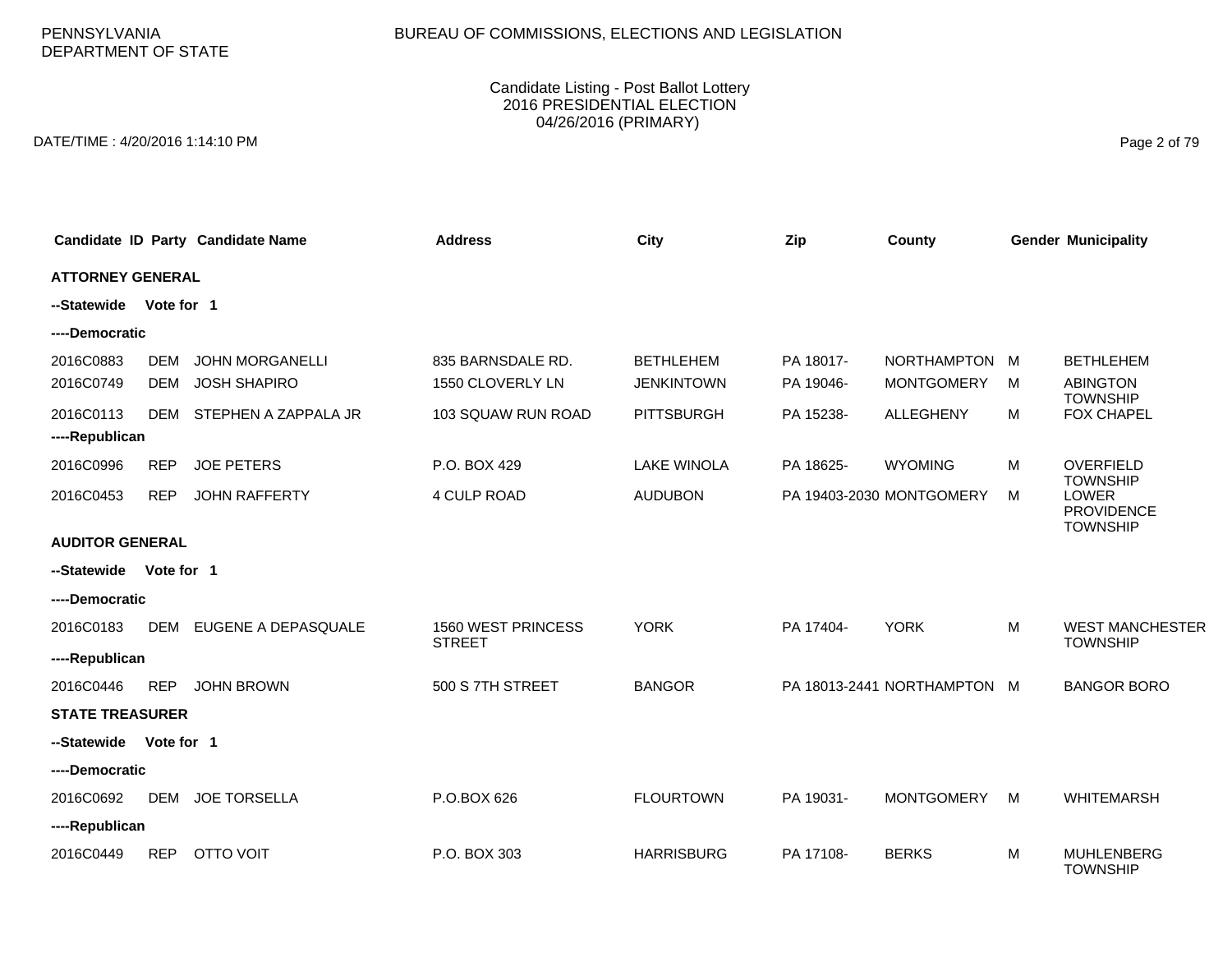PENNSYLVANIA DEPARTMENT OF STATE

#### Candidate Listing - Post Ballot Lottery 2016 PRESIDENTIAL ELECTION 04/26/2016 (PRIMARY)

DATE/TIME : 4/20/2016 1:14:10 PM Page 3 of 79

|                                   |                                         | Candidate ID Party Candidate Name       | <b>Address</b>                        | City                  | Zip       | County            |    | <b>Gender Municipality</b>             |  |  |  |  |
|-----------------------------------|-----------------------------------------|-----------------------------------------|---------------------------------------|-----------------------|-----------|-------------------|----|----------------------------------------|--|--|--|--|
| <b>REPRESENTATIVE IN CONGRESS</b> |                                         |                                         |                                       |                       |           |                   |    |                                        |  |  |  |  |
|                                   | --1st Congressional District Vote for 1 |                                         |                                       |                       |           |                   |    |                                        |  |  |  |  |
| ----Democratic                    |                                         |                                         |                                       |                       |           |                   |    |                                        |  |  |  |  |
| 2016C0255                         | <b>DEM</b>                              | <b>ROBERT A BRADY</b>                   | 7028 BRENTWOOD ROAD                   | PHILADELPHIA          | PA 19151- | PHILADELPHIA      | м  | PHILADELPHIA                           |  |  |  |  |
| ----Republican                    |                                         |                                         |                                       |                       |           |                   |    |                                        |  |  |  |  |
| 2016C0934                         | <b>REP</b>                              | <b>DEBORAH WILLIAMS</b>                 | 942 E. DURARD ST                      | PHILADELPHIA          | PA 19150- | PHILADELPHIA      | F. | PHILADELPHIA                           |  |  |  |  |
|                                   |                                         | --2nd Congressional District Vote for 1 |                                       |                       |           |                   |    |                                        |  |  |  |  |
| ----Democratic                    |                                         |                                         |                                       |                       |           |                   |    |                                        |  |  |  |  |
| 2016C0735                         | DEM                                     | <b>BRIAN ANTHONY GORDON</b>             | 3 CEDAR LANE                          | <b>MERION STATION</b> | PA 19066  | <b>MONTGOMERY</b> | M  | <b>LOWER MERION</b><br><b>TOWNSHIP</b> |  |  |  |  |
| 2016C0549                         | DEM                                     | CHAKA FATTAH                            | 3939 NETHERFIELD ROAD                 | PHILADELPHIA          | PA 19129  | PHILADELPHIA      | м  | PHILADELPHIA                           |  |  |  |  |
| 2016C0573                         | <b>DEM</b>                              | <b>DWIGHT EVANS</b>                     | P.O. BOX 6578                         | PHILADELPHIA          | PA 19138  | PHILADELPHIA      | м  | PHILADELPHIA                           |  |  |  |  |
| 2016C0472                         | DEM                                     | <b>DAN MUROFF</b>                       | 328 WADSWORTH AVENUE                  | PHILADELPHIA          | PA 19119  | PHILADELPHIA      | м  | PHILADELPHIA                           |  |  |  |  |
| ----Republican                    |                                         |                                         |                                       |                       |           |                   |    |                                        |  |  |  |  |
| 2016C0982                         | <b>REP</b>                              | JAMES A JONES                           | 235 N. COLUMBUS BLVD #A5 PHILADELPHIA |                       | PA 19106  | PHILADELPHIA      | м  | PHILADELPHIA                           |  |  |  |  |
| --3rd Congressional District      |                                         | Vote for 1                              |                                       |                       |           |                   |    |                                        |  |  |  |  |
| ----Republican                    |                                         |                                         |                                       |                       |           |                   |    |                                        |  |  |  |  |
| 2016C0428                         | <b>REP</b>                              | <b>MIKE KELLY</b>                       | 239 WEST PEARL STREET                 | <b>BUTLER</b>         | PA 16001  | <b>BUTLER</b>     | M  | <b>BUTLER CITY</b>                     |  |  |  |  |
| --4th Congressional District      |                                         | Vote for 1                              |                                       |                       |           |                   |    |                                        |  |  |  |  |
| ----Republican                    |                                         |                                         |                                       |                       |           |                   |    |                                        |  |  |  |  |
| 2016C0632                         | <b>REP</b>                              | <b>SCOTT PERRY</b>                      | P.O. BOX 147                          | <b>RED LION</b>       | PA 17356  | <b>YORK</b>       | M  | <b>CARROLL TOWNSHIP</b>                |  |  |  |  |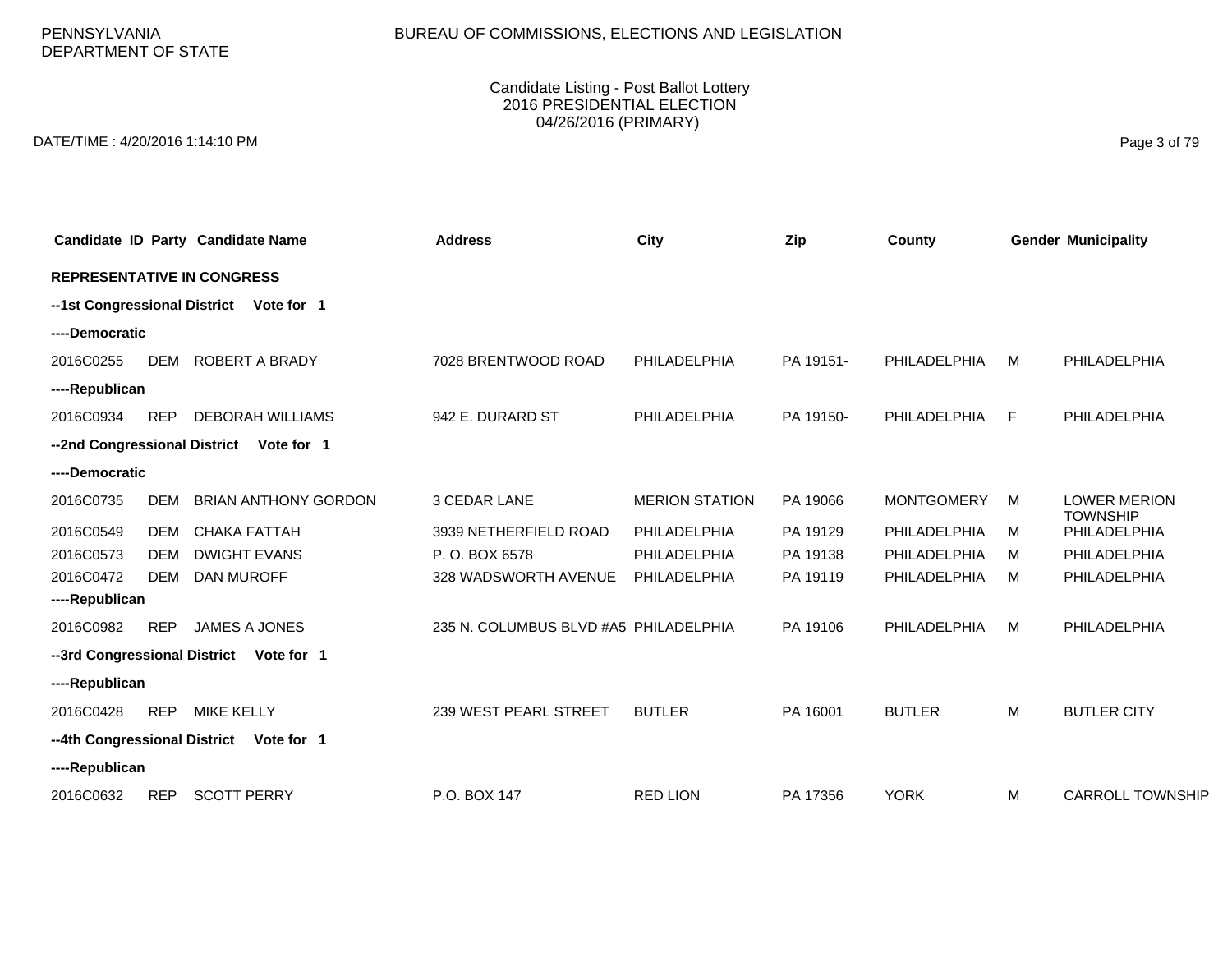PENNSYLVANIA DEPARTMENT OF STATE

#### Candidate Listing - Post Ballot Lottery 2016 PRESIDENTIAL ELECTION 04/26/2016 (PRIMARY)

DATE/TIME : 4/20/2016 1:14:10 PM Page 4 of 79

|                                         |            | <b>Candidate ID Party Candidate Name</b> | <b>Address</b>        | City                | Zip       | County            |    | <b>Gender Municipality</b>                |  |  |
|-----------------------------------------|------------|------------------------------------------|-----------------------|---------------------|-----------|-------------------|----|-------------------------------------------|--|--|
| --5th Congressional District Vote for 1 |            |                                          |                       |                     |           |                   |    |                                           |  |  |
| ----Democratic                          |            |                                          |                       |                     |           |                   |    |                                           |  |  |
| 2016C0560                               | <b>DEM</b> | <b>KERITH STRANO TAYLOR</b>              | <b>PO BOX 280</b>     | <b>BROOKVILLE</b>   | PA 15825  | <b>JEFFERSON</b>  | F  | <b>BROOKVILLE BORO</b>                    |  |  |
| ----Republican                          |            |                                          |                       |                     |           |                   |    |                                           |  |  |
| 2016C0249                               | <b>REP</b> | <b>GLENN GT THOMPSON</b>                 | 602 WALNUT STREET     | <b>HOWARD</b>       | PA 16841  | <b>CENTRE</b>     | M  | <b>HOWARD TOWNSHIP</b>                    |  |  |
| --6th Congressional District            |            | Vote for 1                               |                       |                     |           |                   |    |                                           |  |  |
| ----Democratic                          |            |                                          |                       |                     |           |                   |    |                                           |  |  |
| 2016C0789                               | DEM        | <b>MIKE PARRISH</b>                      | PO BOX 1722           | <b>WEST CHESTER</b> | PA 19380  | <b>CHESTER</b>    | M  | <b>WILLISTOWN</b>                         |  |  |
| ----Republican                          |            |                                          |                       |                     |           |                   |    |                                           |  |  |
| 2016C0344                               | <b>REP</b> | RYAN COSTELLO                            | P.O. BOX 3154         | <b>WEST CHESTER</b> | PA 19381  | <b>CHESTER</b>    | M  | <b>WEST GOSHEN</b><br><b>TOWNSHIP</b>     |  |  |
|                                         |            | -- 7th Congressional District Vote for 1 |                       |                     |           |                   |    |                                           |  |  |
| ----Democratic                          |            |                                          |                       |                     |           |                   |    |                                           |  |  |
| 2016C0818                               | <b>DEM</b> | MARY ELLEN BALCHUNIS                     | 35 CEDARBROOK ROAD    | ARDMORE             | PA 19003  | <b>DELAWARE</b>   | F. | <b>HAVERFORD</b><br><b>TOWNSHIP</b>       |  |  |
| 2016C1019                               | <b>DEM</b> | <b>BILL GOLDERER</b>                     | PO BOX 74             | <b>WAYNE</b>        | PA 19087  | <b>CHESTER</b>    | М  | <b>EASTTOWN</b>                           |  |  |
| ----Republican                          |            |                                          |                       |                     |           |                   |    |                                           |  |  |
| 2016C0832                               | <b>REP</b> | <b>STAN CASACIO</b>                      | 625 CREEK LANE        | <b>FLOURTOWN</b>    | PA 19031- | <b>MONTGOMERY</b> | M  | <b>WHITEMARSH</b>                         |  |  |
| 2016C0349                               | <b>REP</b> | <b>PATRICK L MEEHAN</b>                  | 102 HARVEY LANE       | <b>CHADDS FORD</b>  | PA 19317  | <b>DELAWARE</b>   | M  | <b>CHADDS FORD</b>                        |  |  |
|                                         |            | --8th Congressional District Vote for 1  |                       |                     |           |                   |    |                                           |  |  |
| ----Democratic                          |            |                                          |                       |                     |           |                   |    |                                           |  |  |
| 2016C0243                               | <b>DEM</b> | <b>STEVE SANTARSIERO</b>                 | 530 SOUTHRIDGE CIRCLE | YARDLEY             | PA 19067  | <b>BUCKS</b>      | М  | <b>LOWER MAKEFIELD</b><br><b>TOWNSHIP</b> |  |  |
| 2016C0077                               | <b>DEM</b> | SHAUGHNESSY NAUGHTON                     | PO BOX 751            | <b>DOYLESTOWN</b>   | PA 18901- | <b>BUCKS</b>      | F. | PLUMSTEAD<br><b>TOWNSHIP</b>              |  |  |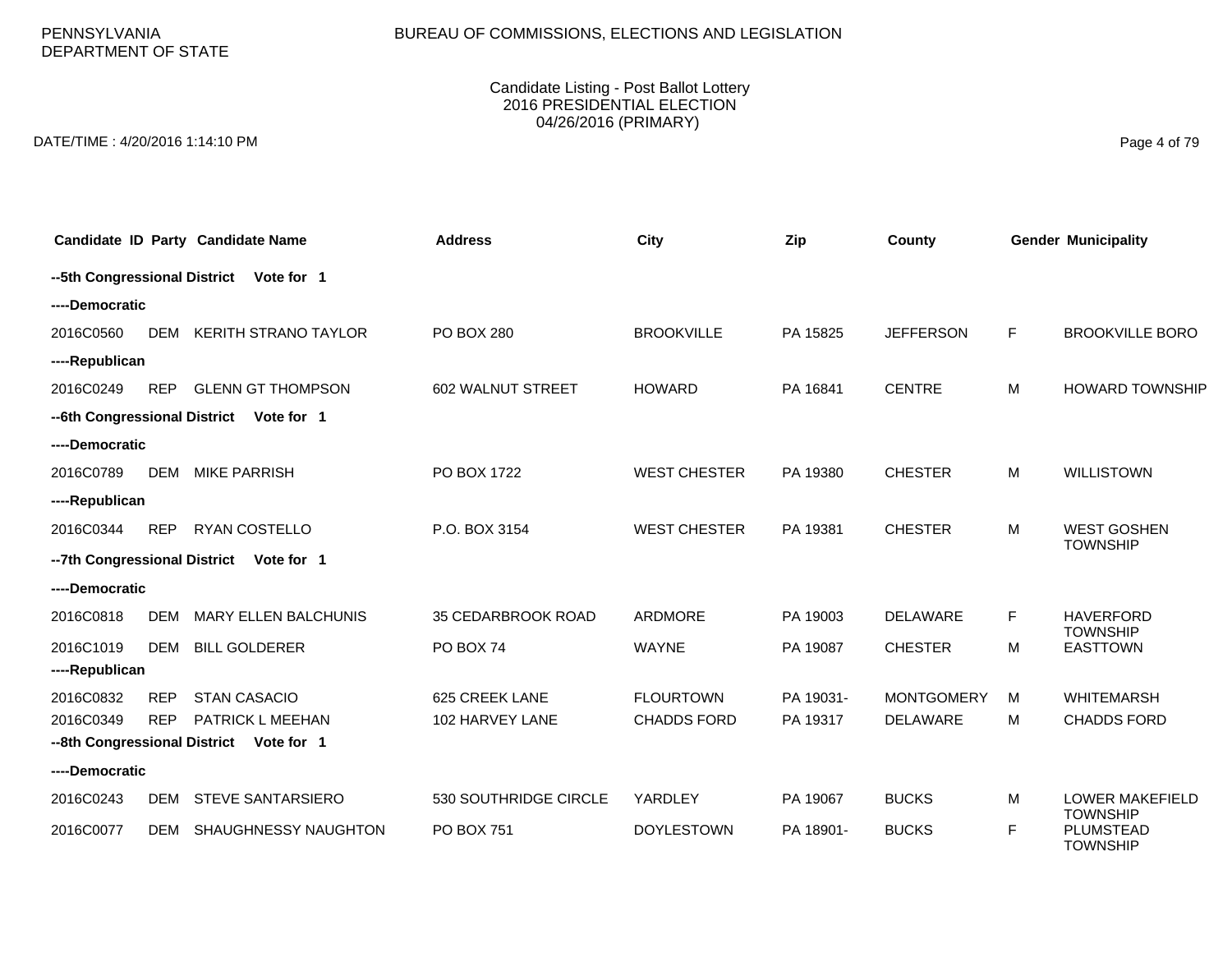#### Candidate Listing - Post Ballot Lottery 2016 PRESIDENTIAL ELECTION 04/26/2016 (PRIMARY)

DATE/TIME : 4/20/2016 1:14:10 PM Page 5 of 79

|                |            | Candidate ID Party Candidate Name        | <b>Address</b>         | <b>City</b>              | Zip                     | <b>County</b>    |   | <b>Gender Municipality</b>                |
|----------------|------------|------------------------------------------|------------------------|--------------------------|-------------------------|------------------|---|-------------------------------------------|
| ----Republican |            |                                          |                        |                          |                         |                  |   |                                           |
| 2016C0185      | <b>REP</b> | <b>BRIAN FITZPATRICK</b>                 | 76 OAK RIDGE DRIVE     | LANGHORNE                | PA 19047                | <b>BUCKS</b>     | M | <b>MIDDLETOWN</b><br><b>TOWNSHIP</b>      |
| 2016C0310      | <b>REP</b> | <b>MARC DUOME</b>                        | P.O. BOX 1001          | <b>BUCKINGHAM</b>        | PA 18912                | <b>BUCKS</b>     | м | PLUMSTEAD                                 |
| 2016C0828      | <b>REP</b> | ANDREW L WARREN                          | 294 SHADY BROOK DRIVE  | <b>LANGHORNE</b>         | PA 19047-               | <b>BUCKS</b>     | M | <b>MIDDLETOWN</b><br><b>TOWNSHIP</b>      |
|                |            | --9th Congressional District Vote for 1  |                        |                          |                         |                  |   |                                           |
| ----Republican |            |                                          |                        |                          |                         |                  |   |                                           |
| 2016C0096      | <b>REP</b> | <b>BILL SHUSTER</b>                      | 825 RITCHEY RD         | <b>EVERETT</b>           | PA 15537-4425 BEDFORD   |                  | M | <b>PROVIDENCE</b><br><b>TOWNSHIP WEST</b> |
| 2016C0078      | <b>REP</b> | <b>ART HALVORSON</b>                     | 462 INDIAN GREENS LANE | <b>MANNS CHOICE</b>      | PA 15550                | <b>BEDFORD</b>   | M | <b>HARRISON</b><br><b>TOWNSHIP</b>        |
|                |            | --10th Congressional District Vote for 1 |                        |                          |                         |                  |   |                                           |
| ----Republican |            |                                          |                        |                          |                         |                  |   |                                           |
| 2016C0717      | <b>REP</b> | <b>TOM MARINO</b>                        | PO BOX 653             | WILLIAMSPORT             | PA 17703-               | <b>LYCOMING</b>  | M | <b>LYCOMING</b>                           |
|                |            | --11th Congressional District Vote for 1 |                        |                          |                         |                  |   | <b>TOWNSHIP</b>                           |
| ----Democratic |            |                                          |                        |                          |                         |                  |   |                                           |
| 2016C0785      | <b>DEM</b> | <b>MIKE MARSICANO</b>                    | 1135 PILOT POINT       | <b>HAZLE TWP.</b>        | PA 18202                | LUZERNE          | M | <b>HAZLE TOWNSHIP</b>                     |
| ----Republican |            |                                          |                        |                          |                         |                  |   |                                           |
| 2016C0648      | <b>REP</b> | <b>LOU BARLETTA</b>                      | 1529 TERRACE BLVD.     | <b>HAZLETON</b>          | PA 18201                | LUZERNE          | M | <b>HAZLETON</b>                           |
|                |            | --12th Congressional District Vote for 1 |                        |                          |                         |                  |   |                                           |
| ----Democratic |            |                                          |                        |                          |                         |                  |   |                                           |
| 2016C0990      | <b>DEM</b> | ERIN R MCCLELLAND                        | 918 CARLISLE STREET    | NATRONA HEIGHTS PA 15065 |                         | <b>ALLEGHENY</b> | M | <b>HARRISON TWP</b>                       |
| ----Republican |            |                                          |                        |                          |                         |                  |   |                                           |
| 2016C0355      | <b>REP</b> | <b>KEITH ROTHFUS</b>                     | 227 WALNUT STREET      | <b>SEWICKLEY</b>         | PA 15143-1545 ALLEGHENY |                  | M | <b>SEWICKLEY</b>                          |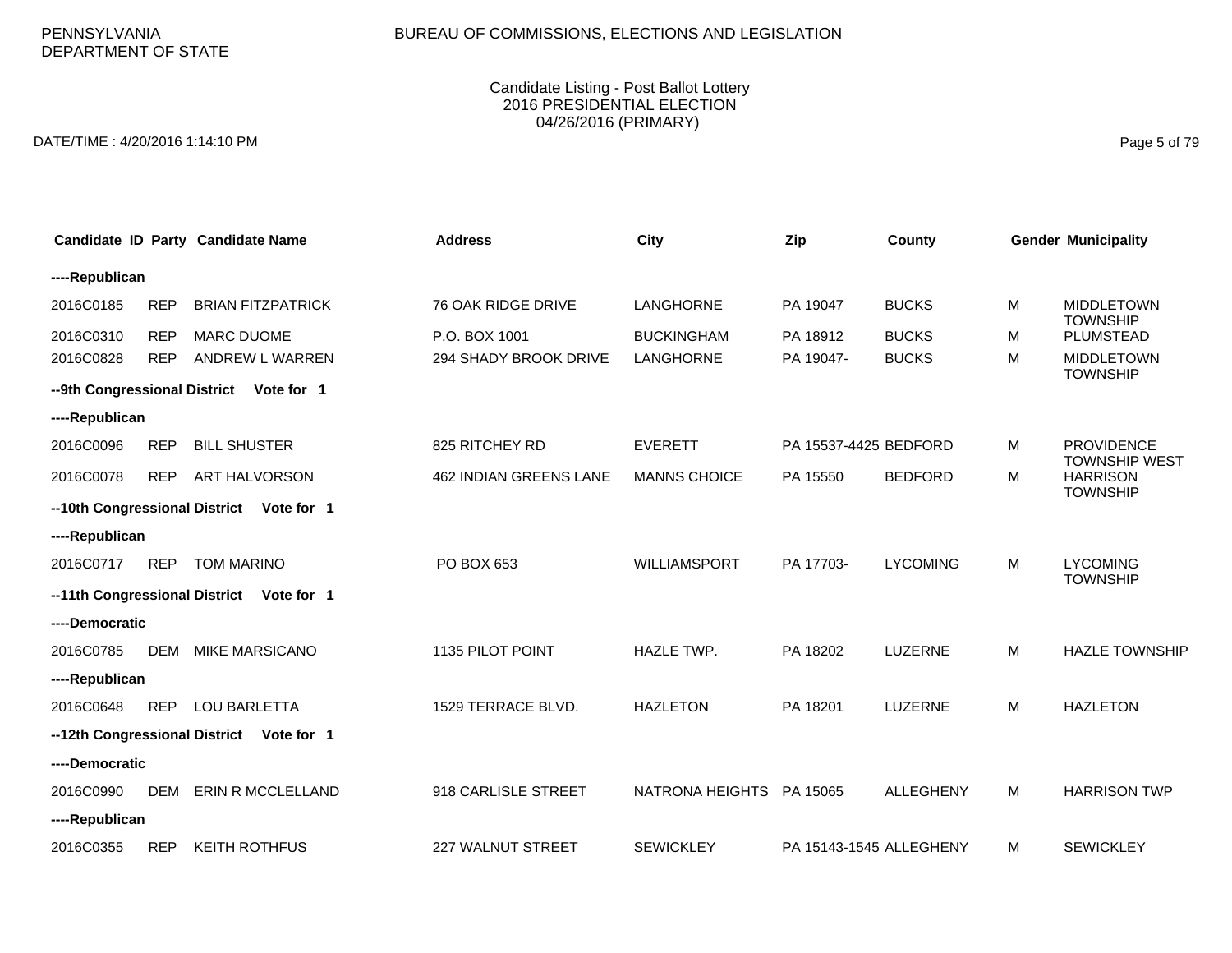PENNSYLVANIA DEPARTMENT OF STATE

#### Candidate Listing - Post Ballot Lottery 2016 PRESIDENTIAL ELECTION 04/26/2016 (PRIMARY)

DATE/TIME : 4/20/2016 1:14:10 PM Page 6 of 79

|                |            | Candidate ID Party Candidate Name        | <b>Address</b>        | City              | Zip       | County           |    | <b>Gender Municipality</b> |
|----------------|------------|------------------------------------------|-----------------------|-------------------|-----------|------------------|----|----------------------------|
|                |            | --13th Congressional District Vote for 1 |                       |                   |           |                  |    |                            |
| ----Democratic |            |                                          |                       |                   |           |                  |    |                            |
| 2016C0745      | DEM        | <b>BRENDAN F BOYLE</b>                   | 15040 KELVIN AVE.     | PHILADELPHIA      | PA 19116- | PHILADELPHIA     | M  | PHILADELPHIA               |
|                |            | --14th Congressional District Vote for 1 |                       |                   |           |                  |    |                            |
| ----Democratic |            |                                          |                       |                   |           |                  |    |                            |
| 2016C0647      | DEM        | <b>JANIS C BROOKS</b>                    | 814 MAPLE AVE         | N. VERSAILLES     | PA 15137  | <b>ALLEGHENY</b> | F. | N. VERSAILLES TWP          |
| 2016C0290      | <b>DEM</b> | <b>MIKE DOYLE</b>                        | 205 HAWTHORNE CT.     | <b>PITTSBURGH</b> | PA 15221  | <b>ALLEGHENY</b> | M  | <b>FOREST HILLS</b>        |
|                |            | --15th Congressional District Vote for 1 |                       |                   |           |                  |    |                            |
| ----Democratic |            |                                          |                       |                   |           |                  |    |                            |
| 2016C0907      | DEM        | <b>RICK DAUGHERTY</b>                    | 7854 CLAUSSVILLE ROAD | OREFIELD          | PA 18069  | <b>LEHIGH</b>    | M  | <b>LOWHILL TOWNSHIP</b>    |
| ----Republican |            |                                          |                       |                   |           |                  |    |                            |
| 2016C0251      | <b>REP</b> | <b>CHARLES W DENT</b>                    | <b>PO BOX 442</b>     | <b>ALLENTOWN</b>  | PA 18105- | <b>LEHIGH</b>    | M  | <b>ALLENTOWN</b>           |
|                |            | --16th Congressional District Vote for 1 |                       |                   |           |                  |    |                            |
| ----Democratic |            |                                          |                       |                   |           |                  |    |                            |
| 2016C0798      | DEM        | <b>CHRISTINA HARTMAN</b>                 | PO BOX 1576           | <b>LANCASTER</b>  | PA 17608  | <b>LANCASTER</b> | F  | <b>LANCASTER CITY</b>      |
| ----Republican |            |                                          |                       |                   |           |                  |    |                            |
| 2016C0900      | <b>REP</b> | <b>CHET BEILER</b>                       | 331 FRUITVILLE PIKE   | <b>MANHEIM</b>    | PA 17545  | <b>LANCASTER</b> | M  | PENN TOWNSHIP              |
| 2016C0663      | <b>REP</b> | <b>LLOYD K SMUCKER</b>                   | PO BOX 1551           | <b>LANCASTER</b>  | PA 17608- | <b>LANCASTER</b> | м  | <b>WEST LAMPETER</b>       |
|                |            | --17th Congressional District Vote for 1 |                       |                   |           |                  |    |                            |
| ----Democratic |            |                                          |                       |                   |           |                  |    |                            |
| 2016C0468      | DEM        | <b>MATT CARTWRIGHT</b>                   | PO BOX 414            | <b>SCRANTON</b>   | PA 18501  | LACKAWANNA       | M  | <b>MOOSIC</b>              |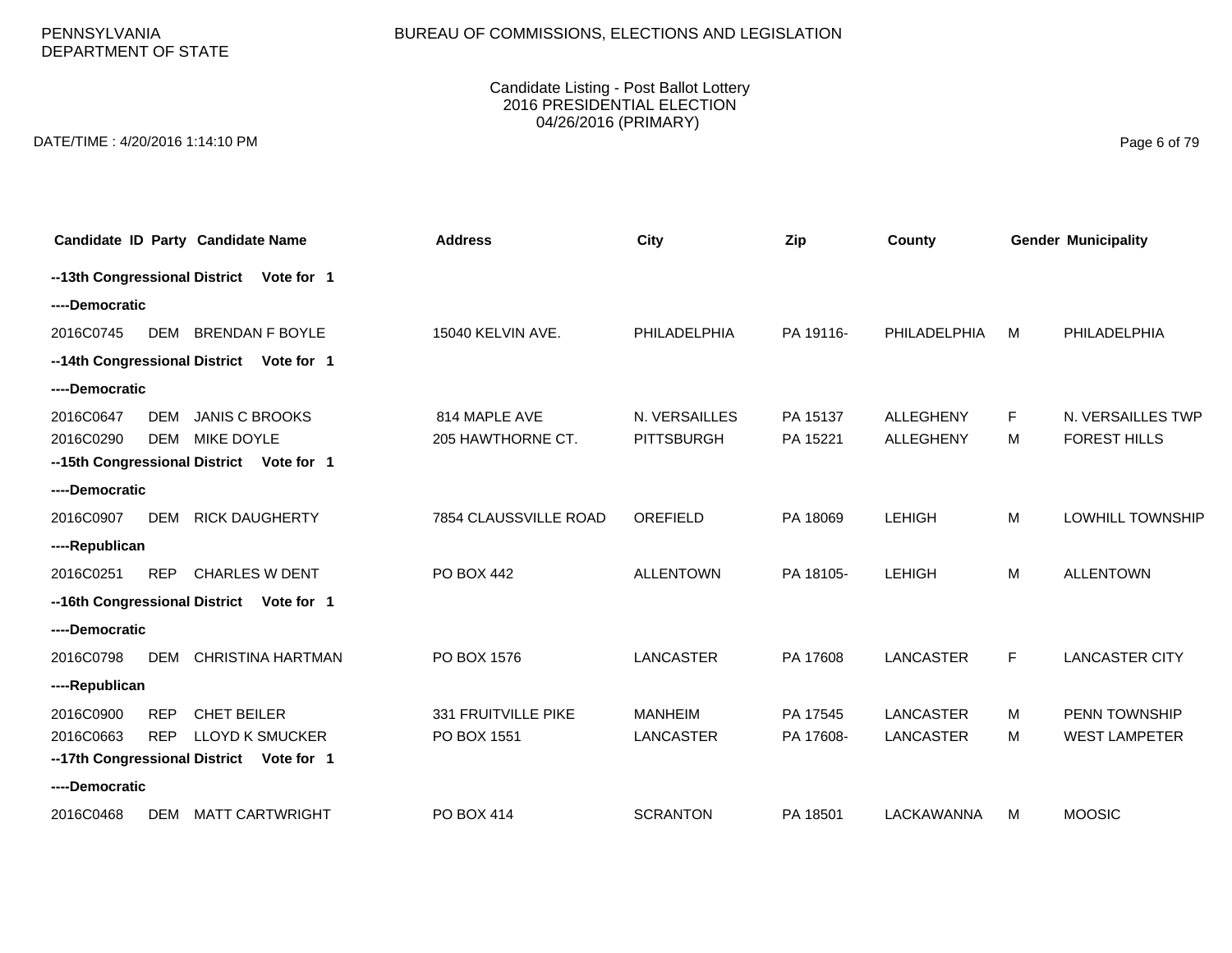# BUREAU OF COMMISSIONS, ELECTIONS AND LEGISLATION

#### Candidate Listing - Post Ballot Lottery 2016 PRESIDENTIAL ELECTION 04/26/2016 (PRIMARY)

DATE/TIME : 4/20/2016 1:14:10 PM Page 7 of 79

|                           | Candidate ID Party Candidate Name           | <b>Address</b>                 | City              | Zip       | County           |   | <b>Gender Municipality</b>                       |
|---------------------------|---------------------------------------------|--------------------------------|-------------------|-----------|------------------|---|--------------------------------------------------|
| ----Republican            |                                             |                                |                   |           |                  |   |                                                  |
| 2016C0638                 | <b>MATT CONNOLLY</b><br><b>REP</b>          | 3159 MIDDLETOWN RD. #4         | <b>BETHLEHEM</b>  | PA 18020  | NORTHAMPTON M    |   | <b>BETHLEHEM</b>                                 |
| 2016C0921                 | <b>GLENN GEISSINGER</b><br><b>REP</b>       | <b>PO BOX 445</b>              | <b>WIND GAP</b>   | PA 18091  | NORTHAMPTON M    |   | <b>TOWNSHIP</b><br>PLAINFIELD<br><b>TOWNSHIP</b> |
|                           | --18th Congressional District<br>Vote for 1 |                                |                   |           |                  |   |                                                  |
| ----Republican            |                                             |                                |                   |           |                  |   |                                                  |
| 2016C0279                 | <b>REP</b><br><b>TIM MURPHY</b>             | PO BOX 24551                   | <b>PITTSBURGH</b> | PA 15234- | <b>ALLEGHENY</b> | M | <b>UPPER ST CLAIR</b>                            |
|                           | <b>SENATOR IN THE GENERAL ASSEMBLY</b>      |                                |                   |           |                  |   |                                                  |
| --1st Senatorial District | Vote for 1                                  |                                |                   |           |                  |   |                                                  |
| ----Democratic            |                                             |                                |                   |           |                  |   |                                                  |
| 2016C0410                 | <b>LAWRENCE M FARNESE JR</b><br><b>DEM</b>  | 1420 LOCUST STREET, APT<br>29D | PHILADELPHIA      | PA 19102- | PHILADELPHIA     | M | PHILADELPHIA                                     |
| 2016C0858                 | JOHN H MORLEY JR<br>DEM                     | PO BOX 2423                    | PHILADELPHIA      | PA 19147- | PHILADELPHIA     | M | PHILADELPHIA                                     |
| --3rd Senatorial District | Vote for 1                                  |                                |                   |           |                  |   |                                                  |
| ----Democratic            |                                             |                                |                   |           |                  |   |                                                  |
| 2016C0120                 | <b>SHARIF STREET</b><br><b>DEM</b>          | 2003 N GRATZ STREET            | PHILADELPHIA      | PA 19121- | PHILADELPHIA     | M | PHILADELPHIA                                     |
| --5th Senatorial District | Vote for 1                                  |                                |                   |           |                  |   |                                                  |
| ----Democratic            |                                             |                                |                   |           |                  |   |                                                  |
| 2016C0487                 | <b>JOHN SABATINA</b><br><b>DEM</b>          | 7720 CASTOR AVE 2ND FL         | PHILADELPHIA      | PA 19152- | PHILADELPHIA     | м | PHILADELPHIA                                     |
| 2016C0865                 | <b>KEVIN J BOYLE</b><br><b>DEM</b>          | 9816 REDD RAMBLER DR.          | PHILADELPHIA      | PA 19115- | PHILADELPHIA     | м | PHILADELPHIA                                     |
| ----Republican            |                                             |                                |                   |           |                  |   |                                                  |
| 2016C0702                 | <b>ROSS FEINBERG</b><br><b>REP</b>          | 1521 RIPLEY ST                 | PHILADELPHIA      | PA 19111- | PHILADELPHIA     | M | PHILADELPHIA                                     |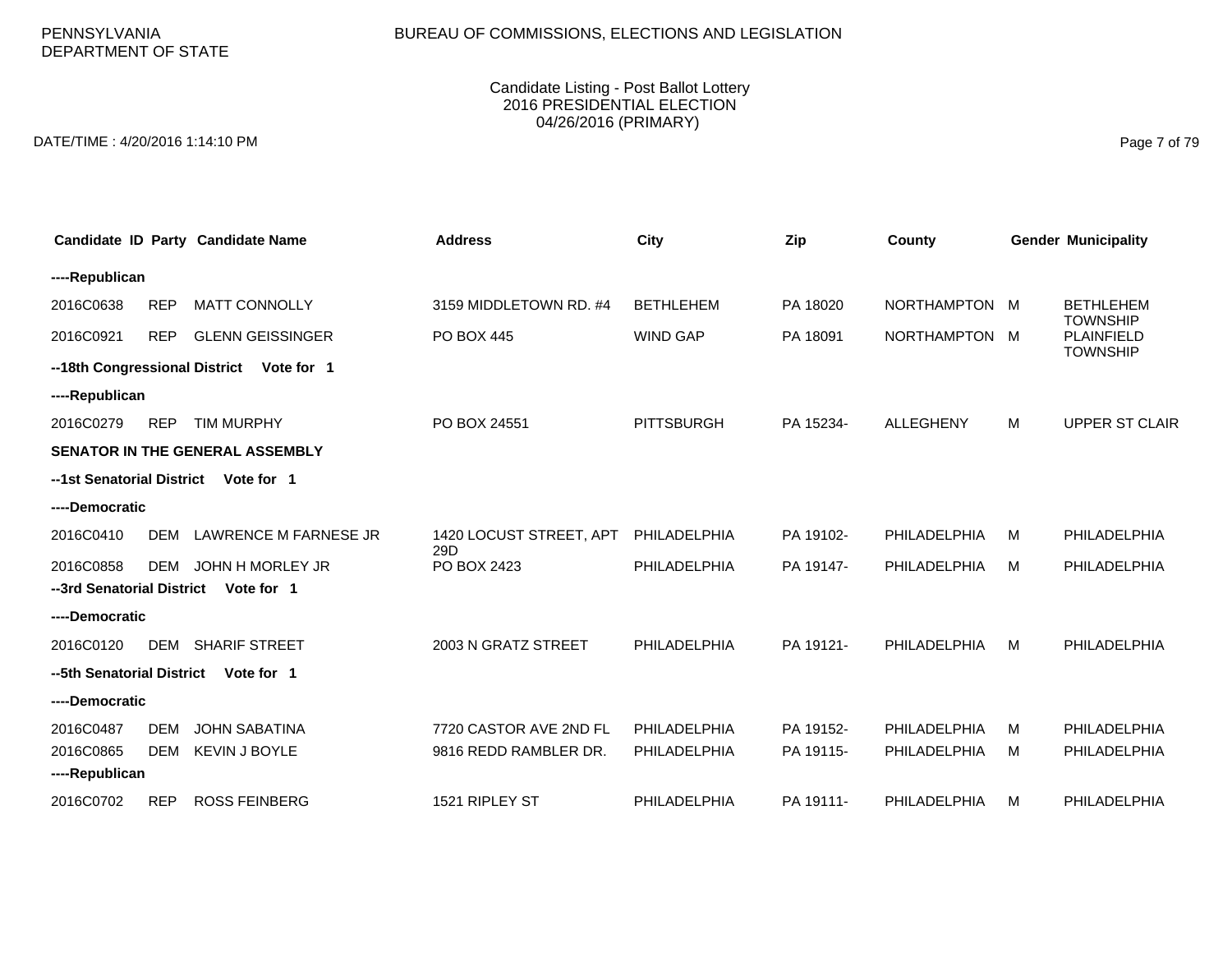### BUREAU OF COMMISSIONS, ELECTIONS AND LEGISLATION

#### Candidate Listing - Post Ballot Lottery 2016 PRESIDENTIAL ELECTION 04/26/2016 (PRIMARY)

DATE/TIME : 4/20/2016 1:14:10 PM Page 8 of 79

|                            |            | Candidate ID Party Candidate Name | <b>Address</b>                             | City              | Zip       | County                     |   | <b>Gender Municipality</b>              |
|----------------------------|------------|-----------------------------------|--------------------------------------------|-------------------|-----------|----------------------------|---|-----------------------------------------|
| --7th Senatorial District  |            | Vote for 1                        |                                            |                   |           |                            |   |                                         |
| ----Democratic             |            |                                   |                                            |                   |           |                            |   |                                         |
| 2016C0071                  | <b>DEM</b> | <b>VINCENT HUGHES</b>             | CITIZENS FOR HUGHES PO<br><b>BOX 13031</b> | PHILADELPHIA      |           | PA 19131-3031 PHILADELPHIA | м | PHILADELPHIA                            |
| --9th Senatorial District  |            | Vote for 1                        |                                            |                   |           |                            |   |                                         |
| ----Democratic             |            |                                   |                                            |                   |           |                            |   |                                         |
| 2016C0670                  | <b>DEM</b> | <b>MARTY MOLLOY</b>               | PO BOX 1148                                | <b>BROOKHAVEN</b> | PA 19015  | <b>DELAWARE</b>            | м | <b>NETHER</b><br><b>PROVIDENCE</b>      |
| ----Republican             |            |                                   |                                            |                   |           |                            |   |                                         |
| 2016C0374                  | <b>REP</b> | THOMAS H. KILLION                 | <b>3 LAURA LYNN LANE</b>                   | <b>GLEN MILLS</b> | PA 19342  | <b>DELAWARE</b>            | м | <b>MIDDLETOWN</b><br><b>TOWNSHIP</b>    |
| --11th Senatorial District |            | Vote for 1                        |                                            |                   |           |                            |   |                                         |
| ----Democratic             |            |                                   |                                            |                   |           |                            |   |                                         |
| 2016C0501                  | <b>DEM</b> | <b>JUDY SCHWANK</b>               | <b>169 STITZER ROAD</b>                    | <b>FLEETWOOD</b>  | PA 19522- | <b>BERKS</b>               | F | <b>RUSCOMBMANOR</b><br><b>TOWNSHIP</b>  |
| --13th Senatorial District |            | Vote for 1                        |                                            |                   |           |                            |   |                                         |
| ----Democratic             |            |                                   |                                            |                   |           |                            |   |                                         |
| 2016C0302                  | <b>DEM</b> | <b>GREG PAULSON</b>               | 311 NEVIN STREET                           | <b>LANCASTER</b>  | PA 17603  | <b>LANCASTER</b>           | M | <b>LANCASTER CITY</b>                   |
| ----Republican             |            |                                   |                                            |                   |           |                            |   |                                         |
| 2016C0539                  | <b>REP</b> | <b>ETHAN DEMME</b>                | 2019 MILLSTREAM RD.                        | LANCASTER         | PA 17602  | <b>LANCASTER</b>           | м | <b>EAST LAMPETER</b>                    |
| 2016C0424                  | <b>REP</b> | <b>SCOTT MARTIN</b>               | 360 KENDIG ROAD                            | <b>CONESTOGA</b>  | PA 17516  | LANCASTER                  | м | <b>CONESTOGA</b><br><b>TOWNSHIP</b>     |
| 2016C0666                  | <b>REP</b> | <b>NEAL RICE</b>                  | 214 COOL CREEK WAY                         | <b>LANCASTER</b>  | PA 17602  | <b>LANCASTER</b>           | м | <b>WEST LAMPETER</b><br><b>TONWSHIP</b> |
| --15th Senatorial District |            | Vote for 1                        |                                            |                   |           |                            |   |                                         |
| ----Democratic             |            |                                   |                                            |                   |           |                            |   |                                         |
| 2016C0734                  | DEM        | ALVIN Q TAYLOR                    | 1062 ACRI DRIVE                            | <b>HARRISBURG</b> | PA 17111- | <b>DAUPHIN</b>             | м | <b>LOWER PAXTON</b>                     |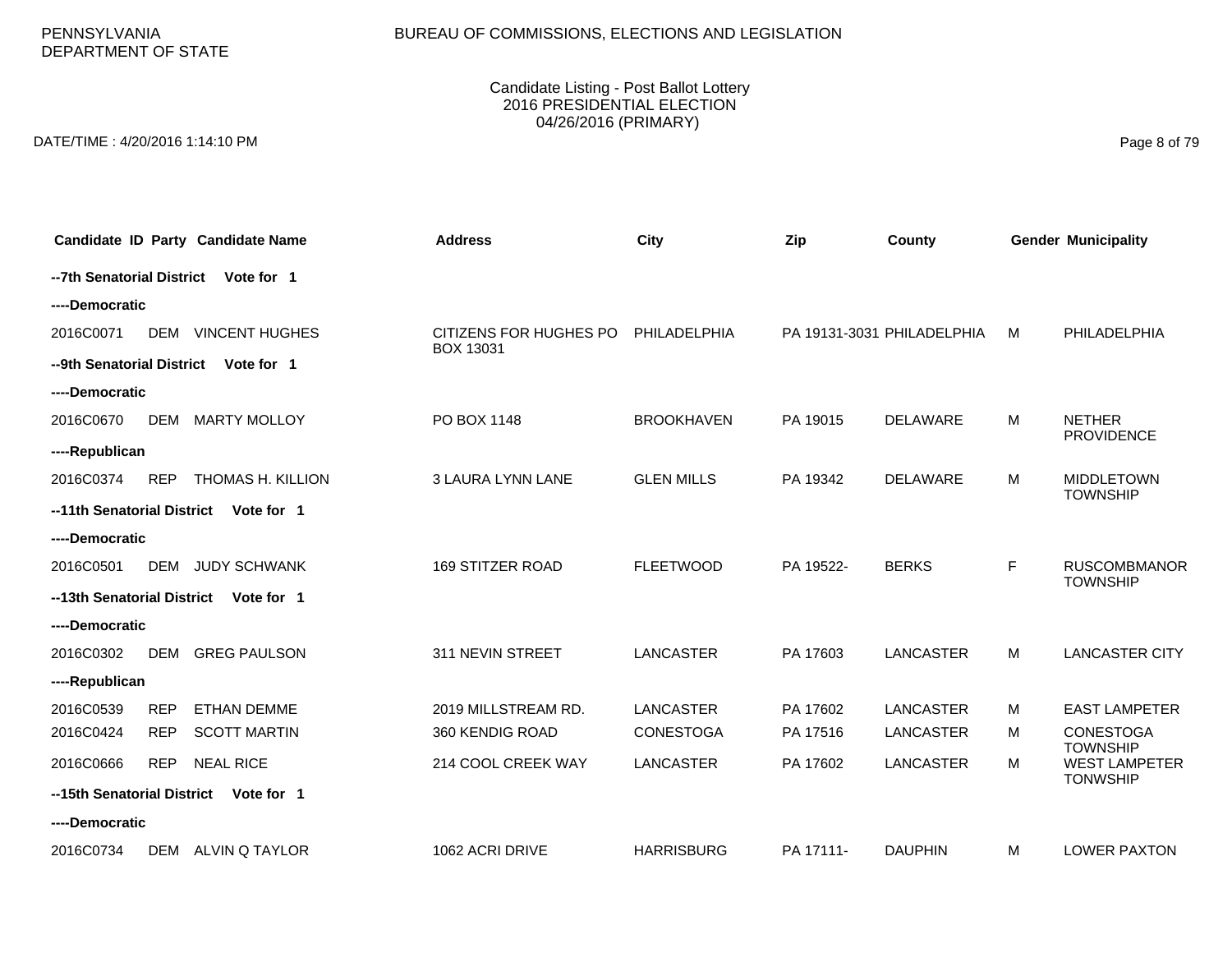# BUREAU OF COMMISSIONS, ELECTIONS AND LEGISLATION

#### Candidate Listing - Post Ballot Lottery 2016 PRESIDENTIAL ELECTION 04/26/2016 (PRIMARY)

DATE/TIME : 4/20/2016 1:14:10 PM Page 9 of 79

|                            |            | Candidate ID Party Candidate Name     | <b>Address</b>       | <b>City</b>           | Zip                   | County            |   | <b>Gender Municipality</b>             |
|----------------------------|------------|---------------------------------------|----------------------|-----------------------|-----------------------|-------------------|---|----------------------------------------|
| 2016C0291                  | <b>DEM</b> | <b>ROB TEPLITZ</b>                    | 1513 SMOKEHOUSE LANE | <b>HARRISBURG</b>     | PA 17110              | <b>DAUPHIN</b>    | M | <b>SUSQUEHANNA</b><br><b>TOWNSHIP</b>  |
| ----Republican             |            |                                       |                      |                       |                       |                   |   |                                        |
| 2016C0497                  | <b>REP</b> | <b>ANDREW LEWIS</b>                   | P.O. BOX 586         | <b>NEW BLOOMFIELD</b> | PA 17068              | <b>PERRY</b>      | M | <b>CENTRE TOWNSHIP</b>                 |
| 2016C0330                  | <b>REP</b> | <b>JOHN DISANTO</b>                   | PO BOX 126638        | <b>HARRISBURG</b>     | PA 17112-             | <b>DAUPHIN</b>    | M | <b>LOWER PAXTON</b><br><b>TOWNSHIP</b> |
| --17th Senatorial District |            | Vote for 1                            |                      |                       |                       |                   |   |                                        |
| ----Democratic             |            |                                       |                      |                       |                       |                   |   |                                        |
| 2016C0805                  | <b>DEM</b> | <b>DAYLIN LEACH</b>                   | 421 ALDERBROOK DRIVE | <b>WAYNE</b>          | PA 19087              | <b>MONTGOMERY</b> | м | <b>UPPER MERION</b>                    |
| ----Republican             |            |                                       |                      |                       |                       |                   |   |                                        |
| 2016C0905                  | <b>REP</b> | <b>BRIAN GONDEK</b>                   | 500 SHELBOURNE ROAD  | <b>HAVERTOWN</b>      | PA 19083              | <b>DELAWARE</b>   | M | <b>HAVERFORD</b><br><b>TOWNSHIP</b>    |
| --19th Senatorial District |            | Vote for 1                            |                      |                       |                       |                   |   |                                        |
| ----Democratic             |            |                                       |                      |                       |                       |                   |   |                                        |
| 2016C0827                  | DEM        | ANDREW E DINNIMAN                     | 471 SPRUCE DRIVE     | <b>EXTON</b>          | PA 19341-             | <b>CHESTER</b>    | M | <b>WEST WHITELAND</b>                  |
| ----Republican             |            |                                       |                      |                       |                       |                   |   |                                        |
| 2016C0382                  | <b>REP</b> | <b>JACK LONDON</b>                    | 609 SLIGO ROAD       | <b>AVONDALE</b>       | PA 19311              | <b>CHESTER</b>    | M | <b>LONDON GROVE</b>                    |
| --21st Senatorial District |            | Vote for 1                            |                      |                       |                       |                   |   |                                        |
| ----Republican             |            |                                       |                      |                       |                       |                   |   |                                        |
| 2016C0707                  | <b>REP</b> | <b>SCOTT E HUTCHINSON</b>             | 713 W 1ST ST         | OIL CITY              | PA 16301-3027 VENANGO |                   | M | CITY OF OIL CITY                       |
|                            |            | --23rd Senatorial District Vote for 1 |                      |                       |                       |                   |   |                                        |
| ----Republican             |            |                                       |                      |                       |                       |                   |   |                                        |
| 2016C0335                  | <b>REP</b> | <b>GENE YAW</b>                       | 1916 MOUNTVIEW AVE   | <b>MONTOURSVILLE</b>  | PA 17754              | <b>LYCOMING</b>   | M | <b>LOYALSOCK</b><br><b>TOWNSHIP</b>    |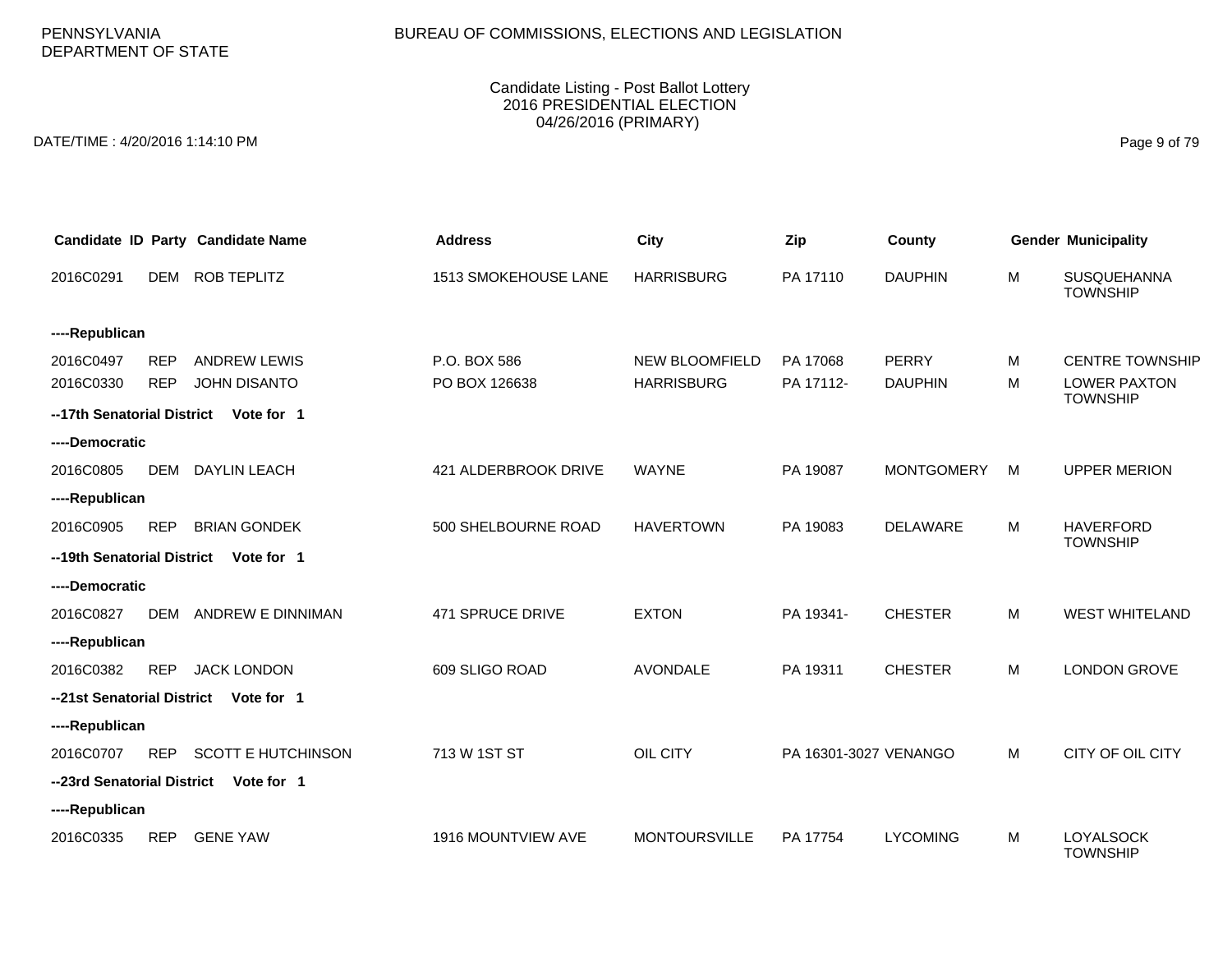PENNSYLVANIA DEPARTMENT OF STATE

#### Candidate Listing - Post Ballot Lottery 2016 PRESIDENTIAL ELECTION 04/26/2016 (PRIMARY)

DATE/TIME : 4/20/2016 1:14:10 PM Page 10 of 79

| Candidate ID Party Candidate Name                       | <b>Address</b>                           | <b>City</b>         | Zip       | County                   |   | <b>Gender Municipality</b>         |
|---------------------------------------------------------|------------------------------------------|---------------------|-----------|--------------------------|---|------------------------------------|
| --25th Senatorial District<br>Vote for 1                |                                          |                     |           |                          |   |                                    |
| ----Republican                                          |                                          |                     |           |                          |   |                                    |
| 2016C0230<br><b>REP</b><br><b>JOSEPH B SCARNATI III</b> | PO BOX 43                                | <b>BROCKWAY</b>     | PA 15824- | <b>JEFFERSON</b>         | M | <b>BROCKWAY</b><br><b>BOROUGH</b>  |
| --27th Senatorial District<br>Vote for 1                |                                          |                     |           |                          |   |                                    |
| ----Republican                                          |                                          |                     |           |                          |   |                                    |
| <b>REP</b><br><b>JOHN R GORDNER</b><br>2016C0262        | 1914 BRITTAIN STREET                     | <b>BERWICK</b>      | PA 18603- | <b>COLUMBIA</b>          | M | <b>BERWICK</b>                     |
| --29th Senatorial District<br>Vote for 1                |                                          |                     |           |                          |   |                                    |
| ----Republican                                          |                                          |                     |           |                          |   |                                    |
| <b>REP</b><br>DAVE ARGALL<br>2016C0258                  | PO BOX 241                               | <b>TAMAQUA</b>      | PA 18252  | <b>SCHUYLKILL</b>        | M | <b>RUSH TOWNSHIP</b>               |
| --31st Senatorial District<br>Vote for 1                |                                          |                     |           |                          |   |                                    |
| ----Republican                                          |                                          |                     |           |                          |   |                                    |
| 2016C0820<br><b>REP</b><br><b>SCOTT HARPER</b>          | 517 SOUTH KRALLTOWN RD WELLSVILLE        |                     | PA 17365  | <b>YORK</b>              | M | <b>WASHINGTON</b>                  |
| 2016C0762<br><b>REP</b><br><b>BRICE ARNDT</b>           | 83 GREENWOOD CIRCLE                      | <b>WORMLEYSBURG</b> | PA 17043  | <b>CUMBERLAND</b>        | M | <b>TOWNSHIP</b><br>WORMLEYSBURG    |
| <b>JON RITCHIE</b><br>2016C0257<br><b>REP</b>           | 6135 LOG CABIN TRAIL                     | <b>ENOLA</b>        |           | PA 17025-1271 CUMBERLAND | М | <b>HAMPDEN</b><br><b>TOWNSHIP</b>  |
| <b>MIKE REGAN</b><br>2016C0492<br><b>REP</b>            | 35 AFFIRMED DRIVE                        | <b>DILLSBURG</b>    | PA 17019- | <b>YORK</b>              | м | <b>CARROLL TOWNSHIP</b>            |
| --33rd Senatorial District Vote for 1                   |                                          |                     |           |                          |   |                                    |
| ----Republican                                          |                                          |                     |           |                          |   |                                    |
| 2016C0465<br><b>REP</b><br><b>RICHARD ALLOWAY II</b>    | 2310 MAJESTIC COURT                      | <b>CHAMBERSBURG</b> | PA 17202  | <b>FRANKLIN</b>          | M | <b>HAMILTON</b><br><b>TOWNSHIP</b> |
| --35th Senatorial District<br>Vote for 1                |                                          |                     |           |                          |   |                                    |
| ----Democratic                                          |                                          |                     |           |                          |   |                                    |
| 2016C0207<br><b>JERRY CARNICELLA</b><br><b>DEM</b>      | 908 HEATHER STREET P.O<br><b>BOX 206</b> | <b>PATTON</b>       | PA 16668- | <b>CAMBRIA</b>           | M | <b>PATTON</b>                      |
| 2016C0367<br><b>JOHN N WOZNIAK</b><br><b>DEM</b>        | 1359 KEMMER ST.                          | JOHNSTOWN,          | PA 15905  | <b>CAMBRIA</b>           | M | <b>WESTMONT</b>                    |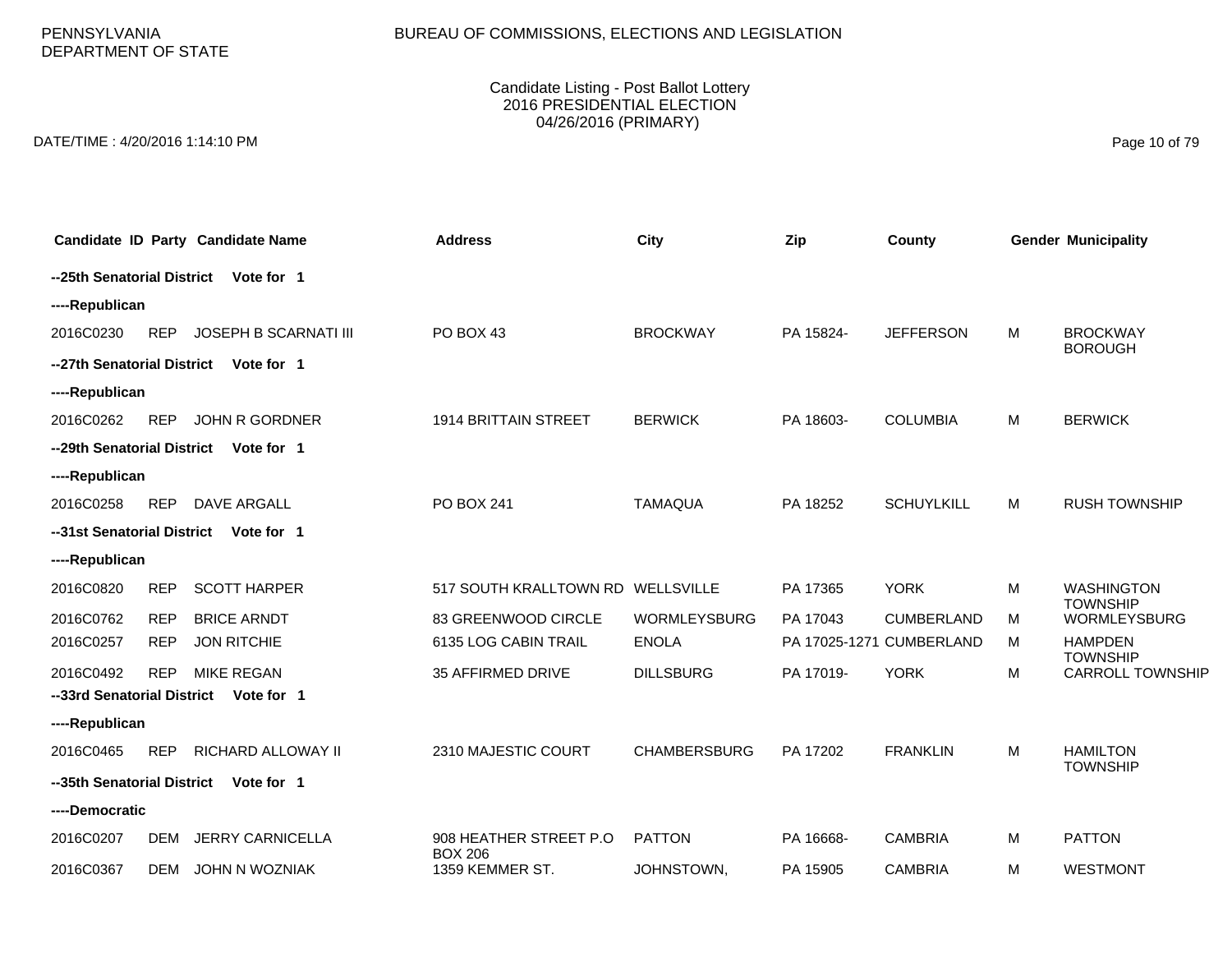# BUREAU OF COMMISSIONS, ELECTIONS AND LEGISLATION

#### Candidate Listing - Post Ballot Lottery 2016 PRESIDENTIAL ELECTION 04/26/2016 (PRIMARY)

DATE/TIME : 4/20/2016 1:14:10 PM Page 11 of 79

|                            |            | Candidate ID Party Candidate Name | <b>Address</b>         | <b>City</b>         | Zip       | County                |   | <b>Gender Municipality</b>                |
|----------------------------|------------|-----------------------------------|------------------------|---------------------|-----------|-----------------------|---|-------------------------------------------|
| ----Republican             |            |                                   |                        |                     |           |                       |   |                                           |
| 2016C0205                  | <b>REP</b> | <b>WAYNE LANGERHOLC</b>           | 413 OLD FARM LANE      | <b>JOHNSTOWN</b>    | PA 15904  | <b>CAMBRIA</b>        | М | <b>RICHLAND</b><br><b>TOWNSHIP</b>        |
| 2016C0902                  | <b>REP</b> | <b>DWIGHT JR WINCK</b>            | 136 SLIPPERY HOLLOW RD | <b>BREEZEWOOD</b>   | PA 15533  | <b>BEDFORD</b>        | М | <b>EAST PROVIDENCE</b><br><b>TOWNSHIP</b> |
| --37th Senatorial District |            | Vote for 1                        |                        |                     |           |                       |   |                                           |
| ----Democratic             |            |                                   |                        |                     |           |                       |   |                                           |
| 2016C0932                  | <b>DEM</b> | <b>ED EICHENLAUB</b>              | 5500 KINGSSCHOOL RD    | <b>BETHEL PARK</b>  | PA 15102  | <b>ALLEGHENY</b>      | M | <b>BETHEL PARK</b>                        |
| ----Republican             |            |                                   |                        |                     |           |                       |   |                                           |
| 2016C0140                  | <b>REP</b> | <b>GUY RESCHENTHALER</b>          | PO BOX 23156           | <b>PITTSBURGH</b>   | PA 15222  | <b>ALLEGHENY</b>      | M | JEFFERSON HILLS                           |
| --39th Senatorial District |            | Vote for 1                        |                        |                     |           |                       |   |                                           |
| ----Republican             |            |                                   |                        |                     |           |                       |   |                                           |
| 2016C0332                  | <b>REP</b> | <b>KIM WARD</b>                   | 300 OLD AIRPORT ROAD   | <b>GREENSBURG</b>   | PA 15601- | <b>WESTMORELAND F</b> |   | <b>HEMPFIELD</b>                          |
| --41st Senatorial District |            | Vote for 1                        |                        |                     |           |                       |   |                                           |
| ----Democratic             |            |                                   |                        |                     |           |                       |   |                                           |
| 2016C0672                  | <b>DEM</b> | <b>TONY DELORETO</b>              | 36 OVERLOOK DR.        | <b>INDIANA</b>      | PA 15701  | <b>INDIANA</b>        | M | <b>WHITE TOWNSHIP</b>                     |
| ----Republican             |            |                                   |                        |                     |           |                       |   |                                           |
| 2016C0334                  | <b>REP</b> | <b>DON WHITE</b>                  | PO BOX 363             | <b>INDIANA</b>      | PA 15701- | <b>INDIANA</b>        | м | <b>WHITE TOWNSHIP</b>                     |
| --43rd Senatorial District |            | Vote for 1                        |                        |                     |           |                       |   |                                           |
| ----Democratic             |            |                                   |                        |                     |           |                       |   |                                           |
| 2016C0186                  | <b>DEM</b> | <b>JAY COSTA JR</b>               | 314 NEWPORT ROAD       | <b>FOREST HILLS</b> | PA 15221- | <b>ALLEGHENY</b>      | м | <b>FOREST HILLS</b><br><b>BOROUGH</b>     |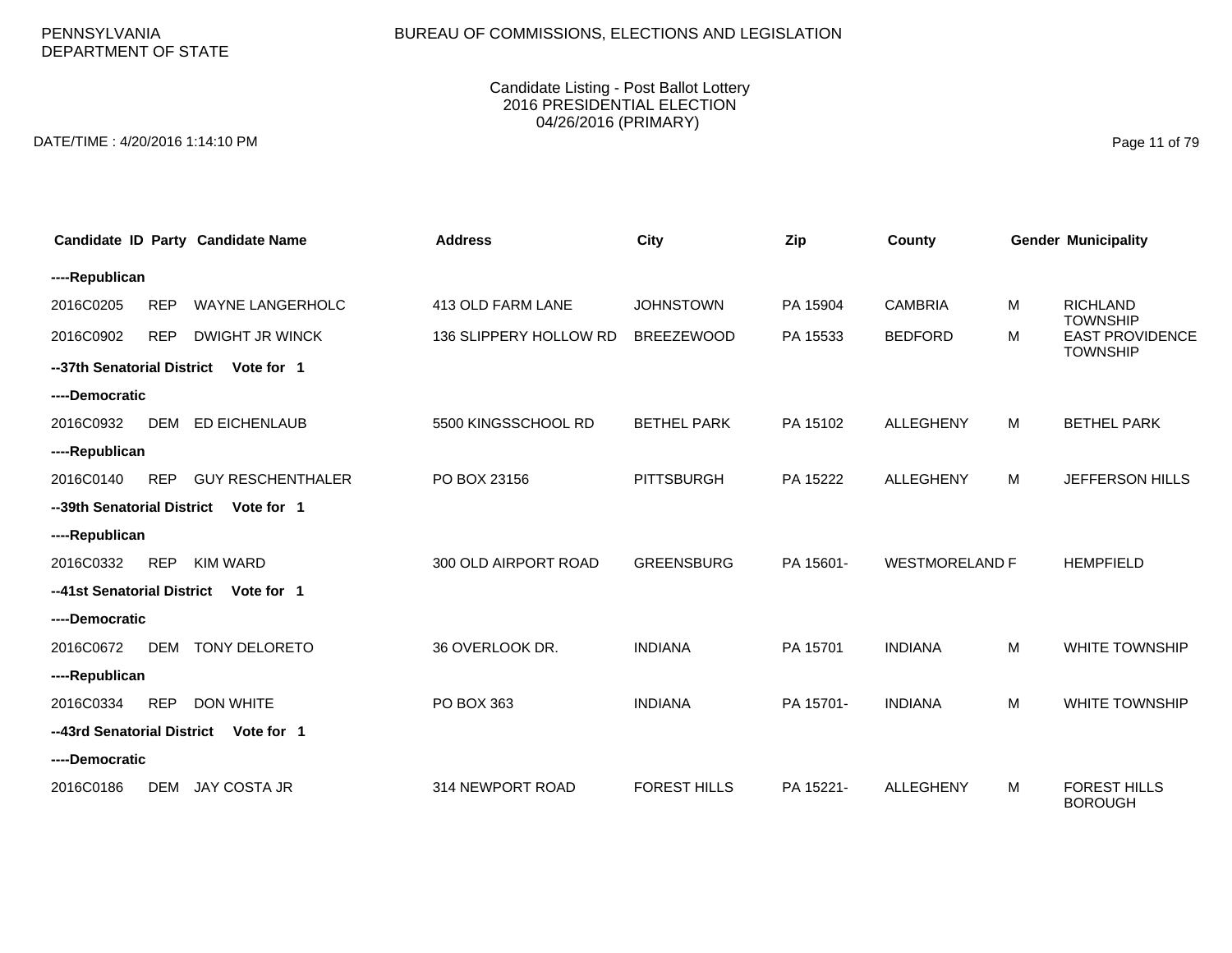PENNSYLVANIA DEPARTMENT OF STATE

#### Candidate Listing - Post Ballot Lottery 2016 PRESIDENTIAL ELECTION 04/26/2016 (PRIMARY)

DATE/TIME : 4/20/2016 1:14:10 PM Page 12 of 79

| Candidate ID Party Candidate Name                   | <b>Address</b>               | City              | Zip                  | County           |   | <b>Gender Municipality</b>              |
|-----------------------------------------------------|------------------------------|-------------------|----------------------|------------------|---|-----------------------------------------|
| --45th Senatorial District<br>Vote for 1            |                              |                   |                      |                  |   |                                         |
| ----Democratic                                      |                              |                   |                      |                  |   |                                         |
| <b>JAMES R BREWSTER</b><br>2016C0158<br><b>DEM</b>  | 455 29TH STREET              | <b>MCKEESPORT</b> | PA 15132-            | <b>ALLEGHENY</b> | M | CITY OF<br><b>MCKEESPORT</b>            |
| --47th Senatorial District<br>Vote for 1            |                              |                   |                      |                  |   |                                         |
| ----Republican                                      |                              |                   |                      |                  |   |                                         |
| 2016C0463<br><b>REP</b><br>ELDER VOGEL JR           | 566 GLEN EDEN ROAD           | <b>ROCHESTER</b>  | PA 15074-2738 BEAVER |                  | м | <b>NEW SEWICKLEY</b><br><b>TOWNSHIP</b> |
| --49th Senatorial District<br>Vote for 1            |                              |                   |                      |                  |   |                                         |
| ----Democratic                                      |                              |                   |                      |                  |   |                                         |
| 2016C0784<br><b>DEM</b><br><b>SEAN D WILEY</b>      | 4427 HAMMOCKS DRIVE,<br>#408 | <b>ERIE</b>       | PA 16506-            | <b>ERIE</b>      | M | <b>MILLCREEK</b>                        |
| ----Republican                                      |                              |                   |                      |                  |   |                                         |
| 2016C0816<br>DANIEL J LAUGHLIN<br><b>REP</b>        | 4619 AUTUMNWOOD TRAIL        | ERIE              | PA 16506-            | ERIE             | M | <b>MILLCREEK</b>                        |
| REPRESENTATIVE IN THE GENERAL ASSEMBLY              |                              |                   |                      |                  |   |                                         |
| --1st Legislative District<br>Vote for 1            |                              |                   |                      |                  |   |                                         |
| ----Democratic                                      |                              |                   |                      |                  |   |                                         |
| 2016C0753<br><b>PATRICK J HARKINS</b><br><b>DEM</b> | 2665 SCHLEY ST.              | <b>ERIE</b>       | PA 16508             | <b>ERIE</b>      | M | <b>CITY OF ERIE</b>                     |
| ----Republican                                      |                              |                   |                      |                  |   |                                         |
| 2016C0958<br><b>REP</b><br><b>WILLIAM CROTTY</b>    | 3121 FRANCIS STREET          | WESLEYVILLE       | PA 16510             | ERIE             | M | WESLEYVILLE<br><b>BOROUGH</b>           |
| --2nd Legislative District Vote for 1               |                              |                   |                      |                  |   |                                         |
| ----Democratic                                      |                              |                   |                      |                  |   |                                         |
| 2016C0650<br><b>FLO FABRIZIO</b><br>DEM             | 2617 POPLAR STREET           | <b>ERIE</b>       | PA 16508             | ERIE             | M | <b>ERIE</b>                             |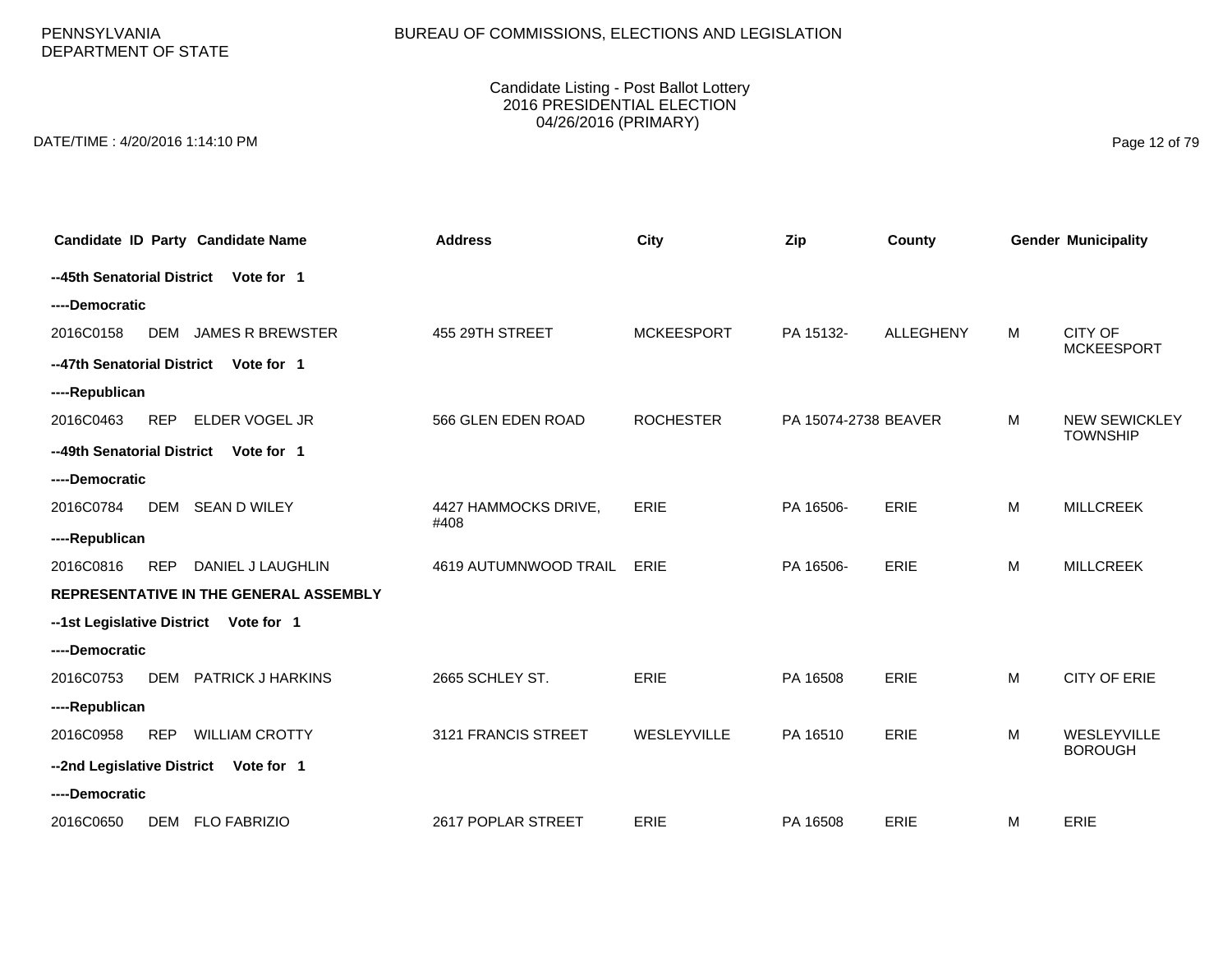# BUREAU OF COMMISSIONS, ELECTIONS AND LEGISLATION

#### Candidate Listing - Post Ballot Lottery 2016 PRESIDENTIAL ELECTION 04/26/2016 (PRIMARY)

DATE/TIME : 4/20/2016 1:14:10 PM Page 13 of 79

|                        |                          | Candidate ID Party Candidate Name     | <b>Address</b>                         | <b>City</b>                     | Zip                  | County              |        | <b>Gender Municipality</b>          |
|------------------------|--------------------------|---------------------------------------|----------------------------------------|---------------------------------|----------------------|---------------------|--------|-------------------------------------|
| ----Republican         |                          |                                       |                                        |                                 |                      |                     |        |                                     |
| 2016C0604<br>2016C0825 | <b>REP</b><br><b>REP</b> | <b>PAT FULLER</b><br>MICHAEL PACE     | 1807 W 32ND ST<br>770 W. TOWNHALL ROAD | <b>ERIE</b><br><b>WATERFORD</b> | PA 16508<br>PA 16441 | ERIE<br><b>ERIE</b> | м<br>М | ERIE<br>SUMMIT TWP.                 |
| ----Democratic         |                          | --3rd Legislative District Vote for 1 |                                        |                                 |                      |                     |        |                                     |
| 2016C0141              | <b>DEM</b>               | RYAN BIZZARRO                         | 2653 W 25TH ST                         | <b>ERIE</b>                     | PA 16506             | ERIE                | M      | <b>MILLCREEK</b>                    |
| ----Republican         |                          |                                       |                                        |                                 |                      |                     |        |                                     |
| 2016C0742              | <b>REP</b>               | <b>GREG LUCAS</b>                     | 100 SHERROD HILL ROAD                  | <b>EDINBORO</b>                 | PA 16412-            | <b>ERIE</b>         | М      | <b>EDINBORO BORO</b>                |
|                        |                          | --4th Legislative District Vote for 1 |                                        |                                 |                      |                     |        |                                     |
| ----Republican         |                          |                                       |                                        |                                 |                      |                     |        |                                     |
| 2016C0227              | <b>REP</b>               | <b>CURT SONNEY</b>                    | 7783 E LAKE ROAD                       | ERIE                            | PA 16511             | ERIE                | M      | <b>HARBORCREEK</b>                  |
|                        |                          | --5th Legislative District Vote for 1 |                                        |                                 |                      |                     |        | <b>TOWNSHIP</b>                     |
| ----Republican         |                          |                                       |                                        |                                 |                      |                     |        |                                     |
| 2016C0366              | <b>REP</b>               | <b>BARRY JOZWIAK</b>                  | 590 GRANGE RD.                         | <b>BERNVILLE</b>                | PA 19506             | <b>BERKS</b>        | М      | <b>BERN TOWNSHIP</b>                |
|                        |                          | --6th Legislative District Vote for 1 |                                        |                                 |                      |                     |        |                                     |
| ----Democratic         |                          |                                       |                                        |                                 |                      |                     |        |                                     |
| 2016C0868              | <b>DEM</b>               | <b>PETER ZIMMER</b>                   | 704 ARCH ST                            | <b>MEADVILLE</b>                | PA 16335             | <b>CRAWFORD</b>     | M      | <b>CITY OF MEADVILLE</b>            |
| ----Republican         |                          |                                       |                                        |                                 |                      |                     |        |                                     |
| 2016C0153              | <b>REP</b>               | <b>BRAD ROAE</b>                      | 24510 PLANK ROAD                       | <b>MEADVILLE</b>                | PA 16335             | <b>CRAWFORD</b>     | м      | <b>EAST MEAD</b>                    |
| 2016C1179              | <b>REP</b>               | <b>LESTER LENHART</b>                 | 12655 LESLIE RD                        | <b>MEADVILLE</b>                | PA 16335-            | <b>CRAWFORD</b>     | м      | <b>TOWNSHIP</b><br><b>WEST MEAD</b> |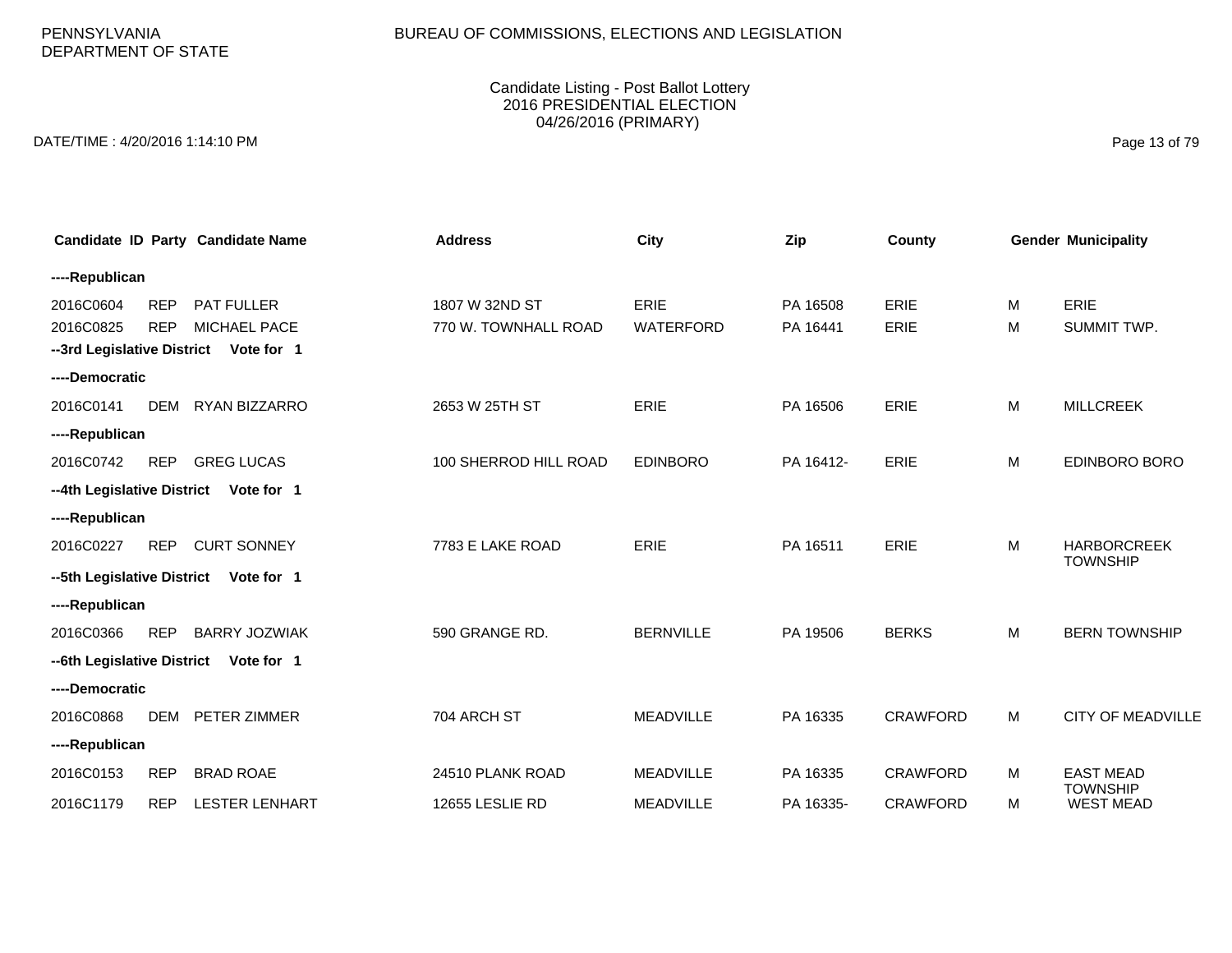PENNSYLVANIA DEPARTMENT OF STATE

#### Candidate Listing - Post Ballot Lottery 2016 PRESIDENTIAL ELECTION 04/26/2016 (PRIMARY)

DATE/TIME : 4/20/2016 1:14:10 PM Page 14 of 79

| Candidate ID Party Candidate Name                  | <b>Address</b>       | City                                | Zip       | County          |   | <b>Gender Municipality</b>          |
|----------------------------------------------------|----------------------|-------------------------------------|-----------|-----------------|---|-------------------------------------|
| -- 7th Legislative District Vote for 1             |                      |                                     |           |                 |   |                                     |
| ----Democratic                                     |                      |                                     |           |                 |   |                                     |
| 2016C0091<br><b>DEM</b><br><b>MARK LONGIETTI</b>   | 3660 CLEARVIEW DRIVE | <b>HERMITAGE</b>                    | PA 16148  | <b>MERCER</b>   | M | <b>HERMITAGE</b>                    |
| --8th Legislative District Vote for 1              |                      |                                     |           |                 |   |                                     |
| ----Republican                                     |                      |                                     |           |                 |   |                                     |
| 2016C0598<br><b>REP</b><br><b>TEDD NESBIT</b>      | 415 STEWART AVE.     | <b>GROVE CITY</b>                   | PA 16127- | <b>MERCER</b>   | M | <b>GROVE CITY BORO</b>              |
| --9th Legislative District<br>Vote for 1           |                      |                                     |           |                 |   |                                     |
| ----Democratic                                     |                      |                                     |           |                 |   |                                     |
| <b>CHRIS SAINATO</b><br>2016C0093<br>DEM           | 607 BARKER AVENUE    | <b>NEW CASTLE</b>                   | PA 16101- | <b>LAWRENCE</b> | M | <b>UNION TOWNSHIP</b>               |
| --10th Legislative District<br>Vote for 1          |                      |                                     |           |                 |   |                                     |
| ----Democratic                                     |                      |                                     |           |                 |   |                                     |
| 2016C0198<br><b>DEM</b><br><b>JARET GIBBONS</b>    | 158 PINE HILL WAY    | ELLWOOD CITY                        | PA 16117  | <b>BEAVER</b>   | M | <b>FRANKLIN</b><br><b>TOWNSHIP</b>  |
| ----Republican                                     |                      |                                     |           |                 |   |                                     |
| 2016C0399<br><b>DAWNLYN VALLI</b><br><b>REP</b>    | 113 ALLISON DRIVE    | ELLWOOD CITY                        | PA 16117  | <b>BEAVER</b>   | F | <b>NORTH SEWICKLEY</b>              |
| <b>CLIFF GLOVIER</b><br>2016C0558<br><b>REP</b>    | 3218 6TH AVENUE      | <b>BEAVER FALLS</b>                 | PA 15010  | <b>BEAVER</b>   | м | <b>BEAVER FALLS</b>                 |
| 2016C0393<br><b>REP</b><br><b>AARON BERNSTINE</b>  | 254 STATE ROUTE 168  | <b>NEW GALILEE</b>                  | PA 16141  | LAWRENCE        | M | <b>NEW BEAVER</b><br><b>BOROUGH</b> |
| --11th Legislative District<br>Vote for 1          |                      |                                     |           |                 |   |                                     |
| ----Republican                                     |                      |                                     |           |                 |   |                                     |
| 2016C0268<br><b>REP</b><br><b>BRIAN ELLIS</b>      | 103 DEER RUN DRIVE   | <b>BUTLER</b>                       | PA 16001  | <b>BUTLER</b>   | M | <b>BUTLER TOWNSHIP</b>              |
| --12th Legislative District Vote for 1             |                      |                                     |           |                 |   |                                     |
| ----Democratic                                     |                      |                                     |           |                 |   |                                     |
| <b>CHRISTIAN RIEGER</b><br>2016C0659<br><b>DEM</b> | 720 KILBUCK DRIVE    | <b>CRANBERRY</b><br><b>TOWNSHIP</b> | PA 16066  | <b>BUTLER</b>   | M | <b>CRANBERRY</b><br><b>TOWNSHIP</b> |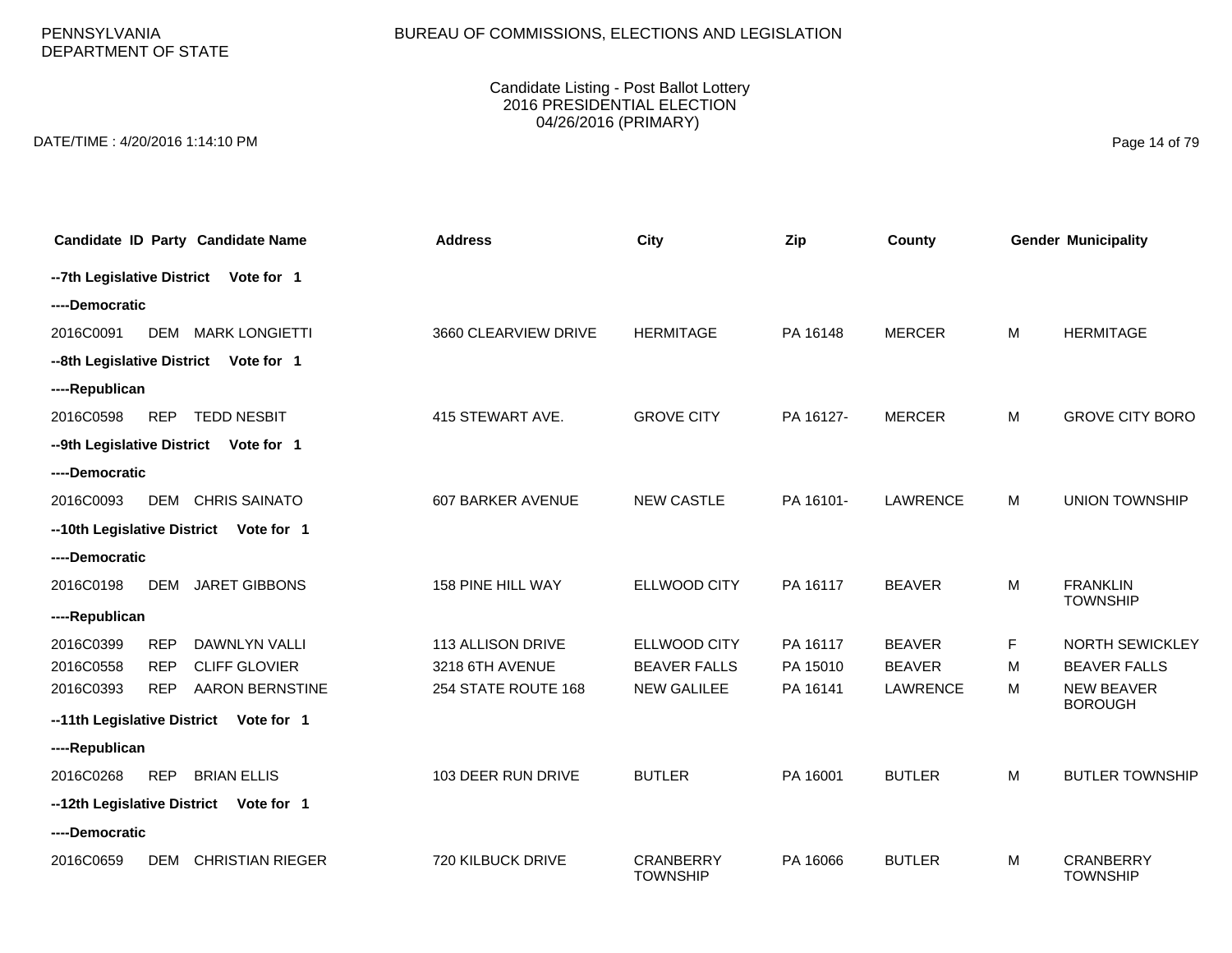# BUREAU OF COMMISSIONS, ELECTIONS AND LEGISLATION

#### Candidate Listing - Post Ballot Lottery 2016 PRESIDENTIAL ELECTION 04/26/2016 (PRIMARY)

DATE/TIME : 4/20/2016 1:14:10 PM Page 15 of 79

|                             |            | Candidate ID Party Candidate Name      | <b>Address</b>          | <b>City</b>          | Zip       | County         |    | <b>Gender Municipality</b>         |
|-----------------------------|------------|----------------------------------------|-------------------------|----------------------|-----------|----------------|----|------------------------------------|
| ----Republican              |            |                                        |                         |                      |           |                |    |                                    |
| 2016C0390                   | <b>REP</b> | <b>GORDON L MARBURGER</b>              | 1309 MARS EVANS CITY RD | <b>EVANS CITY</b>    | PA 16033- | <b>BUTLER</b>  | м  | <b>ADAMS TWP</b>                   |
| 2016C0321                   | <b>REP</b> | DARYL METCALFE                         | P.O. BOX 1536           | <b>CRANBERRY TWP</b> | PA 16066- | <b>BUTLER</b>  | M  | <b>CRANBERRY</b>                   |
| --13th Legislative District |            | Vote for 1                             |                         |                      |           |                |    | <b>TOWNSHIP</b>                    |
| ----Democratic              |            |                                        |                         |                      |           |                |    |                                    |
| 2016C0830                   | DEM        | <b>NANCY DEAN</b>                      | 315 PENWYK LA           | <b>WEST GROVE</b>    | PA 19390  | <b>CHESTER</b> | F. | <b>LONDON GROVE</b>                |
| ----Republican              |            |                                        |                         |                      |           |                |    | <b>TOWNSHIP</b>                    |
| 2016C0831                   | <b>REP</b> | <b>JOHN LAWRENCE</b>                   | 12 BRAMBLE LANE         | <b>WEST GROVE</b>    | PA 19390  | <b>CHESTER</b> | м  | <b>LONDON GROVE</b>                |
| --14th Legislative District |            | Vote for 1                             |                         |                      |           |                |    | <b>TOWNSHIP</b>                    |
| ----Republican              |            |                                        |                         |                      |           |                |    |                                    |
| 2016C0197                   | <b>REP</b> | <b>JIM MARSHALL</b>                    | 1220 SHENANGO ROAD      | <b>DARLINGTON</b>    | PA 16115  | <b>BEAVER</b>  | M  | <b>BIG BEAVER BORO</b>             |
|                             |            | --15th Legislative District Vote for 1 |                         |                      |           |                |    |                                    |
| ----Democratic              |            |                                        |                         |                      |           |                |    |                                    |
| 2016C0803                   | <b>DEM</b> | MICHAEL ROSSI                          | <b>MONACA</b>           | <b>MONACA</b>        | PA 15061  | <b>BEAVER</b>  | м  | CENTER TWP.                        |
| 2016C0244                   | <b>DEM</b> | <b>DENNIS NICHOLS</b>                  | 1430 DUTCH RIDGE ROAD   | <b>BEAVER</b>        | PA 15009  | <b>BEAVER</b>  | м  | <b>BRIGHTON</b><br><b>TOWNSHIP</b> |
| ----Republican              |            |                                        |                         |                      |           |                |    |                                    |
| 2016C0889                   | <b>REP</b> | <b>JIM CHRISTIANA</b>                  | 440 SEBRING ROAD        | <b>BEAVER</b>        | PA 15009- | <b>BEAVER</b>  | M  | <b>BRIGHTON</b>                    |
| --16th Legislative District |            | Vote for 1                             |                         |                      |           |                |    | <b>TOWNSHIP</b>                    |
| ----Democratic              |            |                                        |                         |                      |           |                |    |                                    |
| 2016C0533                   | <b>DEM</b> | <b>ROBERT F MATZIE</b>                 | 315 WILSON AVENUE       | <b>AMBRIDGE</b>      | PA 15003- | <b>BEAVER</b>  | м  | <b>AMBRIDGE BORO</b>               |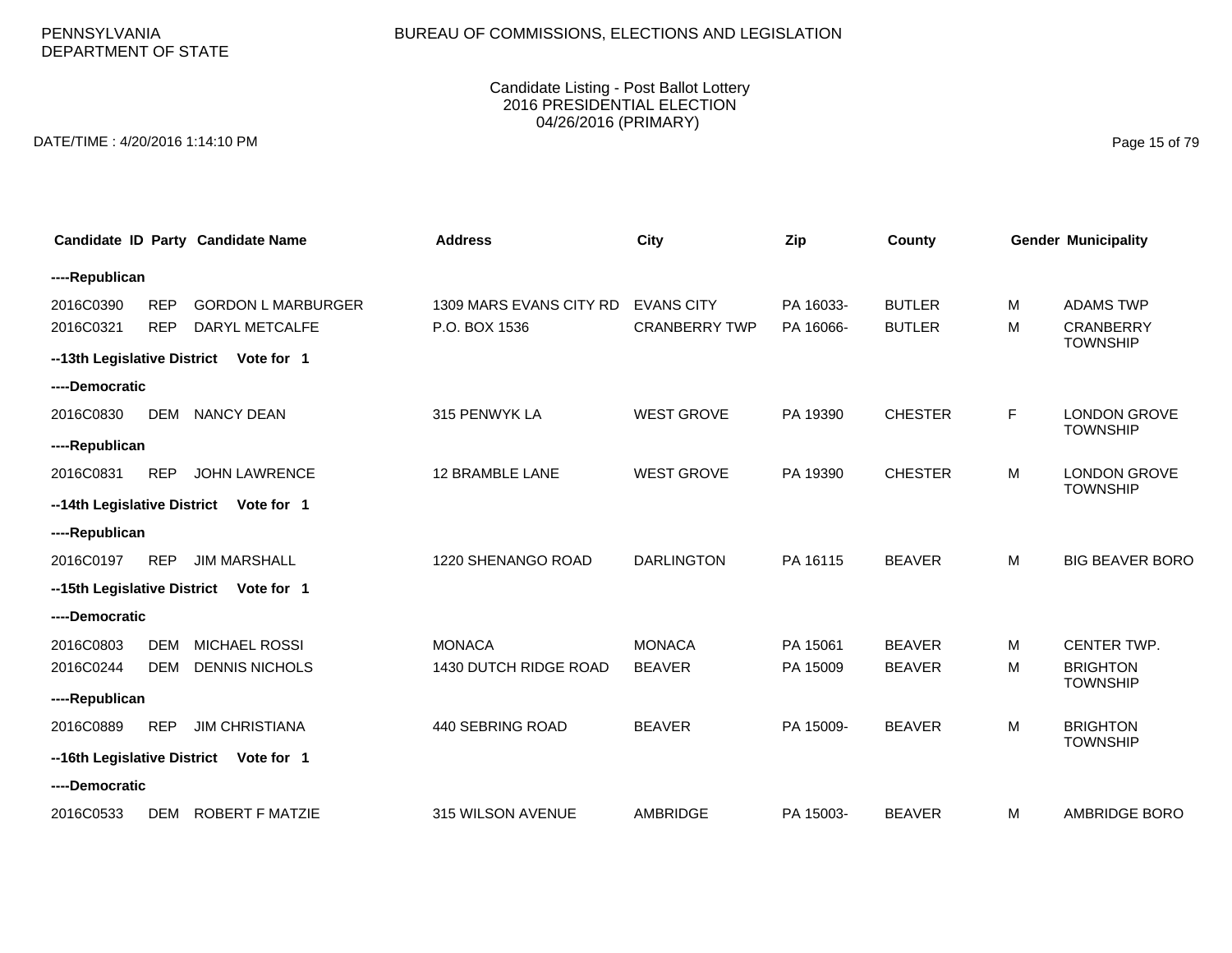PENNSYLVANIA DEPARTMENT OF STATE

#### Candidate Listing - Post Ballot Lottery 2016 PRESIDENTIAL ELECTION 04/26/2016 (PRIMARY)

DATE/TIME : 4/20/2016 1:14:10 PM Page 16 of 79

|                             | Candidate ID Party Candidate Name       | <b>Address</b>             | <b>City</b>          | Zip       | County           |   | <b>Gender Municipality</b>         |
|-----------------------------|-----------------------------------------|----------------------------|----------------------|-----------|------------------|---|------------------------------------|
|                             | --17th Legislative District Vote for 1  |                            |                      |           |                  |   |                                    |
| ----Democratic              |                                         |                            |                      |           |                  |   |                                    |
| 2016C0871                   | <b>WAYNE E HANSON</b><br><b>DEM</b>     | 505 JEFFERSON STREET       | <b>CONNEAUTVILLE</b> | PA 16406- | <b>CRAWFORD</b>  | M | <b>CONNEAUTVILLE</b>               |
| ----Republican              |                                         |                            |                      |           |                  |   |                                    |
| 2016C0179                   | <b>PARKE WENTLING</b><br><b>REP</b>     | 304 MERCER ROAD            | <b>GREENVILLE</b>    | PA 16125- | <b>MERCER</b>    | M | <b>HEMPFIELD</b>                   |
|                             | --18th Legislative District Vote for 1  |                            |                      |           |                  |   | <b>TOWNSHIP</b>                    |
| ----Republican              |                                         |                            |                      |           |                  |   |                                    |
| 2016C0135                   | <b>REP</b><br><b>GENE DIGIROLAMO</b>    | 5806 WHARTON CIRCLE        | <b>BENSALEM</b>      | PA 19020  | <b>BUCKS</b>     | M | <b>BENSALEM</b><br><b>TOWNSHIP</b> |
|                             | --19th Legislative District Vote for 1  |                            |                      |           |                  |   |                                    |
| ----Democratic              |                                         |                            |                      |           |                  |   |                                    |
| 2016C0802                   | <b>JESSICA WOLFE</b><br><b>DEM</b>      | 723 EUREKA STREET          | <b>PITTSBURGH</b>    | PA 15210- | <b>ALLEGHENY</b> | F | <b>PITTSBURGH</b>                  |
| 2016C0106                   | <b>JAKE WHEATLEY</b><br>DEM             | 3046 IOWA ST               | <b>PITTSBURGH</b>    | PA 15219- | <b>ALLEGHENY</b> | м |                                    |
|                             | -- 20th Legislative District Vote for 1 |                            |                      |           |                  |   |                                    |
| ----Democratic              |                                         |                            |                      |           |                  |   |                                    |
| 2016C0433                   | ADAM J RAVENSTAHL<br><b>DEM</b>         | 4455 HIGHRIDGE STREET      | <b>PITTSBURGH</b>    | PA 15214- | <b>ALLEGHENY</b> | M | <b>PITTSBURGH</b>                  |
| --21st Legislative District | Vote for 1                              |                            |                      |           |                  |   |                                    |
| ----Democratic              |                                         |                            |                      |           |                  |   |                                    |
| 2016C0121                   | <b>DOM COSTA</b><br><b>DEM</b>          | <b>117 HAWTHORNE COURT</b> | <b>PITTSBURGH</b>    | PA 15201  | <b>ALLEGHENY</b> | M | <b>PITTSBURGH</b>                  |
|                             | --22nd Legislative District Vote for 1  |                            |                      |           |                  |   |                                    |
| ----Democratic              |                                         |                            |                      |           |                  |   |                                    |
| 2016C0589                   | PETER SCHWEYER<br>DEM                   | 1529 CATALINA AVENUE       | <b>ALLENTOWN</b>     | PA 18103  | <b>LEHIGH</b>    | M | <b>ALLENTOWN</b>                   |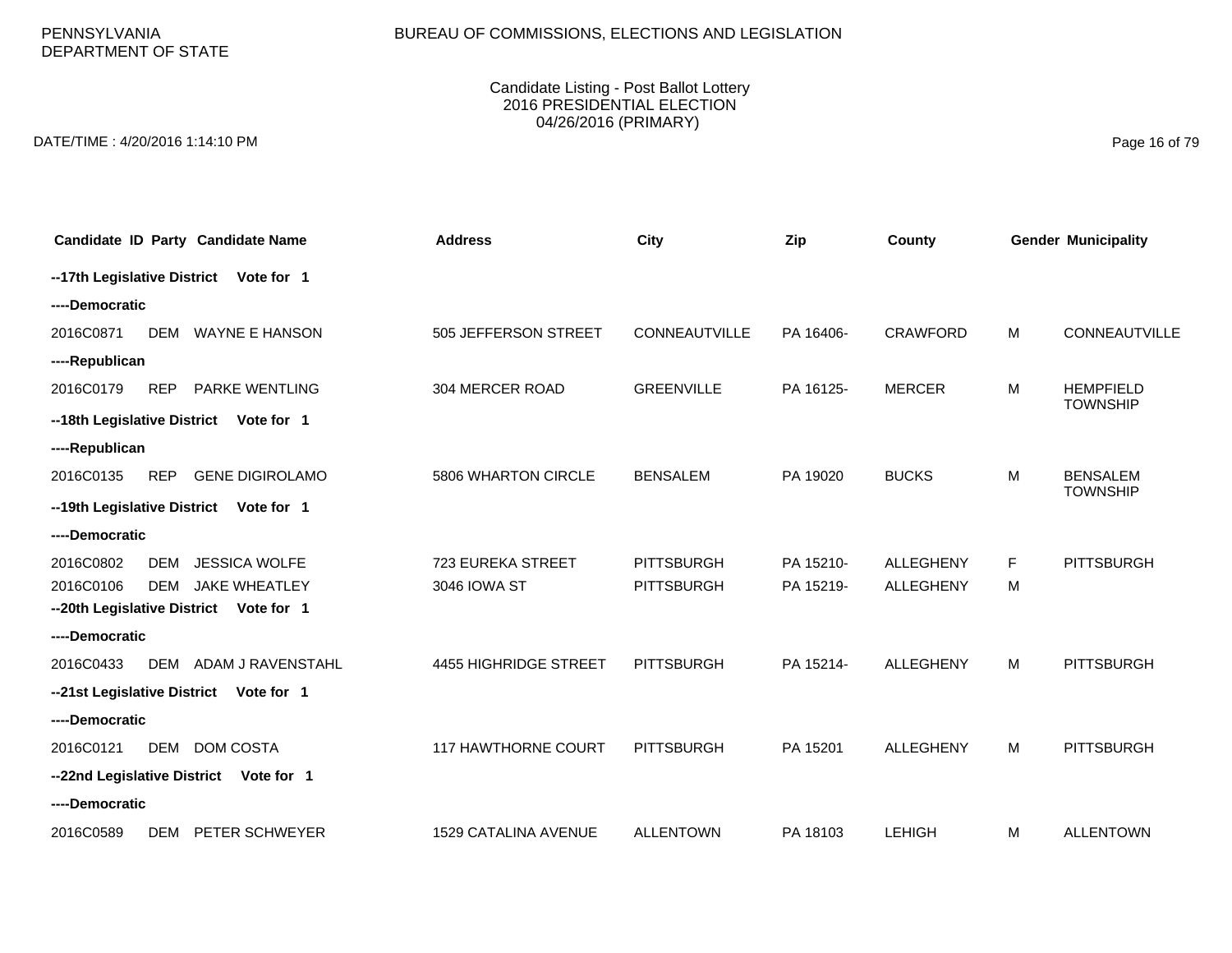PENNSYLVANIA DEPARTMENT OF STATE

#### Candidate Listing - Post Ballot Lottery 2016 PRESIDENTIAL ELECTION 04/26/2016 (PRIMARY)

DATE/TIME : 4/20/2016 1:14:10 PM Page 17 of 79

|                | Candidate ID Party Candidate Name       | <b>Address</b>        | City               | Zip       | County           |    | <b>Gender Municipality</b>         |
|----------------|-----------------------------------------|-----------------------|--------------------|-----------|------------------|----|------------------------------------|
|                | --23rd Legislative District Vote for 1  |                       |                    |           |                  |    |                                    |
| ----Democratic |                                         |                       |                    |           |                  |    |                                    |
| 2016C0687      | DEM<br>DAN B FRANKEL                    | 5329 FAIR OAKS STREET | <b>PITTSBURGH</b>  | PA 15217- | <b>ALLEGHENY</b> | M  | <b>PITTSBURGH</b>                  |
|                | --24th Legislative District Vote for 1  |                       |                    |           |                  |    |                                    |
| ----Democratic |                                         |                       |                    |           |                  |    |                                    |
| 2016C0162      | <b>DEM</b><br><b>ED GAINEY</b>          | 6451 APPLE AVE        | <b>PITTSBURGH</b>  | PA 15206- | <b>ALLEGHENY</b> | F. | <b>PITTSBURGH</b>                  |
| 2016C0864      | <b>TODD ELLIOTT KOGER</b><br><b>DEM</b> | 515 KELLY AVENUE      | <b>PITTSBURGH</b>  | PA 15221  | ALLEGHENY        | м  | <b>WILKINSBURG</b>                 |
| 2016C0233      | <b>WILLIAM ANDERSON</b><br><b>DEM</b>   | 7035 CHAUCER STREET   | <b>PITTSBURGH</b>  | PA 15208- | ALLEGHENY        | M  | <b>PITTSBURGH</b>                  |
|                | --25th Legislative District Vote for 1  |                       |                    |           |                  |    |                                    |
| ----Democratic |                                         |                       |                    |           |                  |    |                                    |
| 2016C0236      | <b>DEM</b><br><b>JOSEPH F MARKOSEK</b>  | 207 GLENWOOD DRIVE    | <b>MONROEVILLE</b> | PA 15146- | ALLEGHENY        | M  | <b>MONROEVILLE</b>                 |
| ----Republican |                                         |                       |                    |           |                  |    |                                    |
| 2016C0822      | <b>REP</b><br><b>JOHN RITTER</b>        | 206 SHACKELFORD DR    | <b>MONROEVILLE</b> | PA 15146  | ALLEGHENY        | M  | <b>MONROEVILLE</b>                 |
|                | --26th Legislative District Vote for 1  |                       |                    |           |                  |    |                                    |
| ----Republican |                                         |                       |                    |           |                  |    |                                    |
| 2016C0923      | <b>REP</b><br>TIM HENNESSEY             | 1178 FOXVIEW ROAD     | <b>POTTSTOWN</b>   | PA 19465  | <b>CHESTER</b>   | M  | NORTH COVENTRY                     |
|                | --27th Legislative District Vote for 1  |                       |                    |           |                  |    | <b>TOWNSHIP</b>                    |
| ----Democratic |                                         |                       |                    |           |                  |    |                                    |
| 2016C0174      | <b>DAN DEASY</b><br>DEM                 | 2093 NOBLESTOWN ROAD  | <b>PITTSBURGH</b>  | PA 15205  | <b>ALLEGHENY</b> | M  | CITY OF                            |
|                | --28th Legislative District Vote for 1  |                       |                    |           |                  |    | <b>PITTSBURGH</b>                  |
| ----Republican |                                         |                       |                    |           |                  |    |                                    |
| 2016C0469      | <b>REP</b><br><b>MIKE TURZAI</b>        | POST OFFICE BOX 721   | <b>WEXFORD</b>     | PA 15090  | <b>ALLEGHENY</b> | M  | <b>MARSHALL</b><br><b>TOWNSHIP</b> |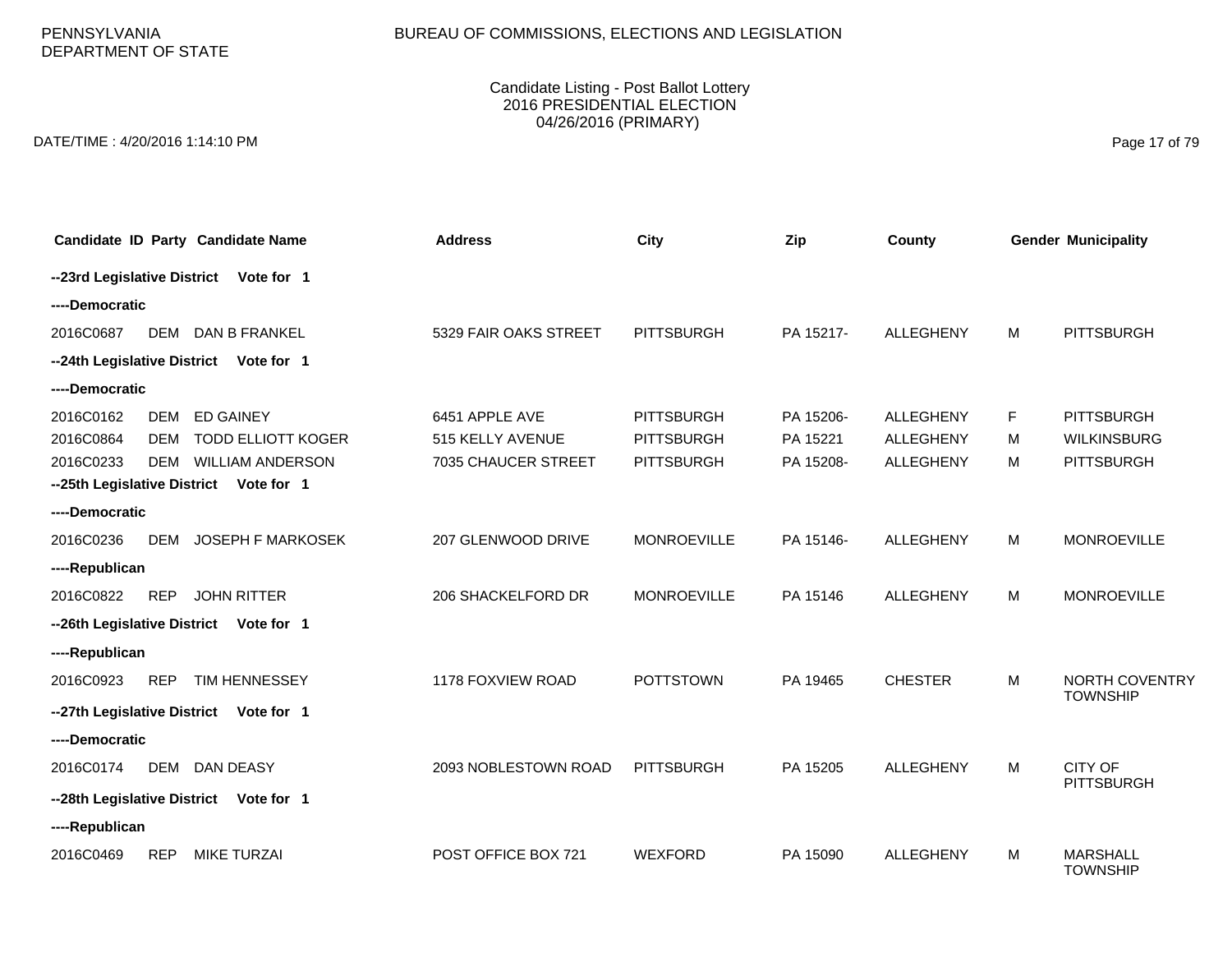PENNSYLVANIA DEPARTMENT OF STATE

#### Candidate Listing - Post Ballot Lottery 2016 PRESIDENTIAL ELECTION 04/26/2016 (PRIMARY)

DATE/TIME : 4/20/2016 1:14:10 PM Page 18 of 79

| Candidate ID Party Candidate Name               | <b>Address</b>         | <b>City</b>         | Zip       | County           |   | <b>Gender Municipality</b>           |
|-------------------------------------------------|------------------------|---------------------|-----------|------------------|---|--------------------------------------|
| -- 29th Legislative District Vote for 1         |                        |                     |           |                  |   |                                      |
| ----Republican                                  |                        |                     |           |                  |   |                                      |
| <b>REP</b><br><b>BERNIE ONEILL</b><br>2016C0166 | 50 DORSETT CIRCLE      | <b>WARMINSTER</b>   | PA 18974- | <b>BUCKS</b>     | M | <b>WARMINSTER</b><br><b>TOWNSHIP</b> |
| --30th Legislative District Vote for 1          |                        |                     |           |                  |   |                                      |
| ----Republican                                  |                        |                     |           |                  |   |                                      |
| <b>HAL ENGLISH</b><br>2016C0139<br><b>REP</b>   | 4656 HIDDEN POND DRIVE | <b>ALLISON PARK</b> | PA 15101- | <b>ALLEGHENY</b> | M | <b>HAMPTON</b><br><b>TOWNSHIP</b>    |
| --31st Legislative District Vote for 1          |                        |                     |           |                  |   |                                      |
| ----Democratic                                  |                        |                     |           |                  |   |                                      |
| 2016C0295<br><b>DEM</b><br>PERRY WARREN         | 149 ANDREW DRIVE       | <b>NEWTOWN</b>      | PA 18940- | <b>BUCKS</b>     | M | <b>NEWTOWN</b><br><b>BOROUGH</b>     |
| ----Republican                                  |                        |                     |           |                  |   |                                      |
| RYAN W GALLAGHER<br>2016C0265<br><b>REP</b>     | 201 RUMFORD CT.        | <b>NEWTOWN</b>      | PA 18940  | <b>BUCKS</b>     | M | <b>NEWTOWN</b><br><b>TOWNSHIP</b>    |
| --32nd Legislative District Vote for 1          |                        |                     |           |                  |   |                                      |
| ----Democratic                                  |                        |                     |           |                  |   |                                      |
| ANTHONY M DELUCA<br>2016C0178<br>DEM            | 1438 HOMESTEAD ROAD    | <b>VERONA</b>       | PA 15147- | <b>ALLEGHENY</b> | M | PENN HILLS                           |
| --33rd Legislative District Vote for 1          |                        |                     |           |                  |   |                                      |
| ----Democratic                                  |                        |                     |           |                  |   |                                      |
| DEM FRANK DERMODY<br>2016C0361                  | 600 WOODLAND AVENUE    | <b>OAKMONT</b>      | PA 15139  | <b>ALLEGHENY</b> | M | <b>OAKMONT</b>                       |
| --34th Legislative District Vote for 1          |                        |                     |           |                  |   |                                      |
| ----Democratic                                  |                        |                     |           |                  |   |                                      |
| 2016C0133<br>PAUL COSTA<br>DEM                  | 526 LUCIA RD           | <b>PITTSBURGH</b>   | PA 15221  | <b>ALLEGHENY</b> | M | <b>WILKINS TOWNSHIP</b>              |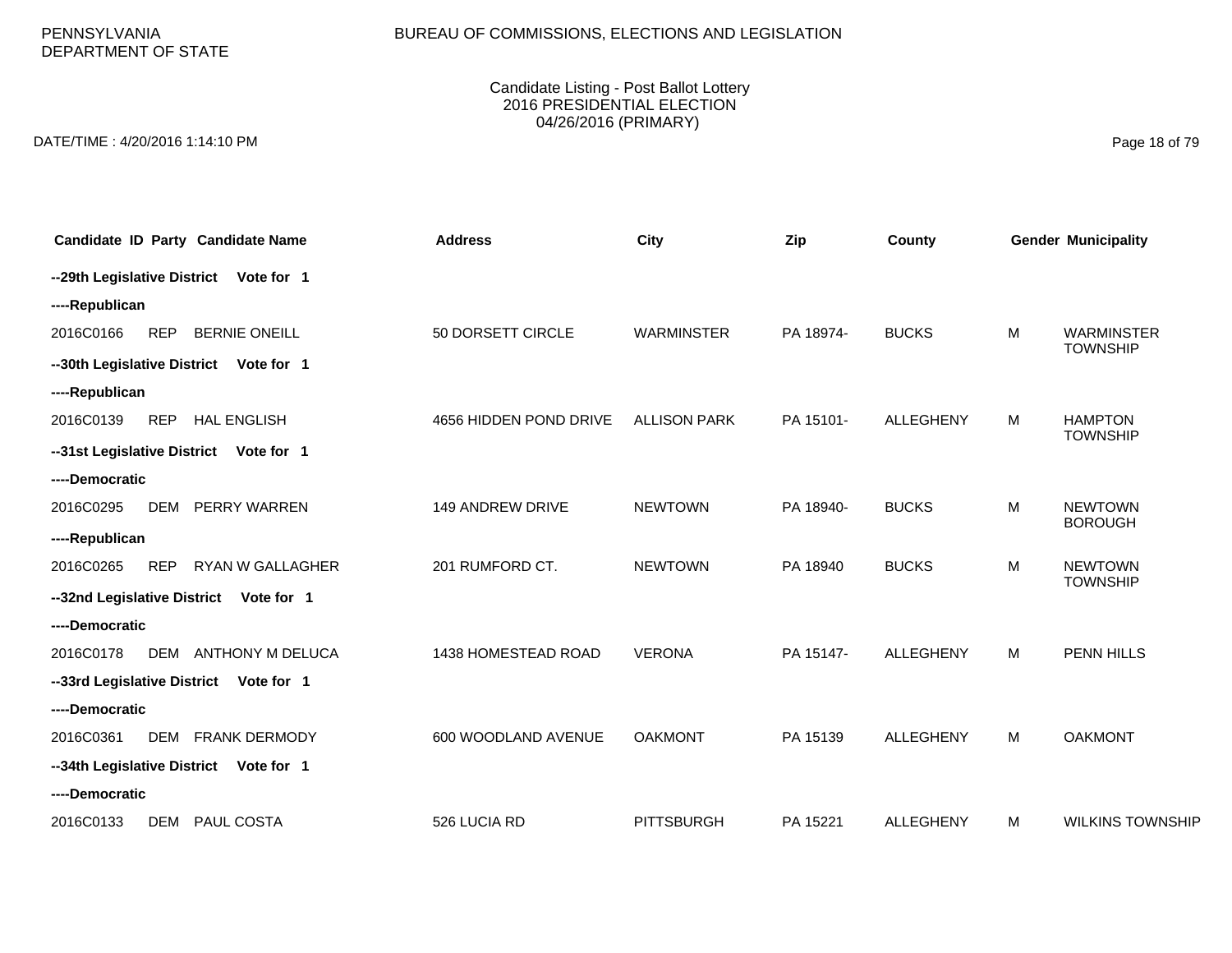PENNSYLVANIA DEPARTMENT OF STATE

#### Candidate Listing - Post Ballot Lottery 2016 PRESIDENTIAL ELECTION 04/26/2016 (PRIMARY)

DATE/TIME : 4/20/2016 1:14:10 PM Page 19 of 79

|                |            | Candidate ID Party Candidate Name      | <b>Address</b>                   | City              | Zip       | County           |   | <b>Gender Municipality</b>          |
|----------------|------------|----------------------------------------|----------------------------------|-------------------|-----------|------------------|---|-------------------------------------|
|                |            | --35th Legislative District Vote for 1 |                                  |                   |           |                  |   |                                     |
| ----Democratic |            |                                        |                                  |                   |           |                  |   |                                     |
| 2016C0305      |            | DEM MARC J GERGELY                     | 1943 DEARBORN DRIVE              | <b>WHITE OAK</b>  | PA 15131- | <b>ALLEGHENY</b> | M | <b>WHITE OAK</b>                    |
|                |            | --36th Legislative District Vote for 1 |                                  |                   |           |                  |   |                                     |
| ----Democratic |            |                                        |                                  |                   |           |                  |   |                                     |
| 2016C0127      |            | DEM HARRY READSHAW                     | 2279 ALMONT STREET               | <b>PITTSBURGH</b> | PA 15210- | <b>ALLEGHENY</b> | M | <b>PITTSBURGH</b>                   |
|                |            | --37th Legislative District Vote for 1 |                                  |                   |           |                  |   |                                     |
| ----Republican |            |                                        |                                  |                   |           |                  |   |                                     |
| 2016C0216      | <b>REP</b> | <b>MINDY FEE</b>                       | 174 NORTH LINDEN STREET          | <b>MANHEIM</b>    | PA 17545- | <b>LANCASTER</b> | F | <b>MANHEIM BOROUGH</b>              |
| 2016C0631      | <b>REP</b> | <b>TIM REEDY</b>                       | <b>5 EVERGREEN COURT</b>         | <b>LITITZ</b>     | PA 17543  | <b>LANCASTER</b> | M | <b>ELIZABETH</b><br><b>TOWNSHIP</b> |
|                |            | --38th Legislative District Vote for 1 |                                  |                   |           |                  |   |                                     |
| ----Democratic |            |                                        |                                  |                   |           |                  |   |                                     |
| 2016C0128      | <b>DEM</b> | <b>BILL KORTZ</b>                      | 514 RIDGEVIEW DRIVE              | <b>DRAVOSBURG</b> | PA 15034  | <b>ALLEGHENY</b> | M | <b>DRAVOSBURG</b>                   |
| ----Republican |            |                                        |                                  |                   |           |                  |   |                                     |
| 2016C0829      | <b>REP</b> | <b>ROD SALKA</b>                       | 6714 RIDGEVUE DR.                | <b>PITTSBURGH</b> | PA 15236- | <b>ALLEGHENY</b> | M | <b>SOUTH PARK</b>                   |
|                |            | --39th Legislative District Vote for 1 |                                  |                   |           |                  |   | <b>TOWNSHIP</b>                     |
| ----Democratic |            |                                        |                                  |                   |           |                  |   |                                     |
| 2016C0838      | DEM        | PETER T KOBYLINSKI                     | 3012 RIDGE RD                    | <b>SOUTH PARK</b> | PA 15129  | <b>ALLEGHENY</b> | M | <b>SOUTH PARK</b>                   |
| ----Republican |            |                                        |                                  |                   |           |                  |   | <b>TOWNSHIP</b>                     |
| 2016C0535      | <b>REP</b> | <b>RICK SACCONE</b>                    | 404 BOSTON HOLLOW ROAD ELIZABETH |                   | PA 15037  | <b>ALLEGHENY</b> | M | <b>ELIZABETH</b><br><b>TOWNSHIP</b> |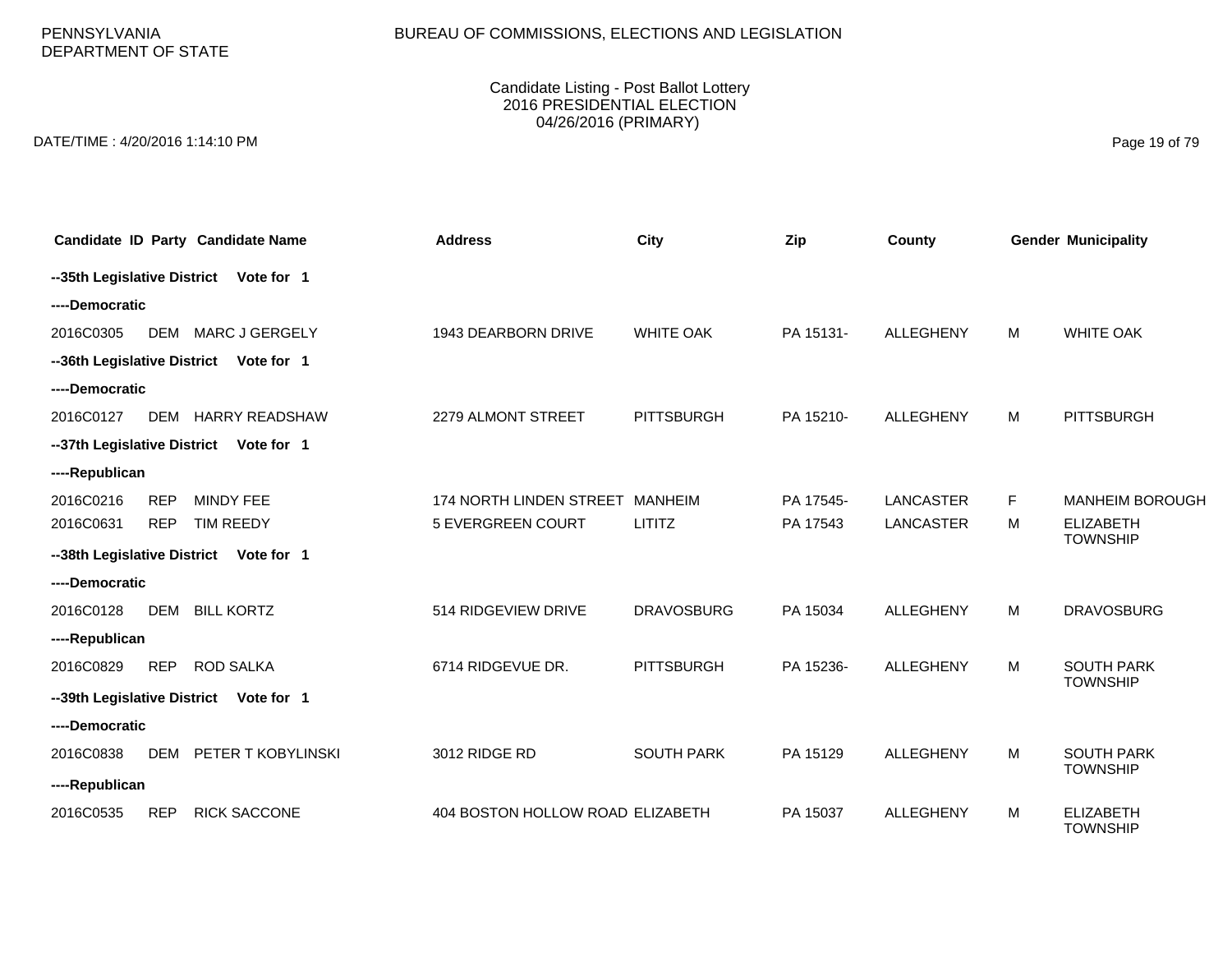PENNSYLVANIA DEPARTMENT OF STATE

#### Candidate Listing - Post Ballot Lottery 2016 PRESIDENTIAL ELECTION 04/26/2016 (PRIMARY)

DATE/TIME : 4/20/2016 1:14:10 PM Page 20 of 79

|                             | Candidate ID Party Candidate Name         | <b>Address</b>             | City                   | Zip       | County           |   | <b>Gender Municipality</b>               |
|-----------------------------|-------------------------------------------|----------------------------|------------------------|-----------|------------------|---|------------------------------------------|
|                             | --40th Legislative District Vote for 1    |                            |                        |           |                  |   |                                          |
| ----Democratic              |                                           |                            |                        |           |                  |   |                                          |
| 2016C0813                   | <b>DEM</b><br>ANDREW J ZAHALSKY           | P.O. BOX 62222             | <b>PITTSBURGH</b>      | PA 15241- | <b>ALLEGHENY</b> | M | <b>TOWNSHIP OF</b><br>UPPER ST. CLAIR    |
| ----Republican              |                                           |                            |                        |           |                  |   |                                          |
| 2016C0904                   | <b>REP</b><br><b>JOHN MAHER</b>           | 2514 CHAPELWOOD DRIVE      | <b>UPPER ST. CLAIR</b> | PA 15241  | <b>ALLEGHENY</b> | M | UPPER ST. CLAIR                          |
| --41st Legislative District | Vote for 1                                |                            |                        |           |                  |   |                                          |
| ----Democratic              |                                           |                            |                        |           |                  |   |                                          |
| 2016C0645                   | <b>DEM</b><br><b>NICK SELCH</b>           | 1048 WHEATLAND AVE         | <b>LANCASTER</b>       | PA 17603  | <b>LANCASTER</b> | М | <b>LANCASTER TWP</b>                     |
| ----Republican              |                                           |                            |                        |           |                  |   |                                          |
| 2016C0144                   | <b>BRETT R MILLER</b><br><b>REP</b>       | 959 WOODRIDGE BLVD.        | <b>LANCASTER</b>       | PA 17601- | <b>LANCASTER</b> | м | <b>EAST HEMPFIELD</b><br><b>TOWNSHIP</b> |
|                             | --42nd Legislative District<br>Vote for 1 |                            |                        |           |                  |   |                                          |
| ----Democratic              |                                           |                            |                        |           |                  |   |                                          |
| 2016C0897                   | DEM DAN MILLER                            | <b>467 LONGRIDGE DRIVE</b> | <b>PITTSBURGH</b>      | PA 15243  | <b>ALLEGHENY</b> | M | MT. LEBANON                              |
|                             | --43rd Legislative District Vote for 1    |                            |                        |           |                  |   |                                          |
| ----Democratic              |                                           |                            |                        |           |                  |   |                                          |
| 2016C0646                   | <b>DEM</b><br><b>STEVE ELLIOTT</b>        | 1635 MILLERSVILLE PIKE     | <b>LANCASTER</b>       | PA 17603  | <b>LANCASTER</b> | M | <b>LANCASTER</b><br><b>TOWNSHIP</b>      |
| ----Republican              |                                           |                            |                        |           |                  |   |                                          |
| 2016C0316                   | <b>REP</b><br><b>KEITH J GREINER</b>      | <b>405 MYER TERRACE</b>    | <b>LEOLA</b>           | PA 17540  | <b>LANCASTER</b> | M | <b>UPPER LEACOCK</b><br><b>TOWNSHIP</b>  |
| --44th Legislative District | Vote for 1                                |                            |                        |           |                  |   |                                          |
| ----Republican              |                                           |                            |                        |           |                  |   |                                          |
| 2016C0470                   | <b>REP</b><br><b>MARK MUSTIO</b>          | P.O. BOX 1021              | <b>MOON TOWNSHIP</b>   | PA 15108  | <b>ALLEGHENY</b> | м | <b>NORTH FAYETTE</b><br><b>TOWNSHIP</b>  |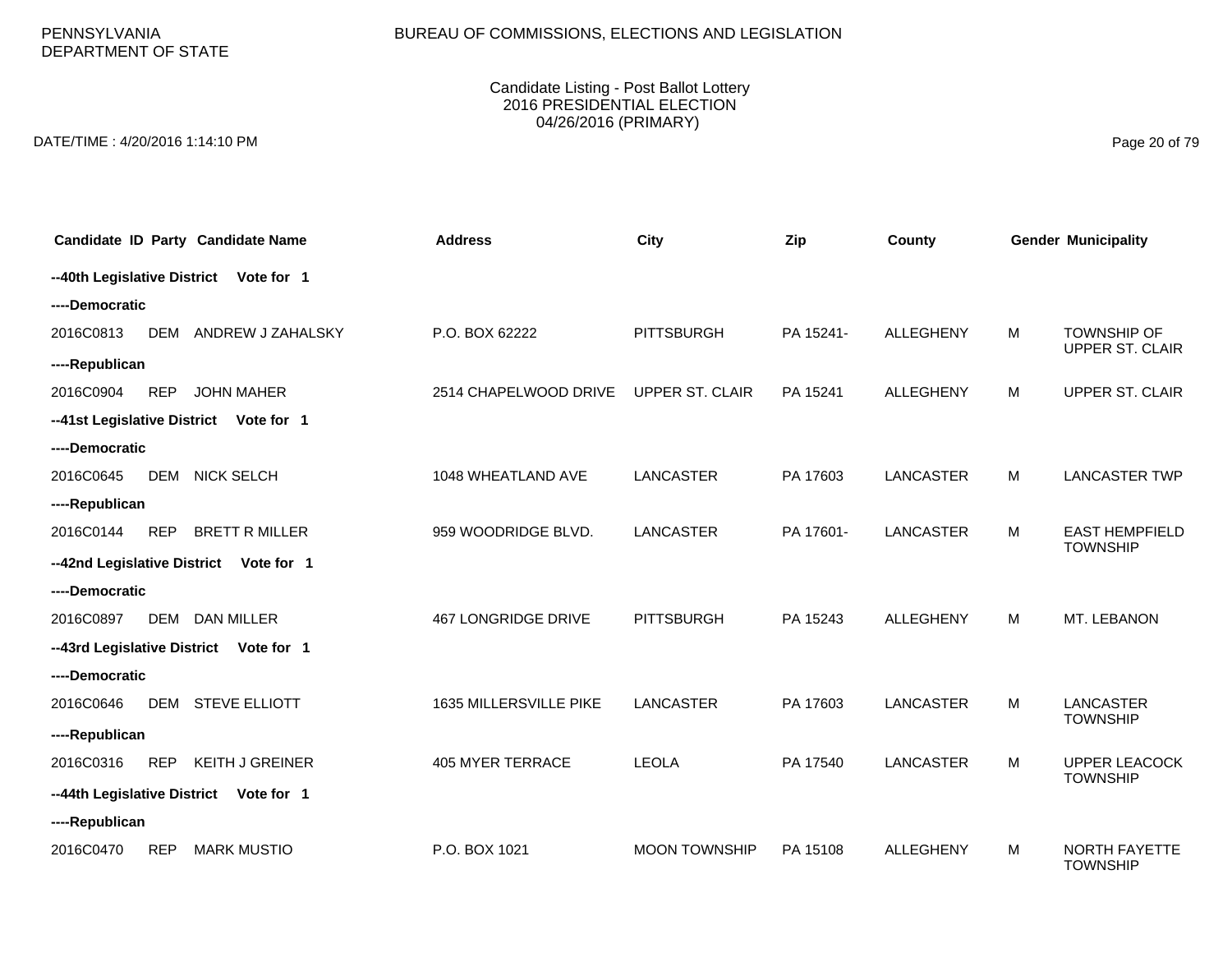PENNSYLVANIA DEPARTMENT OF STATE

#### Candidate Listing - Post Ballot Lottery 2016 PRESIDENTIAL ELECTION 04/26/2016 (PRIMARY)

DATE/TIME : 4/20/2016 1:14:10 PM Page 21 of 79

|                                          |                          | Candidate ID Party Candidate Name       | <b>Address</b>                          | <b>City</b>                        | Zip                   | County                                |        | <b>Gender Municipality</b>              |
|------------------------------------------|--------------------------|-----------------------------------------|-----------------------------------------|------------------------------------|-----------------------|---------------------------------------|--------|-----------------------------------------|
|                                          |                          | --45th Legislative District Vote for 1  |                                         |                                    |                       |                                       |        |                                         |
| ----Democratic                           |                          |                                         |                                         |                                    |                       |                                       |        |                                         |
| 2016C0301                                | <b>DEM</b>               | ANITA ASTORINO KULIK                    | 121 LORISH ROAD                         | <b>MCKEES ROCKS</b>                | PA 15136              | <b>ALLEGHENY</b>                      | F.     | <b>KENNEDY</b><br><b>TOWNSHIP</b>       |
|                                          |                          | --46th Legislative District Vote for 1  |                                         |                                    |                       |                                       |        |                                         |
| ----Democratic                           |                          |                                         |                                         |                                    |                       |                                       |        |                                         |
| 2016C0811<br>2016C0801<br>----Republican | <b>DEM</b><br><b>DEM</b> | <b>JESSE WHITE</b><br><b>JOE SZPARA</b> | 26 WHITE LN<br>2123 CROGHAN DRIVE       | <b>MCDONALD</b><br><b>CARNEGIE</b> | PA 15057<br>PA 15106- | <b>WASHINGTON</b><br><b>ALLEGHENY</b> | M<br>М | <b>CECIL TOWNSHIP</b><br><b>COLLIER</b> |
| 2016C0152                                | <b>REP</b>               | <b>JASON ORTITAY</b>                    | 3000 GARDEN APT, DR. APT. BRIDGEVILLE   |                                    | PA 15017              | ALLEGHENY                             | M      | <b>SOUTH FAYETTE</b>                    |
|                                          |                          | --47th Legislative District Vote for 1  | 21                                      |                                    |                       |                                       |        |                                         |
| ----Republican                           |                          |                                         |                                         |                                    |                       |                                       |        |                                         |
| 2016C0369                                | <b>REP</b>               | <b>KEITH GILLESPIE</b>                  | 5225 PICKING ROAD                       | <b>YORK</b>                        | PA 17406              | <b>YORK</b>                           | М      | <b>HELLAM TOWNSHIP</b>                  |
| --48th Legislative District              |                          | Vote for 1                              |                                         |                                    |                       |                                       |        |                                         |
| ----Democratic                           |                          |                                         |                                         |                                    |                       |                                       |        |                                         |
| 2016C0536                                | DEM                      | <b>BRANDON P NEUMAN</b>                 | 122 TROTWOOD DRIVE                      | <b>CANONSBURG</b>                  | PA 15317-             | <b>WASHINGTON</b>                     | М      | NORTH STRABANE                          |
|                                          |                          | --49th Legislative District Vote for 1  |                                         |                                    |                       |                                       |        | <b>TOWNSHIP</b>                         |
| ----Democratic                           |                          |                                         |                                         |                                    |                       |                                       |        |                                         |
| 2016C0280                                | DEM                      | <b>ALAN BENYAK</b>                      | <b>29 CRAVEN DRIVE</b>                  | <b>CHARLEROI</b>                   | PA 15022-             | <b>WASHINGTON</b>                     | м      | <b>CARROLL TOWNSHIP</b>                 |
| 2016C0807                                | <b>DEM</b>               | <b>BRENDAN A. GARAY</b>                 | 79 ASH STREET APARTMENT CALIFORNIA<br>4 |                                    | PA 15419-             | <b>WASHINGTON</b>                     | м      | <b>CALIFORNIA</b>                       |
| 2016C0851                                | DEM                      | <b>BOB KEPICS</b>                       | 206 2ND AVE.                            | <b>MONONGAHELA</b>                 | PA 15063-             | <b>WASHINGTON</b>                     | м      | <b>MONONGAHELA</b><br><b>CITY</b>       |
| 2016C0925                                | DEM                      | <b>MARK ALTERICI</b>                    | 518 MCKEAN AVE                          | <b>CHARLEROI</b>                   | PA 15022              | <b>WASHINGTON</b>                     | м      | <b>CHARLEROI</b>                        |
| 2016C0510                                | <b>DEM</b>               | <b>DONN R HENDERSON</b>                 | 22 WARNER AVE                           | <b>CHARLEROI</b>                   | PA 15022-             | <b>WASHINGTON</b>                     | м      | <b>FALLOWFIELD</b>                      |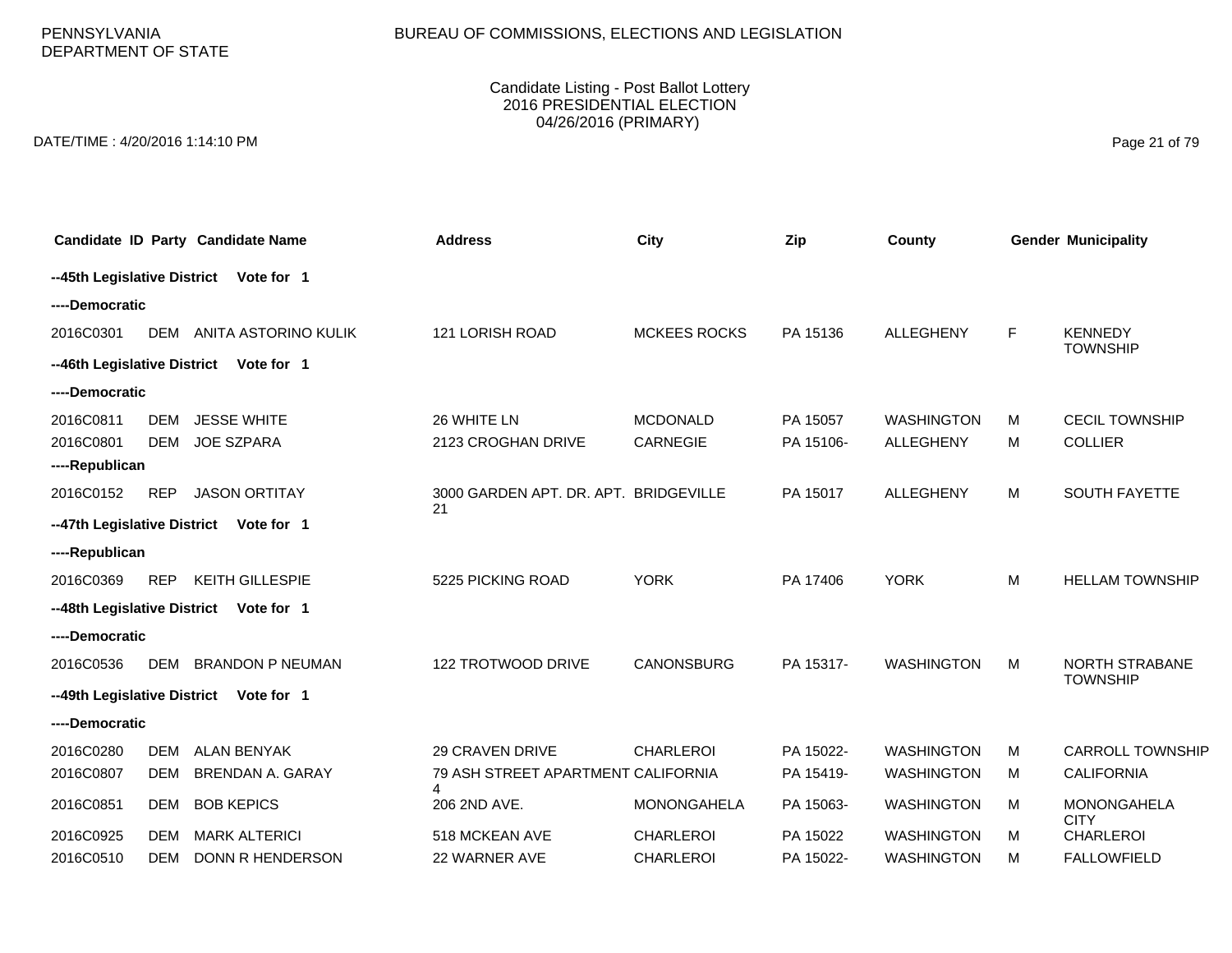PENNSYLVANIA DEPARTMENT OF STATE

#### Candidate Listing - Post Ballot Lottery 2016 PRESIDENTIAL ELECTION 04/26/2016 (PRIMARY)

DATE/TIME : 4/20/2016 1:14:10 PM Page 22 of 79

|                             |            | Candidate ID Party Candidate Name          | <b>Address</b>                   | <b>City</b>           | Zip       | County            |    | <b>Gender Municipality</b>              |
|-----------------------------|------------|--------------------------------------------|----------------------------------|-----------------------|-----------|-------------------|----|-----------------------------------------|
| 2016C0602                   | <b>DEM</b> | RANDY J BARLI                              | <b>POBX 191</b>                  | <b>COAL CENTER</b>    | PA 15423- | <b>WASHINGTON</b> | M  | COAL CENTER, PA                         |
|                             |            |                                            |                                  |                       |           |                   |    |                                         |
| ----Republican              |            |                                            |                                  |                       |           |                   |    |                                         |
| 2016C0324                   | <b>REP</b> | <b>BUD COOK</b>                            | 888 SCENIC DRIVE                 | <b>COAL CENTER</b>    | PA 15423- | <b>WASHINGTON</b> | м  | <b>WEST PIKE RUN</b><br><b>TOWNSHIP</b> |
| 2016C0743                   | <b>REP</b> | MELANIE STRINGHILL PATTERSON332 FIRST AVE. |                                  | <b>BELLE VERNON</b>   | PA 15012  | <b>FAYETTE</b>    | F  | <b>WASHINGTON TWP</b>                   |
|                             |            | --50th Legislative District Vote for 1     |                                  |                       |           |                   |    |                                         |
| ----Democratic              |            |                                            |                                  |                       |           |                   |    |                                         |
| 2016C0126                   |            | DEM PAM SNYDER                             | 286 CENTER SCHOOL ROAD JEFFERSON |                       | PA 15344  | <b>GREENE</b>     | F. | <b>MORGAN TOWNSHIP</b>                  |
| ----Republican              |            |                                            |                                  |                       |           |                   |    |                                         |
| 2016C0575                   | <b>REP</b> | BETSY ROHANNA MCCLURE                      | 326 SUGAR RUN ROAD               | WAYNESBURG            | PA 15370  | <b>GREENE</b>     | F  | <b>FRANKLIN</b>                         |
| --51st Legislative District |            | Vote for 1                                 |                                  |                       |           |                   |    | <b>TOWNSHIP</b>                         |
| ----Democratic              |            |                                            |                                  |                       |           |                   |    |                                         |
| 2016C0150                   | <b>DEM</b> | <b>TIM MAHONEY</b>                         | 1 FRANKHOOVER STREET             | <b>UNIONTOWN</b>      | PA 15401  | <b>FAYETTE</b>    | M  | <b>UNIONTOWN -</b>                      |
|                             |            |                                            |                                  |                       |           |                   |    | <b>SOUTH UNION</b><br><b>TOWNSHIP</b>   |
| ----Republican              |            |                                            |                                  |                       |           |                   |    |                                         |
| 2016C0704                   | <b>REP</b> | <b>MATTHEW DOWLING</b>                     | <b>55 CHARLES STREET</b>         | <b>UNIONTOWN</b>      | PA 15401- | <b>FAYETTE</b>    | M  | <b>UNIONTOWN</b>                        |
| --52nd Legislative District |            | Vote for 1                                 |                                  |                       |           |                   |    |                                         |
| ----Democratic              |            |                                            |                                  |                       |           |                   |    |                                         |
| 2016C0151                   | DEM        | <b>JAMES M MARI</b>                        | PO BOX 213                       | <b>OLIVER</b>         | PA 15472  | <b>FAYETTE</b>    | м  | <b>NORTH UNION TWP</b>                  |
| 2016C0358                   | <b>DEM</b> | LLOYD A WILLIAMS                           | 1937 UNIVERSITY DRIVE            | <b>LEMONT FURNACE</b> | PA 15456- | <b>FAYETTE</b>    | M  | <b>DUNBAR TOWNSHIP</b>                  |
| ----Republican              |            |                                            |                                  |                       |           |                   |    |                                         |
| 2016C0716                   | <b>REP</b> | <b>RYAN WARNER</b>                         | 115 LIBERTY ST                   | <b>PERRYOPOLIS</b>    | PA 15473  | <b>FAYETTE</b>    | M  | PERRYOPOLIS BORO                        |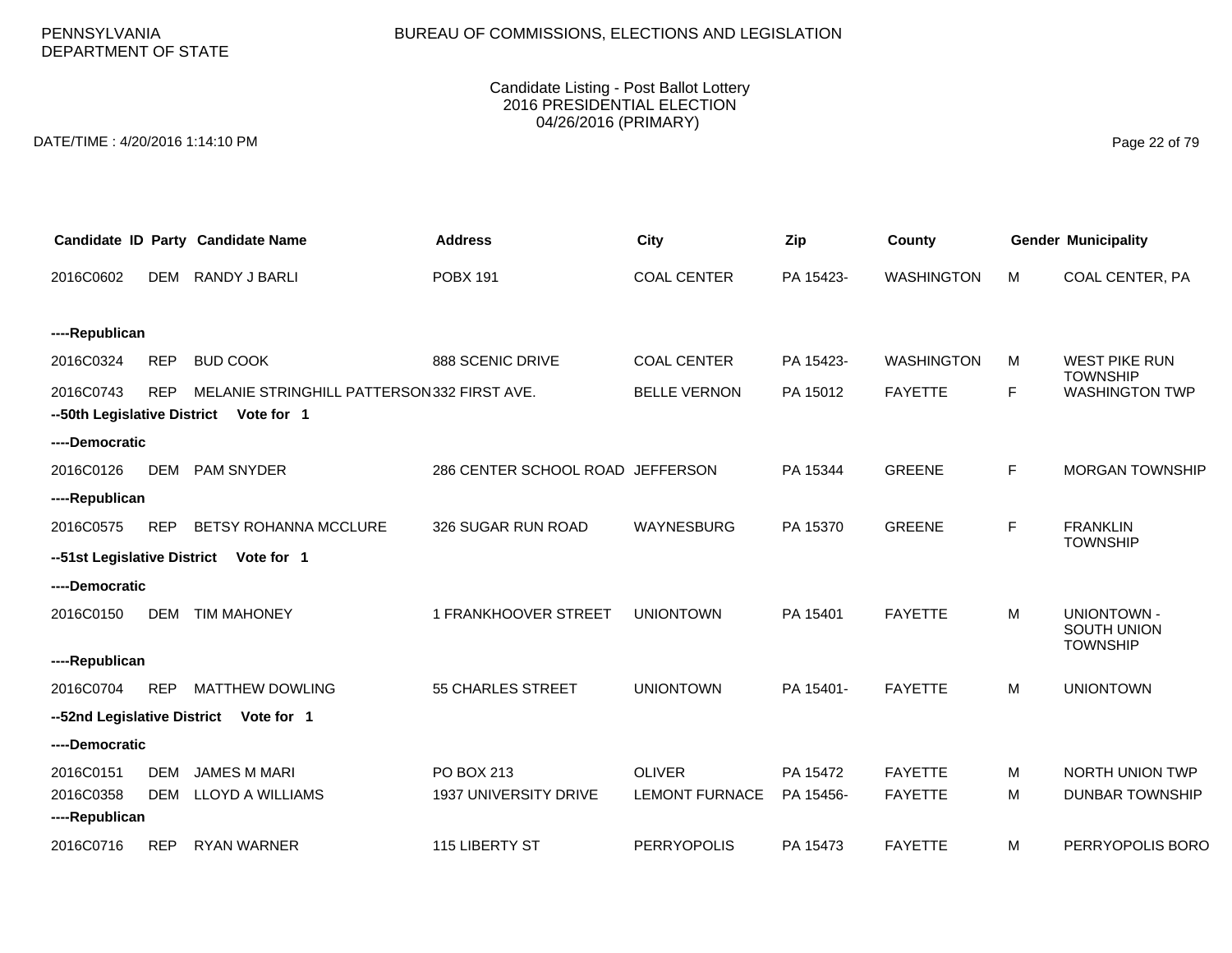PENNSYLVANIA DEPARTMENT OF STATE

#### Candidate Listing - Post Ballot Lottery 2016 PRESIDENTIAL ELECTION 04/26/2016 (PRIMARY)

DATE/TIME : 4/20/2016 1:14:10 PM Page 23 of 79

|                | Candidate ID Party Candidate Name      | <b>Address</b>              | City               | Zip       | County                |   | <b>Gender Municipality</b>                   |
|----------------|----------------------------------------|-----------------------------|--------------------|-----------|-----------------------|---|----------------------------------------------|
|                | --53rd Legislative District Vote for 1 |                             |                    |           |                       |   |                                              |
| ----Democratic |                                        |                             |                    |           |                       |   |                                              |
| 2016C0953      | <b>DEM</b><br><b>LEON ANGELICHIO</b>   | 548 EDGEMONT AVENUE         | LANSDALE           | PA 19446- | <b>MONTGOMERY</b>     | M | LANSDALE                                     |
| ----Republican |                                        |                             |                    |           |                       |   |                                              |
| 2016C0437      | ROBERT W GODSHALL<br><b>REP</b>        | 316 GODSHALL ROAD           | <b>SOUDERTON</b>   | PA 18964- | <b>MONTGOMERY</b>     | M | <b>FRANCONIA</b><br><b>TOWNSHIP</b>          |
|                | --54th Legislative District Vote for 1 |                             |                    |           |                       |   |                                              |
| ----Republican |                                        |                             |                    |           |                       |   |                                              |
| 2016C0155      | <b>REP</b><br><b>ELI EVANKOVICH</b>    | PO BOX 343                  | <b>MURRYSVILLE</b> | PA 15668  | <b>WESTMORELAND M</b> |   | <b>MUNICIPALITY OF</b><br><b>MURRYSVILLE</b> |
|                | --55th Legislative District Vote for 1 |                             |                    |           |                       |   |                                              |
| ----Democratic |                                        |                             |                    |           |                       |   |                                              |
| 2016C0683      | <b>DEM</b><br>JOSEPH A PETRARCA        | 303 YOUNG DR                | <b>APOLLO</b>      | PA 15613- | <b>WESTMORELAND M</b> |   | <b>WASHINGTON TWP</b>                        |
| ----Republican |                                        |                             |                    |           |                       |   |                                              |
| 2016C0439      | MICHAEL GEISELHART<br><b>REP</b>       | 1441 GILMAR ROAD            | <b>APOLLO</b>      | PA 15613- | <b>WESTMORELAND M</b> |   | <b>WASHINGTON</b><br><b>TOWNSHIP</b>         |
|                | --56th Legislative District Vote for 1 |                             |                    |           |                       |   |                                              |
| ----Republican |                                        |                             |                    |           |                       |   |                                              |
| 2016C0790      | <b>REP</b><br><b>GEORGE DUNBAR</b>     | 114 ADELLA COURT            | <b>JEANNETTE</b>   | PA 15644- | <b>WESTMORELAND M</b> |   | PENN TOWNSHIP                                |
|                | --57th Legislative District Vote for 1 |                             |                    |           |                       |   |                                              |
| ----Democratic |                                        |                             |                    |           |                       |   |                                              |
| 2016C0665      | <b>DEM</b><br>LINDA IEZZI              | 1122 ACORN DR               | <b>GREENSBURG</b>  | PA 15601  | <b>WESTMORELAND F</b> |   | <b>SOUTH</b><br><b>GREENSBURG BORO</b>       |
| ----Republican |                                        |                             |                    |           |                       |   |                                              |
| 2016C0471      | <b>REP</b><br><b>ERIC NELSON</b>       | <b>165 WOLFE NURSERY RD</b> | <b>GREENSBURG</b>  | PA 15601- | <b>WESTMORELAND M</b> |   | <b>HEMPFIELD</b><br><b>TOWNSHIP</b>          |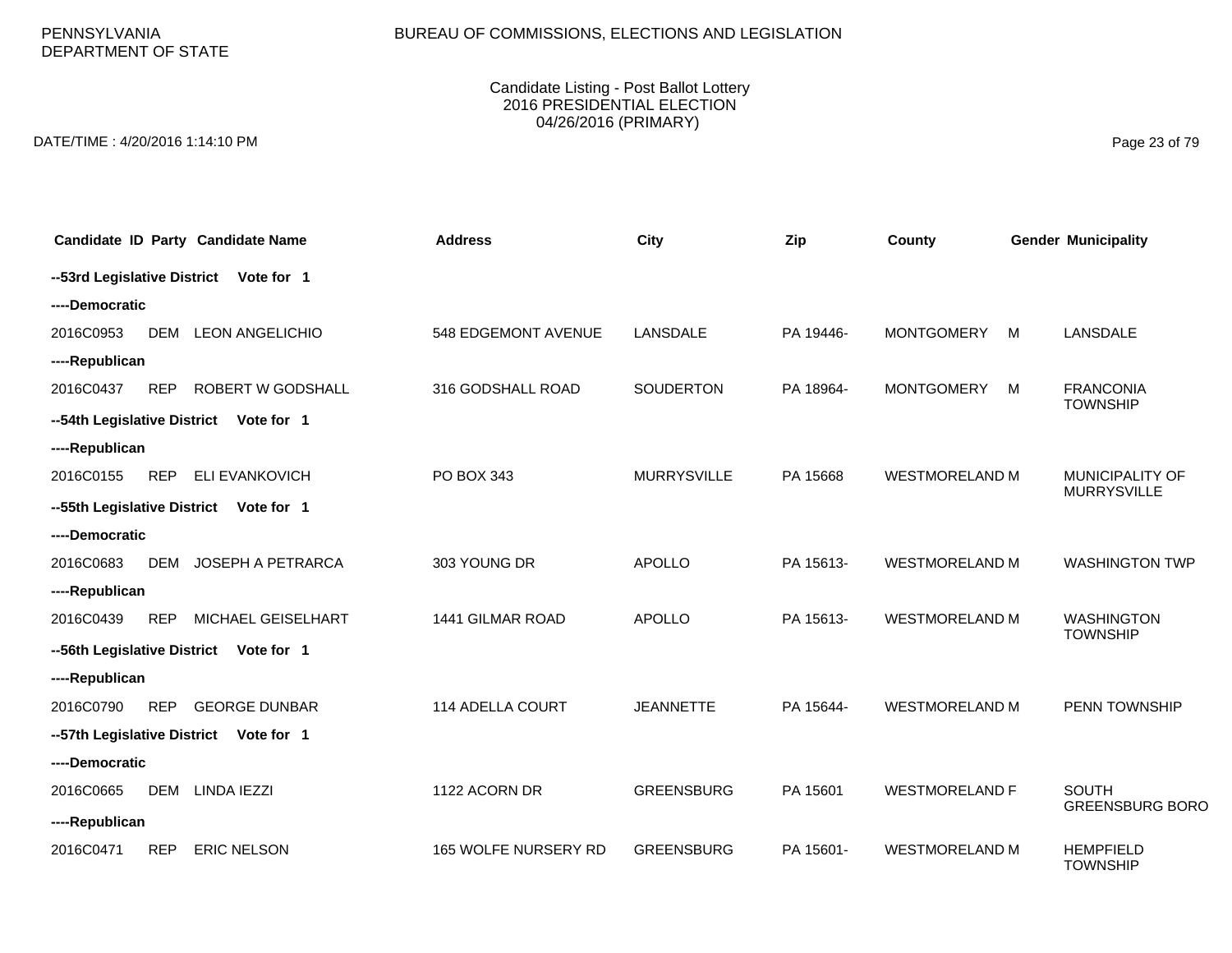# BUREAU OF COMMISSIONS, ELECTIONS AND LEGISLATION

#### Candidate Listing - Post Ballot Lottery 2016 PRESIDENTIAL ELECTION 04/26/2016 (PRIMARY)

DATE/TIME : 4/20/2016 1:14:10 PM Page 24 of 79

|                                          | Candidate ID Party Candidate Name                                            | <b>Address</b>                        | <b>City</b>                           | Zip                   | County                                         |    | <b>Gender Municipality</b>            |
|------------------------------------------|------------------------------------------------------------------------------|---------------------------------------|---------------------------------------|-----------------------|------------------------------------------------|----|---------------------------------------|
| --58th Legislative District              | Vote for 1                                                                   |                                       |                                       |                       |                                                |    |                                       |
| ----Democratic                           |                                                                              |                                       |                                       |                       |                                                |    |                                       |
| 2016C0912<br>2016C0482<br>----Republican | <b>MARY POPOVICH</b><br><b>DEM</b><br><b>CHARLES MRLACK JR</b><br><b>DEM</b> | 119 NORTH 3RD STREET<br>1105 NASH AVE | <b>WEST NEWTON</b><br><b>MONESSEN</b> | PA 15089<br>PA 15062- | <b>WESTMORELAND F</b><br><b>WESTMORELAND M</b> |    | <b>WEST NEWTON</b><br><b>MONESSEN</b> |
| 2016C0386<br>--59th Legislative District | <b>JUSTIN WALSH</b><br><b>REP</b><br>Vote for 1                              | 756 FELLSBURG RD.                     | <b>BELLE VERNON</b>                   | PA 15012              | <b>WESTMORELAND M</b>                          |    | <b>ROSTRAVER</b><br><b>TOWNSHIP</b>   |
| ----Republican                           |                                                                              |                                       |                                       |                       |                                                |    |                                       |
| 2016C0157                                | MIKE REESE<br><b>REP</b>                                                     | 1222 VILLAGE ROAD                     | MOUNT PLEASANT                        | PA 15666-             | <b>WESTMORELAND M</b>                          |    | MOUNT PLEASANT<br><b>TOWNSHIP</b>     |
| --60th Legislative District              | Vote for 1                                                                   |                                       |                                       |                       |                                                |    |                                       |
| ----Republican                           |                                                                              |                                       |                                       |                       |                                                |    |                                       |
| 2016C0524                                | <b>REP</b><br>JEFF PYLE                                                      | PO BOX 347                            | <b>FORD CITY</b>                      | PA 16226              | <b>ARMSTRONG</b>                               | M  | FORD CITY BORO                        |
|                                          | --61st Legislative District Vote for 1                                       |                                       |                                       |                       |                                                |    |                                       |
| ----Democratic                           |                                                                              |                                       |                                       |                       |                                                |    |                                       |
| 2016C0947                                | <b>MELISSA FLOWERS</b><br>DEM                                                | 518 WASHINGTON AVENUE                 | <b>NORTH WALES</b>                    | PA 19454              | <b>MONTGOMERY</b>                              | -F | <b>UPPER GWYNEDD</b>                  |
| ----Republican                           |                                                                              |                                       |                                       |                       |                                                |    |                                       |
| 2016C0219                                | <b>KATE M HARPER</b><br><b>REP</b>                                           | 904 SWEDESFORD ROAD                   | <b>LOWER GWYNEDD</b>                  | PA 19002-             | <b>MONTGOMERY</b>                              | -F | <b>LOWER GWYNEDD</b>                  |
|                                          | --62nd Legislative District<br>Vote for 1                                    |                                       |                                       |                       |                                                |    | <b>TOWNSHIP</b>                       |
| ----Democratic                           |                                                                              |                                       |                                       |                       |                                                |    |                                       |
| 2016C0669                                | <b>DEM</b><br><b>PATRICK S EDWARDS</b>                                       | 357 HERITAGE RUN ROAD                 | <b>INDIANA</b>                        | PA 15701-             | <b>INDIANA</b>                                 | M  | <b>WHITE</b>                          |
| ----Republican                           |                                                                              |                                       |                                       |                       |                                                |    |                                       |
| 2016C0138                                | <b>REP</b><br>DAVE REED                                                      | 192 VALLEY ROAD                       | <b>INDIANA</b>                        | PA 15701-             | <b>INDIANA</b>                                 | м  | <b>WHITE TOWNSHIP</b>                 |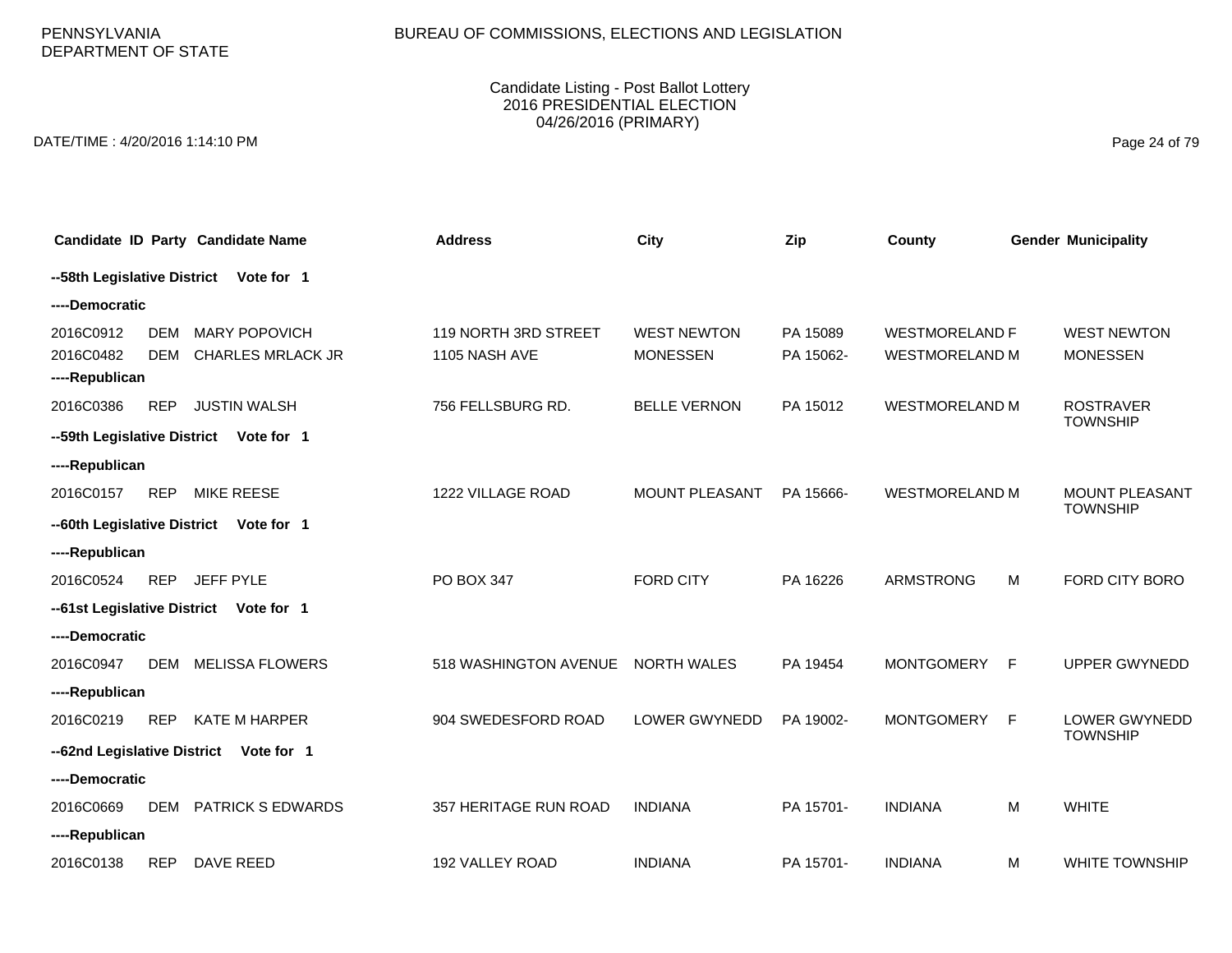PENNSYLVANIA DEPARTMENT OF STATE

#### Candidate Listing - Post Ballot Lottery 2016 PRESIDENTIAL ELECTION 04/26/2016 (PRIMARY)

DATE/TIME : 4/20/2016 1:14:10 PM Page 25 of 79

| Candidate ID Party Candidate Name                 | <b>Address</b>         | City              | Zip       | County           |    | <b>Gender Municipality</b>          |
|---------------------------------------------------|------------------------|-------------------|-----------|------------------|----|-------------------------------------|
| --63rd Legislative District Vote for 1            |                        |                   |           |                  |    |                                     |
| ----Republican                                    |                        |                   |           |                  |    |                                     |
| 2016C0564<br><b>REP</b><br>DONNA OBERLANDER       | 44 WEST MAIN STREET    | <b>CLARION</b>    | PA 16214  | <b>CLARION</b>   | F. | <b>CLARION BOROUGH</b>              |
| --64th Legislative District Vote for 1            |                        |                   |           |                  |    |                                     |
| ----Republican                                    |                        |                   |           |                  |    |                                     |
| <b>REP</b><br>2016C0706<br>R LEE JAMES            | 114 WEST 2ND ST.       | OIL CITY          | PA 16301  | <b>VENANGO</b>   | M  | OIL CITY                            |
| --65th Legislative District Vote for 1            |                        |                   |           |                  |    |                                     |
| ----Republican                                    |                        |                   |           |                  |    |                                     |
| <b>REP</b><br>2016C0342<br>KATHY L RAPP           | 3780 FOLLETT RUN ROAD  | <b>WARREN</b>     | PA 16365  | <b>WARREN</b>    | F  | CONEWANGO                           |
| --66th Legislative District Vote for 1            |                        |                   |           |                  |    | <b>TOWNSHIP</b>                     |
| ----Republican                                    |                        |                   |           |                  |    |                                     |
| <b>REP</b><br><b>CRIS DUSH</b><br>2016C0264       | 18807 ROUTE 322        | <b>BROOKVILLE</b> | PA 15825  | <b>JEFFERSON</b> | M  | <b>PINECREEK</b><br><b>TOWNSHIP</b> |
| --67th Legislative District Vote for 1            |                        |                   |           |                  |    |                                     |
| ----Republican                                    |                        |                   |           |                  |    |                                     |
| <b>MARTIN T CAUSER</b><br>2016C0196<br><b>REP</b> | <b>PO BOX 124</b>      | <b>BRADFORD</b>   | PA 16701- | <b>McKEAN</b>    | M  | <b>ANNIN TOWNSHIP</b>               |
| --68th Legislative District Vote for 1            |                        |                   |           |                  |    |                                     |
| ----Republican                                    |                        |                   |           |                  |    |                                     |
| 2016C0148<br><b>REP</b><br><b>MATT BAKER</b>      | 60 AMERICAN STREET     | <b>WELLSBORO</b>  | PA 16901  | <b>TIOGA</b>     | M  | <b>WELLSBORO BORO</b>               |
| --69th Legislative District Vote for 1            |                        |                   |           |                  |    |                                     |
| ----Republican                                    |                        |                   |           |                  |    |                                     |
| <b>REP</b><br>CARL WALKER METZGAR<br>2016C0256    | 394 BEACHLEY HILL ROAD | <b>SOMERSET</b>   | PA 15501  | <b>SOMERSET</b>  | M  | <b>SOMERSET</b><br><b>TOWNSHIP</b>  |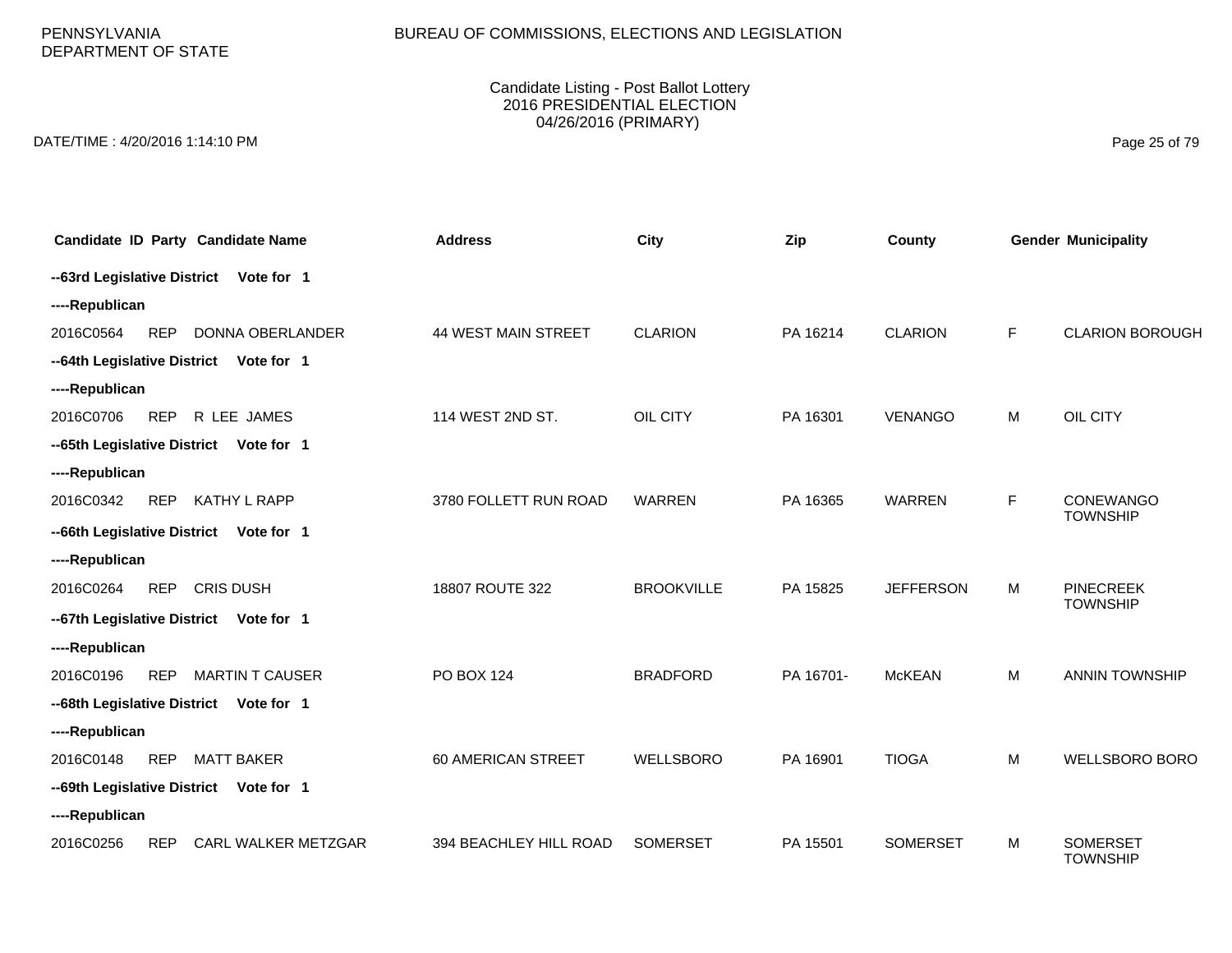PENNSYLVANIA DEPARTMENT OF STATE

#### Candidate Listing - Post Ballot Lottery 2016 PRESIDENTIAL ELECTION 04/26/2016 (PRIMARY)

DATE/TIME : 4/20/2016 1:14:10 PM Page 26 of 79

|                             |            | Candidate ID Party Candidate Name       | <b>Address</b>                    | City              | Zip       | County            |   | <b>Gender Municipality</b>            |
|-----------------------------|------------|-----------------------------------------|-----------------------------------|-------------------|-----------|-------------------|---|---------------------------------------|
|                             |            | -- 70th Legislative District Vote for 1 |                                   |                   |           |                   |   |                                       |
| ----Democratic              |            |                                         |                                   |                   |           |                   |   |                                       |
| 2016C0942                   | <b>DEM</b> | <b>MATT BRADFORD</b>                    | 1406 REINER ROAD                  | <b>EAGLEVILLE</b> | PA 19403  | <b>MONTGOMERY</b> | M | <b>WORCESTER</b>                      |
| ----Republican              |            |                                         |                                   |                   |           |                   |   |                                       |
| 2016C0834                   | <b>REP</b> | <b>CHUCK SPRINGER</b>                   | 827 W. MAIN ST.                   | <b>NORRISTOWN</b> | PA 19401- | <b>MONTGOMERY</b> | M | <b>NORRISTOWN</b>                     |
|                             |            | --71st Legislative District Vote for 1  |                                   |                   |           |                   |   |                                       |
| ----Democratic              |            |                                         |                                   |                   |           |                   |   |                                       |
| 2016C0411                   | <b>DEM</b> | <b>BRYAN BARBIN</b>                     | 300 LUZERNE STREET                | <b>JOHNSTOWN</b>  | PA 15905  | <b>CAMBRIA</b>    | М | <b>WESTMONT</b>                       |
| ----Republican              |            |                                         |                                   |                   |           |                   |   |                                       |
| 2016C0580                   | <b>REP</b> | <b>MARK AMSDELL</b>                     | 825 HIGHLAND AVE.                 | <b>JOHNSTOWN</b>  | PA 15902- | <b>CAMBRIA</b>    | М | <b>JOHNSTOWN</b>                      |
|                             |            | -- 72nd Legislative District Vote for 1 |                                   |                   |           |                   |   |                                       |
| ----Democratic              |            |                                         |                                   |                   |           |                   |   |                                       |
| 2016C0180                   | <b>DEM</b> | <b>FRANK BURNS</b>                      | 1654 WILLIAM PENN AVE             | <b>JOHNSTOWN</b>  | PA 15909- | <b>CAMBRIA</b>    | M | <b>EAST TAYLOR</b><br><b>TOWNSHIP</b> |
| 2016C0283                   | <b>DEM</b> | <b>MARTIN J WESTRICK</b>                | 918 SUNSET ROAD                   | <b>PATTON</b>     | PA 16668  | <b>CAMBRIA</b>    | M | <b>EAST CARROLL</b>                   |
| ----Republican              |            |                                         |                                   |                   |           |                   |   | <b>TOWNSHIP</b>                       |
| 2016C0444                   | <b>REP</b> | <b>CECILIA E HOUSER</b>                 | 739 NORTH SPRUCE ST.              | <b>EBENSBURG</b>  | PA 15931- | <b>CAMBRIA</b>    | F | <b>EBENSBURG</b>                      |
| --73rd Legislative District |            | Vote for 1                              |                                   |                   |           |                   |   | <b>BOROUGH</b>                        |
| ----Democratic              |            |                                         |                                   |                   |           |                   |   |                                       |
| 2016C0364                   | DEM        | <b>FREDERICK WEAVER</b>                 | 303 WEST MARKET STREET CLEARFIELD |                   | PA 16830  | <b>CLEARFIELD</b> | M | <b>CLEARFIELD</b>                     |
| ----Republican              |            |                                         |                                   |                   |           |                   |   | <b>BOROUGH</b>                        |
| 2016C0145                   | <b>REP</b> | <b>TOMMY SANKEY</b>                     | 601 SILVERWOOD DRIVE              | <b>HOUTZDALE</b>  | PA 16651  | <b>CLEARFIELD</b> | M | <b>DECATUR</b><br><b>TOWNSHIP</b>     |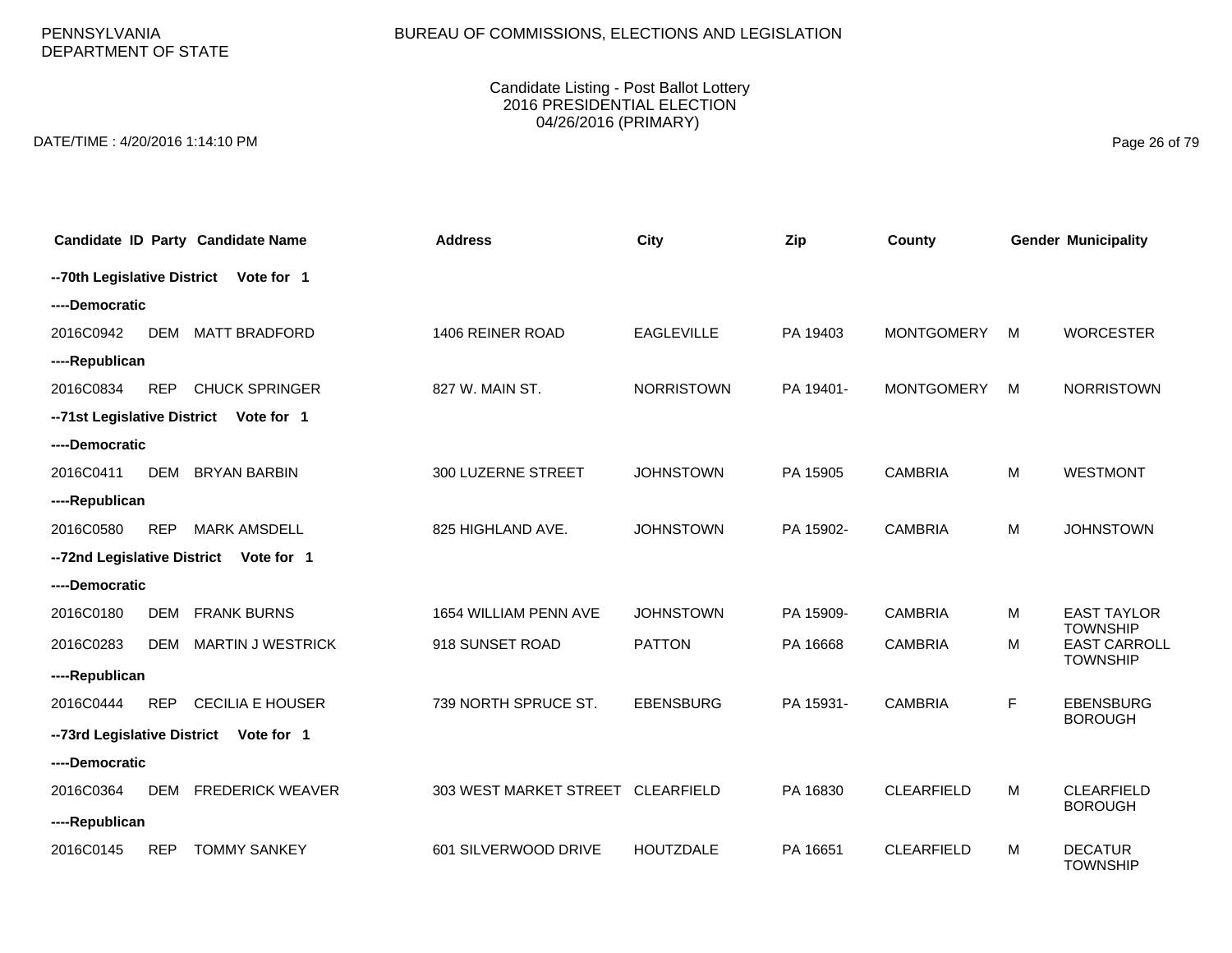PENNSYLVANIA DEPARTMENT OF STATE

#### Candidate Listing - Post Ballot Lottery 2016 PRESIDENTIAL ELECTION 04/26/2016 (PRIMARY)

DATE/TIME : 4/20/2016 1:14:10 PM Page 27 of 79

|                |            | Candidate ID Party Candidate Name       | <b>Address</b>                  | <b>City</b>        | Zip       | County            |           | <b>Gender Municipality</b>           |
|----------------|------------|-----------------------------------------|---------------------------------|--------------------|-----------|-------------------|-----------|--------------------------------------|
|                |            | -- 74th Legislative District Vote for 1 |                                 |                    |           |                   |           |                                      |
| ----Democratic |            |                                         |                                 |                    |           |                   |           |                                      |
| 2016C0814      | <b>DEM</b> | <b>JOSH MAXWELL</b>                     | 341 JEFFERSON AVE               | <b>DOWNINGTOWN</b> | PA 19335- | <b>CHESTER</b>    | M         | <b>DOWNINGTOWN</b><br><b>BOROUGH</b> |
| ----Republican |            |                                         |                                 |                    |           |                   |           |                                      |
| 2016C0615      | <b>REP</b> | <b>HARRY LEWIS</b>                      | 30 MARSHALL CIRCLE              | <b>DOWNINGTOWN</b> | PA 19335  | <b>CHESTER</b>    | M         | <b>CALN TOWNSHIP</b>                 |
|                |            | -- 75th Legislative District Vote for 1 |                                 |                    |           |                   |           |                                      |
| ----Democratic |            |                                         |                                 |                    |           |                   |           |                                      |
| 2016C0368      | <b>DEM</b> | <b>JAY NOTARIANNI</b>                   | 344 KANE ST., PO BOX 298        | <b>WILCOX</b>      | PA 15870- | <b>ELK</b>        | M         | <b>JONES TOWNSHIP</b>                |
| ----Republican |            |                                         |                                 |                    |           |                   |           |                                      |
| 2016C0124      | <b>REP</b> | <b>MATT GABLER</b>                      | <b>74 TREASURE LAKE</b>         | <b>DUBOIS</b>      | PA 15801  | <b>CLEARFIELD</b> | M         | <b>SANDY TOWNSHIP</b>                |
|                |            | -- 76th Legislative District Vote for 1 |                                 |                    |           |                   |           |                                      |
| ----Democratic |            |                                         |                                 |                    |           |                   |           |                                      |
| 2016C0320      | <b>DEM</b> | <b>MIKE HANNA</b>                       | 50 SYLVAN DR                    | <b>LOCK HAVEN</b>  | PA 17745  | <b>CLINTON</b>    | M         | <b>LOCK HAVEN</b>                    |
| ----Republican |            |                                         |                                 |                    |           |                   |           |                                      |
| 2016C0241      | <b>REP</b> | STEPHANIE BOROWICZ                      | P.O. BOX 43                     | <b>MCELHATTAN</b>  | 17748     | <b>CLINTON</b>    | F         | <b>WAYNE TOWNSHIP</b>                |
|                |            | -- 77th Legislative District Vote for 1 |                                 |                    |           |                   |           |                                      |
| ----Democratic |            |                                         |                                 |                    |           |                   |           |                                      |
| 2016C0154      |            | DEM H SCOTT CONKLIN                     | 339 KEPP                        | <b>PHILIPSBURG</b> | PA 16866- | <b>CENTRE</b>     | ${\sf M}$ | <b>RUSH TOWNSHIP</b>                 |
|                |            | -- 78th Legislative District Vote for 1 |                                 |                    |           |                   |           |                                      |
| ----Republican |            |                                         |                                 |                    |           |                   |           |                                      |
| 2016C0171      | <b>REP</b> | <b>JESSE TOPPER</b>                     | 242 EAST SIMPSON STREET BEDFORD |                    | PA 15522  | <b>BEDFORD</b>    | M         | <b>BEDFORD BOROUGH</b>               |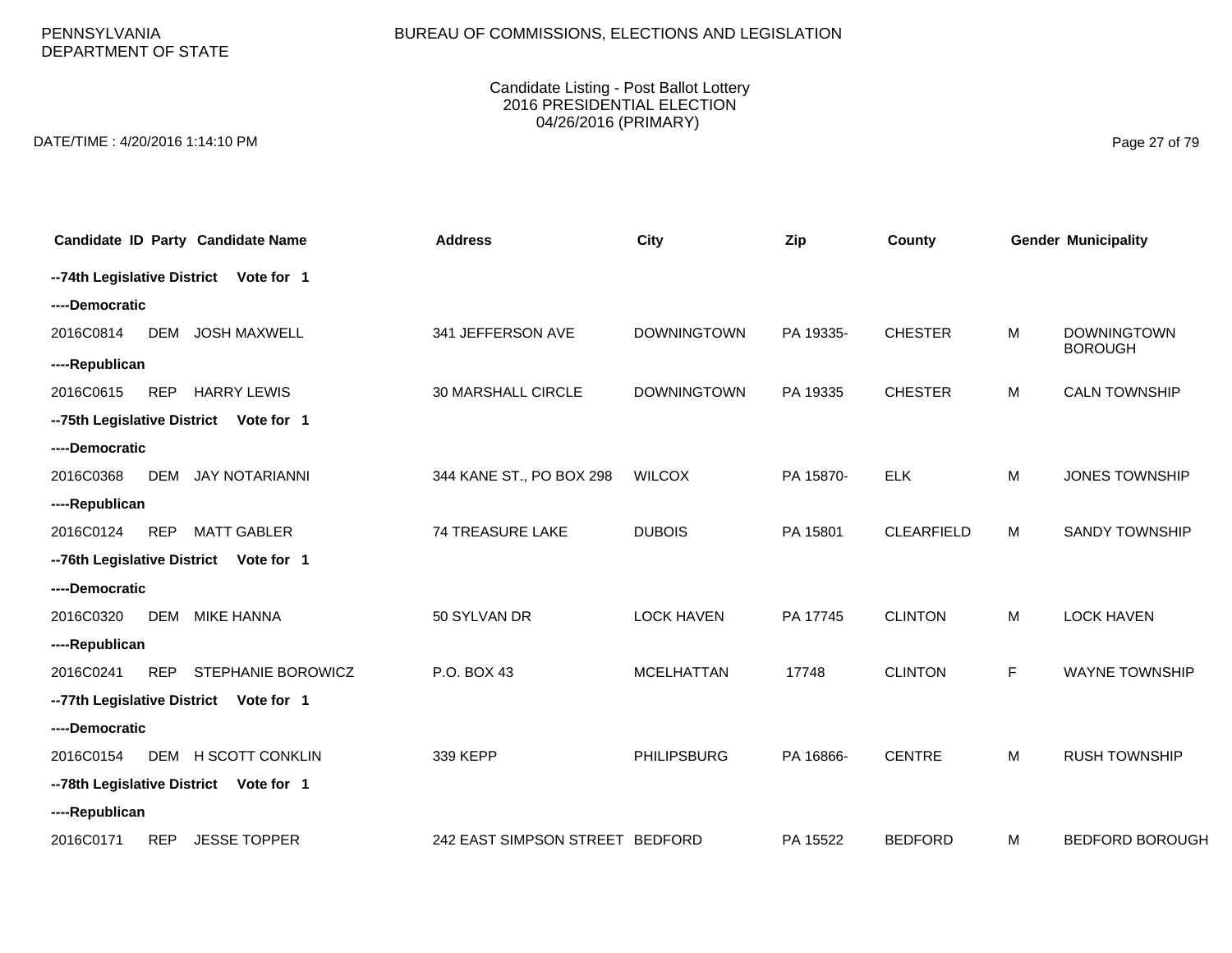# BUREAU OF COMMISSIONS, ELECTIONS AND LEGISLATION

#### Candidate Listing - Post Ballot Lottery 2016 PRESIDENTIAL ELECTION 04/26/2016 (PRIMARY)

DATE/TIME : 4/20/2016 1:14:10 PM Page 28 of 79

| Candidate ID Party Candidate Name                                                               | <b>Address</b>                           | City                             | Zip                    | County                       |        | <b>Gender Municipality</b>               |
|-------------------------------------------------------------------------------------------------|------------------------------------------|----------------------------------|------------------------|------------------------------|--------|------------------------------------------|
| -- 79th Legislative District Vote for 1                                                         |                                          |                                  |                        |                              |        |                                          |
| ----Republican                                                                                  |                                          |                                  |                        |                              |        |                                          |
| 2016C0132<br><b>REP</b><br><b>JOHN MCGINNIS</b><br>2016C0417<br><b>REP</b><br>PETE STARR        | 1505 ST FRANCIS LANE<br>2327 16TH AVENUE | <b>ALTOONA</b><br><b>ALTOONA</b> | PA 16602-<br>PA 16601- | <b>BLAIR</b><br><b>BLAIR</b> | M<br>M | <b>LOGAN TOWNSHIP</b><br>CITY OF ALTOONA |
| --80th Legislative District Vote for 1                                                          |                                          |                                  |                        |                              |        |                                          |
| ----Republican                                                                                  |                                          |                                  |                        |                              |        |                                          |
| 2016C0679<br><b>REP</b><br><b>JUDY WARD</b>                                                     | 3521 SYLVAN HEIGHTS<br><b>DRIVE</b>      | <b>HOLLIDAYSBURG</b>             | PA 16648               | <b>BLAIR</b>                 | F      | <b>FRANKSTOWN</b><br><b>TOWNSHIP</b>     |
| --81st Legislative District Vote for 1                                                          |                                          |                                  |                        |                              |        |                                          |
| ----Democratic                                                                                  |                                          |                                  |                        |                              |        |                                          |
| 2016C0311<br><b>DEM</b><br><b>RICK ROGERS</b>                                                   | 14014 HILL VALLEY RD                     | <b>MT. UNION</b>                 |                        | PA 17066-8529 HUNTINGDON     | M      | <b>SHIRLEY TOWNSHIP</b>                  |
| ----Republican                                                                                  |                                          |                                  |                        |                              |        |                                          |
| 2016C0489<br><b>REP</b><br><b>RICH IRVIN</b>                                                    | 3661 JOHNSON HILL ROAD                   | <b>TYRONE</b>                    | PA 16686-              | <b>HUNTINGDON</b>            | M      | <b>SPRUCE CREEK</b><br><b>TOWNSHIP</b>   |
| 2016C0732<br><b>MARY ANN BUCKLEY</b><br><b>REP</b><br>--82nd Legislative District<br>Vote for 1 | 6562 SARAH LANE                          | <b>HUNTINGDON</b>                | PA 16652-              | <b>HUNTINGDON</b>            | E      | <b>WALKER TOWNSHIP</b>                   |
| ----Republican                                                                                  |                                          |                                  |                        |                              |        |                                          |
| <b>REP</b><br>2016C0507<br>C ADAM HARRIS                                                        | 20017 ROUTE 35 SOUTH                     | <b>MIFFLIN</b>                   | PA 17058-              | <b>JUNIATA</b>               | M      | <b>MILFORD TOWNSHIP</b>                  |
| --83rd Legislative District Vote for 1                                                          |                                          |                                  |                        |                              |        |                                          |
| ----Republican                                                                                  |                                          |                                  |                        |                              |        |                                          |
| 2016C0156<br><b>REP</b><br>JEFF WHEELAND                                                        | 1985 WALTERS RD.                         | <b>MONTOURSVILLE</b>             | PA 17754               | <b>LYCOMING</b>              | M      | <b>LOYALSOCK</b>                         |
| --84th Legislative District Vote for 1                                                          |                                          |                                  |                        |                              |        | <b>TOWNSHIP</b>                          |
| ----Republican                                                                                  |                                          |                                  |                        |                              |        |                                          |
| <b>GARTH EVERETT</b><br>2016C0270<br><b>REP</b>                                                 | 527 S MAIN STREET                        | <b>MUNCY</b>                     | PA 17756-              | <b>LYCOMING</b>              | M      | <b>MUNCY BORO</b>                        |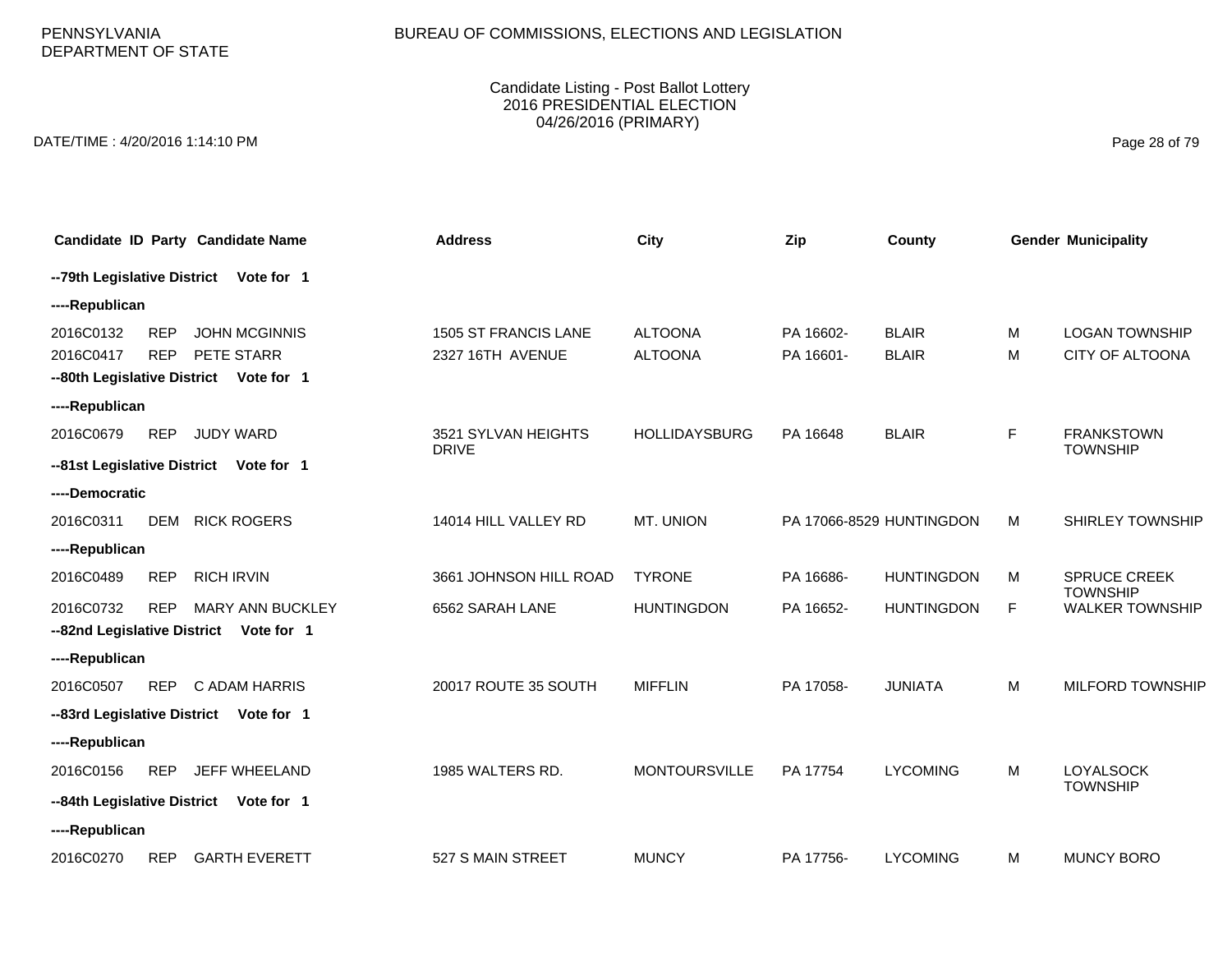PENNSYLVANIA DEPARTMENT OF STATE

#### Candidate Listing - Post Ballot Lottery 2016 PRESIDENTIAL ELECTION 04/26/2016 (PRIMARY)

DATE/TIME : 4/20/2016 1:14:10 PM Page 29 of 79

|                             |            | Candidate ID Party Candidate Name      | <b>Address</b>                    | City                 | Zip       | County            |   | <b>Gender Municipality</b>            |
|-----------------------------|------------|----------------------------------------|-----------------------------------|----------------------|-----------|-------------------|---|---------------------------------------|
|                             |            | --85th Legislative District Vote for 1 |                                   |                      |           |                   |   |                                       |
| ----Republican              |            |                                        |                                   |                      |           |                   |   |                                       |
| 2016C0432                   | <b>REP</b> | <b>FRED KELLER</b>                     | 37 CHRISLYNN DRIVE                | <b>MIDDLEBURG</b>    | PA 17842- | <b>SNYDER</b>     | M | <b>MIDDLECREEK</b><br><b>TOWNSHIP</b> |
| --86th Legislative District |            | Vote for 1                             |                                   |                      |           |                   |   |                                       |
| ----Republican              |            |                                        |                                   |                      |           |                   |   |                                       |
| 2016C0137                   | <b>REP</b> | <b>MARK K KELLER</b>                   | 6441 WAGGONERS GAP<br><b>ROAD</b> | <b>LANDISBURG</b>    | PA 17040  | PERRY             | M | <b>SPRING TOWNSHIP</b>                |
|                             |            | --87th Legislative District Vote for 1 |                                   |                      |           |                   |   |                                       |
| ----Republican              |            |                                        |                                   |                      |           |                   |   |                                       |
| 2016C0281                   | <b>REP</b> | <b>GREG ROTHMAN</b>                    | 1 GUNPOWDER ROAD                  | <b>MECHANICSBURG</b> | PA 17050  | <b>CUMBERLAND</b> | м | SILVER SPRING<br><b>TOWNSHIP</b>      |
| 2016C0572                   | <b>REP</b> | MICHAEL SCOTT TRAVIS                   | 3904 TRINDLE ROAD                 | <b>CAMP HILL</b>     | PA 17011  | <b>CUMBERLAND</b> | M | <b>HAMPDEN</b>                        |
|                             |            | --88th Legislative District Vote for 1 |                                   |                      |           |                   |   |                                       |
| ----Democratic              |            |                                        |                                   |                      |           |                   |   |                                       |
| 2016C0837                   | DEM        | <b>CHRISTOPHER COWAN</b>               | 526 APPALACHIAN AVE.              | <b>MECHANICSBURG</b> | PA 17055- | <b>CUMBERLAND</b> | M | <b>UPPER ALLEN</b><br><b>TOWNSHIP</b> |
| ----Republican              |            |                                        |                                   |                      |           |                   |   |                                       |
| 2016C0371                   | <b>REP</b> | SHERYL M DELOZIER                      | 1331 SCONSETT WAY                 | NEW CUMBERLAND       | PA 17070  | <b>CUMBERLAND</b> | F | LOWER ALLEN<br><b>TOWNSHIP</b>        |
|                             |            | --89th Legislative District Vote for 1 |                                   |                      |           |                   |   |                                       |
| ----Democratic              |            |                                        |                                   |                      |           |                   |   |                                       |
| 2016C0657                   | <b>DEM</b> | <b>CHRISTINE TOLBERT</b>               | PO BOX 134                        | <b>SHIPPENSBURG</b>  | PA 17257  | <b>FRANKLIN</b>   | F | <b>SOUTHAMPTON</b><br><b>TOWNSHIP</b> |
| ----Republican              |            |                                        |                                   |                      |           |                   |   |                                       |
| 2016C0228                   | <b>REP</b> | <b>ROB KAUFFMAN</b>                    | 1764 BARNEGAT LIGHT DR            | <b>CHAMBERSBURG</b>  | PA 17202- | <b>FRANKLIN</b>   | M | <b>GREENE TOWNSHIP</b>                |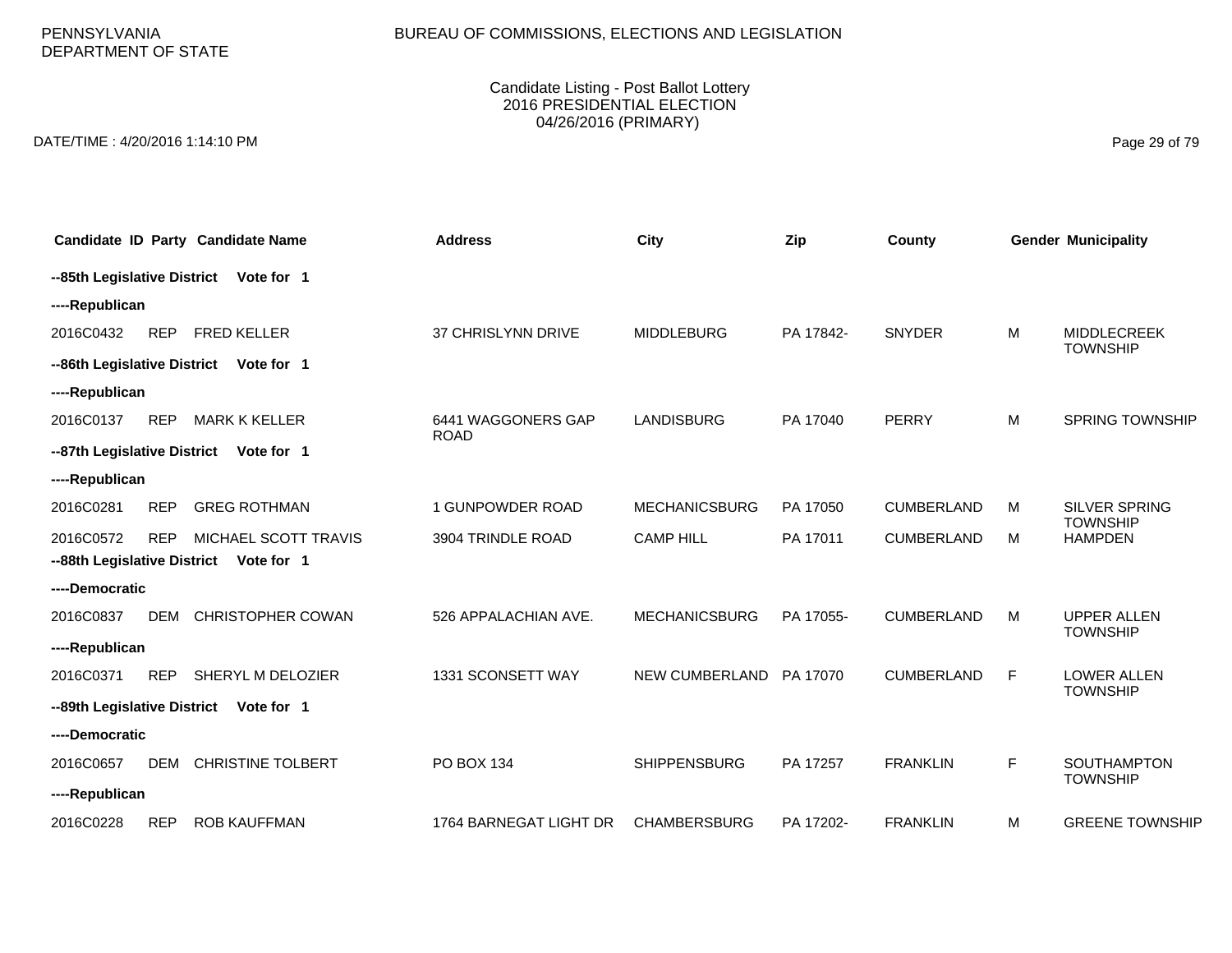PENNSYLVANIA DEPARTMENT OF STATE

#### Candidate Listing - Post Ballot Lottery 2016 PRESIDENTIAL ELECTION 04/26/2016 (PRIMARY)

DATE/TIME : 4/20/2016 1:14:10 PM Page 30 of 79

|                             |            | Candidate ID Party Candidate Name      | <b>Address</b>                               | City               | Zip       | <b>County</b>   |   | <b>Gender Municipality</b>         |
|-----------------------------|------------|----------------------------------------|----------------------------------------------|--------------------|-----------|-----------------|---|------------------------------------|
| --90th Legislative District |            | Vote for 1                             |                                              |                    |           |                 |   |                                    |
| ----Republican              |            |                                        |                                              |                    |           |                 |   |                                    |
| 2016C0639                   | <b>REP</b> | PAUL SCHEMEL                           | <b>152 SOUTH WASHINGTON</b><br><b>STREET</b> | <b>GREENCASTLE</b> | PA 17225  | <b>FRANKLIN</b> | M | <b>GREENCASTLE</b>                 |
|                             |            | --91st Legislative District Vote for 1 |                                              |                    |           |                 |   |                                    |
| ----Democratic              |            |                                        |                                              |                    |           |                 |   |                                    |
| 2016C0888                   | <b>DEM</b> | DENISE WELDON-SIVIY                    | 129 WEST LINCOLN AVENUE GETTYSBURG           |                    | PA 17325  | <b>ADAMS</b>    | F | <b>GETTYSBURG</b>                  |
| ----Republican              |            |                                        |                                              |                    |           |                 |   |                                    |
| 2016C0405                   | <b>REP</b> | <b>DAN MOUL</b>                        | 45 SANDY COURT                               | <b>HANOVER</b>     | PA 17331  | <b>ADAMS</b>    | M | <b>CONEWAGO</b><br><b>TOWNSHIP</b> |
|                             |            | --92nd Legislative District Vote for 1 |                                              |                    |           |                 |   |                                    |
| ----Republican              |            |                                        |                                              |                    |           |                 |   |                                    |
| 2016C0612                   | <b>REP</b> | <b>KRAIG BRUDER</b>                    | 30 SOUTH CT                                  | YORK HAVEN         | PA 17370  | <b>YORK</b>     | м | <b>NEWBERRY</b>                    |
| 2016C0490                   | <b>REP</b> | <b>DAWN KEEFER</b>                     | 430 FRANKLIN CHURCH<br><b>ROAD</b>           | <b>DILLSBURG</b>   | PA 17019  | <b>YORK</b>     | F | <b>FRANKLIN</b><br><b>TOWNSHIP</b> |
| 2016C0616                   | <b>REP</b> | <b>ANTHONY PUGLIESE</b>                | 332 WEATHERSTONE DR                          | NEW CUMBERLAND     | PA 17070- | <b>YORK</b>     | M | <b>FAIRVIEW</b><br><b>TOWNSHIP</b> |
| --93rd Legislative District |            | Vote for 1                             |                                              |                    |           |                 |   |                                    |
| ----Republican              |            |                                        |                                              |                    |           |                 |   |                                    |
| 2016C0199                   | <b>REP</b> | <b>KRISTIN PHILLIPS-HILL</b>           | 278 PINE VIEW LANE                           | <b>YORK</b>        | PA 17403  | <b>YORK</b>     | F | YORK TOWNSHIP                      |
| --94th Legislative District |            | Vote for 1                             |                                              |                    |           |                 |   |                                    |
| ----Republican              |            |                                        |                                              |                    |           |                 |   |                                    |
| 2016C0637                   | <b>REP</b> | <b>STAN SAYLOR</b>                     | 575 PLEASANT GROVE RD.                       | <b>RED LION</b>    | PA 17356  | <b>YORK</b>     | M | <b>WINDSOR</b><br><b>TOWNSHIP</b>  |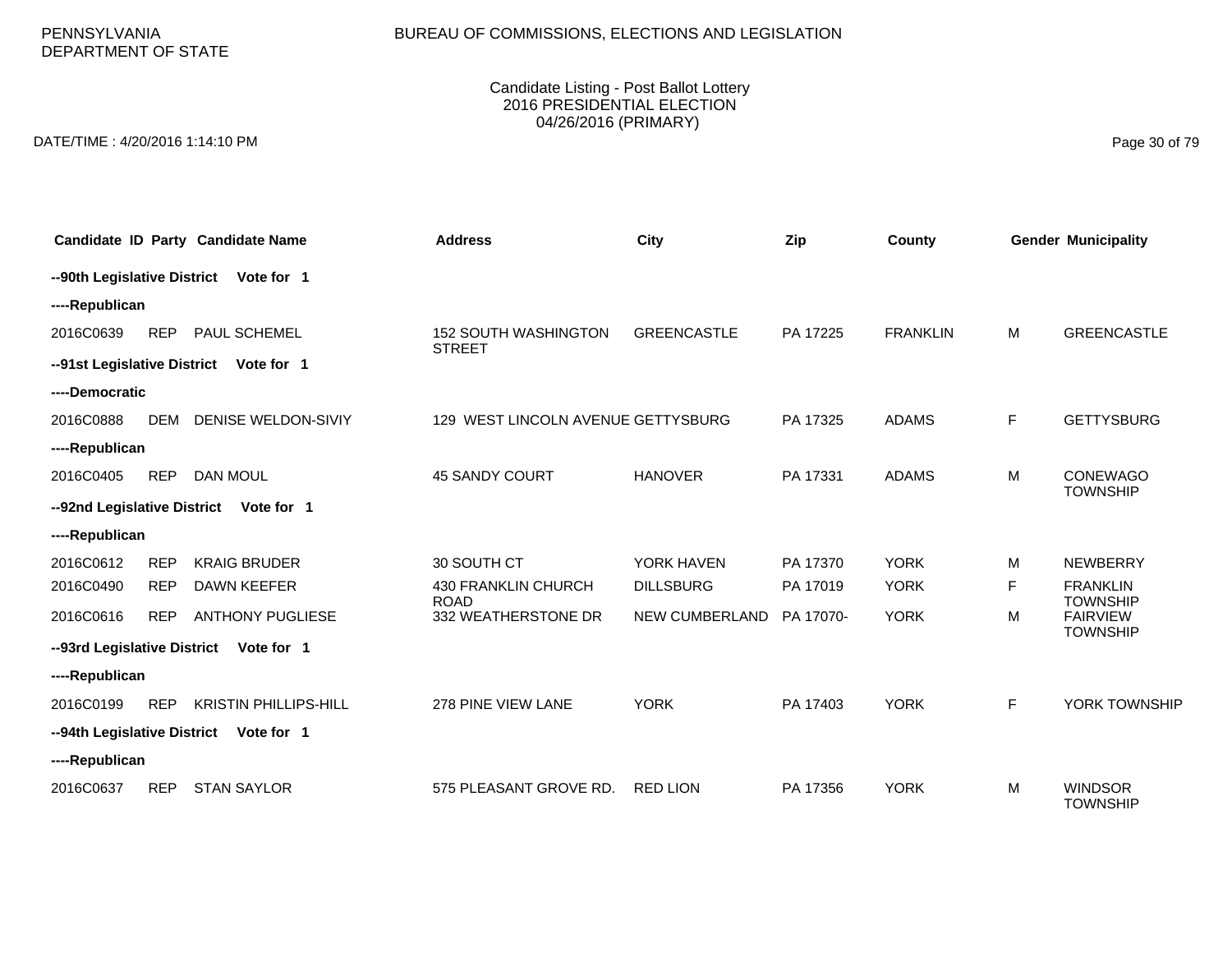PENNSYLVANIA DEPARTMENT OF STATE

#### Candidate Listing - Post Ballot Lottery 2016 PRESIDENTIAL ELECTION 04/26/2016 (PRIMARY)

DATE/TIME : 4/20/2016 1:14:10 PM Page 31 of 79

|                |            | Candidate ID Party Candidate Name      | <b>Address</b>                   | <b>City</b>      | Zip       | County           |   | <b>Gender Municipality</b>              |
|----------------|------------|----------------------------------------|----------------------------------|------------------|-----------|------------------|---|-----------------------------------------|
|                |            | --95th Legislative District Vote for 1 |                                  |                  |           |                  |   |                                         |
| ----Democratic |            |                                        |                                  |                  |           |                  |   |                                         |
| 2016C0353      |            | DEM KEVIN J SCHREIBER                  | 731 SOUTH GEORGE STREETYORK      |                  | PA 17401  | <b>YORK</b>      | M | YORK CITY                               |
| ----Republican |            |                                        |                                  |                  |           |                  |   |                                         |
| 2016C0577      | <b>REP</b> | <b>JOEL SEARS</b>                      | 1750 WYNDHAM DRIVE               | <b>YORK</b>      | PA 17403  | <b>YORK</b>      | M | <b>SPRING GARDEN</b><br><b>TOWNSHIP</b> |
|                |            | --96th Legislative District Vote for 1 |                                  |                  |           |                  |   |                                         |
| ----Democratic |            |                                        |                                  |                  |           |                  |   |                                         |
| 2016C0284      | DEM        | <b>MIKE STURLA</b>                     | 931 WEST WALNUT STREET LANCASTER |                  | PA 17603- | <b>LANCASTER</b> | M | <b>LANCASTER CITY</b>                   |
| ----Republican |            |                                        |                                  |                  |           |                  |   |                                         |
| 2016C0882      | <b>REP</b> | <b>ROBERT BIGLEY</b>                   | 606 N PINE ST                    | <b>LANCASTER</b> | PA 17603  | <b>LANCASTER</b> | М | <b>LANCASTER CITY</b>                   |
|                |            | --97th Legislative District Vote for 1 |                                  |                  |           |                  |   |                                         |
| ----Democratic |            |                                        |                                  |                  |           |                  |   |                                         |
| 2016C0607      | DEM        | <b>CHARLES KLEIN</b>                   | 1908 CARLTON PLACE               | LANCASTER        | PA 17601- | <b>LANCASTER</b> | M | <b>MANHEIM TOWNSHIP</b>                 |
| ----Republican |            |                                        |                                  |                  |           |                  |   |                                         |
| 2016C0526      | <b>REP</b> | <b>STEVE MENTZER</b>                   | 1680 NEW HOLLAND PIKE            | <b>LANCASTER</b> | PA 17601  | <b>LANCASTER</b> | M | <b>MANHEIM TOWNSHIP</b>                 |
|                |            | --98th Legislative District Vote for 1 |                                  |                  |           |                  |   |                                         |
| ----Republican |            |                                        |                                  |                  |           |                  |   |                                         |
| 2016C0519      | <b>REP</b> | DAVID S HICKERNELL                     | 2068 MEADOW ROAD                 | MOUNT JOY        | PA 17552  | <b>LANCASTER</b> | M | <b>WEST DONEGAL</b><br><b>TOWNSHIP</b>  |
|                |            | --99th Legislative District Vote for 1 |                                  |                  |           |                  |   |                                         |
| ----Republican |            |                                        |                                  |                  |           |                  |   |                                         |
| 2016C0709      | <b>REP</b> | <b>DAVID ZIMMERMAN</b>                 | 314 DEERFIELD DRIVE              | <b>EAST EARL</b> | PA 17519- | <b>LANCASTER</b> | м | <b>EAST EARL</b><br><b>TOWNSHIP</b>     |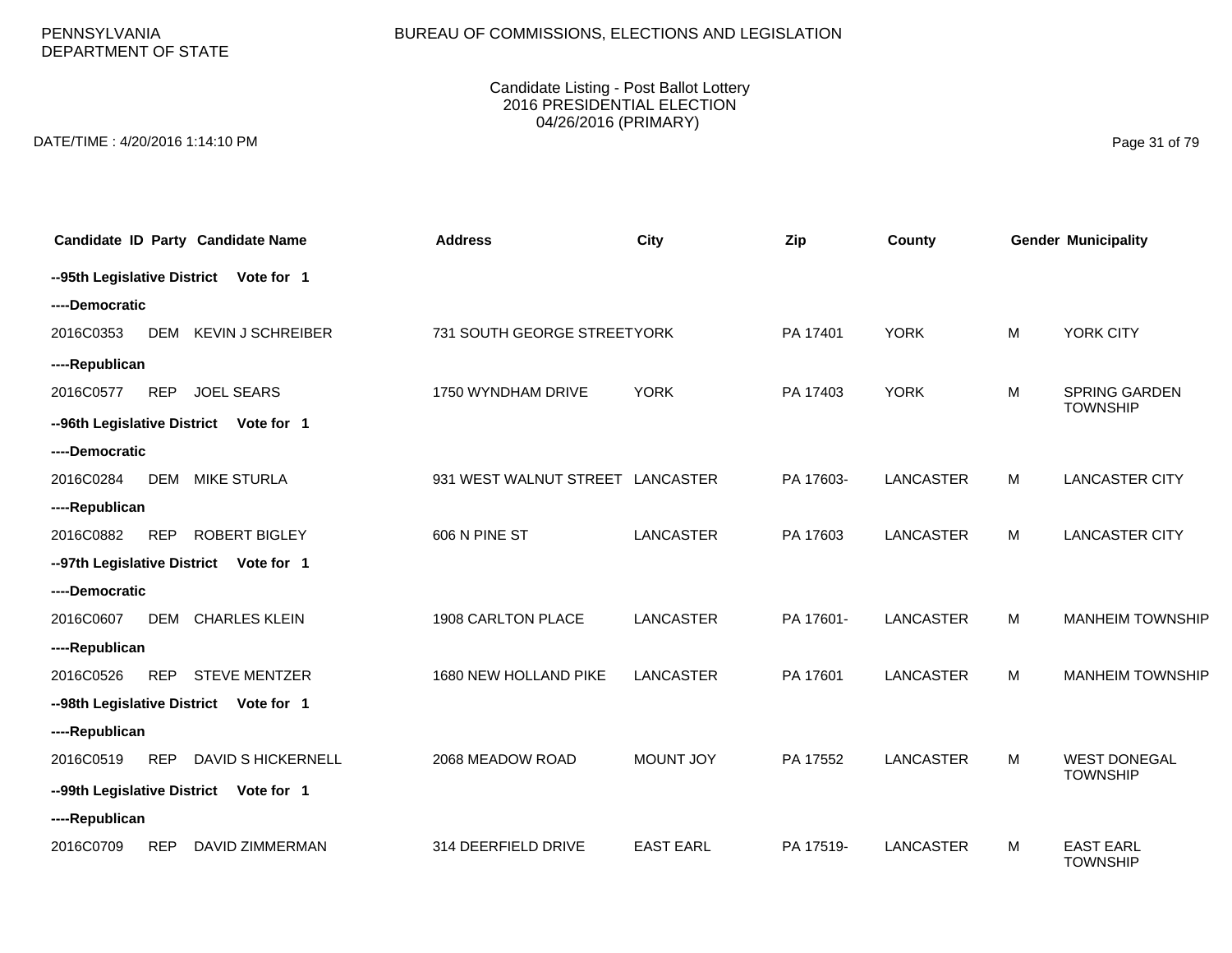PENNSYLVANIA DEPARTMENT OF STATE

#### Candidate Listing - Post Ballot Lottery 2016 PRESIDENTIAL ELECTION 04/26/2016 (PRIMARY)

DATE/TIME : 4/20/2016 1:14:10 PM Page 32 of 79

|                |            | Candidate ID Party Candidate Name        | <b>Address</b>                       | <b>City</b>       | Zip       | County           |    | <b>Gender Municipality</b>               |
|----------------|------------|------------------------------------------|--------------------------------------|-------------------|-----------|------------------|----|------------------------------------------|
|                |            | -- 100th Legislative District Vote for 1 |                                      |                   |           |                  |    |                                          |
| ----Democratic |            |                                          |                                      |                   |           |                  |    |                                          |
| 2016C0502      | DEM        | DALE HAMBY                               | 2 FAIR WINDS LN                      | QUARRYVILLE       | PA 17566  | <b>LANCASTER</b> | м  | <b>EAST DRUMORE</b><br><b>TOWNSHIP</b>   |
| ----Republican |            |                                          |                                      |                   |           |                  |    |                                          |
| 2016C0614      | <b>REP</b> | <b>BRYAN D CUTLER</b>                    | 1341 HARMONY RIDGE ROAD PEACH BOTTOM |                   | PA 17563  | <b>LANCASTER</b> | М  | <b>DRUMORE</b><br><b>TOWNSHIP</b>        |
|                |            | -- 101st Legislative District Vote for 1 |                                      |                   |           |                  |    |                                          |
| ----Democratic |            |                                          |                                      |                   |           |                  |    |                                          |
| 2016C0841      | <b>DEM</b> | <b>LORRAINE SCUDDER</b>                  | 58A WEST MAIN STREET                 | <b>PALMYRA</b>    | PA 17078- | <b>LEBANON</b>   | F. | <b>PALMYRA</b>                           |
| ----Republican |            |                                          |                                      |                   |           |                  |    |                                          |
| 2016C0416      | <b>REP</b> | <b>JEFFREY GRIFFITH</b>                  | 450 S. THIRD STREET                  | <b>LEBANON</b>    | PA 17042  | <b>LEBANON</b>   | м  | <b>LEBANON CITY</b>                      |
| 2016C0329      | <b>REP</b> | PIER HESS                                | 8 EAST CHESTNUT STREET               | <b>LEBANON</b>    | PA 17042- | <b>LEBANON</b>   | F  | <b>LEBANON CITY</b>                      |
| 2016C0561      | <b>REP</b> | <b>FRANK RYAN</b>                        | 1273 ASH LANE                        | <b>LEBANON</b>    | PA 17042  | <b>LEBANON</b>   | м  | <b>CORNWALL</b>                          |
| 2016C0823      | <b>REP</b> | <b>JOHN DISSINGER</b>                    | 1233 WALNUT ST                       | <b>LEBANON</b>    | PA 17042- | <b>LEBANON</b>   | M  | <b>LEBANON</b>                           |
|                |            | -- 102nd Legislative District Vote for 1 |                                      |                   |           |                  |    |                                          |
| ----Democratic |            |                                          |                                      |                   |           |                  |    |                                          |
| 2016C0287      | <b>DEM</b> | <b>JAKE LONG</b>                         | 115 S KING STREET                    | <b>ANNVILLE</b>   | PA 17003  | <b>LEBANON</b>   | M  | <b>ANNVILLE</b><br><b>TOWNSHIP -WEST</b> |
| ----Republican |            |                                          |                                      |                   |           |                  |    |                                          |
| 2016C0314      | <b>REP</b> | <b>THOMAS HOUTZ</b>                      | 7 HONEYBEE COURT                     | <b>MYERSTOWN</b>  | PA 17067  | <b>LEBANON</b>   | M  | <b>JACKSON TOWNSHIP</b>                  |
| 2016C0326      | <b>REP</b> | <b>RUSS DIAMOND</b>                      | 305 WEST SHERIDAN<br><b>AVENUE</b>   | <b>ANNVILLE</b>   | PA 17003  | <b>LEBANON</b>   | М  | ANNVILLE<br><b>TOWNSHIP</b>              |
|                |            | --103rd Legislative District Vote for 1  |                                      |                   |           |                  |    |                                          |
| ----Democratic |            |                                          |                                      |                   |           |                  |    |                                          |
| 2016C0956      | DEM        | RICHARD SOTO                             | 1339 S 18TH STREET                   | <b>HARRISBURG</b> | PA 17104- | <b>DAUPHIN</b>   | м  | <b>DAUPHIN</b>                           |
| 2016C0298      | <b>DEM</b> | <b>PATTY KIM</b>                         | 2418 N. 2ND ST                       | <b>HARRISBURG</b> | PA 17110  | <b>DAUPHIN</b>   | F. | <b>HARRISBURG</b>                        |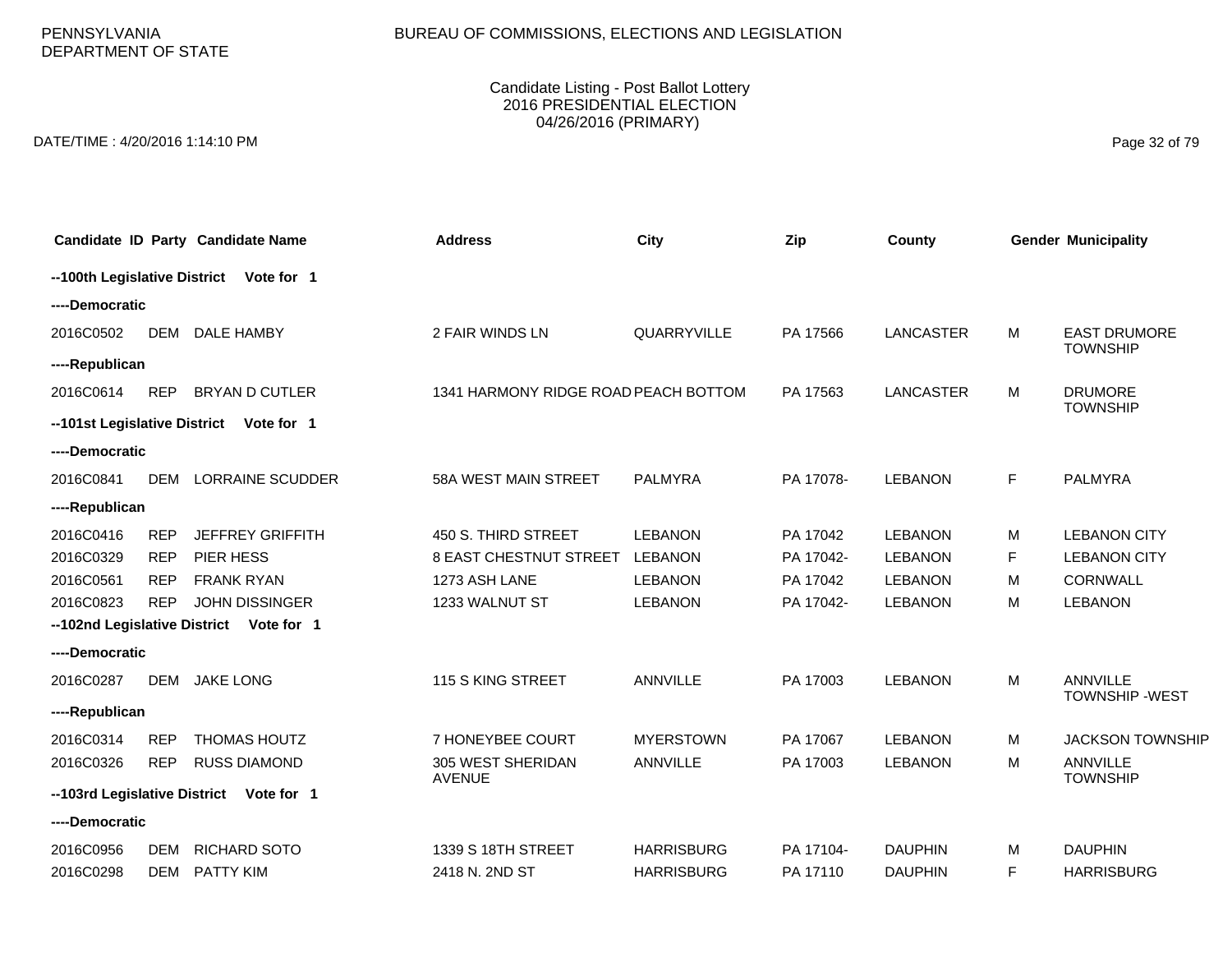PENNSYLVANIA DEPARTMENT OF STATE

#### Candidate Listing - Post Ballot Lottery 2016 PRESIDENTIAL ELECTION 04/26/2016 (PRIMARY)

DATE/TIME : 4/20/2016 1:14:10 PM Page 33 of 79

|                              |            | Candidate ID Party Candidate Name | <b>Address</b>         | City               | Zip       | County                      |   | <b>Gender Municipality</b>                                  |
|------------------------------|------------|-----------------------------------|------------------------|--------------------|-----------|-----------------------------|---|-------------------------------------------------------------|
| --104th Legislative District |            | Vote for 1                        |                        |                    |           |                             |   |                                                             |
| ----Democratic               |            |                                   |                        |                    |           |                             |   |                                                             |
| 2016C0454                    | <b>DEM</b> | JODY L REBARCHAK                  | 3529 NORTH 4TH STREET  | <b>HARRISBURG</b>  | PA 17110  | <b>DAUPHIN</b>              | F | SUSQUEHANNA<br><b>TOWNSHIP</b>                              |
| ----Republican               |            |                                   |                        |                    |           |                             |   |                                                             |
| 2016C0194                    | <b>REP</b> | <b>SUSAN C SUE HELM</b>           | 3537 ATHENA AVENUE     | <b>HARRISBURG</b>  | PA 17110- | <b>DAUPHIN</b>              | F | SUSQUEHANNA<br><b>TOWNSHIP</b>                              |
| 2016C0610                    | <b>REP</b> | <b>NATE CURTIS</b>                | 4400 SAYBROOK LANE     | <b>HARRISBURG</b>  | PA 17110- | <b>DAUPHIN</b>              | м | SUSQUEHANNA<br><b>TOWNSHIP</b>                              |
| --105th Legislative District |            | Vote for 1                        |                        |                    |           |                             |   |                                                             |
| ----Republican               |            |                                   |                        |                    |           |                             |   |                                                             |
| 2016C0442                    | <b>REP</b> | <b>RON MARSICO</b>                | 4320 CRESTVIEW ROAD    | <b>HARRISBURG</b>  | PA 17112  | <b>DAUPHIN</b>              | М | <b>LOWER PAXTON</b><br><b>TOWNSHIP</b>                      |
| --106th Legislative District |            | Vote for 1                        |                        |                    |           |                             |   |                                                             |
| ----Republican               |            |                                   |                        |                    |           |                             |   |                                                             |
| 2016C0819                    | <b>REP</b> | <b>JONATHAN DAVID KEELER</b>      | 2182 GELDER PARK DRIVE | <b>HUMMELSTOWN</b> | PA 17036  | <b>DAUPHIN</b>              | м | <b>DERRY TOWNSHIP</b>                                       |
| 2016C0215                    | <b>REP</b> | <b>TOM MEHAFFIE</b>               | 921 EBENEZER RD        | <b>MIDDLETOWN</b>  | PA 17057  | <b>DAUPHIN</b>              | М | <b>LOWER SWATARA</b><br><b>TWP</b>                          |
| --107th Legislative District |            | Vote for 1                        |                        |                    |           |                             |   |                                                             |
| ----Democratic               |            |                                   |                        |                    |           |                             |   |                                                             |
| 2016C1065                    | <b>DEM</b> | <b>MICHAEL KRANKOWSKI</b>         | 1520 W LYNN ST         | <b>COLUMBIA</b>    | PA 17866- | NORTHUMBERLA<br><b>ND</b>   |   | <b>COAL TOWNSHIP</b>                                        |
| 2016C0866                    | DEM        | <b>CHRIS PFAFF</b>                | 218 REINAKER ROAD      | <b>DANVILLE</b>    | PA 17821  | <b>MONTOUR</b>              | М | <b>COOPER TOWNSHIP</b><br>(MONTOUR COUNTY,<br>DANVILLE, PA) |
| ----Republican               |            |                                   |                        |                    |           |                             |   |                                                             |
| 2016C0370                    | <b>REP</b> | <b>KURT A MASSER</b>              | 466 W. CENTER ST.      | <b>ELYSBURG</b>    | PA 17824- | NORTHUMBERLA M<br><b>ND</b> |   | <b>RALPHO TOWNSHIP</b>                                      |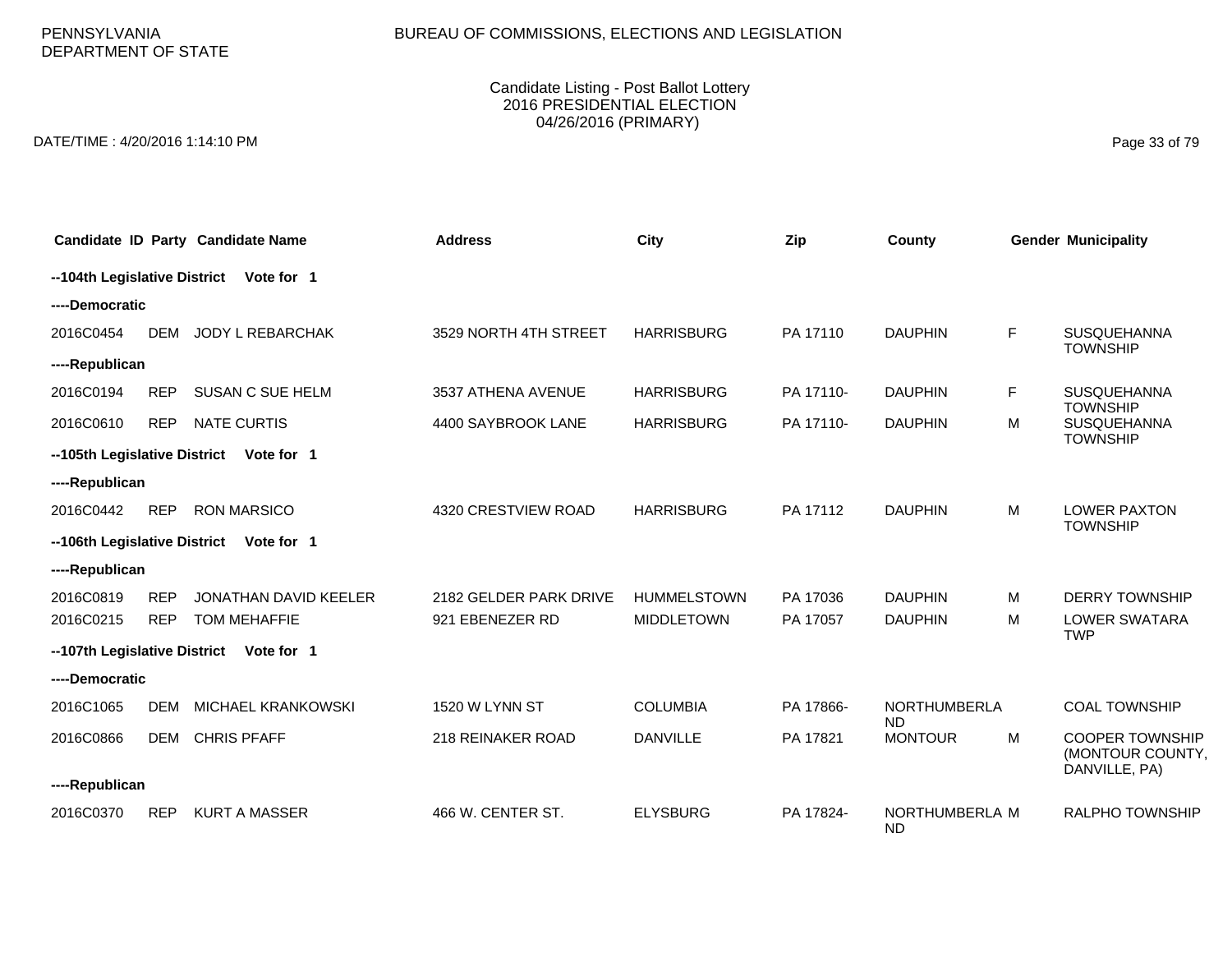PENNSYLVANIA DEPARTMENT OF STATE

#### Candidate Listing - Post Ballot Lottery 2016 PRESIDENTIAL ELECTION 04/26/2016 (PRIMARY)

DATE/TIME : 4/20/2016 1:14:10 PM Page 34 of 79

|                              |            | Candidate ID Party Candidate Name       | <b>Address</b>                      | City             | Zip       | County                      |   | <b>Gender Municipality</b>             |
|------------------------------|------------|-----------------------------------------|-------------------------------------|------------------|-----------|-----------------------------|---|----------------------------------------|
| --108th Legislative District |            | Vote for 1                              |                                     |                  |           |                             |   |                                        |
| ----Republican               |            |                                         |                                     |                  |           |                             |   |                                        |
| 2016C0266                    | <b>REP</b> | LYNDA J SCHLEGEL CULVER                 | 203 BECK ROAD                       | <b>SUNBURY</b>   | PA 17801- | NORTHUMBERLA F<br><b>ND</b> |   | <b>ROCKEFELLER</b><br><b>TOWNSHIP</b>  |
| --109th Legislative District |            | Vote for 1                              |                                     |                  |           |                             |   |                                        |
| ----Republican               |            |                                         |                                     |                  |           |                             |   |                                        |
| 2016C0149                    | <b>REP</b> | <b>DAVID MILLARD</b>                    | 75 CAROL DRIVE                      | <b>BERWICK</b>   | PA 18603  | <b>COLUMBIA</b>             | м | <b>NORTH CENTRE</b><br><b>TOWNSHIP</b> |
|                              |            | --110th Legislative District Vote for 1 |                                     |                  |           |                             |   |                                        |
| ----Republican               |            |                                         |                                     |                  |           |                             |   |                                        |
| 2016C0232                    | <b>REP</b> | <b>TINA PICKETT</b>                     | 321 MAIN ST                         | <b>TOWANDA</b>   | PA 18848- | <b>BRADFORD</b>             | F | <b>WYSOX TOWNSHIP</b>                  |
|                              |            | --111th Legislative District Vote for 1 |                                     |                  |           |                             |   |                                        |
| ----Republican               |            |                                         |                                     |                  |           |                             |   |                                        |
| 2016C0331                    | <b>REP</b> | <b>ALAN HALL</b>                        | PO BOX 961                          | <b>HALLSTEAD</b> | PA 18822  | <b>SUSQUEHANNA</b>          | M | <b>HALLSTEAD BORO</b>                  |
| 2016C0534                    | <b>REP</b> | <b>JONATHAN FRITZ</b>                   | <b>101 BEECHNUT ROAD</b>            | <b>HONESDALE</b> | PA 18431- | <b>WAYNE</b>                | м | <b>HONESDALE BORO</b>                  |
| 2016C0350                    | <b>REP</b> | <b>JERRY BIRMELIN</b>                   | 4 WOODBINE DRIVE                    | <b>WAYMART</b>   | PA 18472  | <b>WAYNE</b>                | M | <b>SOUTH CANAAN</b><br><b>TOWNSHIP</b> |
|                              |            | --112th Legislative District Vote for 1 |                                     |                  |           |                             |   |                                        |
| ----Democratic               |            |                                         |                                     |                  |           |                             |   |                                        |
| 2016C0908                    | <b>DEM</b> | <b>FRANK FARINA</b>                     | 211 LAWRENCE ST                     | <b>ARCHBALD</b>  | PA 18403  | LACKAWANNA                  | м | <b>JESSUP</b>                          |
| 2016C0917                    | DEM        | <b>KEVIN HAGGERTY</b>                   | 1704 NORTH WEBSTER<br><b>AVENUE</b> | <b>DUNMORE</b>   | PA 18509  | LACKAWANNA                  | м | <b>DUNMORE</b>                         |
| 2016C0441                    | DEM        | THOMAS J LUKASEWICZ                     | 413 GEORGE STREET                   | <b>THROOP</b>    | PA 18512- | <b>LACKAWANNA</b>           | M | <b>THROOP</b>                          |
| ----Republican               |            |                                         |                                     |                  |           |                             |   |                                        |
| 2016C0582                    | <b>REP</b> | <b>ERNEST LEMONCELLI</b>                | <b>738 CHESTNUT ST</b>              | <b>EYNON</b>     | PA 18403  | LACKAWANNA                  | м | <b>ARCHBALD BORO</b>                   |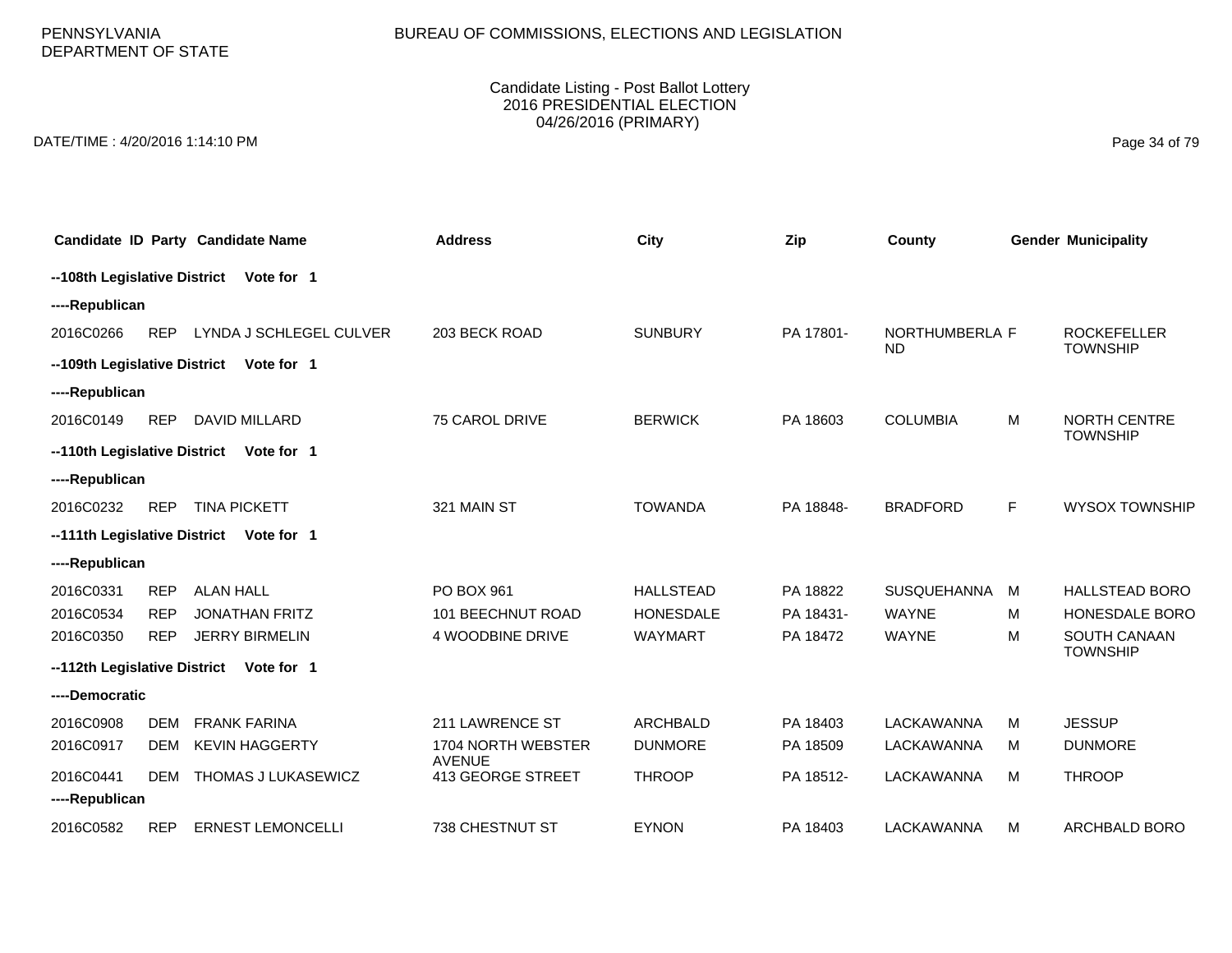PENNSYLVANIA DEPARTMENT OF STATE

#### Candidate Listing - Post Ballot Lottery 2016 PRESIDENTIAL ELECTION 04/26/2016 (PRIMARY)

DATE/TIME : 4/20/2016 1:14:10 PM Page 35 of 79

|                |            | Candidate ID Party Candidate Name       | <b>Address</b>           | <b>City</b>                            | Zip       | County        |             | <b>Gender Municipality</b> |
|----------------|------------|-----------------------------------------|--------------------------|----------------------------------------|-----------|---------------|-------------|----------------------------|
|                |            | --113th Legislative District Vote for 1 |                          |                                        |           |               |             |                            |
| ----Democratic |            |                                         |                          |                                        |           |               |             |                            |
| 2016C0172      | <b>DEM</b> | <b>MARTY FLYNN</b>                      | 1633 DOROTHY ST # R      | <b>SCRANTON</b>                        | PA 18504  | LACKAWANNA    | M           | <b>SCRANTON</b>            |
| ----Republican |            |                                         |                          |                                        |           |               |             |                            |
| 2016C0988      | <b>REP</b> | <b>DAVID BURGERHOFF</b>                 | 1695 CHURCH AVE          | <b>SCRANTON</b>                        | PA 18508  | LACKAWANNA    | M           | <b>SCRANTON</b>            |
|                |            | --114th Legislative District Vote for 1 |                          |                                        |           |               |             |                            |
| ----Democratic |            |                                         |                          |                                        |           |               |             |                            |
| 2016C0414      | DEM        | SID MICHAELS KAVULICH                   | 103 MARY CIRCLE          | <b>TAYLOR</b>                          | PA 18517  | LACKAWANNA    | M           | TAYLOR BORO.               |
| ----Republican |            |                                         |                          |                                        |           |               |             |                            |
| 2016C0381      | <b>REP</b> | CHERYL SCANDALE-MURNIN                  | P.O. BOX 185             | WAVERLY                                | PA 18471  | LACKAWANNA    | F           | <b>WAVERLY</b>             |
|                |            | --115th Legislative District Vote for 1 |                          |                                        |           |               |             | <b>TOWNSHIP</b>            |
| ----Democratic |            |                                         |                          |                                        |           |               |             |                            |
| 2016C0991      | <b>DEM</b> | <b>ANDRE REAMES</b>                     | 202 BLACKCOMB COURT      | <b>EAST</b>                            | PA 18301- | <b>MONROE</b> | M           | <b>STROUD TOWNSHIP</b>     |
| 2016C0821      | <b>DEM</b> | <b>MAUREEN E MADDEN</b>                 | 7404 VENTNOR DRIVE       | <b>STROUDSBURG</b><br><b>TOBYHANNA</b> | PA 18466- | <b>MONROE</b> | $\mathsf F$ | <b>COOLBAUGH</b>           |
| ----Republican |            |                                         |                          |                                        |           |               |             |                            |
| 2016C0143      | <b>REP</b> | <b>DAVID PARKER</b>                     | 115 ANNA MAE ROAD        | <b>EAST</b>                            | PA 18301  | <b>MONROE</b> | M           | <b>STROUD TOWNSHIP</b>     |
|                |            | --116th Legislative District Vote for 1 |                          | <b>STROUDSBURG</b>                     |           |               |             |                            |
| ----Democratic |            |                                         |                          |                                        |           |               |             |                            |
| 2016C0540      | <b>DEM</b> | <b>GARY GREGORY</b>                     | 379 MAIN ST, PO BOX 1336 | CONYNGHAM                              | PA 18219- | LUZERNE       | M           | <b>CONYNGHAM</b>           |
| ----Republican |            |                                         |                          |                                        |           |               |             | <b>BOROUGH</b>             |
| 2016C0611      | <b>REP</b> | <b>TARAH TOOHIL</b>                     | PO BOX 100               | <b>DRUMS</b>                           | PA 18222  | LUZERNE       | F           | <b>BUTLER TOWNSHIP</b>     |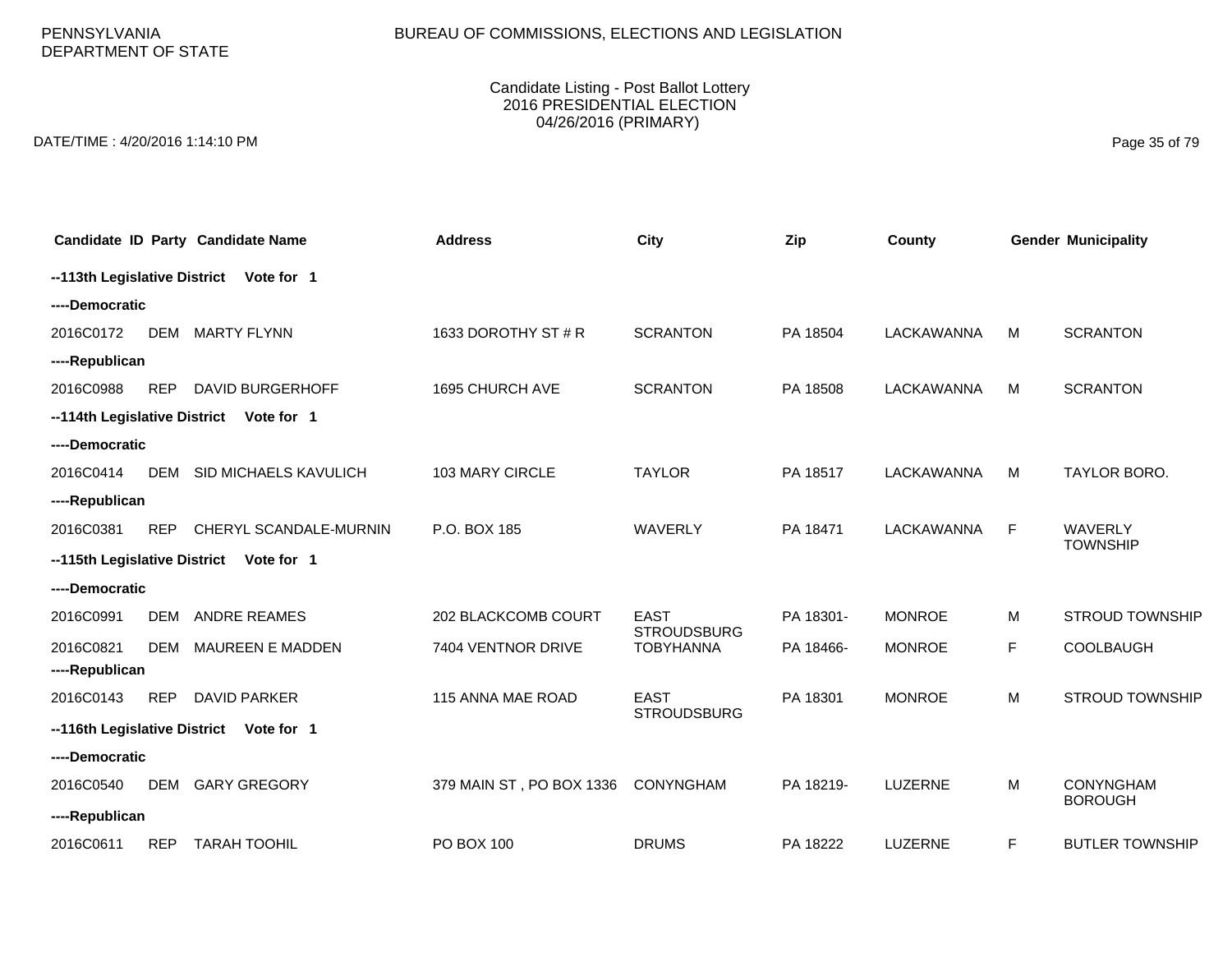PENNSYLVANIA DEPARTMENT OF STATE

#### Candidate Listing - Post Ballot Lottery 2016 PRESIDENTIAL ELECTION 04/26/2016 (PRIMARY)

DATE/TIME : 4/20/2016 1:14:10 PM Page 36 of 79

|                              |            | Candidate ID Party Candidate Name       | <b>Address</b>         | <b>City</b>         | Zip       | County         |   | <b>Gender Municipality</b>            |
|------------------------------|------------|-----------------------------------------|------------------------|---------------------|-----------|----------------|---|---------------------------------------|
|                              |            | --117th Legislative District Vote for 1 |                        |                     |           |                |   |                                       |
| ----Republican               |            |                                         |                        |                     |           |                |   |                                       |
| 2016C0363                    | <b>REP</b> | <b>KAREN BOBACK</b>                     | 2263 LAKESIDE DRIVE    | <b>HARVEYS LAKE</b> | PA 18618  | LUZERNE        | F | <b>HARVEYS LAKE</b><br><b>BOROUGH</b> |
|                              |            | --118th Legislative District Vote for 1 |                        |                     |           |                |   |                                       |
| ----Democratic               |            |                                         |                        |                     |           |                |   |                                       |
| 2016C0092                    | <b>DEM</b> | <b>MIKE CARROLL</b>                     | 401 PARK DR            | <b>AVOCA</b>        | PA 18641  | LUZERNE        | M | <b>AVOCA</b>                          |
|                              |            | --119th Legislative District Vote for 1 |                        |                     |           |                |   |                                       |
| ----Democratic               |            |                                         |                        |                     |           |                |   |                                       |
| 2016C0513                    | <b>DEM</b> | <b>GERALD J MULLERY</b>                 | <b>6 MARIE DRIVE</b>   | <b>NANTICOKE</b>    | PA 18634- | LUZERNE        | M | <b>NEWPORT</b><br><b>TOWNSHIP</b>     |
| ----Republican               |            |                                         |                        |                     |           |                |   |                                       |
| 2016C0873                    | <b>REP</b> | <b>JUSTIN BEHRENS</b>                   | 2 OAK DRIVE            | <b>MOUNTAIN TOP</b> | PA 18707  | LUZERNE        | M | <b>WRIGHT TOWNSHIP</b>                |
|                              |            | --120th Legislative District Vote for 1 |                        |                     |           |                |   |                                       |
| ----Democratic               |            |                                         |                        |                     |           |                |   |                                       |
| 2016C0668                    | <b>DEM</b> | ROBERT J MCDONALD                       | 291 RUTTER AVE         | <b>KINGSTON</b>     | PA 18704  | LUZERNE        | M | <b>KINGSTON</b>                       |
| ----Republican               |            |                                         |                        |                     |           |                |   | <b>BOROUGH</b>                        |
| 2016C0597                    | <b>REP</b> | <b>AARON KAUFER</b>                     | 322 REYNOLDS STREET    | <b>KINGSTON</b>     | PA 18704  | <b>LUZERNE</b> | M | <b>KINGSTON BORO</b>                  |
| --121st Legislative District |            | Vote for 1                              |                        |                     |           |                |   |                                       |
| ----Democratic               |            |                                         |                        |                     |           |                |   |                                       |
| 2016C0435                    | DEM        | EDDIE DAY PASHINSKI                     | 259 E. NORTHAMPTON ST. | <b>WILKES-BARRE</b> | PA 18702  | <b>LUZERNE</b> | M | <b>WILKES-BARRE</b>                   |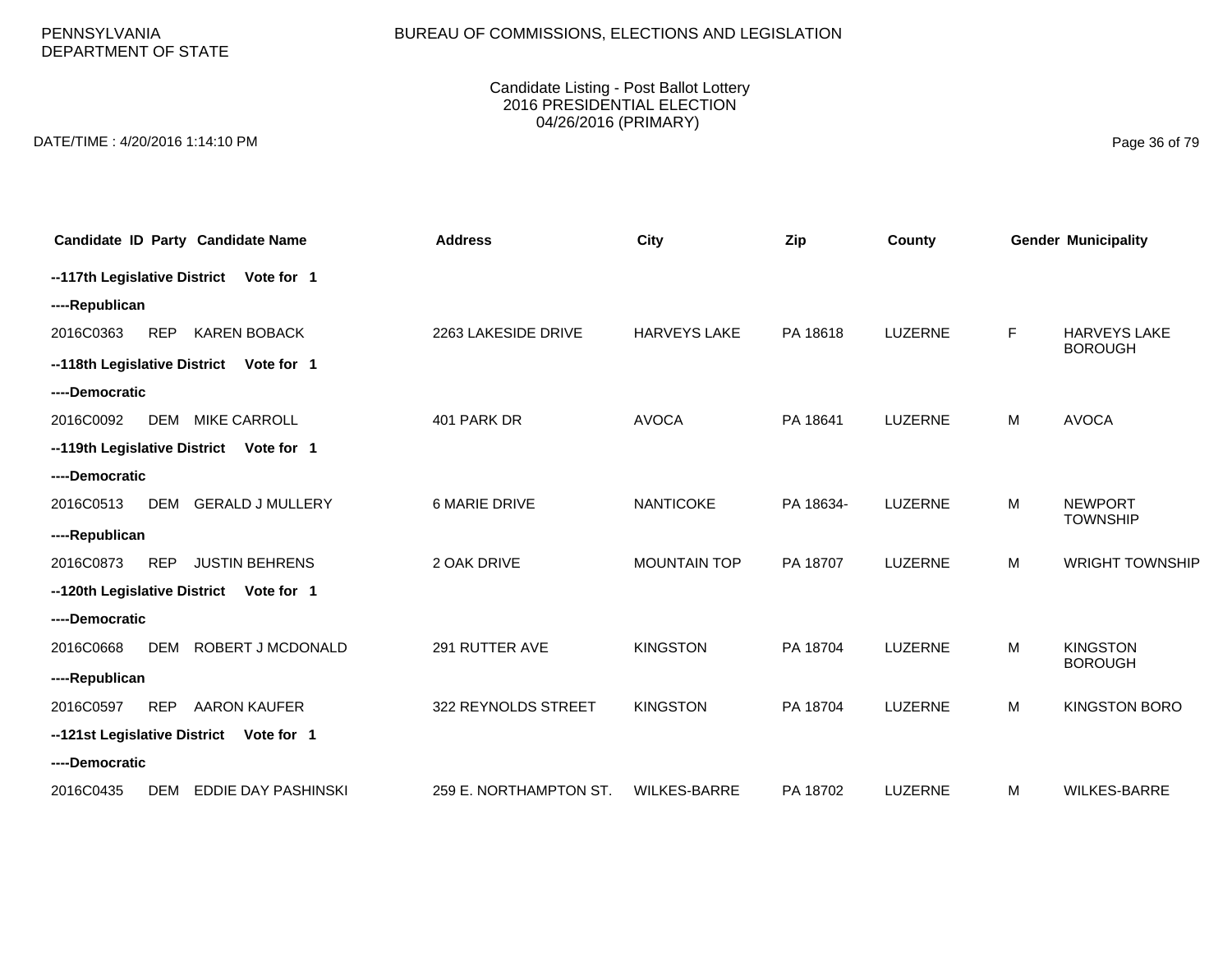PENNSYLVANIA DEPARTMENT OF STATE

#### Candidate Listing - Post Ballot Lottery 2016 PRESIDENTIAL ELECTION 04/26/2016 (PRIMARY)

DATE/TIME : 4/20/2016 1:14:10 PM Page 37 of 79

|                              |            | Candidate ID Party Candidate Name       | <b>Address</b>                     | City                | Zip       | County            |   | <b>Gender Municipality</b>                     |
|------------------------------|------------|-----------------------------------------|------------------------------------|---------------------|-----------|-------------------|---|------------------------------------------------|
|                              |            | --122nd Legislative District Vote for 1 |                                    |                     |           |                   |   |                                                |
| ----Democratic               |            |                                         |                                    |                     |           |                   |   |                                                |
| 2016C0488                    | <b>DEM</b> | <b>NEIL MAKHIJA</b>                     | PO BOX 466                         | <b>JIM THORPE</b>   | PA 18229- | <b>CARBON</b>     | M | <b>JIM THORPE</b>                              |
| ----Republican               |            |                                         |                                    |                     |           |                   |   |                                                |
| 2016C0333                    | <b>REP</b> | DOYLE HEFFLEY                           | 140 IRONWOOD ROAD                  | <b>PALMERTON</b>    | PA 18071- | <b>CARBON</b>     | M | LOWER<br><b>TOWAMENSING</b><br><b>TOWNSHIP</b> |
| --123rd Legislative District |            | Vote for 1                              |                                    |                     |           |                   |   |                                                |
| ----Democratic               |            |                                         |                                    |                     |           |                   |   |                                                |
| 2016C0300                    | DEM        | NEAL P GOODMAN                          | 238 EAST CENTER STREET             | <b>MAHANOY CITY</b> | PA 17948- | <b>SCHUYLKILL</b> | M | <b>MAHANOY CITY</b>                            |
|                              |            | --124th Legislative District Vote for 1 |                                    |                     |           |                   |   |                                                |
| ----Republican               |            |                                         |                                    |                     |           |                   |   |                                                |
| 2016C0409                    | <b>REP</b> | <b>JERRY KNOWLES</b>                    | <b>16 OXFORD STREET</b>            | <b>TAMAQUA</b>      | PA 18252  | <b>SCHUYLKILL</b> | M | <b>RUSH TOWNSHIP</b>                           |
|                              |            | --125th Legislative District Vote for 1 |                                    |                     |           |                   |   |                                                |
| ----Republican               |            |                                         |                                    |                     |           |                   |   |                                                |
| 2016C0461                    | <b>REP</b> | <b>MIKE TOBASH</b>                      | 2404 SHARP MOUNTAIN<br><b>ROAD</b> | <b>POTTSVILLE</b>   | PA 17901  | <b>SCHUYLKILL</b> | M | <b>POTTSVILLE</b>                              |
|                              |            | --126th Legislative District Vote for 1 |                                    |                     |           |                   |   |                                                |
| ----Democratic               |            |                                         |                                    |                     |           |                   |   |                                                |
| 2016C0238                    | <b>DEM</b> | <b>MARK ROZZI</b>                       | 4320 DANOR DRIVE                   | <b>READING</b>      | PA 19605- | <b>BERKS</b>      | M | <b>MUHLENBERG</b>                              |
|                              |            | --127th Legislative District Vote for 1 |                                    |                     |           |                   |   |                                                |
| ----Democratic               |            |                                         |                                    |                     |           |                   |   |                                                |
| 2016C0095                    | DEM        | THOMAS R CALTAGIRONE                    | 2521 HILL RD                       | <b>READING</b>      | PA 19606  | <b>BERKS</b>      | M | <b>CITY OF READING</b>                         |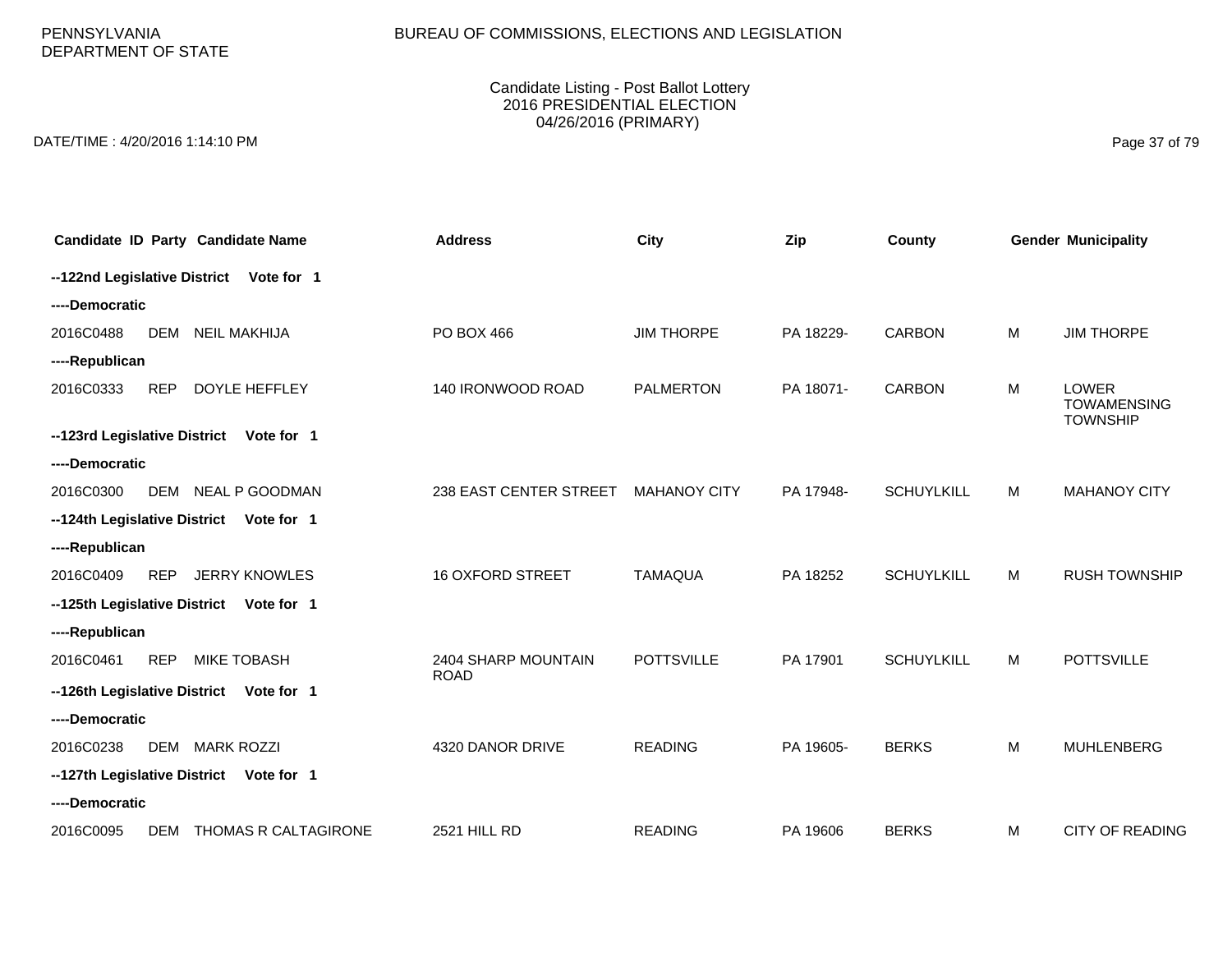PENNSYLVANIA DEPARTMENT OF STATE

#### Candidate Listing - Post Ballot Lottery 2016 PRESIDENTIAL ELECTION 04/26/2016 (PRIMARY)

DATE/TIME : 4/20/2016 1:14:10 PM Page 38 of 79

|                |            | Candidate ID Party Candidate Name       | <b>Address</b>                    | City                  | Zip       | County        |   | <b>Gender Municipality</b>                                |
|----------------|------------|-----------------------------------------|-----------------------------------|-----------------------|-----------|---------------|---|-----------------------------------------------------------|
|                |            | --128th Legislative District Vote for 1 |                                   |                       |           |               |   |                                                           |
| ----Republican |            |                                         |                                   |                       |           |               |   |                                                           |
| 2016C0206      | <b>REP</b> | <b>MARK M GILLEN</b>                    | 138 HANNA KURTZ ROAD              | <b>BIRDSBORO</b>      | PA 19508- | <b>BERKS</b>  | M | <b>ROBESON</b><br><b>TOWNSHIP</b>                         |
|                |            | --129th Legislative District Vote for 1 |                                   |                       |           |               |   |                                                           |
| ----Republican |            |                                         |                                   |                       |           |               |   |                                                           |
| 2016C0261      | <b>REP</b> | <b>JIM COX</b>                          | PO BOX 2250                       | <b>SINKING SPRING</b> | PA 19608  | <b>BERKS</b>  | M | <b>SPRING TOWNSHIP</b>                                    |
|                |            | --130th Legislative District Vote for 1 |                                   |                       |           |               |   |                                                           |
| ----Republican |            |                                         |                                   |                       |           |               |   |                                                           |
| 2016C0537      | <b>REP</b> | DAVID M MALONEY                         | 320 MERKLE ROAD                   | <b>BOYERTOWN</b>      | PA 19512- | <b>BERKS</b>  | M | PIKE TOWNSHIP                                             |
|                |            | --131st Legislative District Vote for 1 |                                   |                       |           |               |   |                                                           |
| ----Republican |            |                                         |                                   |                       |           |               |   |                                                           |
| 2016C0289      | <b>REP</b> | <b>BILL COYLE</b>                       | 1085 PRIMROSE LANE                | <b>COOPERSBURG</b>    | PA 18036  | <b>LEHIGH</b> | м | <b>LOWER MILFORD</b>                                      |
| 2016C0173      | <b>REP</b> | <b>JUSTIN J SIMMONS</b>                 | 2063 FLINT HILL RD                | <b>COOPERSBURG</b>    | PA 18036- | <b>LEHIGH</b> | м | <b>TOWNSHIP</b><br><b>UPPER SAUCON</b><br><b>TOWNSHIP</b> |
|                |            | --132nd Legislative District Vote for 1 |                                   |                       |           |               |   |                                                           |
| ----Democratic |            |                                         |                                   |                       |           |               |   |                                                           |
| 2016C0581      | <b>DEM</b> | MIKE SCHLOSSBERG                        | 944 N. 19TH STREET                | <b>ALLENTOWN</b>      | PA 18104  | <b>LEHIGH</b> | M | <b>ALLENTOWN</b>                                          |
| ----Republican |            |                                         |                                   |                       |           |               |   |                                                           |
| 2016C0252      | <b>REP</b> | <b>BEN LONG</b>                         | 652 BENNER ROAD APT 202 ALLENTOWN |                       | PA 18104- | <b>LEHIGH</b> | M | <b>ALLENTOWN CITY</b>                                     |
|                |            | --133rd Legislative District Vote for 1 |                                   |                       |           |               |   |                                                           |
| ----Democratic |            |                                         |                                   |                       |           |               |   |                                                           |
| 2016C0548      | <b>DEM</b> | <b>DANIEL MCNEILL</b>                   | 3163 N FRONT ST                   | <b>WHITEHALL</b>      | PA 18052- | <b>LEHIGH</b> | м | <b>WHITEHALL</b><br><b>TOWNSHIP</b>                       |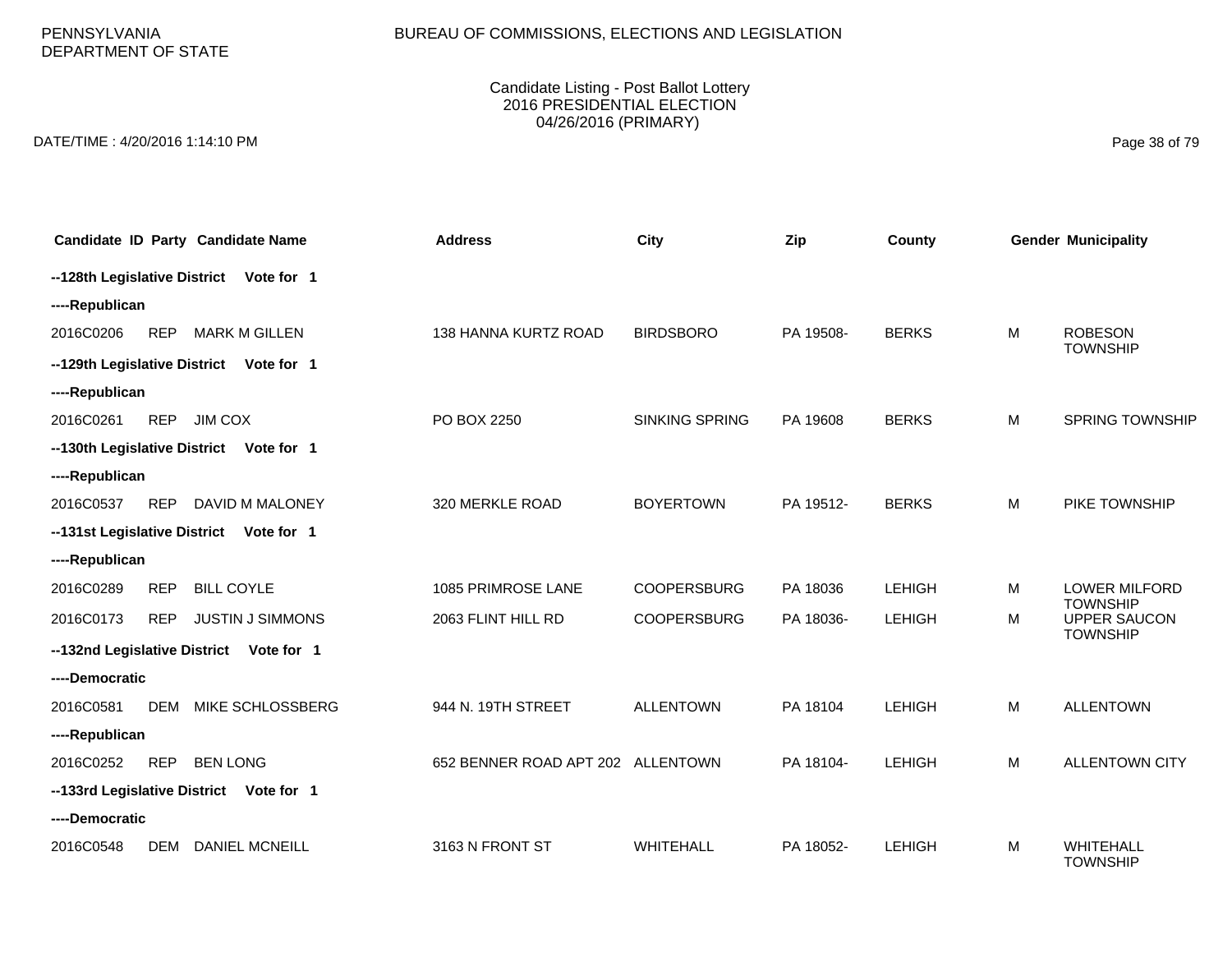# BUREAU OF COMMISSIONS, ELECTIONS AND LEGISLATION

### Candidate Listing - Post Ballot Lottery 2016 PRESIDENTIAL ELECTION 04/26/2016 (PRIMARY)

DATE/TIME : 4/20/2016 1:14:10 PM Page 39 of 79

| Candidate ID Party Candidate Name                  | <b>Address</b>                               | <b>City</b>      | Zip       | County        |   | <b>Gender Municipality</b>               |  |  |  |  |
|----------------------------------------------------|----------------------------------------------|------------------|-----------|---------------|---|------------------------------------------|--|--|--|--|
| ----Republican                                     |                                              |                  |           |               |   |                                          |  |  |  |  |
| <b>DAVID MOLONY</b><br>2016C0833<br><b>REP</b>     | 101 BRIDGE STREET                            | CATASAUQUA       | PA 18032  | <b>LEHIGH</b> | M | CATASAUQUA                               |  |  |  |  |
| --134th Legislative District Vote for 1            |                                              |                  |           |               |   |                                          |  |  |  |  |
| ----Republican                                     |                                              |                  |           |               |   |                                          |  |  |  |  |
| <b>RYAN E MACKENZIE</b><br>2016C0209<br><b>REP</b> | 3192 BOYALSTON CIRCLE                        | <b>EMMAUS</b>    | PA 18049- | <b>LEHIGH</b> | M | <b>LOWER MACUNGIE</b><br><b>TOWNSHIP</b> |  |  |  |  |
| --135th Legislative District Vote for 1            |                                              |                  |           |               |   |                                          |  |  |  |  |
| ----Democratic                                     |                                              |                  |           |               |   |                                          |  |  |  |  |
| <b>STEVE SAMUELSON</b><br>2016C0427<br><b>DEM</b>  | 2665 WEST BLVD                               | <b>BETHLEHEM</b> | PA 18017- | NORTHAMPTON M |   | <b>CITY OF BETHLEHEM</b>                 |  |  |  |  |
| --136th Legislative District<br>Vote for 1         |                                              |                  |           |               |   |                                          |  |  |  |  |
| ----Democratic                                     |                                              |                  |           |               |   |                                          |  |  |  |  |
| <b>ROBERT FREEMAN</b><br>2016C0380<br><b>DEM</b>   | 711 BURKE STREET                             | <b>EASTON</b>    | PA 18042  | NORTHAMPTON M |   | <b>CITY OF EASTON</b>                    |  |  |  |  |
| --137th Legislative District<br>Vote for 1         |                                              |                  |           |               |   |                                          |  |  |  |  |
| ----Republican                                     |                                              |                  |           |               |   |                                          |  |  |  |  |
| <b>REP</b><br><b>JOE EMRICK</b><br>2016C0389       | 2312 BLUE JAY DRIVE                          | NAZARETH         | PA 18064  | NORTHAMPTON M |   | <b>UPPER NAZARETH</b><br><b>TOWNSHIP</b> |  |  |  |  |
| --138th Legislative District Vote for 1            |                                              |                  |           |               |   |                                          |  |  |  |  |
| ----Republican                                     |                                              |                  |           |               |   |                                          |  |  |  |  |
| <b>REP</b><br><b>MARCIA HAHN</b><br>2016C0348      | <b>136 EAST NORTHAMPTON</b><br><b>STREET</b> | <b>BATH</b>      | PA 18014- | NORTHAMPTON F |   | <b>BATH BOROUGH</b>                      |  |  |  |  |
| --139th Legislative District Vote for 1            |                                              |                  |           |               |   |                                          |  |  |  |  |
| ----Republican                                     |                                              |                  |           |               |   |                                          |  |  |  |  |
| <b>REP</b><br><b>MIKE PEIFER</b><br>2016C0200      | 138 LAKE PAUPAC ROAD                         | <b>GREENTOWN</b> | PA 18426  | <b>PIKE</b>   | M | <b>GREENE TOWNSHIP</b>                   |  |  |  |  |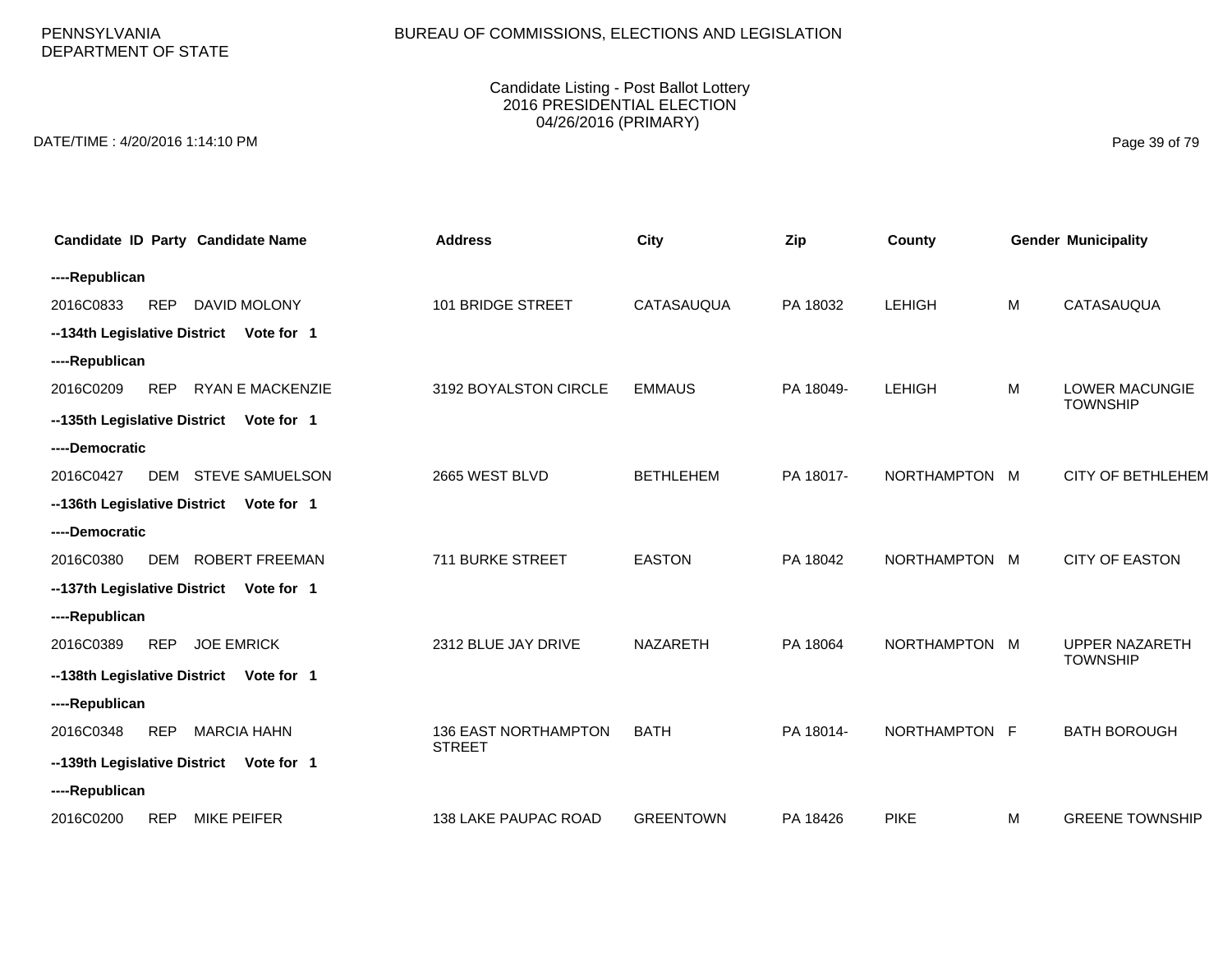PENNSYLVANIA DEPARTMENT OF STATE

#### Candidate Listing - Post Ballot Lottery 2016 PRESIDENTIAL ELECTION 04/26/2016 (PRIMARY)

DATE/TIME : 4/20/2016 1:14:10 PM Page 40 of 79

|                |                | Candidate ID Party Candidate Name       | <b>Address</b>                               | City                      | Zip       | County       |    | <b>Gender Municipality</b>              |  |
|----------------|----------------|-----------------------------------------|----------------------------------------------|---------------------------|-----------|--------------|----|-----------------------------------------|--|
|                |                | --140th Legislative District Vote for 1 |                                              |                           |           |              |    |                                         |  |
| ----Democratic |                |                                         |                                              |                           |           |              |    |                                         |  |
| 2016C0730      | DEM            | JOHN T GALLOWAY                         | 74 VIEWPOINT LN                              | <b>LEVITTOWN</b>          | PA 19054- | <b>BUCKS</b> | M  | <b>FALLS TWP</b>                        |  |
|                |                | --141st Legislative District Vote for 1 |                                              |                           |           |              |    |                                         |  |
| ----Democratic |                |                                         |                                              |                           |           |              |    |                                         |  |
| 2016C0147      |                | DEM TINA DAVIS                          | <b>409 HARRIS AVENUE</b>                     | <b>CROYDON</b>            | PA 19021  | <b>BUCKS</b> | F. | <b>BRISTOL TOWNSHIP</b>                 |  |
|                |                | --142nd Legislative District Vote for 1 |                                              |                           |           |              |    |                                         |  |
| ----Republican |                |                                         |                                              |                           |           |              |    |                                         |  |
| 2016C0188      | <b>REP</b>     | <b>FRANK FARRY</b>                      | 203 NATIONAL AVE                             | LANGHORNE                 | PA 19047- | <b>BUCKS</b> | M  | LANGHORNE                               |  |
|                |                | --143rd Legislative District Vote for 1 |                                              |                           |           |              |    | <b>BOROUGH</b>                          |  |
| ----Democratic |                |                                         |                                              |                           |           |              |    |                                         |  |
| 2016C0296      |                | DEM STEPHEN KUNKEL                      | <b>269 UPPER TINICUM</b><br><b>CHURCH RD</b> | UPPER BLACK EDDY PA 18972 |           | <b>BUCKS</b> | M  | <b>TINICUM TOWNSHIP</b>                 |  |
| ----Republican |                |                                         |                                              |                           |           |              |    |                                         |  |
| 2016C0462      | <b>REP</b>     | <b>MARGUERITE QUINN</b>                 | 37 BRIDLE DRIVE                              | <b>FURLONG</b>            | PA 18925  | <b>BUCKS</b> | F  | <b>DOYLESTOWN</b><br><b>TOWNSHIP</b>    |  |
|                |                | --144th Legislative District Vote for 1 |                                              |                           |           |              |    |                                         |  |
| ----Republican |                |                                         |                                              |                           |           |              |    |                                         |  |
| 2016C0737      | <b>REP</b>     | KATHARINE M WATSON                      | 1931 APPALOOSA ROAD                          | <b>WARRINGTON</b>         | PA 18976- | <b>BUCKS</b> | F  | <b>WARRINGTON</b>                       |  |
|                |                | --145th Legislative District Vote for 1 |                                              |                           |           |              |    | <b>TOWNSHIP</b>                         |  |
|                | ----Democratic |                                         |                                              |                           |           |              |    |                                         |  |
| 2016C0880      |                | DEM VERA COLE                           | 2045 UPPER ROCKY DALE<br><b>ROAD</b>         | <b>GREEN LANE</b>         | PA 18054  | <b>BUCKS</b> | F. | <b>WEST ROCKHILL</b><br><b>TOWNSHIP</b> |  |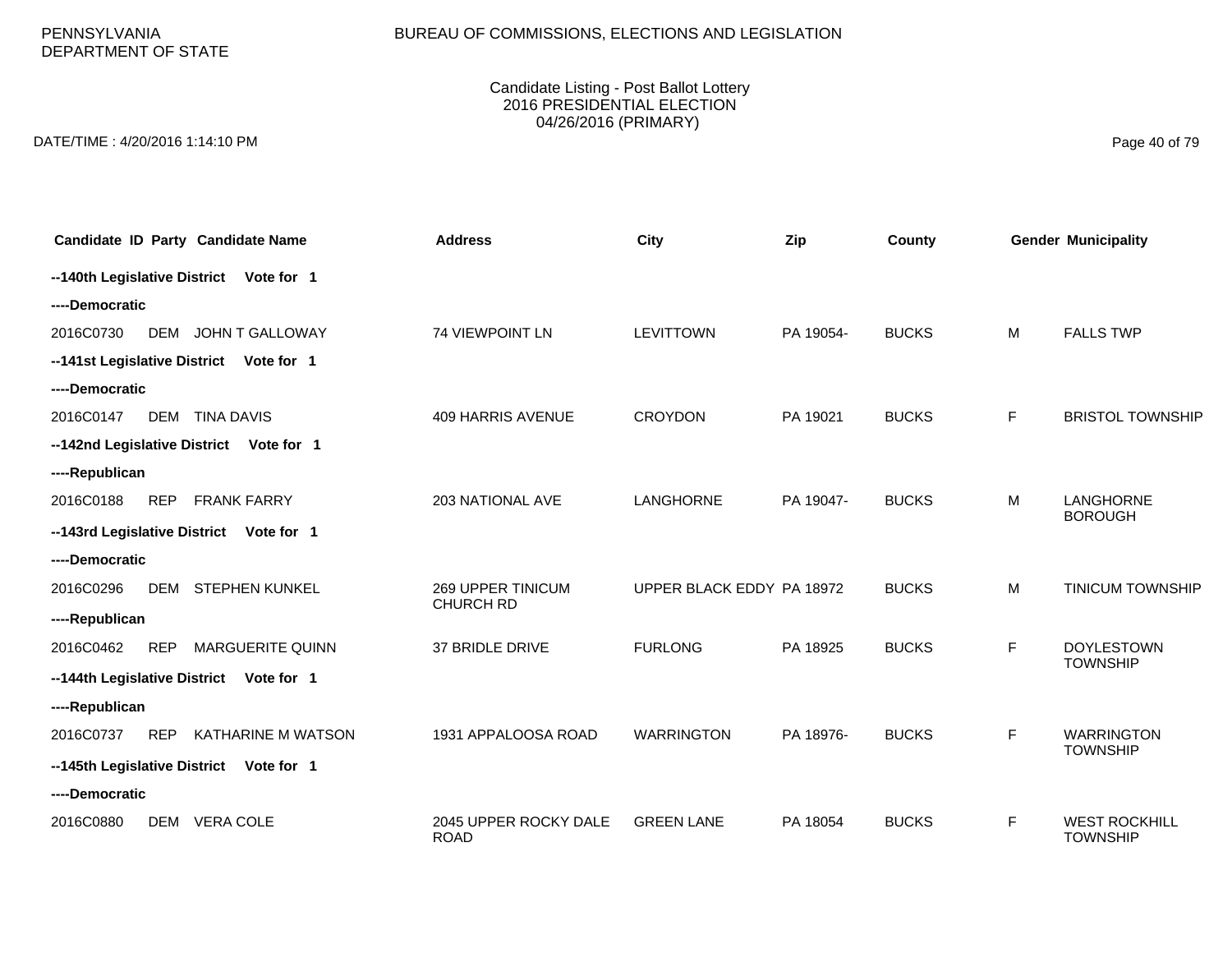# BUREAU OF COMMISSIONS, ELECTIONS AND LEGISLATION

### Candidate Listing - Post Ballot Lottery 2016 PRESIDENTIAL ELECTION 04/26/2016 (PRIMARY)

DATE/TIME : 4/20/2016 1:14:10 PM Page 41 of 79

|                              |            | <b>Candidate ID Party Candidate Name</b> | <b>Address</b>     | <b>City</b>            | Zip       | County            |   | <b>Gender Municipality</b>           |
|------------------------------|------------|------------------------------------------|--------------------|------------------------|-----------|-------------------|---|--------------------------------------|
| ----Republican               |            |                                          |                    |                        |           |                   |   |                                      |
| 2016C0644                    | <b>REP</b> | <b>CRAIG STAATS</b>                      | 1613 SALEM LANE    | QUAKERTOWN             | PA 18951- | <b>BUCKS</b>      | M | <b>RICHLAND</b><br><b>TOWNSHIP</b>   |
|                              |            | --146th Legislative District Vote for 1  |                    |                        |           |                   |   |                                      |
| ----Democratic               |            |                                          |                    |                        |           |                   |   |                                      |
| 2016C0418                    | <b>DEM</b> | <b>JOE CIRESI</b>                        | 120 CONNOR DR      | <b>ROYERSFORD</b>      | PA 19468  | <b>MONTGOMERY</b> | M | <b>LIMERICK TOWNSHIP</b>             |
| ----Republican               |            |                                          |                    |                        |           |                   |   |                                      |
| 2016C0239                    | <b>REP</b> | THOMAS J QUIGLEY                         | 560 PINE STREET    | <b>ROYERSFORD</b>      | PA 19468  | <b>MONTGOMERY</b> | M | <b>ROYERSFORD</b><br><b>BOROUGH</b>  |
|                              |            | --147th Legislative District Vote for 1  |                    |                        |           |                   |   |                                      |
| ----Democratic               |            |                                          |                    |                        |           |                   |   |                                      |
| 2016C0952                    | DEM        | <b>RACHEL HENDRICKS</b>                  | 29 ASPEN WAY       | <b>SCHWENKSVILLE</b>   | PA 19473  | MONTGOMERY F      |   | <b>LOWER FREDERICK</b>               |
| ----Republican               |            |                                          |                    |                        |           |                   |   |                                      |
| 2016C0164                    | <b>REP</b> | <b>MARCY TOEPEL</b>                      | 307 HAMPTON CIRCLE | <b>GILBERTSVILLE</b>   | PA 19525- | <b>MONTGOMERY</b> | F | <b>DOUGLASS</b><br><b>TOWNSHIP</b>   |
| --148th Legislative District |            | Vote for 1                               |                    |                        |           |                   |   |                                      |
| ----Democratic               |            |                                          |                    |                        |           |                   |   |                                      |
| 2016C0617                    | <b>DEM</b> | MARY JO DALEY                            | PO BOX 752         | <b>CONSHOHOCKEN</b>    | PA 19428  | MONTGOMERY F      |   | <b>NARBERTH</b>                      |
| ----Republican               |            |                                          |                    |                        |           |                   |   |                                      |
| 2016C0741                    | <b>REP</b> | ED FLOCCO                                | 4029 WOODRUFF ROAD | <b>LAFAYETTE HILL</b>  | PA 19444- | MONTGOMERY        | M | <b>WHITEMARSH</b><br><b>TOWNSHIP</b> |
|                              |            | --149th Legislative District Vote for 1  |                    |                        |           |                   |   |                                      |
| ----Democratic               |            |                                          |                    |                        |           |                   |   |                                      |
| 2016C0715                    | <b>DEM</b> | <b>TIM BRIGGS</b>                        | PO BOX 62193       | <b>KING OF PRUSSIA</b> | PA 19406- | <b>MONTGOMERY</b> | м | <b>UPPER MERION</b>                  |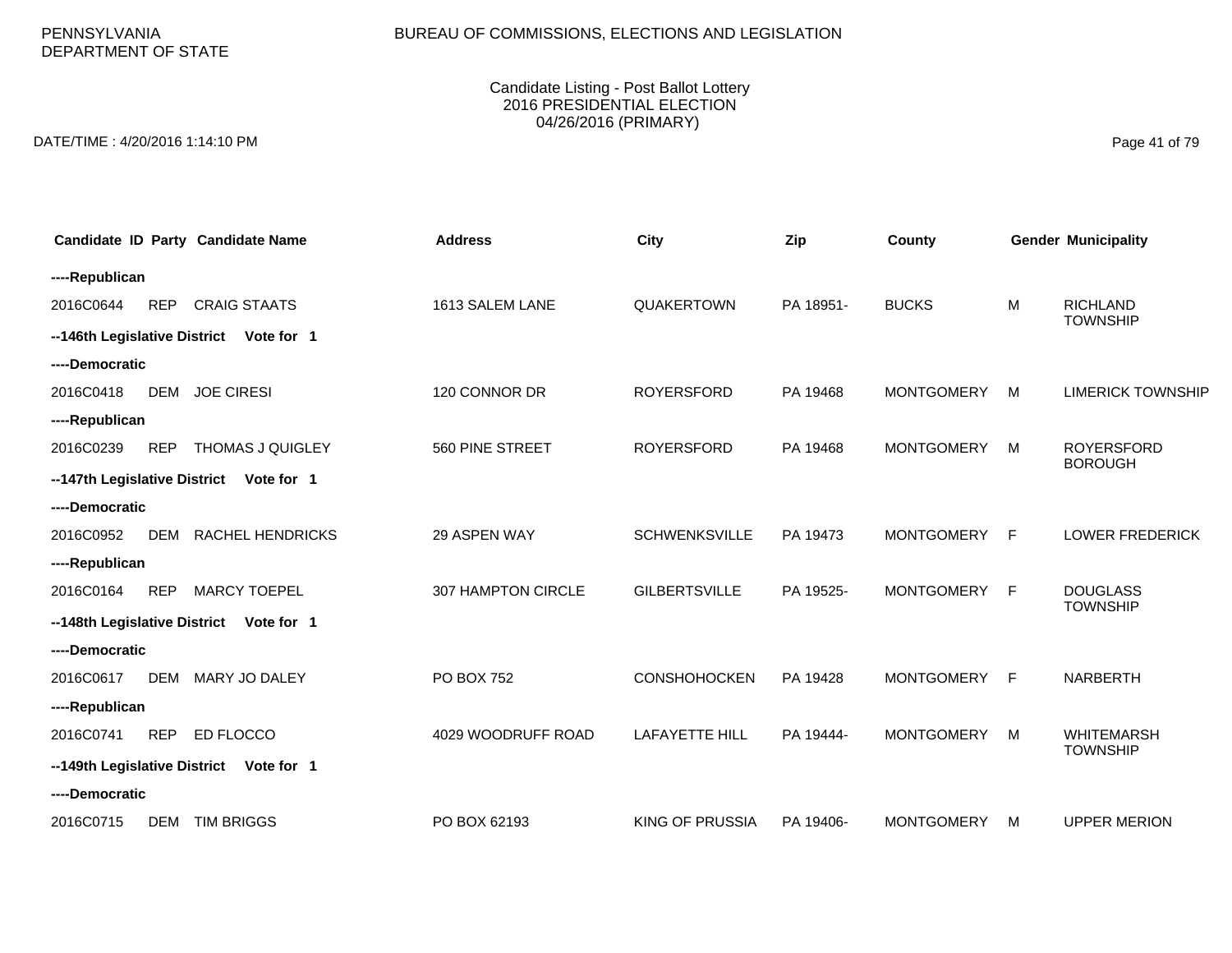### BUREAU OF COMMISSIONS, ELECTIONS AND LEGISLATION

### Candidate Listing - Post Ballot Lottery 2016 PRESIDENTIAL ELECTION 04/26/2016 (PRIMARY)

DATE/TIME : 4/20/2016 1:14:10 PM Page 42 of 79

|                              |            | Candidate ID Party Candidate Name       | <b>Address</b>             | City              | Zip       | County            |   | <b>Gender Municipality</b>                |
|------------------------------|------------|-----------------------------------------|----------------------------|-------------------|-----------|-------------------|---|-------------------------------------------|
| ----Republican               |            |                                         |                            |                   |           |                   |   |                                           |
| 2016C0960                    | <b>REP</b> | <b>CHIRA SMITH</b>                      | <b>163 AVONDALE ROAD</b>   | <b>NORRISTOWN</b> | PA 19403- | <b>MONTGOMERY</b> | F | <b>WEST NORRITON</b>                      |
| --150th Legislative District |            | Vote for 1                              |                            |                   |           |                   |   |                                           |
| ----Democratic               |            |                                         |                            |                   |           |                   |   |                                           |
| 2016C1056                    | <b>DEM</b> | <b>STEVEN BURDA</b>                     | 1171 THRUSH LANE           | <b>AUDUBON</b>    | PA 19403  | <b>MONTGOMERY</b> | M | <b>LOWER</b><br>PROVIDENCE /              |
| 2016C0945<br>----Republican  | <b>DEM</b> | LINDA WEAVER                            | 806 LIZZIE LANE            | <b>ROYERSFORD</b> | PA 19468  | <b>MONTGOMERY</b> | F | <b>AUDUBON</b><br><b>UPPER PROVIDENCE</b> |
| 2016C0438                    | <b>REP</b> | MICHAEL N CORR                          | <b>8 HAWKEYE DRIVE</b>     | <b>ROYERSFORD</b> | PA 19468  | <b>MONTGOMERY</b> | M | <b>UPPER PROVIDENCE</b>                   |
|                              |            | --151st Legislative District Vote for 1 |                            |                   |           |                   |   | <b>TOWNSHIP</b>                           |
| ----Democratic               |            |                                         |                            |                   |           |                   |   |                                           |
| 2016C0948                    | <b>DEM</b> | <b>JIMMY FAGAN JR</b>                   | <b>115 WENTWORTH DRIVE</b> | LANSDALE          | PA 19446- | <b>MONTGOMERY</b> | M | <b>MONTGOMERY</b>                         |
| ----Republican               |            |                                         |                            |                   |           |                   |   |                                           |
| 2016C0269                    | <b>REP</b> | <b>TODD STEPHENS</b>                    | 644 COLONIAL DRIVE         | <b>HORSHAM</b>    | PA 19044  | <b>MONTGOMERY</b> | M | <b>HORSHAM</b><br><b>TOWNSHIP</b>         |
| --152nd Legislative District |            | Vote for 1                              |                            |                   |           |                   |   |                                           |
| ----Democratic               |            |                                         |                            |                   |           |                   |   |                                           |
| 2016C0951                    | <b>DEM</b> | ALBERT J DERMOVSESIAN                   | 415 MANOR ROAD             | <b>HATBORO</b>    | PA 19040- | <b>MONTGOMERY</b> | M | <b>UPPER MORELAND</b>                     |
| ----Republican               |            |                                         |                            |                   |           |                   |   |                                           |
| 2016C0229                    | <b>REP</b> | <b>THOMAS P MURT</b>                    | 3728 MEYER LANE            | <b>HATBORO</b>    | PA 19040  | <b>MONTGOMERY</b> | M | <b>UPPER MORELAND</b><br><b>TOWNSHIP</b>  |
|                              |            | --153rd Legislative District Vote for 1 |                            |                   |           |                   |   |                                           |
| ----Democratic               |            |                                         |                            |                   |           |                   |   |                                           |
| 2016C0267                    | DEM        | MADELEINE DEAN                          | 795 GLEN ROAD              | <b>JENKINTOWN</b> | PA 19046  | <b>MONTGOMERY</b> | F | ABINGTON, PA                              |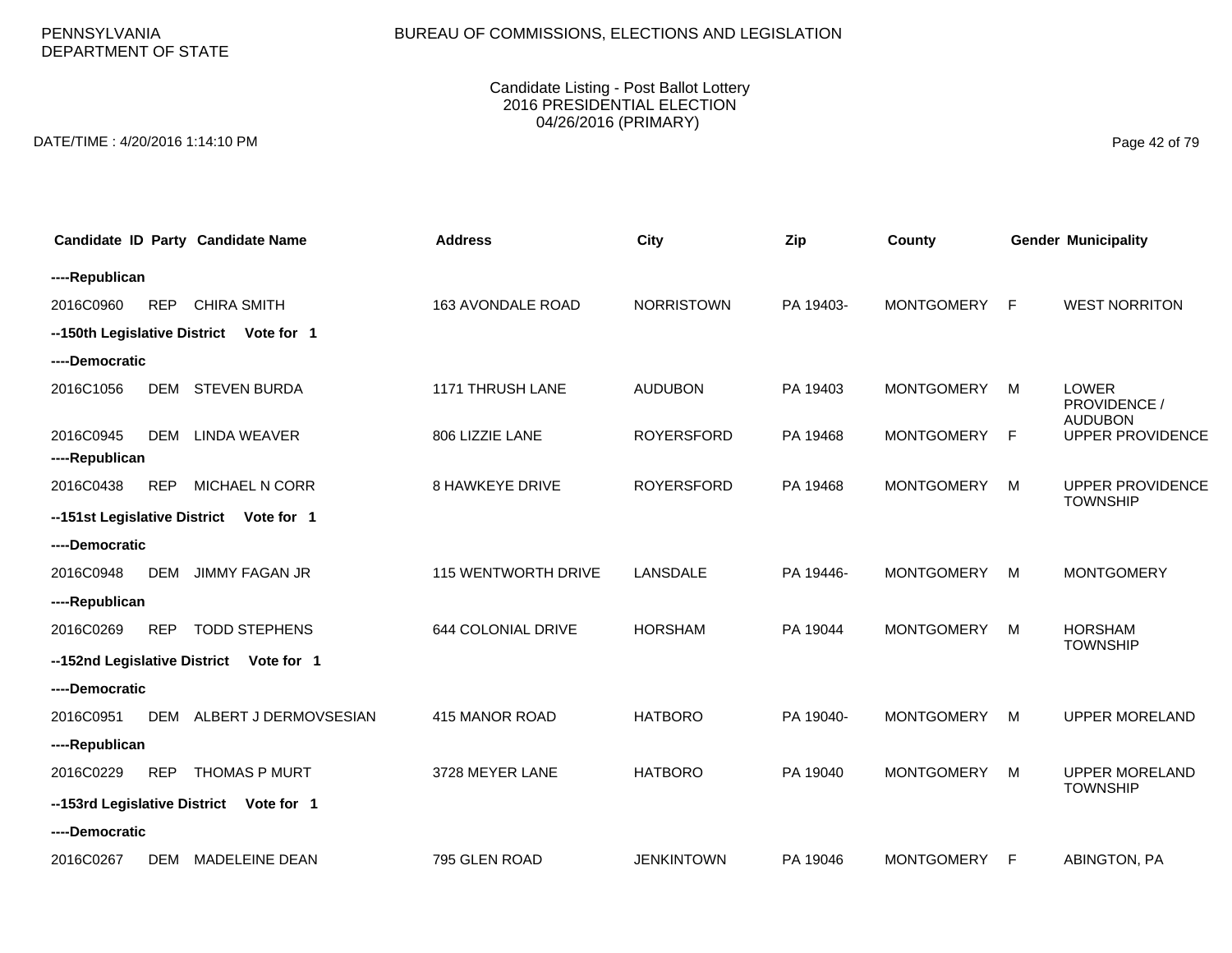# BUREAU OF COMMISSIONS, ELECTIONS AND LEGISLATION

### Candidate Listing - Post Ballot Lottery 2016 PRESIDENTIAL ELECTION 04/26/2016 (PRIMARY)

DATE/TIME : 4/20/2016 1:14:10 PM Page 43 of 79

|                |            | Candidate ID Party Candidate Name       | <b>Address</b>                                 | City                | Zip       | County            |             | <b>Gender Municipality</b>                |
|----------------|------------|-----------------------------------------|------------------------------------------------|---------------------|-----------|-------------------|-------------|-------------------------------------------|
| ----Republican |            |                                         |                                                |                     |           |                   |             |                                           |
| 2016C0413      | <b>REP</b> | <b>ANTHONY SCALFARO</b>                 | 750 ROSELAND AVE                               | <b>JENKINTOWN</b>   | PA 19046  | <b>MONTGOMERY</b> | M           | <b>ABINGTON</b>                           |
|                |            | --154th Legislative District Vote for 1 |                                                |                     |           |                   |             | <b>TOWNSHIP</b>                           |
| ----Democratic |            |                                         |                                                |                     |           |                   |             |                                           |
| 2016C0341      |            | DEM STEVE MCCARTER                      | 211 W WAVERLY RD                               | <b>GLENSIDE</b>     | PA 19038- | <b>MONTGOMERY</b> | M           | <b>CHELTENHAM</b><br><b>TOWNSHIP</b>      |
| ----Republican |            |                                         |                                                |                     |           |                   |             |                                           |
| 2016C0719      | <b>REP</b> | THOM ESTILOW                            | 93 OLD YORK ROAD, SUITE 1 JENKINTOWN<br>$-503$ |                     | PA 19046  | <b>MONTGOMERY</b> | M           | CHELTENHAM<br><b>TOWNSHIP</b>             |
|                |            | --155th Legislative District Vote for 1 |                                                |                     |           |                   |             |                                           |
| ----Democratic |            |                                         |                                                |                     |           |                   |             |                                           |
| 2016C0856      | DEM        | <b>JAMES J BURNS</b>                    | 115 BRIDGE STREET                              | <b>SPRING CITY</b>  | PA 19475- | <b>CHESTER</b>    | M           | <b>SPRING CITY</b><br><b>BOROUGH</b>      |
| ----Republican |            |                                         |                                                |                     |           |                   |             |                                           |
| 2016C0340      | <b>REP</b> | <b>BECKY CORBIN</b>                     | 16 HAWK HILL ROAD                              | <b>DOWNINGTOWN</b>  | PA 19335  | <b>CHESTER</b>    | $\mathsf F$ | <b>EAST BRANDYWINE</b><br><b>TOWNSHIP</b> |
|                |            | --156th Legislative District Vote for 1 |                                                |                     |           |                   |             |                                           |
| ----Democratic |            |                                         |                                                |                     |           |                   |             |                                           |
| 2016C0460      |            | DEM CAROLYN COMITTA                     | 117 W GAY ST BOX 156                           | <b>WEST CHESTER</b> | PA 19380- | <b>CHESTER</b>    | $\mathsf F$ | <b>WEST CHESTER</b><br><b>BOROUGH</b>     |
| ----Republican |            |                                         |                                                |                     |           |                   |             |                                           |
| 2016C0322      | <b>REP</b> | <b>DAN TRUITT</b>                       | 1430 GRAND OAK LANE                            | <b>WEST CHESTER</b> | PA 19380  | <b>CHESTER</b>    | M           | <b>EAST GOSHEN</b>                        |
|                |            | --157th Legislative District Vote for 1 |                                                |                     |           |                   |             |                                           |
| ----Democratic |            |                                         |                                                |                     |           |                   |             |                                           |
| 2016C0836      |            | DEM HANS VAN MOL                        | 22 W GOLF CLUB LN                              | <b>PAOLI</b>        | PA 19301  | <b>CHESTER</b>    | M           | <b>TREDYFFRIN</b>                         |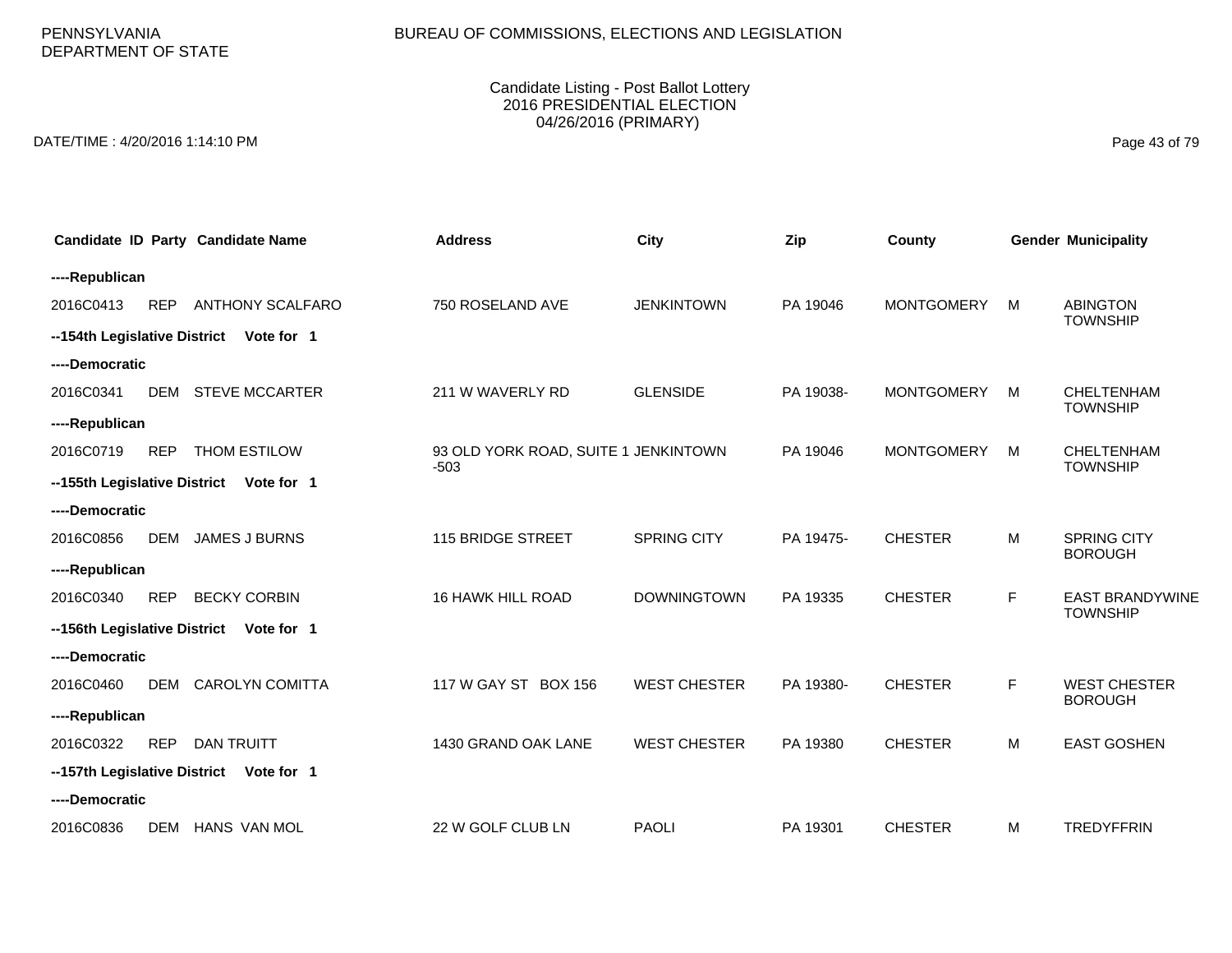# BUREAU OF COMMISSIONS, ELECTIONS AND LEGISLATION

### Candidate Listing - Post Ballot Lottery 2016 PRESIDENTIAL ELECTION 04/26/2016 (PRIMARY)

DATE/TIME : 4/20/2016 1:14:10 PM Page 44 of 79

|                |            | Candidate ID Party Candidate Name        | <b>Address</b>                     | <b>City</b>               | Zip       | County          |   | <b>Gender Municipality</b>                 |
|----------------|------------|------------------------------------------|------------------------------------|---------------------------|-----------|-----------------|---|--------------------------------------------|
| ----Republican |            |                                          |                                    |                           |           |                 |   |                                            |
| 2016C0593      | <b>REP</b> | <b>WARREN KAMPF</b>                      | <b>14 CALVERT CIRCLE</b>           | <b>PAOLI</b>              | PA 19301- | <b>CHESTER</b>  | м | <b>TREDYFFRIN</b><br><b>TOWNSHIP</b>       |
|                |            | --158th Legislative District Vote for 1  |                                    |                           |           |                 |   |                                            |
| ----Democratic |            |                                          |                                    |                           |           |                 |   |                                            |
| 2016C0303      |            | DEM SUSAN F RZUCIDLO                     | 210 LAUREL HEIGHTS ROAD LANDENBERG |                           | PA 19350- | <b>CHESTER</b>  | F | <b>NEW GARDEN</b><br><b>TOWNSHIP</b>       |
|                |            | --159th Legislative District Vote for 1  |                                    |                           |           |                 |   |                                            |
| ----Democratic |            |                                          |                                    |                           |           |                 |   |                                            |
| 2016C0458      | <b>DEM</b> | <b>BRIAN KIRKLAND</b>                    | 1006 WEST 7TH ST.                  | <b>CHESTER</b>            | PA 19013  | <b>DELAWARE</b> | м | <b>CHESTER CITY</b>                        |
| ----Republican |            |                                          |                                    |                           |           |                 |   |                                            |
| 2016C0609      | <b>REP</b> | MICHAEL J CIACH                          | 3430 ELEVENTH STREET               | <b>UPLAND</b>             | PA 19015- | <b>DELAWARE</b> | м | UPLAND BORO                                |
|                |            | -- 160th Legislative District Vote for 1 |                                    |                           |           |                 |   |                                            |
| ----Republican |            |                                          |                                    |                           |           |                 |   |                                            |
| 2016C0378      | <b>REP</b> | <b>STEPHEN E BARRAR</b>                  | 1828 PEACH STREET                  | UPPER CHICHESTER PA 19061 |           | <b>DELAWARE</b> | м | <b>UPPER CHICHESTER</b><br><b>TOWNSHIP</b> |
|                |            | -- 161th Legislative District Vote for 1 |                                    |                           |           |                 |   |                                            |
| ----Democratic |            |                                          |                                    |                           |           |                 |   |                                            |
| 2016C0667      | <b>DEM</b> | LEANNE KRUEGER-BRANEKY                   | <b>PO BOX 22</b>                   | <b>SWARTHMORE</b>         | PA 19081- | <b>DELAWARE</b> | F | SWARTHMORE                                 |
| ----Republican |            |                                          |                                    |                           |           |                 |   |                                            |
| 2016C0649      | <b>REP</b> | PATTI RODGERS MORRISETTE                 | 1509 BLACKROCK ROAD                | <b>SWARTHMORE</b>         | PA 19081  | <b>DELAWARE</b> | F | <b>RIDLEY TOWNSHIP</b>                     |
|                |            | -- 162th Legislative District Vote for 1 |                                    |                           |           |                 |   |                                            |
| ----Democratic |            |                                          |                                    |                           |           |                 |   |                                            |
| 2016C0919      | DEM        | <b>JIM BUTT</b>                          | 383 HILLSIDE RD                    | <b>RIDLEY PARK</b>        | PA 19078  | <b>DELAWARE</b> | м | <b>RIDLEY PARK</b>                         |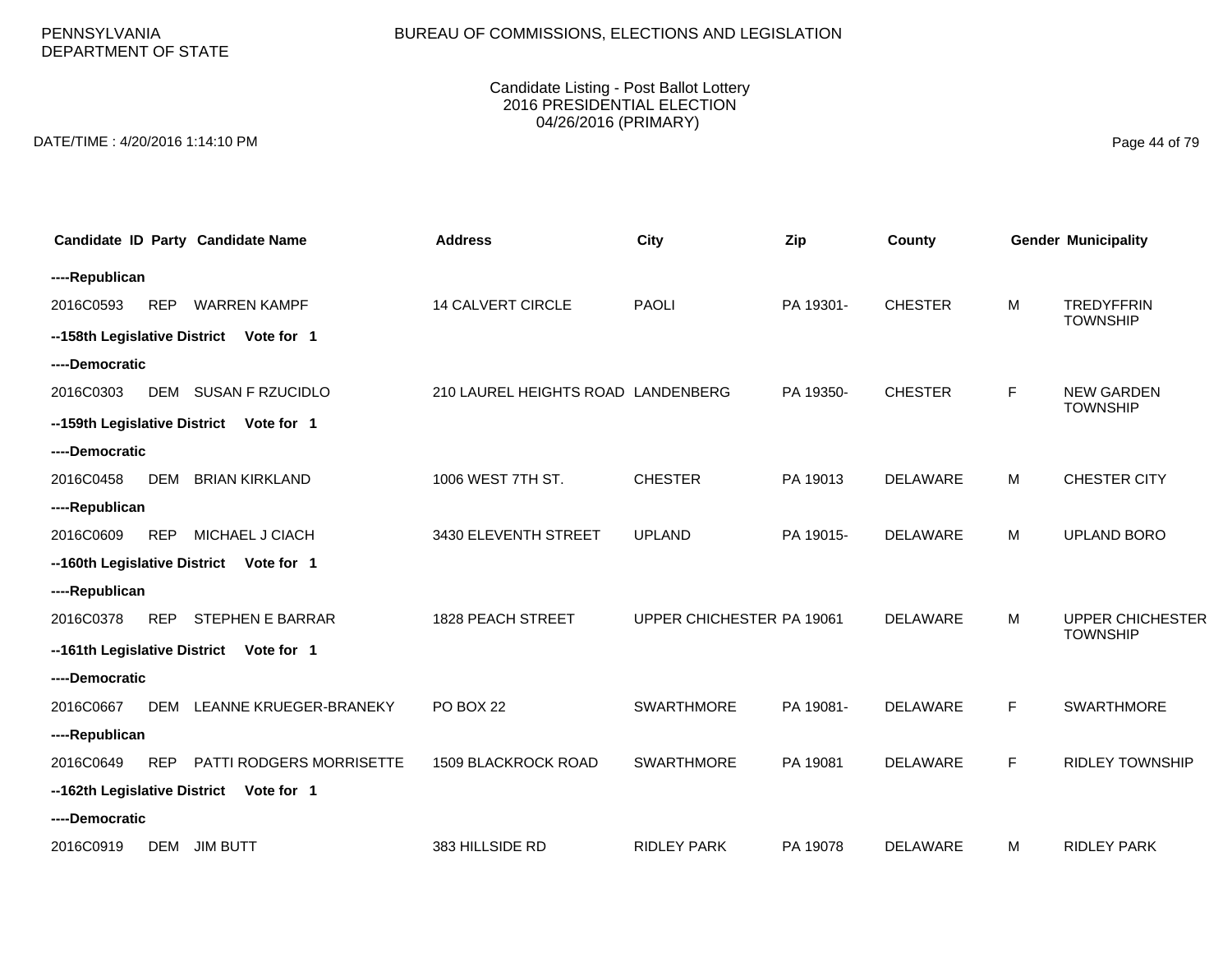# BUREAU OF COMMISSIONS, ELECTIONS AND LEGISLATION

### Candidate Listing - Post Ballot Lottery 2016 PRESIDENTIAL ELECTION 04/26/2016 (PRIMARY)

DATE/TIME : 4/20/2016 1:14:11 PM Page 45 of 79

|                              |            | Candidate ID Party Candidate Name       | <b>Address</b>         | <b>City</b>             | Zip       | County          |   | <b>Gender Municipality</b>            |
|------------------------------|------------|-----------------------------------------|------------------------|-------------------------|-----------|-----------------|---|---------------------------------------|
| ----Republican               |            |                                         |                        |                         |           |                 |   |                                       |
| 2016C0857                    | <b>REP</b> | <b>NICK MICCARELLI</b>                  | 206 WEST RIDLEY AVENUE | <b>RIDLEY PARK</b>      | PA 19078- | <b>DELAWARE</b> | M | <b>RIDLEY PARK</b><br><b>BOROUGH</b>  |
| --163th Legislative District |            | Vote for 1                              |                        |                         |           |                 |   |                                       |
| ----Democratic               |            |                                         |                        |                         |           |                 |   |                                       |
| 2016C0922                    | <b>DEM</b> | <b>BARBARANN KEFFER</b>                 | 831 CONCORD AVENUE     | <b>DREXEL HILL</b>      | PA 19026  | <b>DELAWARE</b> | F | <b>UPPER DARBY</b>                    |
| ----Republican               |            |                                         |                        |                         |           |                 |   |                                       |
| 2016C0292                    | <b>REP</b> | <b>JAMES SANTORA</b>                    | 5228 APACHE LANE       | <b>DREXEL HILL</b>      | PA 19026  | DELAWARE        | м | <b>UPPER DARBY</b><br><b>TOWNSHIP</b> |
|                              |            | --164th Legislative District Vote for 1 |                        |                         |           |                 |   |                                       |
| ----Democratic               |            |                                         |                        |                         |           |                 |   |                                       |
| 2016C0213                    | <b>DEM</b> | <b>SEKELA COLES</b>                     | 7220 BRADFORD ROAD     | <b>UPPER DARBY</b>      | PA 19082  | <b>DELAWARE</b> | F | <b>UPPER DARBY</b>                    |
| 2016C0217                    | <b>DEM</b> | MARGO L DAVIDSON                        | 333 CLEARBROOK AVE     | LANSDOWNE               | PA 19050- | <b>DELAWARE</b> | F | <b>UPPER DARBY</b>                    |
| ----Republican               |            |                                         |                        |                         |           |                 |   |                                       |
| 2016C0893                    | <b>REP</b> | <b>INDER BAINS</b>                      | 242 ROCKLYN ROAD       | <b>UPPER DARBY</b>      | PA 19082- | <b>DELAWARE</b> | M | <b>UPPER DARBY</b><br><b>TOWNSHIP</b> |
| --165th Legislative District |            | Vote for 1                              |                        |                         |           |                 |   |                                       |
| ----Democratic               |            |                                         |                        |                         |           |                 |   |                                       |
| 2016C0379                    | <b>DEM</b> | ELAINE PAUL SCHAEFER                    | 817 HUNT ROAD          | NEWTOWN SQUARE PA 19073 |           | <b>DELAWARE</b> | F | <b>RADNOR</b>                         |
| ----Republican               |            |                                         |                        |                         |           |                 |   |                                       |
| 2016C0662                    | <b>REP</b> | <b>ALEX CHARLTON</b>                    | 10 WINDSOR CIRCLE      | SPRINGFIELD             | PA 19064  | <b>DELAWARE</b> | M | SPRINGFIELD<br><b>TOWNSHIP</b>        |
|                              |            | --166th Legislative District Vote for 1 |                        |                         |           |                 |   |                                       |
| ----Democratic               |            |                                         |                        |                         |           |                 |   |                                       |
| 2016C0339                    | <b>DEM</b> | <b>GREG VITALI</b>                      | 684 LAWSON AVE         | <b>HAVERTOWN</b>        | PA 19083  | <b>DELAWARE</b> | M | <b>HAVERFORD</b><br><b>TOWNSHIP</b>   |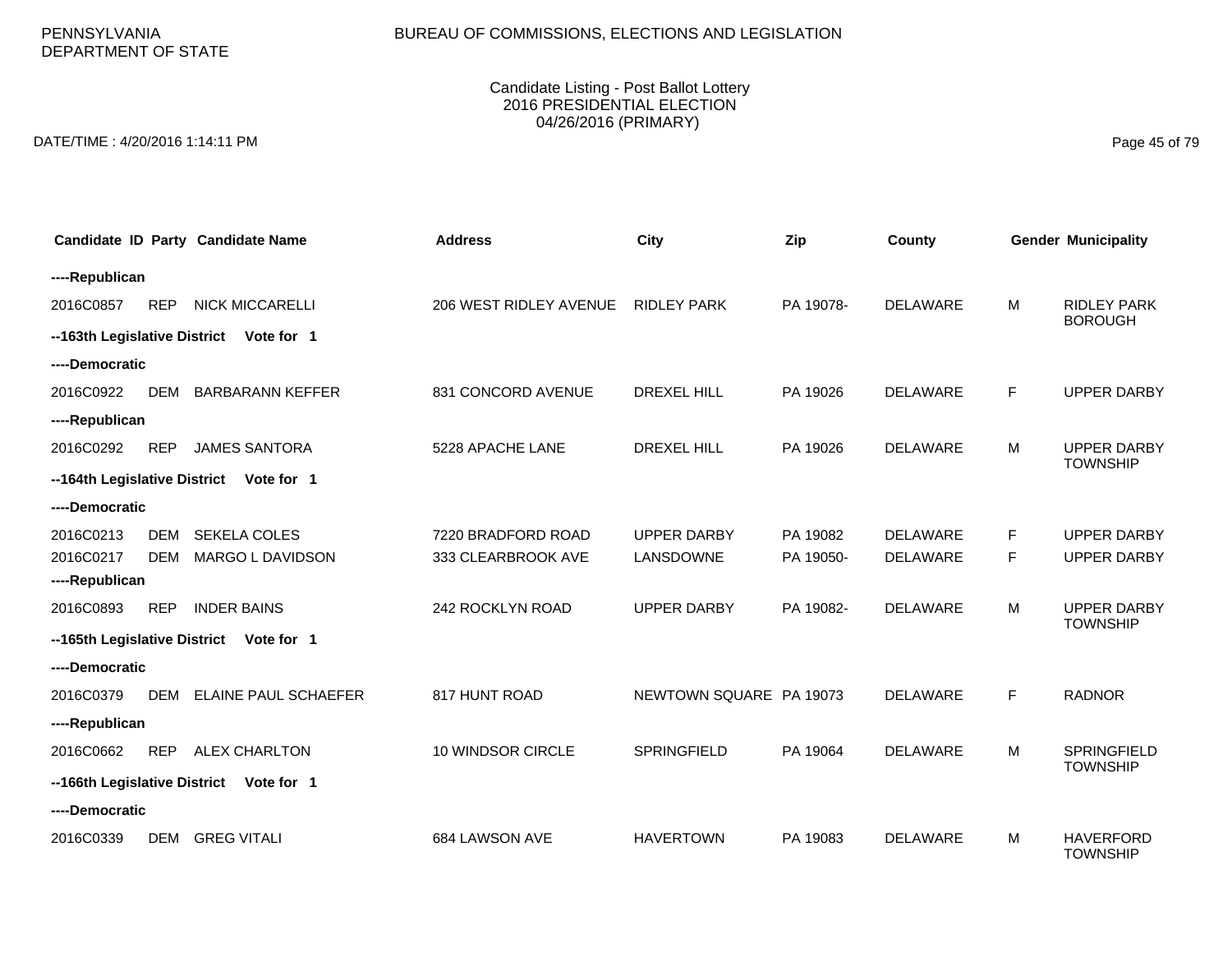# BUREAU OF COMMISSIONS, ELECTIONS AND LEGISLATION

### Candidate Listing - Post Ballot Lottery 2016 PRESIDENTIAL ELECTION 04/26/2016 (PRIMARY)

DATE/TIME : 4/20/2016 1:14:11 PM Page 46 of 79

|                |            | Candidate ID Party Candidate Name       | <b>Address</b>                        | City                     | Zip       | County          |    | <b>Gender Municipality</b> |
|----------------|------------|-----------------------------------------|---------------------------------------|--------------------------|-----------|-----------------|----|----------------------------|
| ----Republican |            |                                         |                                       |                          |           |                 |    |                            |
| 2016C0938      | <b>REP</b> | <b>JIM KNAPP</b>                        | 611 VALLEY ROAD                       | <b>HAVERTOWN</b>         | PA 19083  | <b>DELAWARE</b> | M  | <b>HAVERFORD</b>           |
|                |            | --167th Legislative District Vote for 1 |                                       |                          |           |                 |    | <b>TOWNSHIP</b>            |
| ----Democratic |            |                                         |                                       |                          |           |                 |    |                            |
| 2016C0712      | <b>DEM</b> | <b>JOE DENHAM</b>                       | 600 SYLVANIA ROAD                     | <b>EXTON</b>             | PA 19341  | <b>CHESTER</b>  | M  | <b>WEST WHITELAND</b>      |
| ----Republican |            |                                         |                                       |                          |           |                 |    | <b>TOWNSHIP</b>            |
| 2016C0721      | <b>REP</b> | <b>DUANE MILNE</b>                      | 43 STONEHENGE LN                      | <b>MALVERN</b>           | PA 19355  | <b>CHESTER</b>  | M  | <b>WILLISTOWN</b>          |
|                |            | --168th Legislative District Vote for 1 |                                       |                          |           |                 |    |                            |
| ----Democratic |            |                                         |                                       |                          |           |                 |    |                            |
| 2016C0675      | <b>DEM</b> | <b>DIANE CORNMAN-LEVY</b>               | 7 ASHBROOKE ROAD                      | NEWTOWN SQUARE PA 19073- |           | <b>DELAWARE</b> | F. | <b>NEWTOWN</b>             |
| ----Republican |            |                                         |                                       |                          |           |                 |    | <b>TOWNSHIP</b>            |
| 2016C0641      | <b>REP</b> | <b>CHRIS QUINN</b>                      | <b>26 CARRIAGE DRIVE</b>              | <b>MEDIA</b>             | PA 19063  | DELAWARE        | M  | <b>MIDDLETOWN</b>          |
|                |            | --169th Legislative District Vote for 1 |                                       |                          |           |                 |    | <b>TOWNSHIP</b>            |
| ----Republican |            |                                         |                                       |                          |           |                 |    |                            |
| 2016C0306      | <b>REP</b> | <b>KATE A KLUNK</b>                     | 262 SOUTH FORNEY AVENUE HANOVER       |                          | PA 17331- | <b>YORK</b>     | F. | <b>HANOVER BOROUGH</b>     |
|                |            | --170th Legislative District Vote for 1 |                                       |                          |           |                 |    |                            |
| ----Democratic |            |                                         |                                       |                          |           |                 |    |                            |
| 2016C0844      | <b>DEM</b> | <b>MATTHEW J DARRAGH</b>                | 12411 RAMBLER ROAD                    | PHILADELPHIA             | PA 19154- | PHILADELPHIA    | M  | PHILADELPHIA               |
| 2016C0736      | <b>DEM</b> | <b>FRAN NELMS</b>                       | 602 AVON ST.                          | PHILADELPHIA             | PA 19116  | PHILADELPHIA    | м  | PHILADELPHIA               |
| ----Republican |            |                                         |                                       |                          |           |                 |    |                            |
| 2016C0308      | <b>REP</b> | <b>MARTINA WHITE</b>                    | 12301 RAMBLER RD. 1ST<br><b>FLOOR</b> | PHILADELPHIA             | PA 19154- | PHILADELPHIA    | F  | PHILADELPHIA               |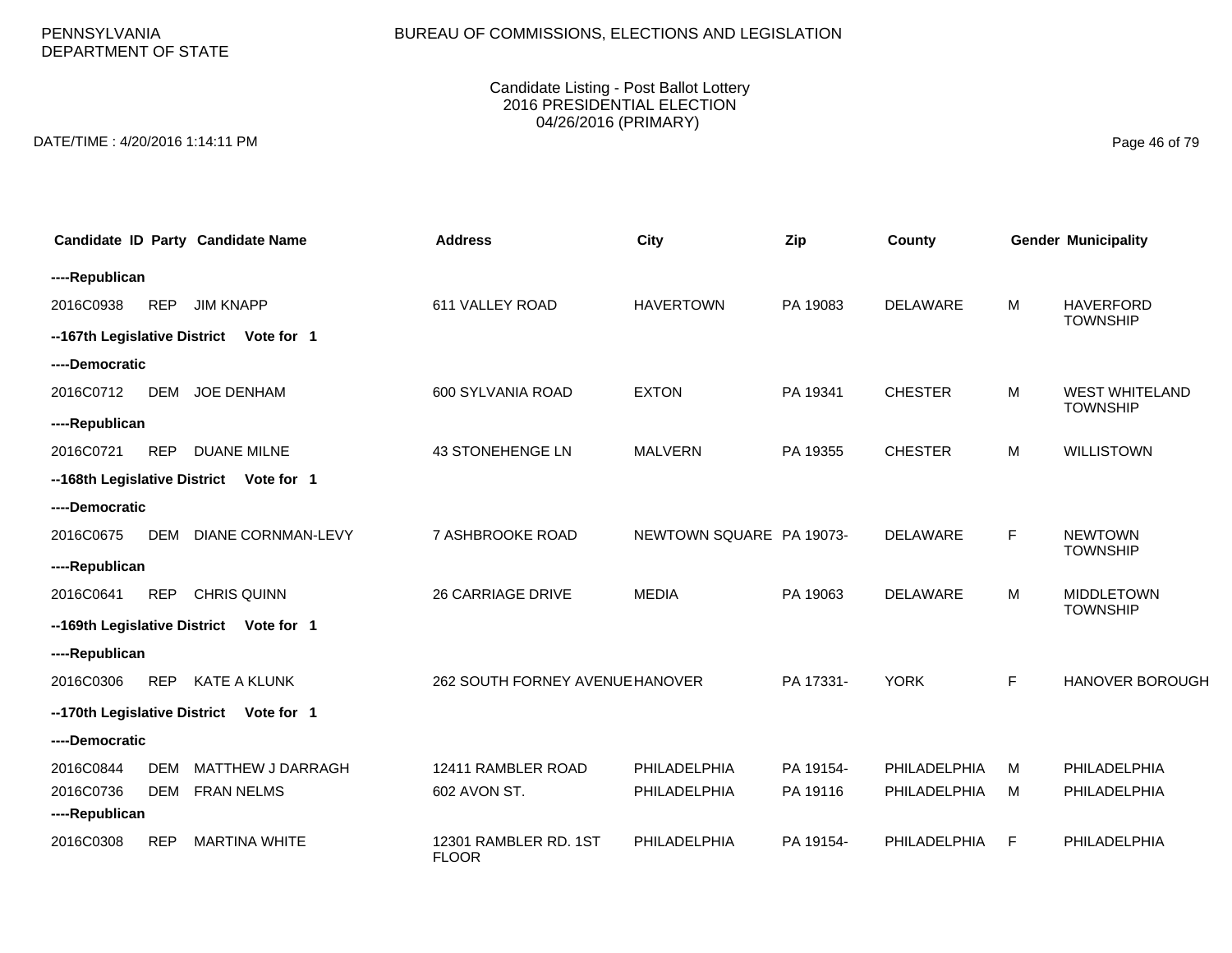PENNSYLVANIA DEPARTMENT OF STATE

#### Candidate Listing - Post Ballot Lottery 2016 PRESIDENTIAL ELECTION 04/26/2016 (PRIMARY)

DATE/TIME : 4/20/2016 1:14:11 PM Page 47 of 79

|                | Candidate ID Party Candidate Name        | <b>Address</b>        | <b>City</b>       | Zip       | County                     |   | <b>Gender Municipality</b>          |
|----------------|------------------------------------------|-----------------------|-------------------|-----------|----------------------------|---|-------------------------------------|
|                | --171st Legislative District Vote for 1  |                       |                   |           |                            |   |                                     |
| ----Democratic |                                          |                       |                   |           |                            |   |                                     |
| 2016C0585      | <b>MELODY S FLECK</b><br>DEM             | PO BOX 182            | PINE GROVE MILLS  | PA 16868- | <b>CENTRE</b>              | F | <b>FERGUSON</b><br><b>TOWNSHIP</b>  |
| ----Republican |                                          |                       |                   |           |                            |   |                                     |
| 2016C0309      | <b>KERRY A BENNINGHOFF</b><br><b>REP</b> | 704 WEST LAMB STREET  | <b>BELLEFONTE</b> | PA 16823- | <b>CENTRE</b>              | M | <b>BELLEFONTE</b><br><b>BOROUGH</b> |
|                | --172nd Legislative District Vote for 1  |                       |                   |           |                            |   |                                     |
| ----Democratic |                                          |                       |                   |           |                            |   |                                     |
| 2016C0863      | DEM KEVIN J BOYLE                        | 9816 REDD RAMBLER DR. | PHILADELPHIA      | PA 19115- | PHILADELPHIA               | M | PHILADELPHIA                        |
| ----Republican |                                          |                       |                   |           |                            |   |                                     |
| 2016C0699      | <b>REP</b><br><b>JIM PIO</b>             | 7363 CLARIDGE STREET  | PHILADELPHIA      | PA 19111- | PHILADELPHIA               | M | PHILADELPHIA CITY                   |
|                | --173rd Legislative District Vote for 1  |                       |                   |           |                            |   |                                     |
| ----Democratic |                                          |                       |                   |           |                            |   |                                     |
| 2016C0169      | <b>DEM</b><br><b>MIKE DRISCOLL</b>       | 9630 MILNOR STREET    | PHILADELPHIA      |           | PA 19114-3110 PHILADELPHIA | M | PHILADELPHIA                        |
|                | --174th Legislative District Vote for 1  |                       |                   |           |                            |   |                                     |
| ----Democratic |                                          |                       |                   |           |                            |   |                                     |
| 2016C0336      | DEM ED NEILSON                           | 3812 CHALFONT DR      | PHILADELPHIA      | PA 19154  | <b>PHILADELPHIA</b>        | M | PHILADELPHIA                        |
|                | --175th Legislative District Vote for 1  |                       |                   |           |                            |   |                                     |
| ----Democratic |                                          |                       |                   |           |                            |   |                                     |
| 2016C0913      | <b>SEAN SULLIVAN</b><br>DEM              | 530 S 2ND ST, #735    | PHILADELPHIA      | PA 19147- | PHILADELPHIA               | M | CITY OF<br>PHILADELPHIA             |
| 2016C0161      | <b>MICHAEL H OBRIEN</b><br>DEM           | 2314 E HAGERT STREET  | PHILADELPHIA      | PA 19125- | <b>PHILADELPHIA</b>        | M | PHILADELPHIA                        |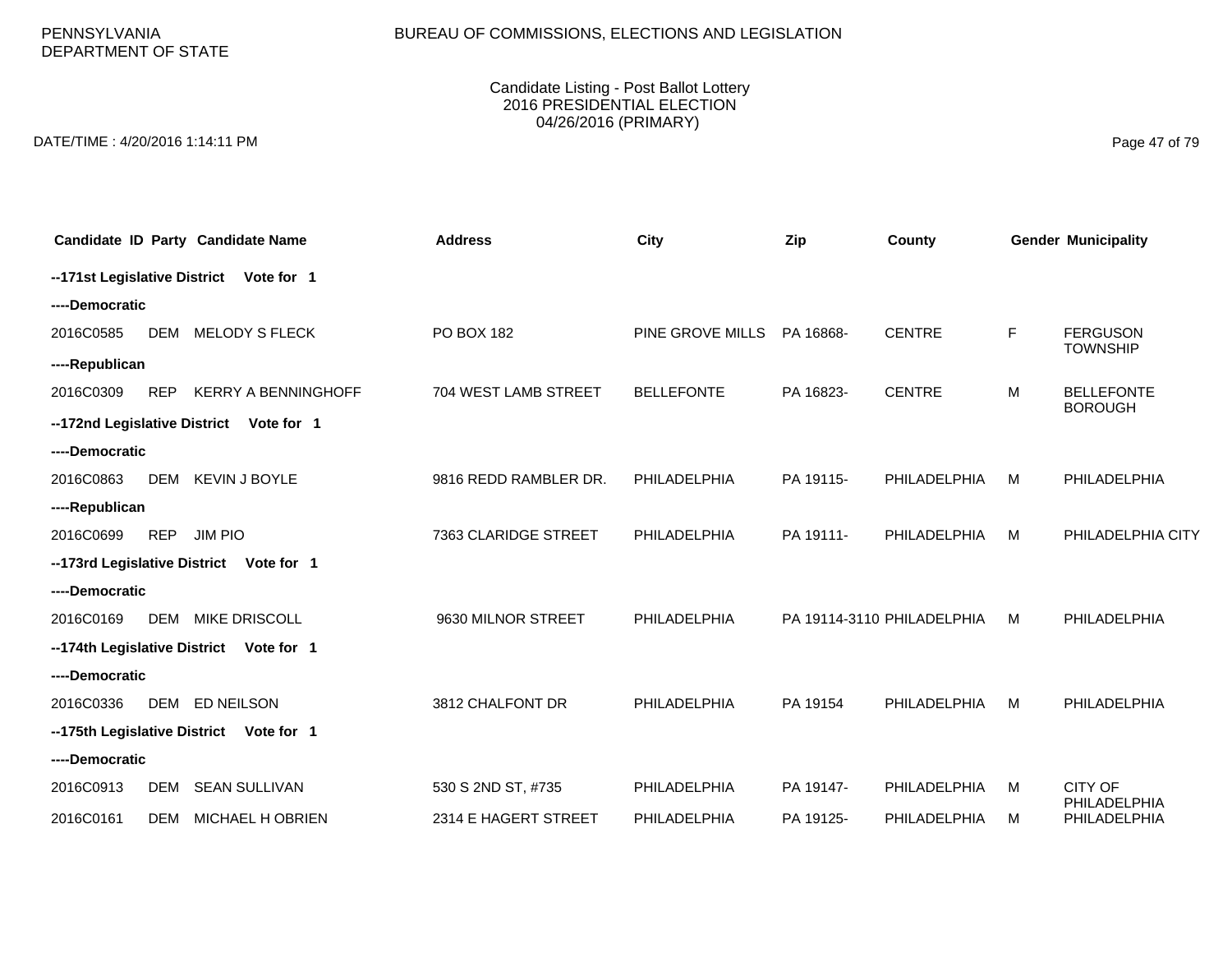PENNSYLVANIA DEPARTMENT OF STATE

#### Candidate Listing - Post Ballot Lottery 2016 PRESIDENTIAL ELECTION 04/26/2016 (PRIMARY)

DATE/TIME : 4/20/2016 1:14:11 PM Page 48 of 79

| <b>Candidate ID Party Candidate Name</b>          | <b>Address</b>                      | <b>City</b>     | Zip       | County        |   | <b>Gender Municipality</b>     |
|---------------------------------------------------|-------------------------------------|-----------------|-----------|---------------|---|--------------------------------|
| --176th Legislative District Vote for 1           |                                     |                 |           |               |   |                                |
| ----Republican                                    |                                     |                 |           |               |   |                                |
| 2016C0134<br><b>REP</b><br><b>JACK RADER</b>      | PO BOX 297                          | <b>REEDERS</b>  | PA 18352- | <b>MONROE</b> | M | <b>JACKSON TOWNSHIP</b>        |
| --177th Legislative District Vote for 1           |                                     |                 |           |               |   |                                |
| ----Democratic                                    |                                     |                 |           |               |   |                                |
| 2016C0237<br><b>DEM</b><br><b>JOE HOHENSTEIN</b>  | 1117 WAKELING STREET                | PHILADELPHIA    | PA 19124- | PHILADELPHIA  | M | <b>CITY OF</b><br>PHILADELPHIA |
| ----Republican                                    |                                     |                 |           |               |   |                                |
| <b>REP</b><br><b>JOHN J TAYLOR</b><br>2016C0240   | 1014 HAWORTH ST                     | PHILADELPHIA    | PA 19124  | PHILADELPHIA  | M | PHILADELPHIA                   |
| --178th Legislative District Vote for 1           |                                     |                 |           |               |   |                                |
| ----Democratic                                    |                                     |                 |           |               |   |                                |
| <b>NEALE DOUGHERTY</b><br>2016C0234<br><b>DEM</b> | PO BOX 68                           | <b>SOLEBURY</b> | PA 18963  | <b>BUCKS</b>  | M | <b>SOLEBURY</b>                |
| ----Republican                                    |                                     |                 |           |               |   |                                |
| <b>REP</b><br><b>SCOTT PETRI</b><br>2016C0447     | 1293 EAGLE ROAD                     | NEW HOPE        | PA 18938- | <b>BUCKS</b>  | M | <b>UPPER MAKEFIELD</b>         |
| --179th Legislative District Vote for 1           |                                     |                 |           |               |   |                                |
| ----Democratic                                    |                                     |                 |           |               |   |                                |
| <b>JASON T DAWKINS</b><br>2016C0160<br>DEM        | 4612 LESHER STREET                  | PHILADELPHIA    | PA 19124  | PHILADELPHIA  | M | PHILADELPHIA                   |
| --180th Legislative District Vote for 1           |                                     |                 |           |               |   |                                |
| ----Democratic                                    |                                     |                 |           |               |   |                                |
| 2016C0163<br>ANGEL CRUZ<br>DEM                    | 302 E TIOGA ST                      | PHILADELPHIA    | PA 19134- | PHILADELPHIA  | M | PHILADELPHIA                   |
| --181st Legislative District Vote for 1           |                                     |                 |           |               |   |                                |
| ----Democratic                                    |                                     |                 |           |               |   |                                |
| DEM W CURTIS THOMAS<br>2016C0313                  | 1022 N LAWRENCE STREET PHILADELPHIA |                 | PA 19123- | PHILADELPHIA  | м | PHILADELPHIA                   |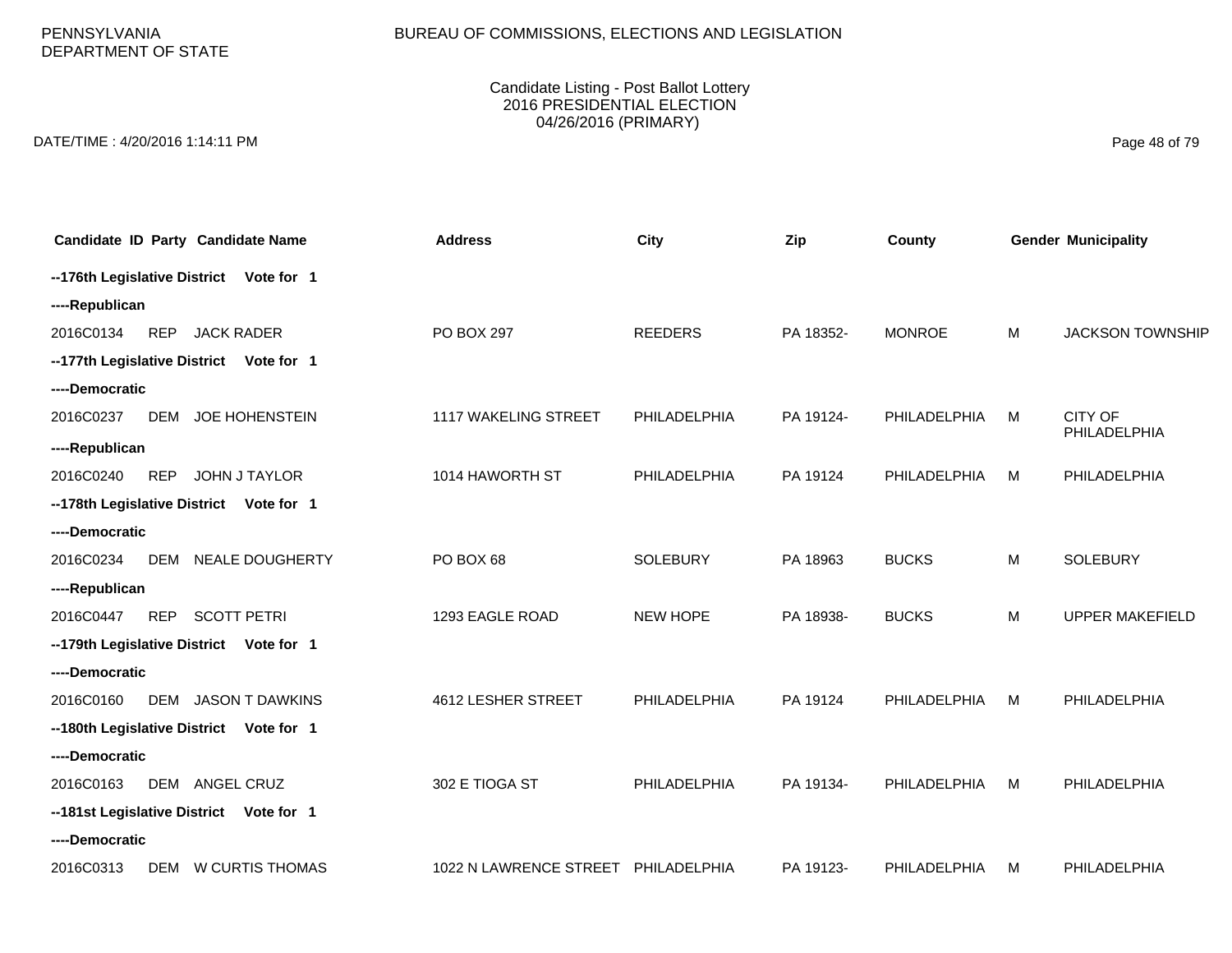PENNSYLVANIA DEPARTMENT OF STATE

#### Candidate Listing - Post Ballot Lottery 2016 PRESIDENTIAL ELECTION 04/26/2016 (PRIMARY)

DATE/TIME : 4/20/2016 1:14:11 PM Page 49 of 79

|                              |            | Candidate ID Party Candidate Name       | <b>Address</b>                              | City                | Zip       | County                     |   | <b>Gender Municipality</b>     |
|------------------------------|------------|-----------------------------------------|---------------------------------------------|---------------------|-----------|----------------------------|---|--------------------------------|
| 2016C1009                    | DEM        | KENNETH T WALKER JR                     | PO BOX 6827                                 | PHILADELPHIA        | PA 19132- | PHILADELPHIA               | M | PHILADELPHIA                   |
|                              |            |                                         |                                             |                     |           |                            |   |                                |
| --182nd Legislative District |            | Vote for 1                              |                                             |                     |           |                            |   |                                |
| ----Democratic               |            |                                         |                                             |                     |           |                            |   |                                |
| 2016C0210                    | <b>DEM</b> | <b>LOU LANNI</b>                        | 914 CLINTON STREET                          | PHILADELPHIA        | PA 19107  | PHILADELPHIA               | M | THE CITY OF<br>PHILADELPHIA    |
| 2016C0159                    | DEM        | <b>BEN WAXMAN</b>                       | 2201 CHESTNUT STREET,<br>#402               | PHILADELPHIA        | PA 19103  | PHILADELPHIA               | F | PHILADELPHIA                   |
| 2016C0929                    | DEM        | <b>MARNI SNYDER</b>                     | 2003 CYPRESS STREET, APT. PHILADELPHIA<br>в |                     | PA 19103  | PHILADELPHIA               | F | <b>CITY OF</b><br>PHILADELPHIA |
| 2016C0396                    | <b>DEM</b> | <b>BRIAN SIMS</b>                       | 221 S 12TH ST APT N409                      | PHILADELPHIA        | PA 19107  | PHILADELPHIA               | M | PHILADELPHIA                   |
| --183rd Legislative District |            | Vote for 1                              |                                             |                     |           |                            |   |                                |
| ----Democratic               |            |                                         |                                             |                     |           |                            |   |                                |
| 2016C0347                    | DEM        | <b>PHILLIPS ARMSTRONG</b>               | 3154 BRYNWOOD DRIVE                         | WHITEHALL           | PA 18052  | <b>LEHIGH</b>              | M | WHITEHALL<br><b>TOWNSHIP</b>   |
| ----Republican               |            |                                         |                                             |                     |           |                            |   |                                |
| 2016C0105                    | <b>REP</b> | <b>CINDY MILLER</b>                     | 4797 N CYPRESS RD                           | <b>WALNUTPORT</b>   | PA 18088- | NORTHAMPTON F              |   | <b>LEHIGH TOWNSHIP</b>         |
| 2016C0874                    | <b>REP</b> | <b>ZACH MAKO</b>                        | 1170 MYRTLE ROAD                            | <b>WALNUTPORT</b>   | PA 18088- | NORTHAMPTON M              |   | <b>LEHIGH TOWNSHIP</b>         |
|                              |            | --184th Legislative District Vote for 1 |                                             |                     |           |                            |   |                                |
| ----Democratic               |            |                                         |                                             |                     |           |                            |   |                                |
| 2016C0671                    | <b>DEM</b> | <b>WILLIAM F. KELLER</b>                | 2013 E. MOYAMENSING<br><b>AVENUE</b>        | <b>PHILADELPHIA</b> |           | PA 19148-2510 PHILADELPHIA | M | PHILADELPHIA                   |
| --185th Legislative District |            | Vote for 1                              |                                             |                     |           |                            |   |                                |
| ----Democratic               |            |                                         |                                             |                     |           |                            |   |                                |
| 2016C0204                    | DEM        | <b>MARIA P DONATUCCI</b>                | 2502 SOUTH CLEVELAND<br><b>STREET</b>       | PHILADELPHIA        | PA 19145- | PHILADELPHIA               | F | <b>CITY OF</b><br>PHILADELPHIA |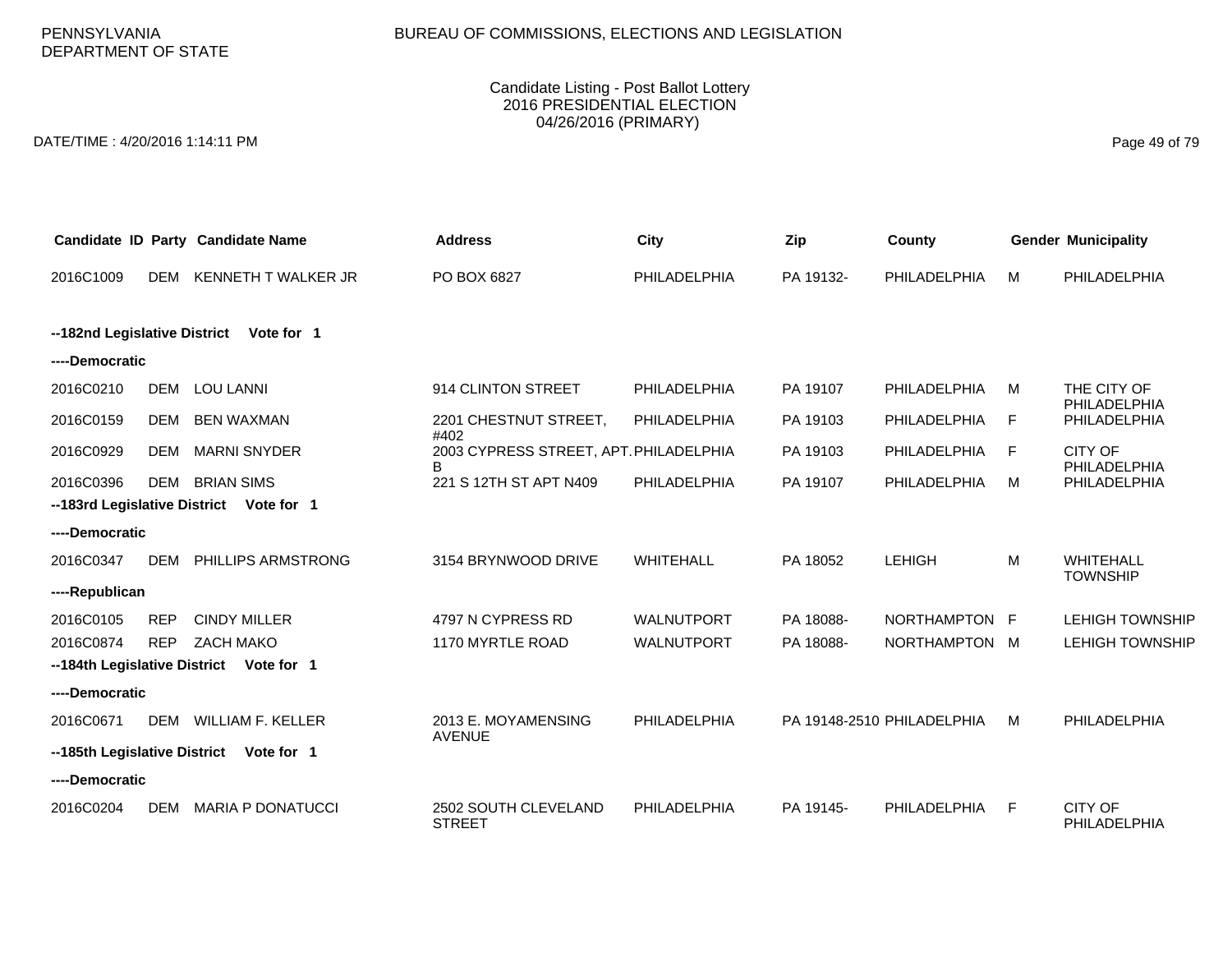PENNSYLVANIA DEPARTMENT OF STATE

#### Candidate Listing - Post Ballot Lottery 2016 PRESIDENTIAL ELECTION 04/26/2016 (PRIMARY)

DATE/TIME : 4/20/2016 1:14:11 PM Page 50 of 79

|                              |                                            | Candidate ID Party Candidate Name       | <b>Address</b>                      | <b>City</b>         | Zip                | County        |             | <b>Gender Municipality</b> |  |  |
|------------------------------|--------------------------------------------|-----------------------------------------|-------------------------------------|---------------------|--------------------|---------------|-------------|----------------------------|--|--|
|                              |                                            | --186th Legislative District Vote for 1 |                                     |                     |                    |               |             |                            |  |  |
| ----Democratic               |                                            |                                         |                                     |                     |                    |               |             |                            |  |  |
| 2016C0114                    | <b>DEM</b>                                 | JORDAN A HARRIS                         | 1353 S. 31ST STREET                 | PHILADELPHIA        | PA 19146-          | PHILADELPHIA  | M           | PHILADELPHIA               |  |  |
|                              |                                            | --187th Legislative District Vote for 1 |                                     |                     |                    |               |             |                            |  |  |
|                              | ----Republican                             |                                         |                                     |                     |                    |               |             |                            |  |  |
| 2016C0286                    | <b>REP</b>                                 | <b>GARY DAY</b>                         | 5934 MEMORIAL ROAD                  | <b>GERMANSVILLE</b> | PA 18053           | <b>LEHIGH</b> | M           | <b>HEIDELBERG</b>          |  |  |
| --188th Legislative District |                                            | Vote for 1                              |                                     |                     |                    |               |             | <b>TOWNSHIP</b>            |  |  |
| ----Democratic               |                                            |                                         |                                     |                     |                    |               |             |                            |  |  |
| 2016C0167                    | DEM                                        | <b>JAMES R ROEBUCK</b>                  | 435 S 46TH ST                       | PHILADELPHIA        | PA 19143           | PHILADELPHIA  | M           | PHILADELPHIA               |  |  |
|                              | --189th Legislative District<br>Vote for 1 |                                         |                                     |                     |                    |               |             |                            |  |  |
| ----Democratic               |                                            |                                         |                                     |                     |                    |               |             |                            |  |  |
| 2016C0946                    | DEM                                        | DAMARY BONILLA                          | 426 SAUNDERS DR                     | <b>BUSHKILL</b>     | PA 18324-8599 PIKE |               | F           | <b>LEHMAN TOWNSHIP</b>     |  |  |
| ----Republican               |                                            |                                         |                                     |                     |                    |               |             |                            |  |  |
| 2016C0201                    | <b>REP</b>                                 | <b>ROSEMARY BROWN</b>                   | 577 WESTLAKE DRIVE                  | <b>EAST</b>         | PA 18302-          | <b>MONROE</b> | $\mathsf F$ | <b>MIDDLE SMITHFIELD</b>   |  |  |
| --190th Legislative District |                                            | Vote for 1                              |                                     | <b>STROUDSBURG</b>  |                    |               |             | <b>TOWNSHIP</b>            |  |  |
| ----Democratic               |                                            |                                         |                                     |                     |                    |               |             |                            |  |  |
| 2016C0097                    | <b>DEM</b>                                 | <b>WANDA LOGAN</b>                      | 241 NORTH 58TH STREET               | PHILADELPHIA        | PA 19139           | PHILADELPHIA  | F           | PHILADELPHIA               |  |  |
| 2016C0927                    | DEM                                        | <b>RAY BAILEY</b>                       | 2109 BRYN MAWR AVR                  | PHILADELPHIA        | PA 19131-          | PHILADELPHIA  | M           | PHILADELPHIA               |  |  |
| 2016C0726                    | <b>DEM</b>                                 | MOVITA JOHNSON-HARRELL                  | 33 NORTH 59TH STREET                | PHILADELPHIA        | PA 19139           | PHILADELPHIA  | F           | PHILADELPHIA               |  |  |
| 2016C0299                    | <b>DEM</b>                                 | VANESSA L BROWN                         | 932 NORTH FALLON STREET             | PHILADELPHIA        | PA 19131-          | PHILADELPHIA  | F           | PHILADELPHIA               |  |  |
| 2016C0661                    | DFM                                        | <b>TED SMITH</b>                        | 5214 PENNSGROVE STREET PHILADELPHIA |                     | PA 19131-          | PHILADELPHIA  | M           | PHILADELPHIA               |  |  |
| 2016C0212                    | <b>DEM</b>                                 | DARRYL THOMAS                           | 4119 BARING STREET                  | <b>PHILADELPHIA</b> | PA 19104-          | PHILADELPHIA  | м           | PHILADELPHIA               |  |  |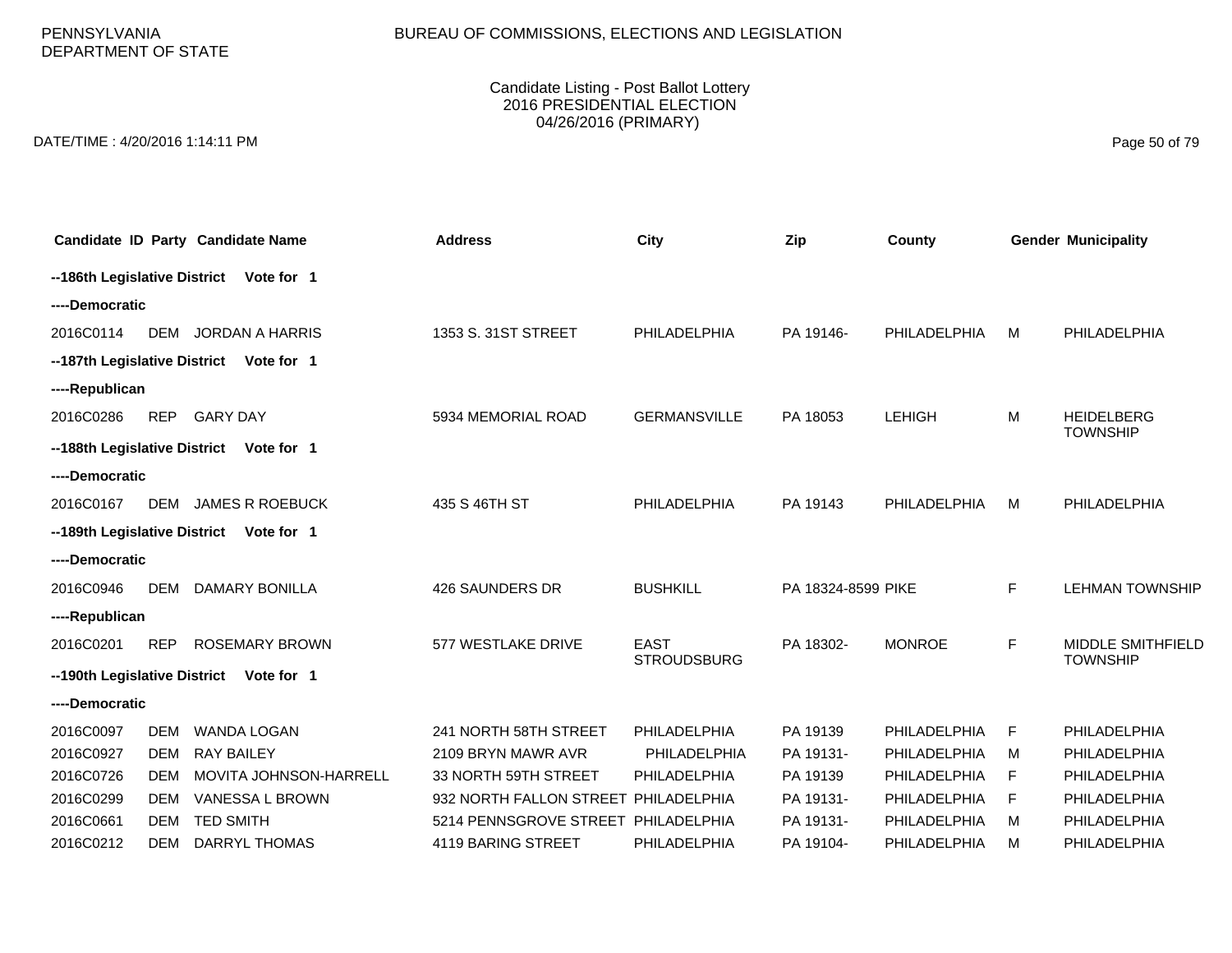PENNSYLVANIA DEPARTMENT OF STATE

### Candidate Listing - Post Ballot Lottery 2016 PRESIDENTIAL ELECTION 04/26/2016 (PRIMARY)

DATE/TIME : 4/20/2016 1:14:11 PM Page 51 of 79

|                                          |                                         | Candidate ID Party Candidate Name                                                                          | <b>Address</b>                                                               | City                                         | Zip                               | County                                       |             | <b>Gender Municipality</b>                   |  |
|------------------------------------------|-----------------------------------------|------------------------------------------------------------------------------------------------------------|------------------------------------------------------------------------------|----------------------------------------------|-----------------------------------|----------------------------------------------|-------------|----------------------------------------------|--|
|                                          |                                         | --191st Legislative District Vote for 1                                                                    |                                                                              |                                              |                                   |                                              |             |                                              |  |
| ----Democratic                           |                                         |                                                                                                            |                                                                              |                                              |                                   |                                              |             |                                              |  |
| 2016C0184                                |                                         | DEM JOANNA MCCLINTON                                                                                       | 6021 WASHINGTON AVENUE PHILADELPHIA                                          |                                              | PA 19143                          | PHILADELPHIA                                 | E           | PHILADELPHIA                                 |  |
|                                          |                                         | --192nd Legislative District Vote for 1                                                                    |                                                                              |                                              |                                   |                                              |             |                                              |  |
|                                          | ----Democratic                          |                                                                                                            |                                                                              |                                              |                                   |                                              |             |                                              |  |
| 2016C0676<br>2016C0181                   | DEM<br><b>DEM</b>                       | <b>STEVEN JONES</b><br>MORGAN CEPHAS                                                                       | 2439 GOLF ROAD<br>5703 W. JEFFERSON STREET PHILADELPHIA                      | PHILADELPHIA                                 | PA 19131<br>PA 19131              | PHILADELPHIA<br>PHILADELPHIA                 | м<br>F      | PHILADELPHIA<br>PHILADELPHIA                 |  |
| 2016C0516<br>2016C0260<br>2016C0711      | <b>DEM</b><br><b>DEM</b><br>DEM         | <b>JESS JOHNSON</b><br><b>EDWIN SANTANA</b><br>LYNWOOD W SAVAGE<br>--193rd Legislative District Vote for 1 | 5893 WOODCREST AVE<br>2041 N 63RD ST<br>1404 N 61ST STREET                   | PHILADELPHIA<br>PHILADELPHIA<br>PHILADELPHIA | PA 19131<br>PA 19151<br>PA 19151- | PHILADELPHIA<br>PHILADELPHIA<br>PHILADELPHIA | F<br>м<br>м | PHILADELPHIA<br>PHILADELPHIA<br>PHILADELPHIA |  |
| ----Republican                           |                                         |                                                                                                            |                                                                              |                                              |                                   |                                              |             |                                              |  |
| 2016C0515                                | <b>REP</b>                              | <b>WILL TALLMAN</b>                                                                                        | PO BOX 404                                                                   | <b>EAST BERLIN</b>                           | PA 17136                          | <b>ADAMS</b>                                 | M           | <b>READING TOWNSHIP</b>                      |  |
|                                          |                                         | --194th Legislative District Vote for 1                                                                    |                                                                              |                                              |                                   |                                              |             |                                              |  |
| ----Democratic                           |                                         |                                                                                                            |                                                                              |                                              |                                   |                                              |             |                                              |  |
| 2016C0282<br>2016C0875<br>----Republican | <b>DEM</b><br><b>DEM</b>                | PAM DELISSIO<br><b>SEAN STEVENS</b>                                                                        | 366F CINNAMINSON STREET PHILADELPHIA<br>3680 STANTON STREET                  | <b>PHILADELPHIA</b>                          | PA 19128<br>PA 19129              | PHILADELPHIA<br>PHILADELPHIA                 | F<br>м      | PHILADELPHIA<br>PHILADELPHIA                 |  |
| 2016C0975                                | <b>REP</b>                              | <b>BILL POUNDS</b>                                                                                         | 465 GERHARD ST APT #3                                                        | PHILADELPHIA                                 | PA 19128-                         | PHILADELPHIA                                 | M           | PHILADELPHIA                                 |  |
|                                          | --195th Legislative District Vote for 1 |                                                                                                            |                                                                              |                                              |                                   |                                              |             |                                              |  |
| ----Democratic                           |                                         |                                                                                                            |                                                                              |                                              |                                   |                                              |             |                                              |  |
| 2016C0146<br>2016C1039                   | <b>DEM</b><br><b>DEM</b>                | <b>DONNA BULLOCK</b><br>JAMAR IZZO IZZARD                                                                  | 3128 W BERKS STREET<br>1234 N. 28TH STREET. PHILA, PHILADELPHIA<br>PA. 19121 | PHILADELPHIA                                 | PA 19121<br>PA 19121              | PHILADELPHIA<br>PHILADELPHIA                 | F<br>M      | PHILADELPHIA<br>PHILADELPHIA                 |  |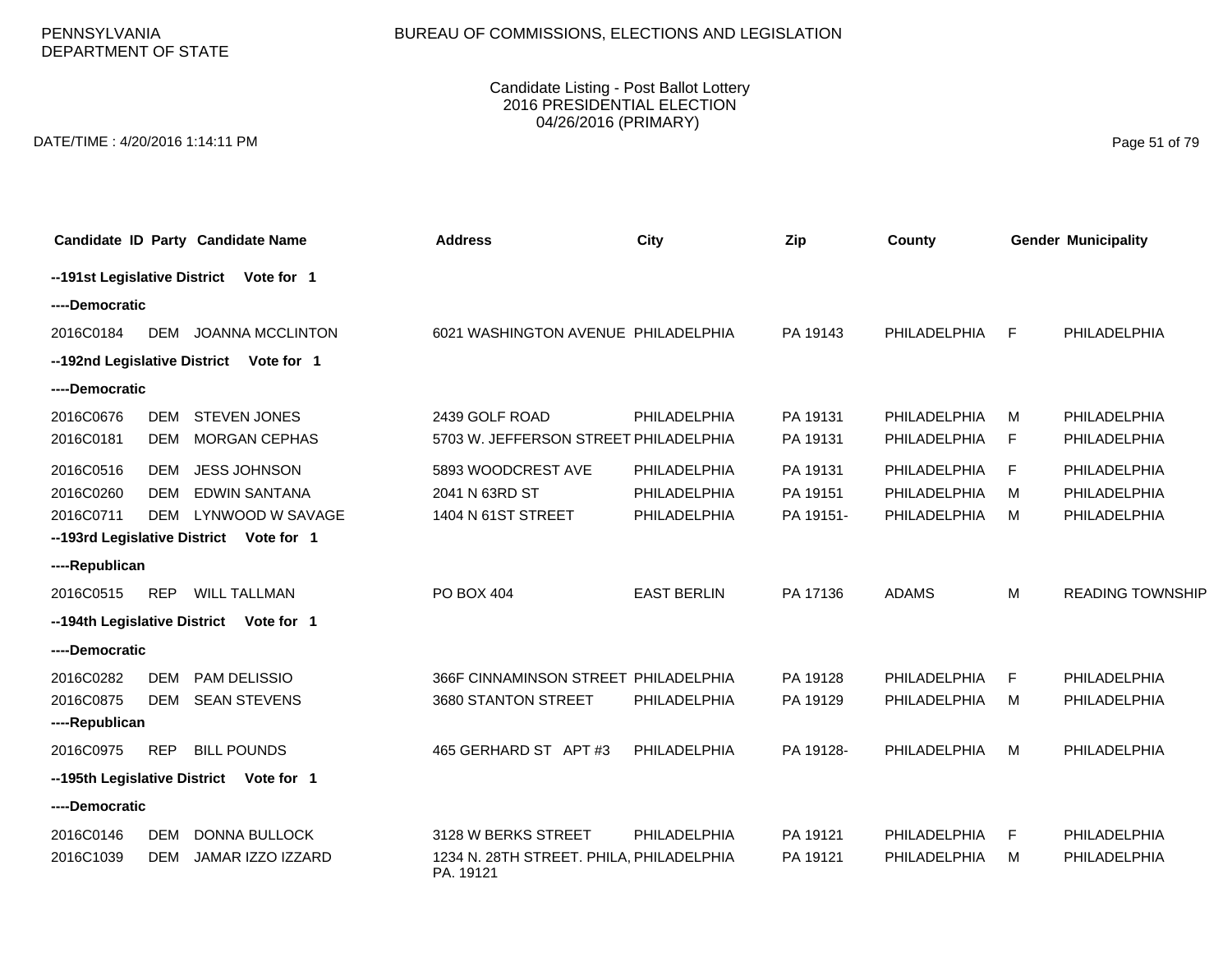# BUREAU OF COMMISSIONS, ELECTIONS AND LEGISLATION

### Candidate Listing - Post Ballot Lottery 2016 PRESIDENTIAL ELECTION 04/26/2016 (PRIMARY)

DATE/TIME : 4/20/2016 1:14:11 PM Page 52 of 79

|                              |                                            | Candidate ID Party Candidate Name       | <b>Address</b>             | City            | Zip       | County            |    | <b>Gender Municipality</b> |  |
|------------------------------|--------------------------------------------|-----------------------------------------|----------------------------|-----------------|-----------|-------------------|----|----------------------------|--|
| 2016C0112                    | <b>DEM</b>                                 | <b>JIMMIE MOORE</b>                     | 1801 N 33RD STREET         | PHILADELPHIA    | PA 19121  | PHILADELPHIA      | м  | PHILADELPHIA               |  |
|                              |                                            |                                         |                            |                 |           |                   |    |                            |  |
|                              | --196th Legislative District<br>Vote for 1 |                                         |                            |                 |           |                   |    |                            |  |
| ----Republican               |                                            |                                         |                            |                 |           |                   |    |                            |  |
| 2016C0376                    | <b>REP</b>                                 | <b>SETH GROVE</b>                       | <b>1854 ASHCOMBE DRIVE</b> | <b>DOVER</b>    | PA 17315- | <b>YORK</b>       | M  | <b>DOVER TOWNSHIP</b>      |  |
|                              |                                            | --197th Legislative District Vote for 1 |                            |                 |           |                   |    |                            |  |
| ----Democratic               |                                            |                                         |                            |                 |           |                   |    |                            |  |
| 2016C0193                    | DEM                                        | LESLIE ACOSTA                           | 2527 N PALETHORP           | PHILADELPHIA    | PA 19133- | PHILADELPHIA      | F  | <b>PHILADELPHIA</b>        |  |
|                              |                                            | --198th Legislative District Vote for 1 |                            |                 |           |                   |    |                            |  |
| ----Democratic               |                                            |                                         |                            |                 |           |                   |    |                            |  |
| 2016C0384                    | DEM                                        | ROSITA C YOUNGBLOOD                     | 4613 MORRIS ST             | PHILADELPHIA    | PA 19144- | PHILADELPHIA      | F  | <b>PHILADELPHIA</b>        |  |
| --199th Legislative District |                                            | Vote for 1                              |                            |                 |           |                   |    |                            |  |
| ----Republican               |                                            |                                         |                            |                 |           |                   |    |                            |  |
| 2016C0294                    | <b>REP</b>                                 | <b>STEPHEN BLOOM</b>                    | 2100 LONGS GAP ROAD        | <b>CARLISLE</b> | PA 17013- | <b>CUMBERLAND</b> | M  | NORTH MIDDLETON            |  |
| --200th Legislative District |                                            | Vote for 1                              |                            |                 |           |                   |    | <b>TOWNSHIP</b>            |  |
| ----Democratic               |                                            |                                         |                            |                 |           |                   |    |                            |  |
| 2016C0854                    | <b>DEM</b>                                 | <b>BOBBY CURRY</b>                      | 2423 77TH AVE              | PHILADELPHIA    | PA 19150- | PHILADELPHIA      | м  | <b>PHILADELPHIA</b>        |  |
| 2016C0288                    | <b>DEM</b>                                 | <b>TONYELLE COOK-ARTIS</b>              | 7629 FORREST AVENUE        | PHILADELPHIA    | PA 19150- | PHILADELPHIA      | F. | <b>PHILADELPHIA</b>        |  |
| 2016C0459                    | <b>DEM</b>                                 | <b>CHRIS RABB</b>                       | 314 WADSWORTH AVENUE       | PHILADELPHIA    | PA 19119  | PHILADELPHIA      | м  | PHILADELPHIA               |  |
| ----Republican               |                                            |                                         |                            |                 |           |                   |    |                            |  |
| 2016C1031                    | <b>REP</b>                                 | <b>LATRYSE MCDOWELL</b>                 | 8019 GILBERT ST            | PHILADELPHIA    | PA 19150- | PHILADELPHIA      | F  | PHILADELPHIA               |  |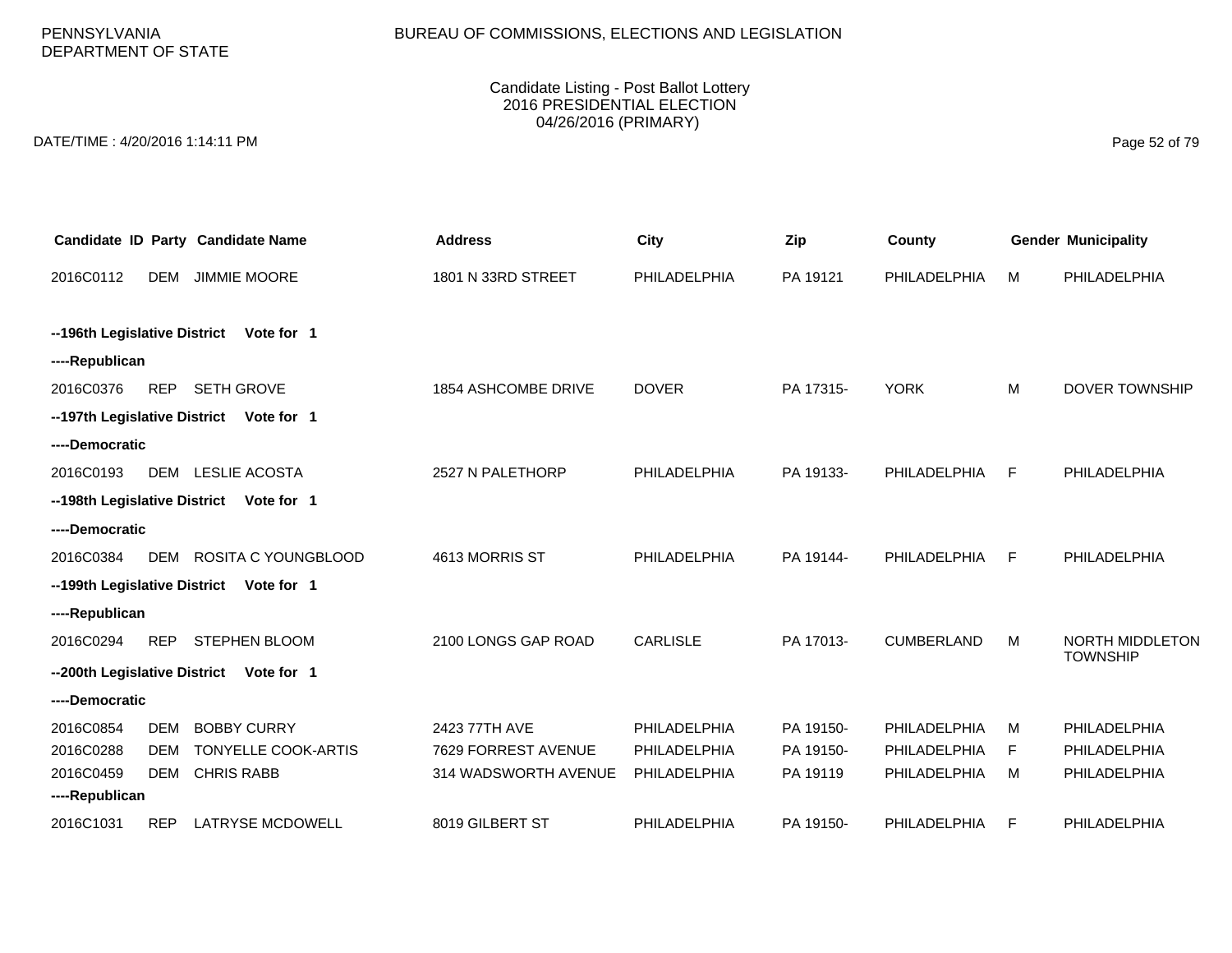PENNSYLVANIA DEPARTMENT OF STATE

#### Candidate Listing - Post Ballot Lottery 2016 PRESIDENTIAL ELECTION 04/26/2016 (PRIMARY)

DATE/TIME : 4/20/2016 1:14:11 PM Page 53 of 79

|                |            | Candidate ID Party Candidate Name                      | <b>Address</b>                                              | City              | Zip       | County          |    | <b>Gender Municipality</b>   |
|----------------|------------|--------------------------------------------------------|-------------------------------------------------------------|-------------------|-----------|-----------------|----|------------------------------|
|                |            | --201st Legislative District Vote for 1                |                                                             |                   |           |                 |    |                              |
| ----Democratic |            |                                                        |                                                             |                   |           |                 |    |                              |
| 2016C0297      | DEM        | <b>STEPHEN KINSEY</b>                                  | 6356 SHERMAN ST                                             | PHILADELPHIA      | PA 19144  | PHILADELPHIA    | м  | PHILADELPHIA                 |
|                |            | -- 202nd Legislative District Vote for 1               |                                                             |                   |           |                 |    |                              |
| ----Democratic |            |                                                        |                                                             |                   |           |                 |    |                              |
| 2016C0307      | <b>DEM</b> | JARED SOLOMON                                          | 6616 LARGE STREET                                           | PHILADELPHIA      | PA 19149  | PHILADELPHIA    | м  | <b>CITY OF</b>               |
| 2016C0861      | <b>DEM</b> | <b>MARK B COHEN</b>                                    | <b>1415 BRIGHTON STREET</b>                                 | PHILADELPHIA      | PA 19111- | PHILADELPHIA    | M  | PHILADELPHIA<br>PHILADELPHIA |
|                |            | --203rd Legislative District Vote for 1                |                                                             |                   |           |                 |    |                              |
| ----Democratic |            |                                                        |                                                             |                   |           |                 |    |                              |
| 2016C0570      | DEM        | <b>ISABELLA FITZGERALD</b>                             | PO BOX 6580                                                 | PHILADELPHIA      | PA 19138  | PHILADELPHIA    | F  | PHILADELPHIA                 |
|                |            | DELEGATE TO DEMOCRATIC NATIONAL CONVENTION             |                                                             |                   |           |                 |    |                              |
|                |            | --1st Congressional District Vote for not more than 10 |                                                             |                   |           |                 |    |                              |
| ----Democratic |            |                                                        |                                                             |                   |           |                 |    |                              |
| 2016C0623      | <b>DEM</b> | <b>THADDEUS KIRKLAND</b>                               | 1027 1/2 WEST 8TH ST                                        | <b>CHESTER</b>    | PA 19013- | <b>DELAWARE</b> | м  | <b>CITY OF CHESTER</b>       |
| 2016C0961      | <b>DEM</b> | H DOUGLASS BROWN                                       | 1229 CHESTNUT STREET,                                       | PHILADELPHIA      | PA 19107- | PHILADELPHIA    | М  | PHILADELPHIA                 |
| 2016C0800      | <b>DEM</b> | <b>BLAKE RUTHERFORD</b>                                | APARTMENT 1527<br>200 WEST WASHINGTON                       | PHILADELPHIA      | PA 19106- | PHILADELPHIA    | M  | PHILADELPHIA                 |
| 2016C0804      | <b>DEM</b> | ANNE WAKABAYASHI                                       | <b>SQUARE #3802</b><br>1106 BUTTONWOOD STREET, PHILADELPHIA |                   | PA 17123- | PHILADELPHIA    | F. | PHILADELPHIA                 |
| 2016C0968      | <b>DEM</b> | AMANDA MCILLMURRAY                                     | UNIT <sub>C</sub><br>2605 S. DARIEN STREET                  | PHILADELPHIA      | PA 19148- | PHILADELPHIA    | F  | PHILADELPHIA                 |
| 2016C0506      | <b>DEM</b> | <b>RYAN N BOYER</b>                                    | 665 N BROAD ST 5TH FL                                       | PHILADELPHIA      | PA 19123- | PHILADELPHIA    | м  | PHILA                        |
| 2016C0797      | <b>DEM</b> | <b>JENNIFER LENTZ</b>                                  | 627 UNIVERSITY PLACE                                        | <b>SWARTHMORE</b> | PA 19081- | DELAWARE        | F  | <b>SWARTHMORE</b>            |
| 2016C0628      | <b>DEM</b> | LEANNE KRUEGER-BRANEKY                                 | PO BOX 22                                                   | <b>SWARTHMORE</b> | PA 19081- | <b>DELAWARE</b> | F. | <b>SWARTHMORE</b>            |
| 2016C1023      | <b>DEM</b> | <b>CATHY BRADY</b>                                     | 2617 S 71ST ST                                              | PHILADELPHIA      | PA 19142- | PHILADELPHIA    | F. | PHILADELPHIA                 |
|                |            |                                                        |                                                             |                   |           |                 |    |                              |
| 2016C0974      | <b>DEM</b> | <b>KAT RICHTER</b>                                     | 2742 S. 11TH ST.                                            | PHILADELPHIA      | PA 19148- | PHILADELPHIA    | F  | PHILADELPHIA                 |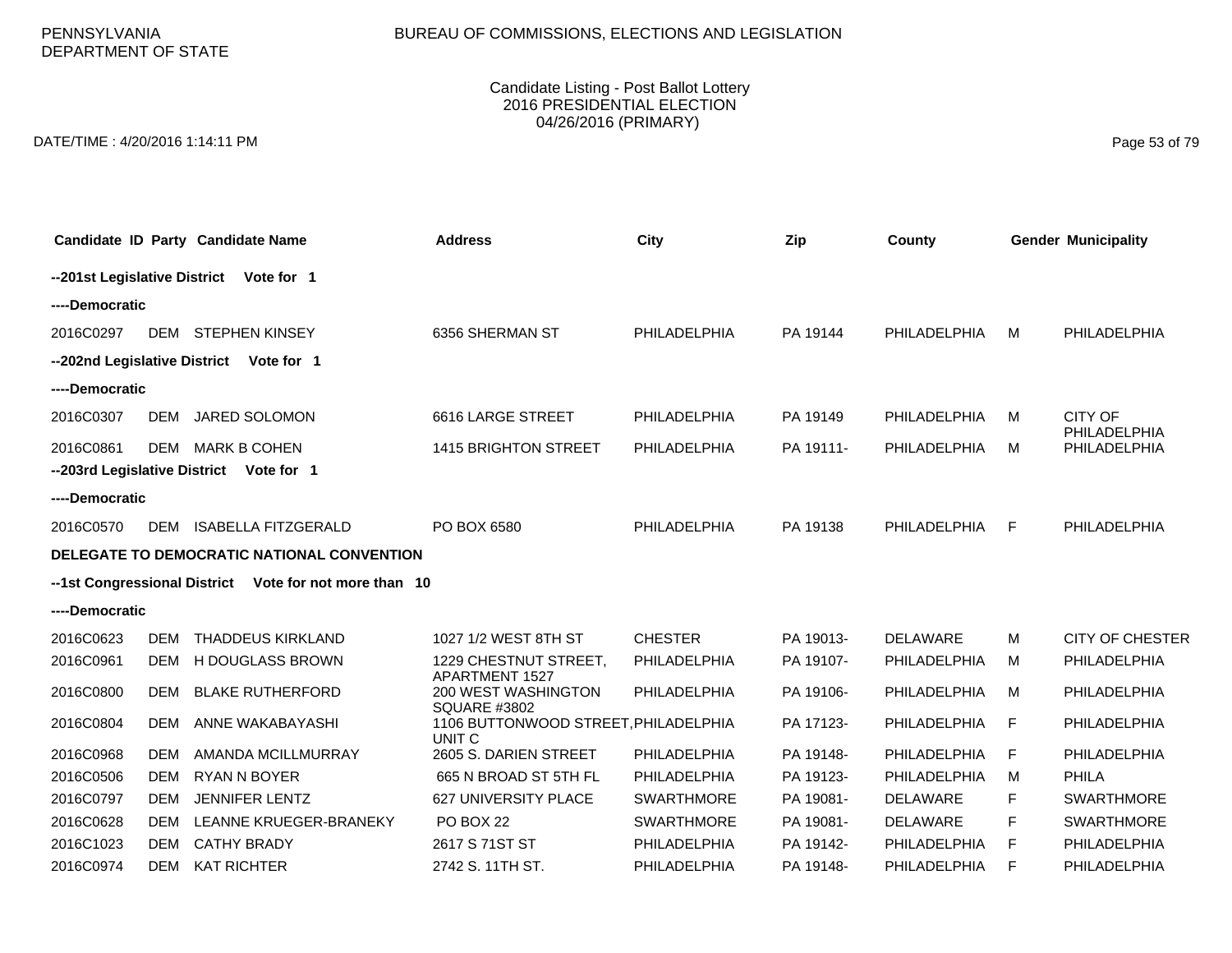### DATE/TIME : 4/20/2016 1:14:11 PM Page 54 of 79

|                |            | Candidate ID Party Candidate Name                      | <b>Address</b>                           | City                              | Zip       | County            |     | <b>Gender Municipality</b>             |
|----------------|------------|--------------------------------------------------------|------------------------------------------|-----------------------------------|-----------|-------------------|-----|----------------------------------------|
| 2016C1086      | DEM        | ANGEL CRUZ                                             | 302 E TIOGA STREET                       | PHILADELPHIA                      | PA 19134- | PHILADELPHIA      | м   | PHILADELPHIA                           |
| 2016C0778      | <b>DEM</b> | <b>MARIA QUINONES SANCHEZ</b>                          | 2253 NORTH HOWARD<br><b>STREET</b>       | PHILADELPHIA                      | PA 19133- | PHILADELPHIA      | F   | PHILADELPHIA                           |
| 2016C0970      | <b>DEM</b> | KATHERINE HUNTER SNYDER                                | 212 E GIRARD AVE                         | PHILADELPHIA                      | PA 19125- | PHILADELPHIA      | F   | PHILADELPHIA                           |
| 2016C0972      | <b>DEM</b> | <b>JACOB ADENIRAN</b>                                  | 5712 SPRINGFIELD AVENUE                  | PHILADELPHIA                      | PA 19143- | PHILADELPHIA      | M   | PHILADELPHIA                           |
| 2016C0504      | <b>DEM</b> | <b>TED KIRSCH</b>                                      | 5000 N CONVENT LN APT H                  | PHILADELPHIA                      | PA 19114- | PHILADELPHIA      | M   |                                        |
|                |            | --2nd Congressional District Vote for not more than 14 |                                          |                                   |           |                   |     |                                        |
| ----Democratic |            |                                                        |                                          |                                   |           |                   |     |                                        |
| 2016C0751      | <b>DEM</b> | <b>CINDY BASS</b>                                      | 6836 ANDERSON STREET                     | PHILADELPHIA                      | PA 19119- | PHILADELPHIA      | E   | PHILADELPHIA                           |
| 2016C1144      | <b>DEM</b> | YASMEEN KABOUD                                         | 3910 IRVING ST                           | PHILADELPHIA                      | PA 19104- | PHILADELPHIA      | F   | PHILADELPHIA                           |
| 2016C1145      | <b>DEM</b> | <b>LOU AGRE</b>                                        | 539 GATES STREET                         | PHILADELPHIA                      | PA 19128- | PHILADELPHIA      | M   | PHILADELPHIA                           |
| 2016C0520      | DEM        | KATHERINE J GILMORE                                    | 5271 ARLINGTON ST                        | PHILADELPHIA                      | PA 19131- | PHILADELPHIA      | F   | PHILADELPHIA                           |
| 2016C0512      | <b>DEM</b> | JERRY T JORDAN                                         | 5914 WOODBINE AVE                        | PHILADELPHIA                      | PA 19131- | PHILADELPHIA      | м   | PHILADELPHIA                           |
| 2016C0752      | <b>DEM</b> | <b>MALCOLM KENYATTA</b>                                | 1510 N. GRATZ ST                         | PHILADELPHIA                      | PA 19121- | PHILADELPHIA      | м   | PHILADELPHIA                           |
| 2016C1168      | DEM        | ARIANA FLORES GORDON                                   | 4807 PINE STREET APT A1                  | PHILADELPHIA                      | PA 19143- | PHILADELPHIA      | F   | PHILADELPHIA                           |
| 2016C0772      | <b>DEM</b> | MARY JO DALEY                                          | 1294 MONTGOMERY AVE                      | <b>NARBERTH</b>                   | PA 19072- | <b>MONTGOMERY</b> | - F | <b>NARBERTH</b>                        |
| 2016C1165      | <b>DEM</b> | <b>CAROL ROSE FLEISCHMAN</b>                           | 146 SIMPSON RD                           | ARDMORE                           | PA 19003- | <b>MONTGOMERY</b> | - F | <b>LOWER MERION</b><br><b>TOWNSHIP</b> |
| 2016C0523      | DEM        | <b>MARK ARONCHICK</b>                                  | 1116 PENSHURST LN                        | <b>LOWER MERION</b><br>(NARBERTH) | PA 19072- | <b>MONTGOMERY</b> | M   | <b>LOWER MERION</b><br><b>TWP</b>      |
| 2016C1139      | <b>DEM</b> | <b>HAMDI SOYSAL</b>                                    | 4100 LOCUST STREET<br><b>APARTMENT 7</b> | PHILADELPHIA                      | PA 19104- | PHILADELPHIA      | M   | PHILADELPHIA                           |
| 2016C1149      | DEM        | <b>SHERRIE COHEN</b>                                   | 5635 N 16TH STREET                       | PHILADELPHIA                      | PA 19141- | PHILADELPHIA      | F   | PHILADELPHIA                           |
| 2016C0514      | <b>DEM</b> | <b>KEN WASHINGTON</b>                                  | 3010 COLONA ST                           | PHILADELPHIA                      | PA 19132- | PHILADELPHIA      | M   | PHILADELPHIA                           |
| 2016C1164      | <b>DEM</b> | <b>GWEN SNYDER</b>                                     | 4235 BALTIMORE AVE APT 3                 | PHILADELPHIA                      | PA 19104- | PHILADELPHIA      | F   | PHILADELPHIA                           |
| 2016C1167      | DEM        | <b>TONYA DIANE BAH</b>                                 | 1456 W. CHEW AVENUE                      | PHILADELPHIA                      | PA 19141- | PHILADELPHIA      | F   | PHILADELPHIA                           |
| 2016C0770      | <b>DEM</b> | MICHELLE W SINGER                                      | 3423 MIDVALE AVENUE                      | PHILADELPHIA                      | PA 19129- | PHILADELPHIA      | -F  | PHILADELPHIA                           |
| 2016C0508      | <b>DEM</b> | <b>HEATHER A STEINMILLER</b>                           | 2024 PEMBERTON ST                        | PHILADELPHIA                      | PA 19146- | PHILADELPHIA      | F   | PHILADELPHIA                           |
| 2016C1146      | <b>DEM</b> | <b>WILLIAM LEOPOLD</b>                                 | <b>MERION STATION</b>                    | <b>MERION STATION</b>             | PA 19066- | <b>MONTGOMERY</b> | м   | <b>LOWER MERION</b>                    |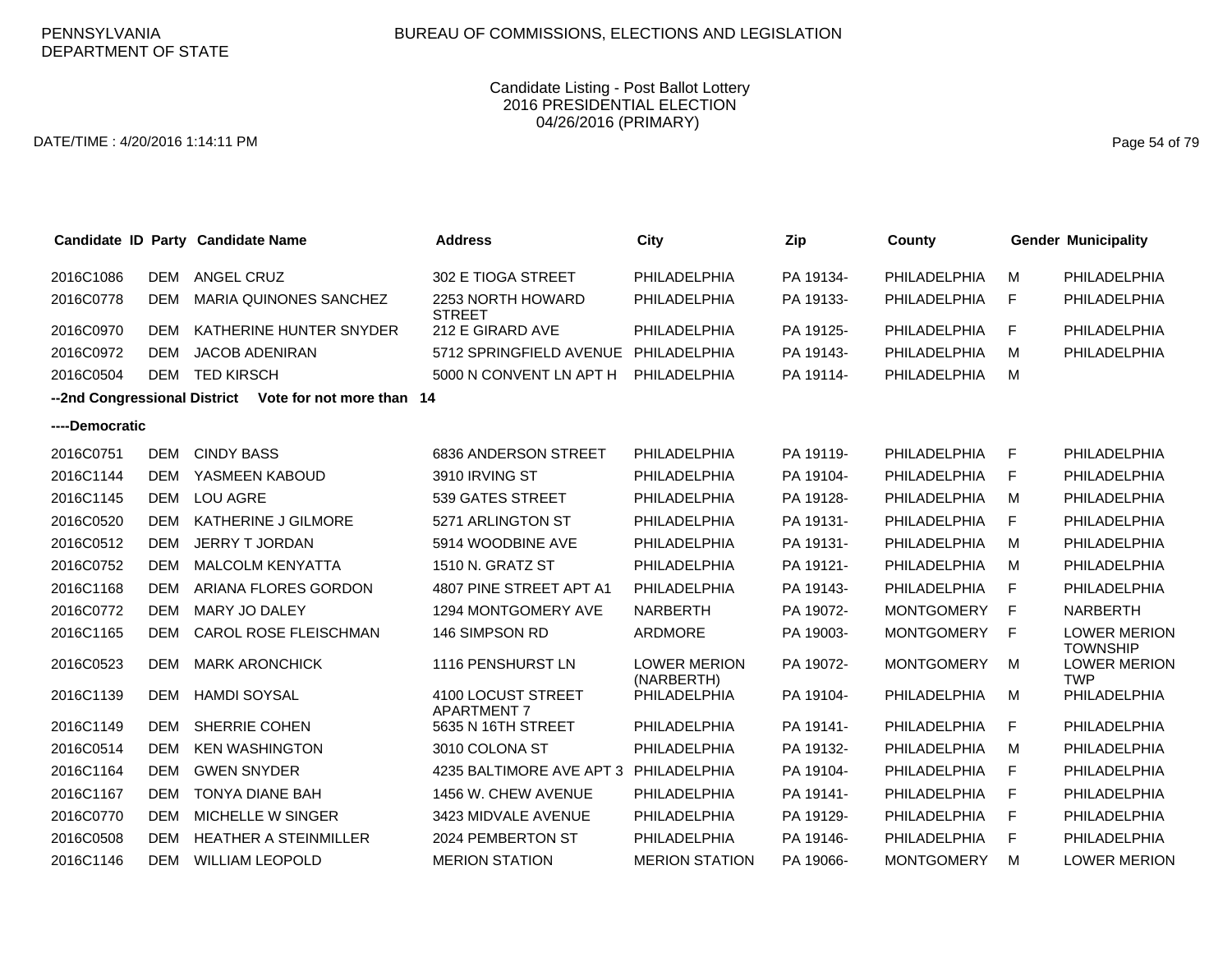### DATE/TIME : 4/20/2016 1:14:11 PM Page 55 of 79

|                |            | Candidate ID Party Candidate Name                     | <b>Address</b>                             | <b>City</b>          | Zip                | County            |             | <b>Gender Municipality</b>              |
|----------------|------------|-------------------------------------------------------|--------------------------------------------|----------------------|--------------------|-------------------|-------------|-----------------------------------------|
| 2016C0793      | <b>DEM</b> | NICOLE ALLEN-WHITE                                    | 350 E WILLOW GROVE AVE<br>#212 P           | PHILADELPHIA         | PA 19118-          | PHILADELPHIA      | F           | PHILADELPHIA                            |
| 2016C0794      | <b>DEM</b> | <b>JOE FOSTER</b>                                     | 348 TREVOR LANE                            | <b>BALA CYNWYD</b>   | PA 19004-          | <b>MONTGOMERY</b> | M           | <b>LOWER MERION</b>                     |
| 2016C0626      | <b>DEM</b> | <b>VINCENT HUGHES</b>                                 | CITIZENS FOR HUGHES PO<br><b>BOX 13031</b> | PHILADELPHIA         | PA 19131-          | PHILADELPHIA      | M           | PHILADELPHIA                            |
| 2016C1147      | <b>DEM</b> | <b>WALEED SHAHID</b>                                  | 228 S 50TH ST APT 4                        | PHILADELPHIA         | PA 19139-          | PHILADELPHIA      | M           | PHILADELPHIA                            |
| 2016C0521      | <b>DEM</b> | <b>BLONDELL REYNOLDS BROWN</b>                        | 2408 N 52ND ST                             | PHILADELPHIA         | PA 19131-          | PHILADELPHIA      | F           | PHILADELPHIA                            |
| 2016C1163      | DEM        | <b>MARGARET LENZI</b>                                 | 7213 CRESHEIM ROAD                         | PHILADELPHIA         | PA 19119-          | PHILADELPHIA      | F           | PHILADELPHIA                            |
|                |            | --3rd Congressional District Vote for not more than 6 |                                            |                      |                    |                   |             |                                         |
| ----Democratic |            |                                                       |                                            |                      |                    |                   |             |                                         |
| 2016C0452      | <b>DEM</b> | <b>BILL COLE</b>                                      | 302 EAST 18TH STREET                       | <b>ERIE</b>          | PA 16503-1911 ERIE |                   | м           | ERIE                                    |
| 2016C0985      | <b>DEM</b> | <b>CINDY PURVIS</b>                                   | 101 WEST 34TH STREET                       | <b>ERIE</b>          | PA 16508-          | <b>ERIE</b>       | F           | <b>CITY OF ERIE</b>                     |
| 2016C0445      | <b>DEM</b> | <b>RON DINICOLA</b>                                   | 4134 COMMODORE DRIVE                       | <b>ERIE</b>          | PA 16505-          | <b>ERIE</b>       | м           | Millcreek                               |
| 2016C0450      | <b>DEM</b> | KATHY DAHLKEMPER                                      | 530 SEMINOLE DRIVE                         | <b>ERIE</b>          | PA 16505-          | <b>ERIE</b>       | F           | ERIE                                    |
| 2016C0448      | <b>DEM</b> | <b>VALERIE KEAN STAAB</b>                             | 1223 PARK ROAD                             | <b>ESPYVILLE</b>     | PA 16424-          | <b>CRAWFORD</b>   | F           | <b>NORTH SHENANGO</b>                   |
| 2016C0983      | <b>DEM</b> | WAYNE E HANSON                                        | 505 JEFFERSON STREET                       | <b>CONNEAUTVILLE</b> | PA 16406-          | <b>CRAWFORD</b>   | м           | <b>CONNEAUTVILLE</b>                    |
| 2016C0451      | <b>DEM</b> | <b>ANDRE HORTON</b>                                   | 318 REED STREET                            | ERIE                 | PA 16507-          | <b>ERIE</b>       | м           | ERIE                                    |
| 2016C0986      | <b>DEM</b> | <b>VERONICA REXFORD</b>                               | <b>ERIE</b>                                | <b>ERIE</b>          | PA 16506-          | ERIE              | F           | <b>MILLCREEK</b>                        |
| 2016C0979      | <b>DEM</b> | <b>LOU VERGARI</b>                                    | 1210 4TH AVE                               | <b>FORD CITY</b>     | PA 16226-          | <b>ARMSTRONG</b>  | м           | <b>FORD CITY</b>                        |
| 2016C0976      | <b>DEM</b> | <b>KIRK ATWOOD</b>                                    | 932 ORR AVENUE                             | <b>KITTANNING</b>    | PA 16201-          | <b>ARMSTRONG</b>  | м           | <b>KITTANNING</b><br><b>BOROUGH</b>     |
| 2016C0455      | <b>DEM</b> | LORRAINE K DOLAN                                      | 1470 TAYLOR RIDGE COURT ERIE               |                      | PA 16505-          | <b>ERIE</b>       | F           | <b>ERIE</b>                             |
|                |            | --4th Congressional District Vote for not more than 6 |                                            |                      |                    |                   |             |                                         |
| ----Democratic |            |                                                       |                                            |                      |                    |                   |             |                                         |
| 2016C0989      | DEM        | KATHLEEN M ALBRIGHT                                   | <b>MECHANICSBURG</b>                       | <b>MECHANICSBURG</b> | PA 17050-          | <b>CUMBERLAND</b> | $\mathsf F$ | <b>SILVER SPRING</b><br><b>TOWNSHIP</b> |
| 2016C0622      | <b>DEM</b> | PATTY KIM                                             | 2418 N 2ND ST                              | <b>HARRISBURG</b>    | PA 17110-          | <b>DAUPHIN</b>    | F           | <b>HARRISBURG</b>                       |
| 2016C0758      | DEM        | C KIM BRACEY                                          | <b>167 MERION ROAD</b>                     | <b>YORK</b>          | PA 17403-          | <b>YORK</b>       | F           | <b>YORK</b>                             |
| 2016C0992      | <b>DEM</b> | <b>MADELEINE NESBITT</b>                              | <b>198 SUMMIT DRIVE</b>                    | <b>YORK</b>          | PA 17403-          | <b>YORK</b>       | F           | <b>SPRING GARDEN</b>                    |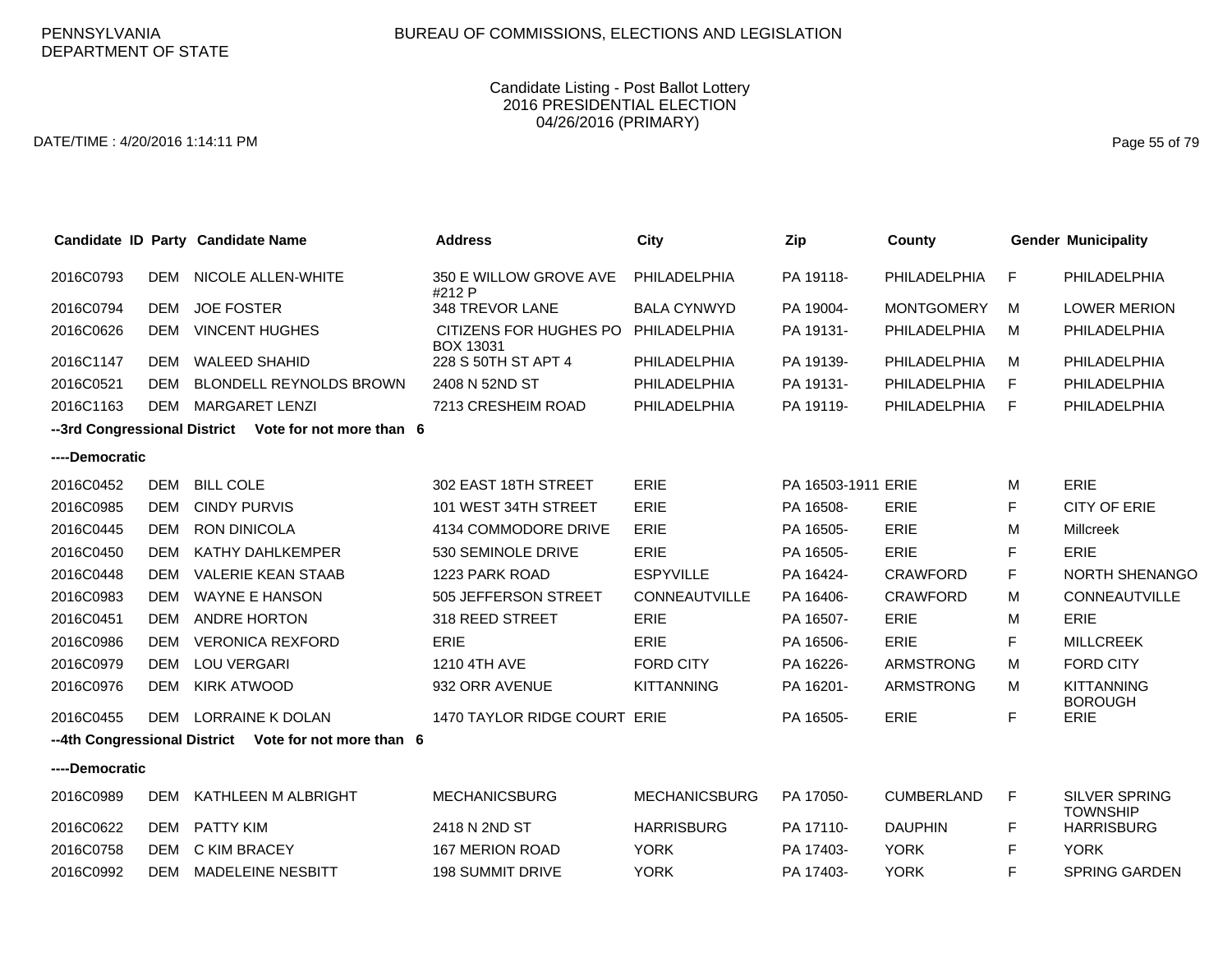### DATE/TIME : 4/20/2016 1:14:11 PM Page 56 of 79

|                                                       |            | Candidate ID Party Candidate Name                     | <b>Address</b>                         | <b>City</b>          | Zip       | <b>County</b>  |   | <b>Gender Municipality</b>          |  |
|-------------------------------------------------------|------------|-------------------------------------------------------|----------------------------------------|----------------------|-----------|----------------|---|-------------------------------------|--|
| 2016C1012                                             | DEM        | <b>SARA M LAIRD</b>                                   | 35 FAITH LN                            | <b>FAYETTEVILLE</b>  | PA 17222- | <b>ADAMS</b>   | F | <b>HAMILTONBAN</b>                  |  |
| 2016C1014                                             | <b>DEM</b> | <b>MIKE JOHNSON</b>                                   | 2304 CHESTNUT STREET                   | <b>HARRISBURG</b>    | PA 17104- | <b>DAUPHIN</b> | м | <b>HARRISBURG</b>                   |  |
| 2016C0791                                             | DEM        | EUGENE A DEPASQUALE                                   | 1560 WEST PRINCESS<br><b>STREET</b>    | <b>YORK</b>          | PA 17404- | <b>YORK</b>    | м | <b>YORK</b>                         |  |
| 2016C0792                                             | <b>DEM</b> | <b>KEVIN J SCHREIBER</b>                              | 731 SOUTH GEORGE STREETYORK            |                      | PA 17401- | <b>YORK</b>    | м | <b>YORK</b>                         |  |
| 2016C1088                                             | <b>DEM</b> | <b>BRUCE NEYLON</b>                                   | 219 EWELL AVE                          | <b>GETTYSBURG</b>    | PA 17325- | <b>ADAMS</b>   | M | <b>STRABAN TWSP</b>                 |  |
| 2016C1017                                             | <b>DEM</b> | <b>TIM BUTLER</b>                                     | 2301 EDGEWOOD RD                       | <b>HARRISBURG</b>    | PA 17104- | <b>DAUPHIN</b> | м | <b>HARRISBURG</b>                   |  |
| 2016C1033                                             | DEM        | <b>FRANK SNYDER</b>                                   | <b>5 JENNIFER LN</b>                   | <b>DILLSBURG</b>     | PA 17019- | <b>YORK</b>    | M | <b>CARROLL TWP</b>                  |  |
| --5th Congressional District Vote for not more than 5 |            |                                                       |                                        |                      |           |                |   |                                     |  |
| ----Democratic                                        |            |                                                       |                                        |                      |           |                |   |                                     |  |
| 2016C0477                                             | <b>DEM</b> | <b>WILLIAM R VAN SAUN</b>                             | 1247 EDWARD ST                         | <b>STATE COLLEGE</b> | PA 16801- | <b>CENTRE</b>  | M | <b>COLLEGE TWP</b>                  |  |
| 2016C0493                                             | <b>DEM</b> | <b>NANCY R CHISWICK</b>                               | 2443 HICKORY HILL DR                   | <b>STATE COLLEGE</b> | PA 16803- | <b>CENTRE</b>  | F | <b>FERGUSON</b>                     |  |
| 2016C0491                                             | <b>DEM</b> | RYAN VALENCIA                                         | 316 W BEAVER AVE APT 406 STATE COLLEGE |                      | PA 16801- | <b>CENTRE</b>  | M | <b>STATE COLLEGE</b>                |  |
| 2016C0480                                             | DEM        | <b>MIKE HANNA</b>                                     | 50 SYLVAN DR                           | <b>LOCK HAVEN</b>    | PA 17745- | <b>CLINTON</b> | M | <b>LOCK HAVEN WARD</b><br>3         |  |
| 2016C1038                                             | <b>DEM</b> | JARED DELOOF                                          | 107 STUART AVE                         | STATE COLLEGE        | PA 16801- | <b>CENTRE</b>  | м | <b>STATE COLLEGE</b><br><b>BORO</b> |  |
| 2016C1034                                             | <b>DEM</b> | <b>SUSAN A DEMETRICK</b>                              | 2384 OAK LEAF DRIVE                    | <b>STATE COLLEGE</b> | PA 16803- | <b>CENTRE</b>  | F | <b>FERGUSON</b><br><b>TOWNSHIP</b>  |  |
| 2016C1030                                             | <b>DEM</b> | <b>MATT BRIGIDA</b>                                   | 110 S 8TH AVE                          | <b>CLARION</b>       | PA 16214- | <b>CLARION</b> | м | <b>CLARION BORO</b>                 |  |
| 2016C1036                                             | <b>DEM</b> | <b>DAN LONG</b>                                       | <b>WALKER TWP WEST</b>                 | 525 BENNER RD        | PA 16823- | <b>CENTRE</b>  | м | <b>BELLEFONTE</b>                   |  |
| 2016C0495                                             | <b>DEM</b> | AMBER CONCEPCION                                      | <b>403 CANTERBURY DR</b>               | <b>STATE COLLEGE</b> | PA 16803- | <b>CENTRE</b>  | F | <b>PATTON TWP</b>                   |  |
| 2016C1028                                             | DEM        | JOANNE TOSTI-VASEY                                    | PO BOX 68                              | <b>BELLEFONTE</b>    | PA 16823- | <b>CENTRE</b>  | F | <b>BELLEFONTE</b><br><b>BOROUGH</b> |  |
|                                                       |            | --6th Congressional District Vote for not more than 7 |                                        |                      |           |                |   |                                     |  |
| ----Democratic                                        |            |                                                       |                                        |                      |           |                |   |                                     |  |
| 2016C0750                                             | DEM        | KATHI COZZONE                                         | <b>23 ANDOVER DRIVE</b>                | <b>EXTON</b>         | PA 19341- | <b>CHESTER</b> | F | <b>UWCHLAN</b><br><b>TOWNSHIP</b>   |  |
| 2016C1171                                             | <b>DEM</b> | JOHN J HELLMANN III                                   | 419 PENN LANE                          | <b>WEST CHESTER</b>  | PA 19382- | <b>CHESTER</b> | M | <b>WEST GOSHEN</b>                  |  |
| 2016C0755                                             | <b>DEM</b> | ANDREW E DINNIMAN                                     | 471 SPRUCE DRIVE                       | <b>EXTON</b>         | PA 19341- | <b>CHESTER</b> | M | <b>EXTON</b>                        |  |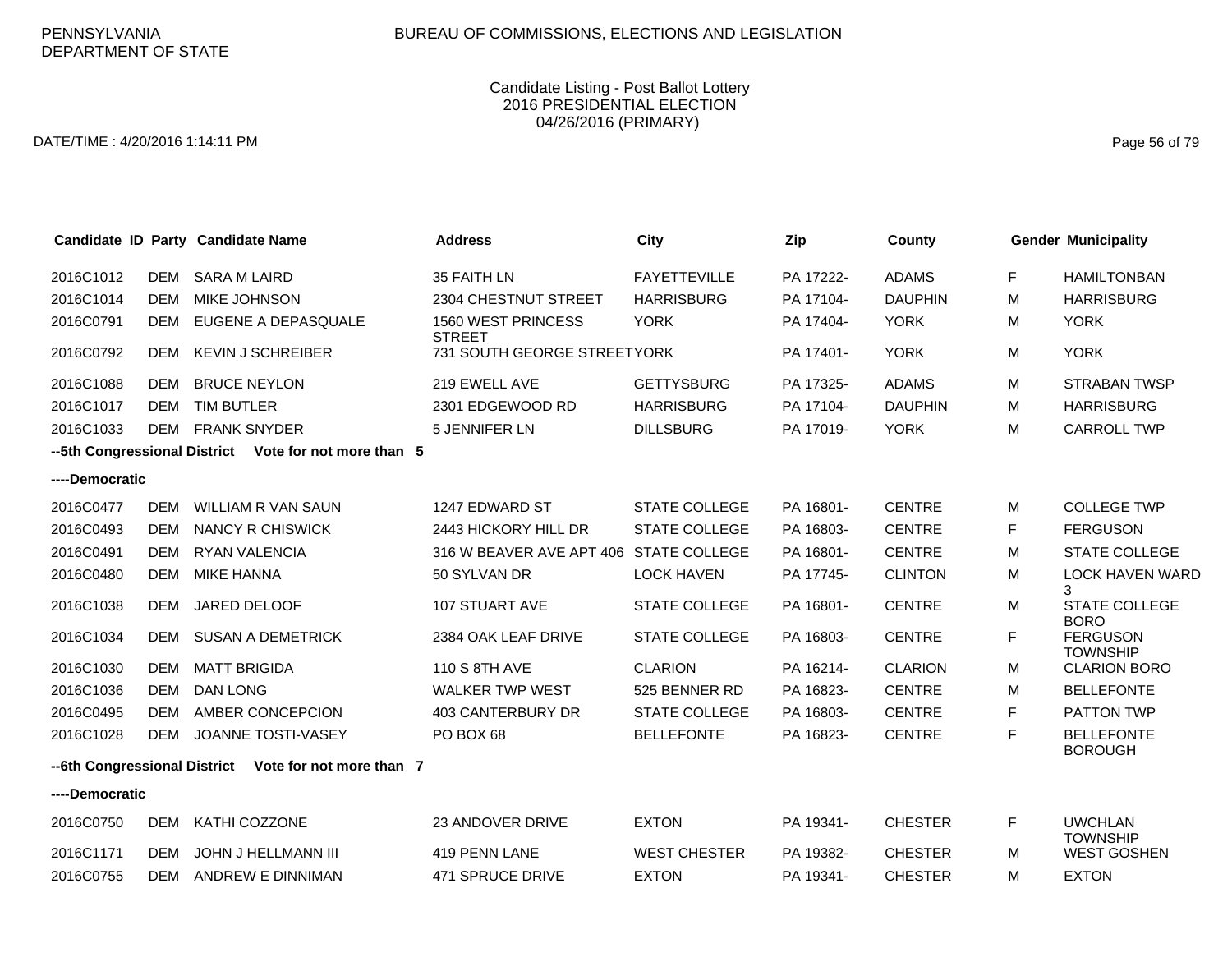DATE/TIME : 4/20/2016 1:14:11 PM Page 57 of 79

|                              |            | Candidate ID Party Candidate Name | <b>Address</b>              | City                       | Zip                 | County            |    | <b>Gender Municipality</b>                 |
|------------------------------|------------|-----------------------------------|-----------------------------|----------------------------|---------------------|-------------------|----|--------------------------------------------|
| 2016C1044                    | DEM        | LINDA MERRIL COURTEMANCHE         | <b>407 NORTH 5TH AVENUE</b> | <b>ROYERSFORD</b>          | PA 19468-           | <b>MONTGOMERY</b> | F  | <b>ROYERSFORD</b><br><b>BOROUGH</b>        |
| 2016C0788                    | DEM        | <b>ROBIN C GREENE</b>             | 904 MOUNTAINVIEW DR         | <b>WAYNE</b>               | PA 19087-           | <b>CHESTER</b>    | F. | <b>TREDYFFRIN TWP</b>                      |
| 2016C0739                    | <b>DEM</b> | WENDELL W YOUNG IV                | 2810 OAK RIDGE CIRCLE       | <b>EAGLEVILLE</b>          | PA 19403-           | <b>MONTGOMERY</b> | м  | <b>EAGLEVILLE</b>                          |
| 2016C1170                    | DEM        | <b>SABRINA FEDRIGO</b>            | 213 PAPERBIRCH DR           | <b>COLLEGEVILLE</b>        | PA 19426-           | <b>MONTGOMERY</b> | F  | <b>UPPER PROVIDENCE</b>                    |
| 2016C0525                    | <b>DEM</b> | DAN WOFFORD                       | 8 PRIMROSE LN               | <b>MALVERN</b>             | PA 19355-           | <b>CHESTER</b>    | м  | <b>CHARLESTOWN</b>                         |
| 2016C0748                    | <b>DEM</b> | <b>MARIAN MOSKOWITZ</b>           | 1890 ROSE COTTAGE LANE      | <b>MALVERN</b>             | PA 19355-           | <b>CHESTER</b>    | F  | <b>MALVERN</b>                             |
| 2016C1169                    | DEM        | <b>HARLAN A KUTSCHER</b>          | <b>16 ESTATES DRIVE</b>     | <b>READING</b>             | PA 19606-           | <b>BERKS</b>      | м  | <b>EXETER TOWNSHIP</b>                     |
| 2016C1157                    | <b>DEM</b> | <b>HUGH BROWNSTONE</b>            | 39 COBBLESTONE DR           | <b>PAOLI</b>               | PA 19301-           | <b>CHESTER</b>    | м  | <b>WILLISTOWN</b><br><b>TOWNSHIP</b>       |
| 2016C1160                    | DEM        | <b>PATTI ROSE</b>                 | 919 NORTH 26TH ST           | <b>READING</b>             | PA 19606-1415 BERKS |                   | F  | <b>LOWER ALSACE</b><br><b>TOWNSHIP</b>     |
| 2016C0756                    | <b>DEM</b> | <b>JUDY SCHWANK</b>               | <b>169 STITZER ROAD</b>     | <b>FLEETWOOD</b>           | PA 19522-           | <b>BERKS</b>      | F  | <b>RUSCOMBMANOR</b><br><b>TOWNSHIP</b>     |
| --7th Congressional District |            | Vote for not more than 8          |                             |                            |                     |                   |    |                                            |
| ----Democratic               |            |                                   |                             |                            |                     |                   |    |                                            |
| 2016C1126                    | <b>DEM</b> | <b>KRISTIN SEALE</b>              | 327 S NORWINDEN DRIVE       | SPRINGFIELD                | PA 19064-           | <b>DELAWARE</b>   | F  | SPRINGFIELD<br><b>TOWNSHIP</b>             |
| 2016C1136                    | <b>DEM</b> | <b>DANIELLE FENDRICK</b>          | <b>19 YARMOUTH LANE</b>     | <b>MEDIA</b>               | PA 19063-           | <b>DELAWARE</b>   | F  | <b>UPPER PROVIDENCE</b><br><b>TOWNSHIP</b> |
| 2016C0538                    | <b>DEM</b> | <b>SHELLY RAHMAN</b>              | 304 CRUM CREEK LN           | NEWTOWN SQ                 | PA 19073-           | <b>DELAWARE</b>   | F  | <b>NEWTOWN</b>                             |
| 2016C0527                    | DEM        | <b>JANNIE K LAU</b>               | <b>132 TRIANON LN</b>       | <b>VILLANOVA</b>           | PA 19085-           | <b>DELAWARE</b>   | F  | <b>RADNOR TWP</b>                          |
| 2016C0786                    | <b>DEM</b> | TERESITA DIAZ BRADLEY             | 1213 MORGAN AVENUE          | <b>DREXEL HILL</b>         | PA 19026-           | <b>DELAWARE</b>   | F  | <b>DREXEL HILL</b>                         |
| 2016C0530                    | <b>DEM</b> | <b>TOM HERMAN</b>                 | 291 MOUNTZ RD               | <b>MORGANTOWN</b>          | PA 19543-           | <b>BERKS</b>      | м  | <b>ROBESON</b>                             |
| 2016C1124                    | DEM        | <b>BRIANNA JOHNSTON</b>           | 370 HOPEWELL RD             | <b>ELVERSON</b>            | PA 19520-           | <b>CHESTER</b>    | F  | <b>WARWICK</b><br><b>TOWNSHIP</b>          |
| 2016C1150                    | <b>DEM</b> | <b>JIM SAVAGE</b>                 | 1029 GALBREATH AVENUE       | UPPER CHICHESTER PA 19061- |                     | <b>DELAWARE</b>   | м  | <b>UPPER CHICHESTER</b><br><b>TOWNSHIP</b> |
| 2016C0541                    | <b>DEM</b> | <b>WENDY WOLF</b>                 | 224 VALLEY RIDGE RD         | <b>HAVERFORD</b>           | PA 19041-           | <b>DELAWARE</b>   | F  | <b>HAVERFORD TWP</b>                       |
| 2016C1134                    | <b>DEM</b> | <b>WALTER WEEKS</b>               | <b>1641 VILLAGE AVENUE</b>  | <b>GARNET VALLEY</b>       | PA 19060-           | <b>DELAWARE</b>   | м  | <b>BETHEL</b>                              |
| 2016C0783                    | <b>DEM</b> | <b>KENNETH LAWRENCE II</b>        | 351 KNOLL RD.               | PLYMOUTH MEETING PA 19462- |                     | <b>MONTGOMERY</b> | м  | <b>PLYMOUTH</b>                            |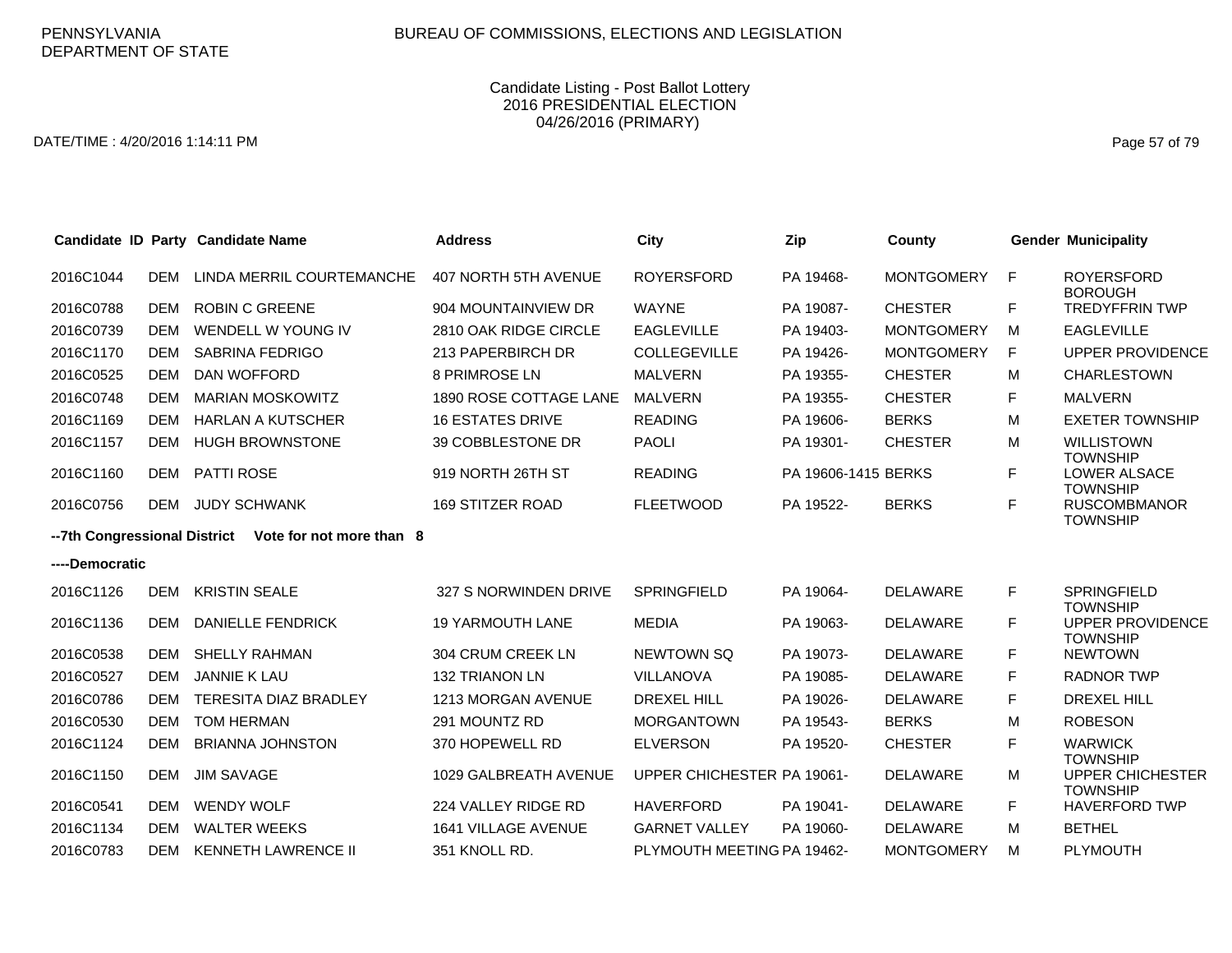DATE/TIME : 4/20/2016 1:14:12 PM Page 58 of 79

|                |            | Candidate ID Party Candidate Name                     | <b>Address</b>           | City                  | Zip                 | County            |   | <b>Gender Municipality</b>             |
|----------------|------------|-------------------------------------------------------|--------------------------|-----------------------|---------------------|-------------------|---|----------------------------------------|
| 2016C1156      |            | DEM BARBARA G BLUM                                    | <b>PO BOX 22</b>         | <b>HAVERFORD</b>      | PA 19041-           | <b>DELAWARE</b>   | F | <b>HAVERFORD</b><br><b>TOWNSHIP</b>    |
| 2016C0754      |            | DEM DAYLIN LEACH                                      | 421 ALDERBROOK DRIVE     | <b>WAYNE</b>          | PA 19087-           | <b>MONTGOMERY</b> | м | <b>UPPER MERION</b><br><b>TOWNSHIP</b> |
|                |            | --8th Congressional District Vote for not more than 7 |                          |                       |                     |                   |   |                                        |
| ----Democratic |            |                                                       |                          |                       |                     |                   |   |                                        |
| 2016C1148      | DEM        | <b>CHUCK PENNACCHIO</b>                               | 6155 MULBERRY COURT      | <b>PIPERSVILLE</b>    | PA 18947-           | <b>BUCKS</b>      | M | <b>PLUMSTEAD</b><br><b>TOWNSHIP</b>    |
| 2016C0633      | DEM        | KATHRYN BOOCKVAR                                      | 76 PINE VALLEY RD        | <b>DOYLESTOWN</b>     | PA 18901-           | <b>BUCKS</b>      | F | DOYLESTOWN TWP<br>2                    |
| 2016C1047      | DEM        | <b>LAWRENCE F HANDY</b>                               | 209 N AMBLER ST          | <b>QUAKERTOWN</b>     | PA 18951-1353 BUCKS |                   | М | <b>QUAKERTOWN</b><br><b>BORO</b>       |
| 2016C1155      | <b>DEM</b> | <b>PATRICIA MERTENS BOYLE</b>                         | 409 GRANT AVE            | <b>WARMINSTER</b>     | PA 18974-           | <b>BUCKS</b>      | F | <b>WARMINSTER</b>                      |
| 2016C1152      | <b>DEM</b> | PAUL RODEN                                            | 307 DALEVIEW DRIVE       | YARDLEY               | PA 19067-3406 BUCKS |                   | M | YARDLEY                                |
| 2016C1162      | <b>DEM</b> | <b>DIANE R GATLEY</b>                                 | 264 GIBSON AVE           | <b>WARMINSTER</b>     | PA 18974-           | <b>BUCKS</b>      | F | <b>WARMINSTER</b>                      |
| 2016C1051      | DEM        | <b>CARA R SIMONETTA</b>                               | 2875 BODDER RD           | <b>RIEGELSVILE</b>    | PA 18077-           | <b>BUCKS</b>      | F | <b>SPRINGFIELD</b>                     |
| 2016C0744      | <b>DEM</b> | ALEXANDER W JARIN                                     | 1 GREENBRIAR CIRCLE      | <b>NEWTOWN</b>        | PA 18940-2619 BUCKS |                   | Μ | <b>NEWTOWN</b>                         |
| 2016C0759      | <b>DEM</b> | DOLORES MCCRACKEN                                     | 270 FAIRHILL DRIVE       | <b>CHURCHVILLE</b>    | PA 18966-           | <b>BUCKS</b>      | F | <b>NORTHAMPTON</b><br><b>TOWNSHIP</b>  |
| 2016C0746      | <b>DEM</b> | <b>DIANE MARSEGLIA</b>                                | 27 HIGH ROAD             | <b>LEVITTOWN</b>      | PA 19056-           | <b>BUCKS</b>      | F | <b>LEVITTOWN</b>                       |
| 2016C1153      | <b>DEM</b> | <b>ANNA PAYNE</b>                                     | 54 RUST HILL RD          | <b>LEVITTOWN</b>      | PA 19056-           | <b>BUCKS</b>      | F | <b>MIDDLETOWN</b>                      |
| 2016C0782      | <b>DEM</b> | <b>JOHN GALLOWAY</b>                                  | 74 VIEWPOINT LANE        | <b>LEVITTOWN</b>      | PA 19054-           | <b>BUCKS</b>      | M | <b>LEVITTOWN</b>                       |
| 2016C0761      | <b>DEM</b> | <b>TINA DAVIS</b>                                     | <b>409 HARRIS AVENUE</b> | <b>CROYDON</b>        | PA 19021-           | <b>BUCKS</b>      | F | <b>CROYDON</b>                         |
| 2016C0809      | DEM        | JOHN F CORDISCO                                       | 108 HICKS ALLEY          | <b>NEWTOWN</b>        | PA 18940-           | <b>BUCKS</b>      | М | <b>NEWTOWN</b>                         |
|                |            | --9th Congressional District Vote for not more than 5 |                          |                       |                     |                   |   |                                        |
| ----Democratic |            |                                                       |                          |                       |                     |                   |   |                                        |
| 2016C0543      | <b>DEM</b> | MADELINE MADDIE SNYDER                                | 276 CENTER SCHOOL RD     | <b>JEFFERSON</b>      | PA 15344-           | <b>GREENE</b>     | F | <b>MORGAN TWP</b>                      |
| 2016C1057      | <b>DEM</b> | <b>MIKE CORDARO</b>                                   | 242 SWEITZER RD          | <b>MOUNT PLEASANT</b> | PA 15666-           | <b>FAYETTE</b>    | м | <b>BULLSKIN TWP</b>                    |
| 2016C1058      | DEM        | KATHLEEN HENDRICKS                                    | 4323 CITO ROAD           | <b>MCCONNELLSBURG</b> | PA 17233-           | <b>FULTON</b>     | F | <b>AYR TOWNSHIP</b>                    |
| 2016C1070      |            | DEM GILLIAN KRATZER                                   | 3925 5TH AVE             | <b>ALTOONA</b>        | PA 16602-           | <b>BLAIR</b>      | F | <b>ALTOONA</b>                         |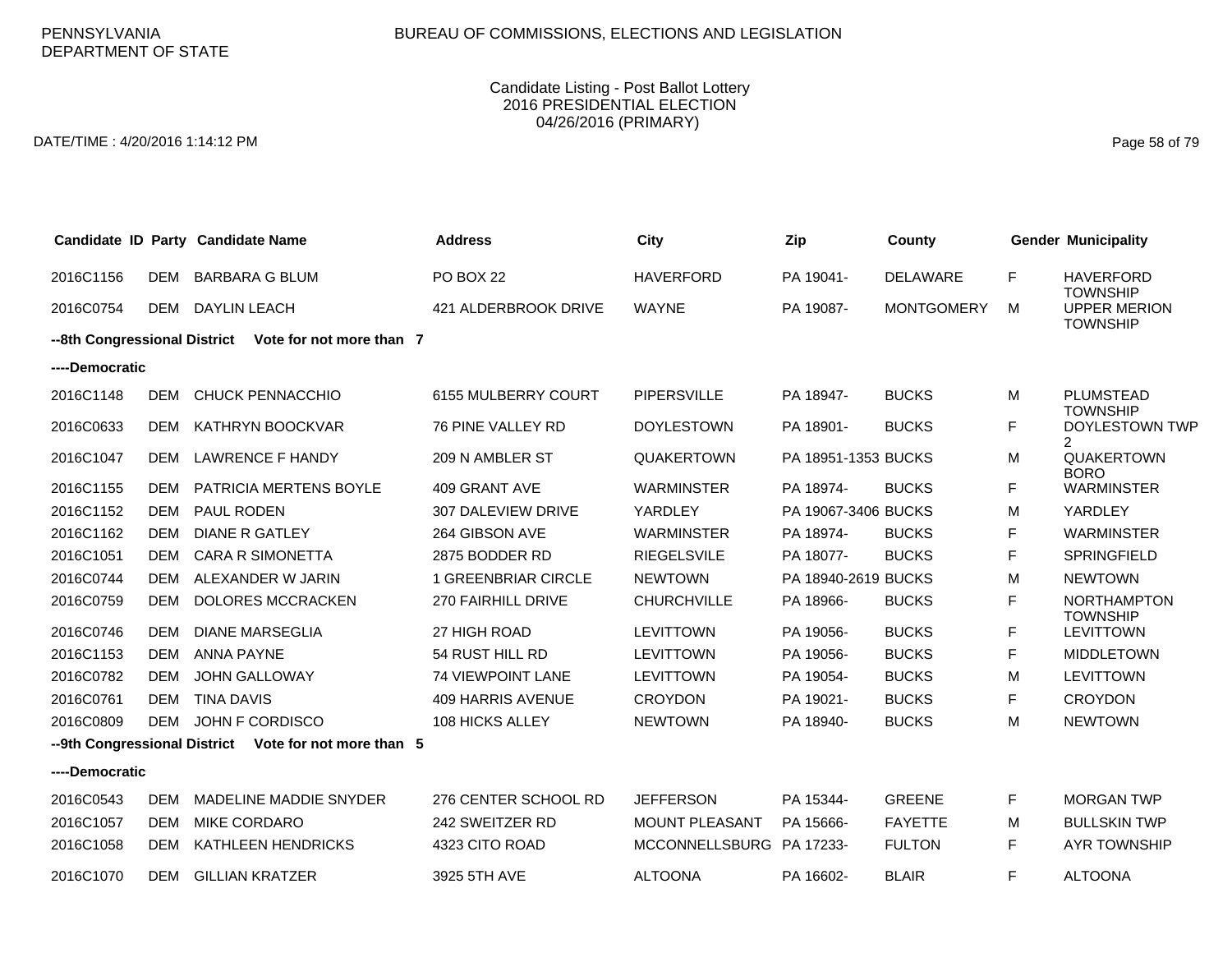DATE/TIME : 4/20/2016 1:14:12 PM Page 59 of 79

|                |            | Candidate ID Party Candidate Name                      | <b>Address</b>                           | <b>City</b>                       | Zip       | County          |    | <b>Gender Municipality</b>              |
|----------------|------------|--------------------------------------------------------|------------------------------------------|-----------------------------------|-----------|-----------------|----|-----------------------------------------|
| 2016C1054      | DEM        | ALEXIS WAKSMUNSKI                                      | 622 MUNICIPAL ROAD                       | NORTHERN CAMBRIAPA 15714-         |           | <b>CAMBRIA</b>  | F. | SUSQUEHANNA<br><b>TOWNSHIP</b>          |
| 2016C0546      | <b>DEM</b> | <b>MELINDA DEAL</b>                                    | 365 TWIN HILLS RD                        | <b>GRINDSTONE</b>                 | PA 15442- | <b>FAYETTE</b>  | F. | <b>REDSTONE TWP</b>                     |
| 2016C0547      | <b>DEM</b> | <b>VINCENT A VICITES</b>                               | <b>14 CRESTVUE DR</b>                    | <b>UNIONTOWN</b>                  | PA 15401- | <b>FAYETTE</b>  | М  | SOUTH UNION TWP                         |
| 2016C0544      | <b>DEM</b> | <b>JAMES T DAVIS</b>                                   | 400 MT VIEW DR                           | <b>BROWNSVILLE</b>                | PA 15417- | <b>FAYETTE</b>  | м  | <b>REDSTONE</b>                         |
| 2016C1063      | <b>DEM</b> | <b>SHERI MORGAN</b>                                    | <b>431 LEITERSBURG STREET</b>            | <b>GREENCASTLE</b>                | PA 17225- | <b>FRANKLIN</b> | F. | <b>BOROUGH OF</b><br><b>GREENCASTLE</b> |
|                |            | --10th Congressional District Vote for not more than 5 |                                          |                                   |           |                 |    |                                         |
| ----Democratic |            |                                                        |                                          |                                   |           |                 |    |                                         |
| 2016C1074      | <b>DEM</b> | LON R DIFFENDERFER                                     | 510 W MAIN ST                            | <b>THOMPSONTOWN</b>               | PA 17094- | <b>JUNIATA</b>  | м  | <b>THOMPSONTOWN</b><br><b>BOROUGH</b>   |
| 2016C1066      | <b>DEM</b> | <b>BRANIN BOYD</b>                                     | 270 EMMICK RD                            | <b>LIBERTY</b>                    | PA 16930- | <b>TIOGA</b>    | м  | <b>LIBERTY TOWNSHIP</b>                 |
| 2016C1077      | <b>DEM</b> | MICHAEL DESROSIERS                                     | 317 JUNIPER COURT                        | <b>EAST</b><br><b>STROUDSBURG</b> | PA 18301- | <b>MONROE</b>   | м  | <b>EAST</b><br><b>STROUDSBURG</b>       |
| 2016C0550      | DEM        | J CHRISTOPHER MUNLEY                                   | 1009 LEWIS LN                            | <b>WAVERLY TWP</b>                | PA 18411- | LACKAWANNA      | м  |                                         |
| 2016C1072      | <b>DEM</b> | ALISON DUNCAN HIRSCH                                   | 423 RURAL AVE                            | <b>WILLIAMSPORT</b>               | PA 17701- | <b>LYCOMING</b> | F. | <b>WILLIAMSPORT</b>                     |
| 2016C1048      | <b>DEM</b> | <b>GERRY CAREY</b>                                     | 505 GLADIOLA DRIVE                       | <b>CLARKS SUMMIT</b>              | PA 18411- | LACKAWANNA      | F. | <b>CLARKS SUMMIT</b>                    |
| 2016C1089      | <b>DEM</b> | <b>CLAUDETTE WILLIAMS</b>                              | 9 CANDLEWOOD LANE                        | MT. POCONO                        | PA 18344- | <b>MONROE</b>   | F. | MT. POCONO                              |
| 2016C1067      | <b>DEM</b> | <b>RUSSELL E BAKER II</b>                              | <b>1828 CHURCHES ROAD</b>                | <b>LEWISBURG</b>                  | PA 17837- | <b>UNION</b>    | M  | <b>LEWISBURG</b>                        |
| 2016C1079      | <b>DEM</b> | <b>ARDIS JP MASON</b>                                  | 1716 MEMORIAL AVE                        | <b>WILLIAMSPORT</b>               | PA 17701- | <b>LYCOMING</b> | F. | <b>WILLIAMSPORT</b>                     |
| 2016C0551      | <b>DEM</b> | <b>DAVID FALLK</b>                                     | 612 OAK LN                               | <b>CLARKS SUMMIT</b>              | PA 18411- | LACKAWANNA      | м  | <b>CLARKS SUMMIT</b>                    |
|                |            | --11th Congressional District Vote for not more than 6 |                                          |                                   |           |                 |    |                                         |
| ----Democratic |            |                                                        |                                          |                                   |           |                 |    |                                         |
| 2016C0562      | <b>DEM</b> | <b>ROGETTE HARRIS</b>                                  | 6107 SPRINGFORD DR APT<br>Q <sub>1</sub> | <b>HARRISBURG</b>                 | PA 17111- | <b>DAUPHIN</b>  | F. | <b>LOWER PAXTON</b><br><b>TWP</b>       |
| 2016C0552      | DEM        | ALEX REBER                                             | 277 UNION ST                             | <b>MILLERSBURG</b>                | PA 17061- | <b>DAUPHIN</b>  | м  | <b>MILLERSBUG BORO</b>                  |
| 2016C1117      | <b>DEM</b> | <b>CHERYL MARSHALL</b>                                 | 108 E PEBBLE LANE                        | ORANGEVILLE                       | PA 17859- | <b>COLUMBIA</b> | F  | <b>SCOTT TOWNSHIP</b>                   |
| 2016C1084      | DEM        | <b>ERIC Z GRAFF</b>                                    | 213 KIRBY AVE                            | <b>MOUNTAIN TOP</b>               | PA 18707- | LUZERNE         | м  | <b>FAIRVIEW TWP</b>                     |
| 2016C0556      | <b>DEM</b> | PETER GOOD                                             | 2311 SCARRBOROUGH DR                     | <b>HARISBURG</b>                  | PA 17112- | <b>DAUPHIN</b>  | м  | <b>LOWER PAXTON</b><br><b>TWP</b>       |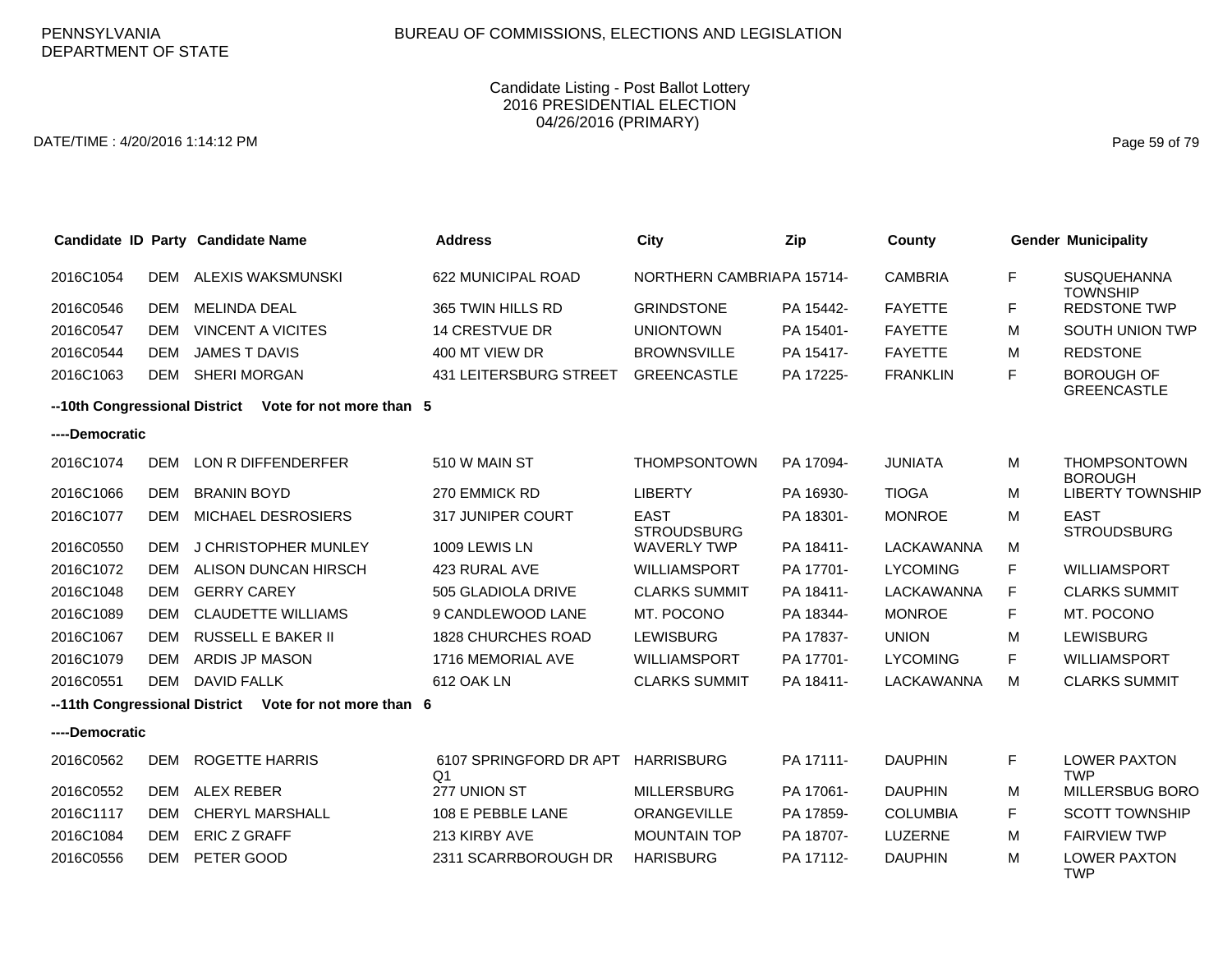DATE/TIME : 4/20/2016 1:14:12 PM Page 60 of 79

|                               |            | Candidate ID Party Candidate Name | <b>Address</b>                                   | City                                     | Zip       | County            |    | <b>Gender Municipality</b>           |
|-------------------------------|------------|-----------------------------------|--------------------------------------------------|------------------------------------------|-----------|-------------------|----|--------------------------------------|
| 2016C0554                     | <b>DEM</b> | MICHELE SELLITTO                  | 4424 RATHLIN CT                                  | <b>LOWER PAXTON</b><br><b>HARRISBURG</b> | PA 17112- | <b>DAUPHIN</b>    | F  | <b>LOWER PAXTON</b>                  |
| 2016C1118                     | <b>DEM</b> | <b>JILL CARLSON</b>               | 725 EAST 3RD STREET                              | <b>BLOOMSBURG</b>                        | PA 17815- | <b>COLUMBIA</b>   | F  | <b>BLOOMSBURG</b>                    |
| 2016C1119                     | <b>DEM</b> | <b>DWAYNE J HEISLER</b>           | <b>116 MARTIN DRIVE</b>                          | <b>CATAWISSA</b>                         | PA 17820- | <b>COLUMBIA</b>   | м  | <b>LOCUST TOWNSHIP</b>               |
| 2016C0559                     | <b>DEM</b> | <b>PAM ZIDIK</b>                  | 1500 L A CARR LN                                 | <b>DAUPHIN</b>                           | PA 17018- | <b>DAUPHIN</b>    | F  | <b>MIDDLE PAXTON</b><br><b>TWP</b>   |
| --12th Congressional District |            | Vote for not more than 6          |                                                  |                                          |           |                   |    |                                      |
| ----Democratic                |            |                                   |                                                  |                                          |           |                   |    |                                      |
| 2016C1059                     | <b>DEM</b> | <b>ELAINE BELLIN</b>              | 109 NANTUCKET DR.                                | <b>PITTSBURGH</b>                        | PA 15238- | <b>ALLEGHENY</b>  | F  | <b>FOX CHAPEL</b>                    |
| 2016C1085                     | <b>DEM</b> | <b>CINDY SHAPIRA</b>              | <b>111 HAWTHORNE ROAD</b>                        | <b>BLAWNOX</b>                           | PA 15238- | <b>ALLEGHENY</b>  | F  | <b>PITTSBURGH</b>                    |
| 2016C0563                     | <b>DEM</b> | DWAN B WALKER                     | 1228 MCMINN ST                                   | <b>ALIQUIPPA</b>                         | PA 15001- | <b>BEAVER</b>     | М  | <b>ALIQUIPPA</b>                     |
| 2016C1106                     | <b>DEM</b> | <b>ANITA PRIZIO</b>               | <b>117 MARSHALL DRIVE</b>                        | <b>PITTSBURGH</b>                        | PA 15215- | <b>ALLEGHENY</b>  | F  | O'HARA TOWNSHIP                      |
| 2016C1108                     | <b>DEM</b> | <b>KEVAN M YENERALL</b>           | 674 ARBOR COURT                                  | <b>PITTSBURGH</b>                        | PA 15238- | <b>ALLEGHENY</b>  | м  | <b>O'HARA</b>                        |
| 2016C1111                     | <b>DEM</b> | LINWOOD ALFORD                    | 206 SHORT 10TH ST                                | <b>BEAVER FALLS</b>                      | PA 15010- | <b>BEAVER</b>     | М  | <b>BEAVER FALLS</b>                  |
| 2016C1110                     | <b>DEM</b> | <b>RANDY SHANNON</b>              | 600 DEITRICK LANE                                | <b>NEW BRIGHTON</b>                      | PA 15066- | <b>BEAVER</b>     | М  | <b>NEW BRIGHTON</b>                  |
| 2016C1109                     | <b>DEM</b> | <b>KERRI THEUERL</b>              | <b>63 DARLINGTON ROAD UNIT</b><br>C <sub>5</sub> | <b>BEAVER FALLS</b>                      | PA 15010- | <b>BEAVER</b>     | F  | PATTERSON TWP                        |
| 2016C1112                     | DEM        | <b>DEBBIE LAMBERT</b>             | 114 LOGTOWN ROAD                                 | <b>DARLINGTON</b>                        | PA 16115- | <b>BEAVER</b>     | F  | <b>DARLINGTON</b><br><b>TOWNSHIP</b> |
| 2016C1045                     | <b>DEM</b> | <b>KEVIN KINROSS</b>              | 2209 BEN FRANKLIN DRIVE                          | <b>PITTSBURGH</b>                        | PA 15237- | <b>ALLEGHENY</b>  | м  | <b>FRANKLIN PARK</b>                 |
| 2016C1069                     | <b>DEM</b> | <b>LISA TRONZO GIORGETTI</b>      | 9380 TIMBER TRAIL                                | <b>PITTSBURGH</b>                        | PA 15237- | <b>ALLEGHENY</b>  | F  | <b>MCCANDLESS</b>                    |
| --13th Congressional District |            | Vote for not more than 9          |                                                  |                                          |           |                   |    |                                      |
| ----Democratic                |            |                                   |                                                  |                                          |           |                   |    |                                      |
| 2016C0568                     | <b>DEM</b> | ALLYSON Y SCHWARTZ                | 972 FRAZIER RD                                   | <b>RYDAL</b>                             | PA 19042- | <b>MONTGOMERY</b> | -F | <b>ABINGTON</b>                      |
| 2016C0565                     | <b>DEM</b> | <b>VAL ARKOOSH</b>                | 530 SPRING LN                                    | <b>WYNDMOOR</b>                          | PA 19038- | <b>MONTGOMERY</b> | F  | SPRINGFIELD                          |
| 2016C0757                     | <b>DEM</b> | <b>BETSY MAY KILKENNY</b>         | 715 WASHINGTON LN                                | <b>JENKINTOWN</b>                        | PA 19046- | <b>MONTGOMERY</b> | F  |                                      |
| 2016C1154                     | <b>DEM</b> | MICHAEL J RAHMING                 | 219 SULIS ST                                     | PHILADELPHIA                             | PA 19120- | PHILADELPHIA      | м  | PHILADELPHIA                         |
| 2016C1114                     | <b>DEM</b> | <b>MARK B COHEN</b>               | 1415 BRIGHTON ST                                 | PHILADELPHIA                             | PA 19111- | PHILADELPHIA      | M  | PHILADELPHIA                         |
| 2016C0583                     | <b>DEM</b> | <b>CHARLES QUANN</b>              | 106 REGENEY DRIVE                                | <b>NORTH WHALES</b>                      | PA 19454- | <b>MONTGOMERY</b> | м  | <b>NORTH WHALES</b>                  |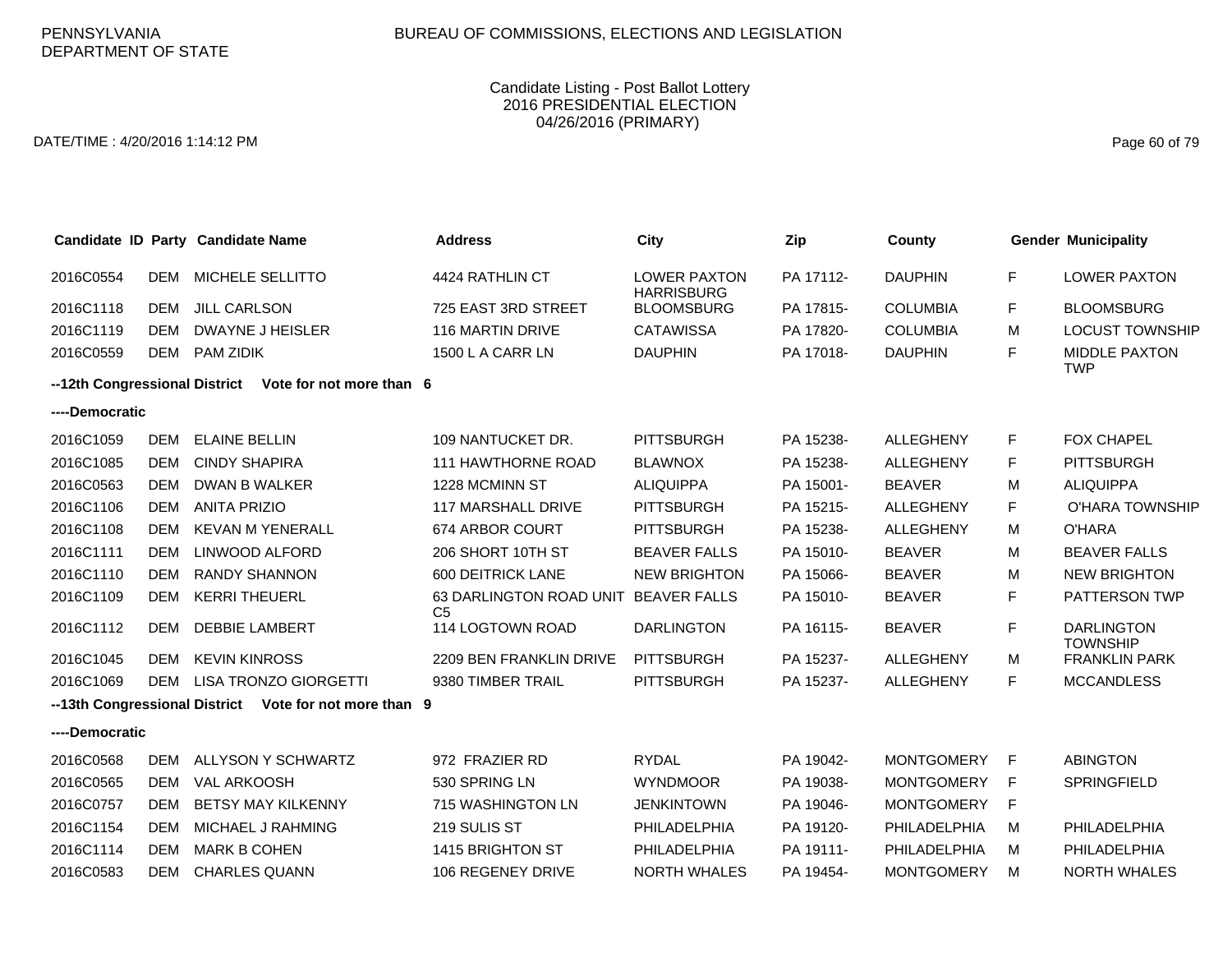### DATE/TIME : 4/20/2016 1:14:12 PM Page 61 of 79

| Candidate ID Party Candidate Name |            |                                 | <b>Address</b>                     | <b>City</b>         | Zip                     | County                     |   | <b>Gender Municipality</b>                        |
|-----------------------------------|------------|---------------------------------|------------------------------------|---------------------|-------------------------|----------------------------|---|---------------------------------------------------|
| 2016C0840                         | <b>DEM</b> | <b>LOUIS FARINELLA</b>          | 12518 CHILTON ROAD                 | PHILADELPHIA        | PA 19154-               | PHILADELPHIA               | M | PHILADELPHIA                                      |
| 2016C0394                         | <b>DEM</b> | <b>ELAINE TOMLIN</b>            | 4831 N 5TH STREET                  | PHILADELPHIA        | PA 19120-               | <b>PHILADELPHIA</b>        | F | PHILADELPHIA                                      |
| 2016C1116                         | <b>DEM</b> | HENRY ALBERT                    | 814 W CHURCH RD                    | <b>ELKINS PARK</b>  | PA 19027-               | <b>MONTGOMERY</b>          | M | <b>CHELTENHAM</b>                                 |
| 2016C0781                         | <b>DEM</b> | W GERARD OLEKSIAK               | 555 ABINGTON AVE                   | <b>GLENSIDE</b>     |                         | PA 19038-5005 MONTGOMERY   | M | <b>ABINGTON</b>                                   |
| 2016C0733                         | <b>DEM</b> | <b>MIKE STACK</b>               | 15124 WAYSIDE RD                   | PHILADELPHIA        |                         | PA 19116-1404 PHILADELPHIA | M | PHILADELPHIA                                      |
| 2016C1081                         | <b>DEM</b> | LINDA A FIELDS                  | 630 FORGE SPRINGS WAY              | KING OF PRUSSIA     | PA 19406-               | <b>MONTGOMERY</b>          | F | <b>UPPER MERION</b>                               |
| 2016C1115                         | <b>DEM</b> | <b>MELISSA ROBBINS</b>          | 718 RHAWN STREET APT 51            | PHILADELPHIA        | PA 19111-               | PHILADELPHIA               | F | PHILADELPHIA                                      |
| 2016C1173                         | <b>DEM</b> | <b>BEV HAHN</b>                 | 1621 WINCHESTER DRIVE              | <b>BLUE BELL</b>    | PA 19422-               | <b>MONTGOMERY</b>          | F | <b>WHITPAIN</b>                                   |
| --14th Congressional District     |            | Vote for not more than 9        |                                    |                     |                         |                            |   | <b>TOWNSHIP</b>                                   |
| ----Democratic                    |            |                                 |                                    |                     |                         |                            |   |                                                   |
| 2016C1097                         | <b>DEM</b> | <b>ALEX AUSTIN</b>              | 2862 BEECHWOOD<br><b>BOULEVARD</b> | <b>PITTSBURGH</b>   | PA 15217-               | <b>ALLEGHENY</b>           | M | <b>SQUIRREL HILL</b>                              |
| 2016C1105                         | <b>DEM</b> | <b>KEVIN L CARTER</b>           | 1426 PENNSYLVANIA AVE              | <b>PITTSBURGH</b>   | PA 15233-               | ALLEGHENY                  | M | <b>PITTSBURGH</b>                                 |
| 2016C1094                         | <b>DEM</b> | <b>ELIZABETH USSERY</b>         | 406 ELWOOD DR.                     | <b>PITTSBURGH</b>   | PA 15235-               | <b>ALLEGHENY</b>           | F | <b>WILKINS</b>                                    |
| 2016C1103                         | <b>DEM</b> | <b>JIM LEWIS</b>                | 1520 METHYL STREET                 | <b>PITTSBURGH</b>   | PA 15216-               | <b>ALLEGHENY</b>           | м | <b>PITTSBURGH</b>                                 |
| 2016C1102                         | <b>DEM</b> | <b>ROB BECKWITH</b>             | 4400 CENTRE AVE APT 7H             | <b>PITTSBURGH</b>   | PA 15213-               | ALLEGHENY                  | M | <b>CITY OF</b>                                    |
| 2016C1098                         | <b>DEM</b> | <b>LYNDA WRENN</b>              | 400 S LINDEN AVENUE                | <b>PITTSBURGH</b>   | PA 15208-               | ALLEGHENY                  | F | PITTSBURGH<br><b>CITY OF</b><br><b>PITTSBURGH</b> |
| 2016C1104                         | <b>DEM</b> | <b>GISELE B FETTERMAN</b>       | 1215 BRADDOCK AVE                  | <b>BRADDOCK</b>     | PA 15104-               | <b>ALLEGHENY</b>           | F | <b>BORO</b>                                       |
| 2016C0406                         | <b>DEM</b> | <b>AUSTIN DAVIS</b>             | 815 MCCLEARY ST                    | <b>MCKEESPORT</b>   | PA 15132-               | <b>ALLEGHENY</b>           | M | <b>MCKEESPORT</b>                                 |
| 2016C1091                         | <b>DEM</b> | <b>BILL DOPICO</b>              | 720 BLUEBERRY STREET               | <b>WEST MIFFLIN</b> | PA 15122-3325 ALLEGHENY |                            | M | <b>WEST MIFFLIN</b>                               |
| 2016C1022                         | <b>DEM</b> | <b>JILL M LAMB</b>              | 1015 GRANDVIEW AVENUE              | <b>PITTSBURGH</b>   | PA 15211-               | <b>ALLEGHENY</b>           | F | <b>PITTSBURGH</b>                                 |
| 2016C0408                         | <b>DEM</b> | <b>VALERIE MCDONALD ROBERTS</b> | 300 HEINZ STREET #C3               | <b>PITTSBURGH</b>   | PA 15212-               | <b>ALLEGHENY</b>           | F | <b>PITTSBURGH</b>                                 |
| 2016C1043                         | <b>DEM</b> | <b>DEBRA H DERMODY</b>          | 600 WOODLAND AVENUE                | <b>OAKMONT</b>      | PA 15139-               | <b>ALLEGHENY</b>           | F | <b>OAKMONT</b>                                    |
| 2016C1100                         | <b>DEM</b> | <b>MOIRA B KALEIDA</b>          | 1332 RUTHERFORD AVENUE PITTSBURGH  |                     | PA 15216-               | <b>ALLEGHENY</b>           | F | <b>PITTSBURGH</b>                                 |
| 2016C1064                         | <b>DEM</b> | <b>DEBRA FRANKEL</b>            | 5329 FAIR OAKS STREET              | <b>PITTSBURGH</b>   | PA 15217-               | <b>ALLEGHENY</b>           | F | <b>PITTSBURGH</b>                                 |
| 2016C1027                         | <b>DEM</b> | <b>JAY COSTA JR</b>             | 314 NEWPORT ROAD                   | <b>PITTSBURGH</b>   | PA 15221-               | <b>ALLEGHENY</b>           | M | <b>PITTSBURGH</b>                                 |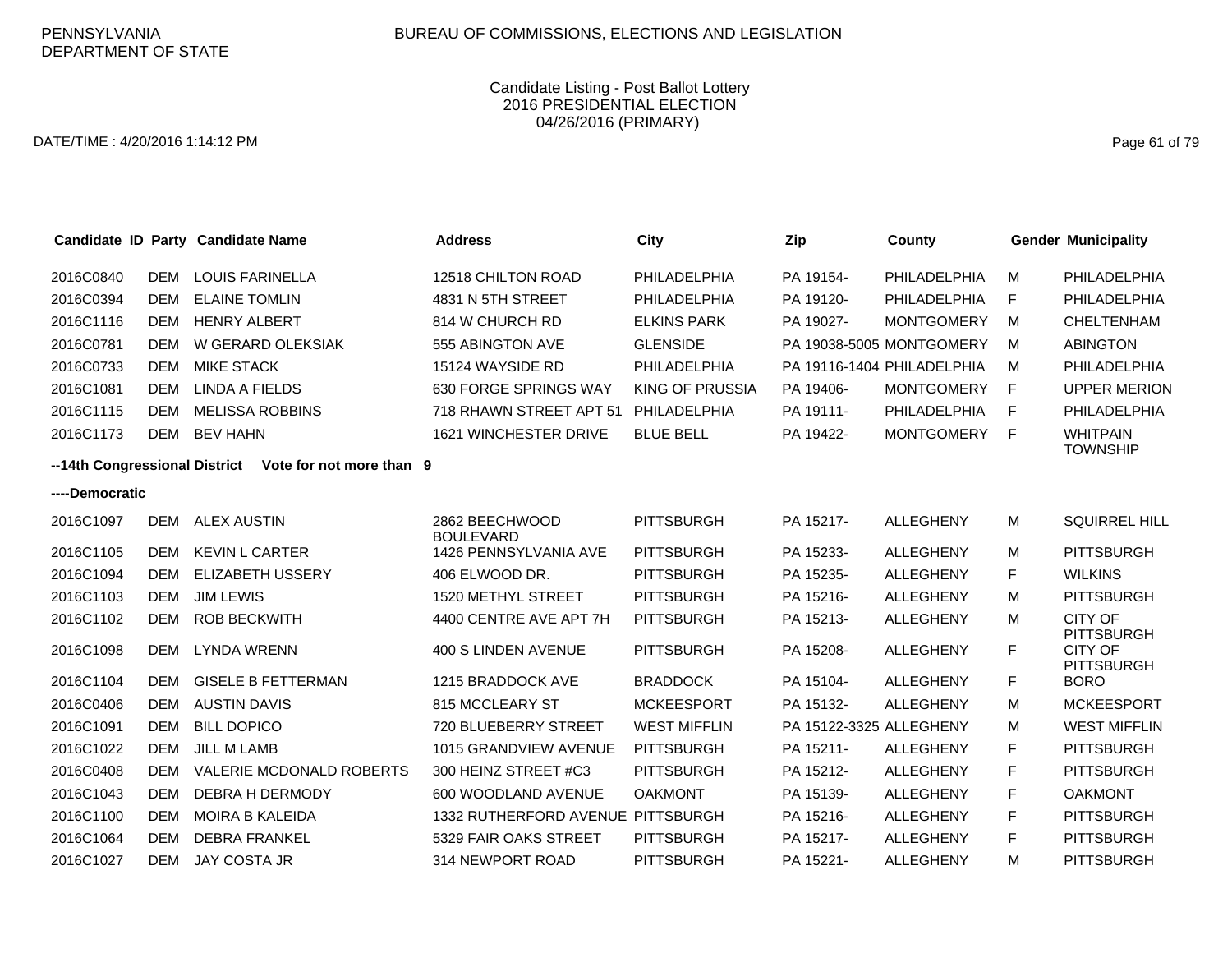DATE/TIME : 4/20/2016 1:14:12 PM Page 62 of 79

|                               |            | Candidate ID Party Candidate Name                      | <b>Address</b>                     | City                 | Zip                   | County           |    | <b>Gender Municipality</b>              |
|-------------------------------|------------|--------------------------------------------------------|------------------------------------|----------------------|-----------------------|------------------|----|-----------------------------------------|
| 2016C1096                     | DEM        | <b>RICH FITZGERALD</b>                                 | 1314 DENNISTON ST                  | <b>PITTSBURGH</b>    | PA 15217-             | <b>ALLEGHENY</b> | м  | <b>PITTSBURGH</b>                       |
| 2016C1087                     | <b>DEM</b> | <b>NEAL BISNO</b>                                      | <b>1507 BUENA VISTA STREET</b>     | <b>PITTSBURGH</b>    | PA 15212-             | <b>ALLEGHENY</b> | М  | <b>PITTSBURGH</b>                       |
| 2016C0403                     | DEM        | <b>WILLIAM PEDUTO</b>                                  | <b>427 HASTINGS STREET</b>         | <b>PITTSBURGH</b>    | PA 15206-             | <b>ALLEGHENY</b> | м  | <b>PITTSBURGH</b>                       |
|                               |            | --15th Congressional District Vote for not more than 6 |                                    |                      |                       |                  |    |                                         |
| ----Democratic                |            |                                                        |                                    |                      |                       |                  |    |                                         |
| 2016C0574                     | <b>DEM</b> | <b>MARK S SINGEL</b>                                   | 126 WINDERMERE DR                  | <b>PALMYRA</b>       | PA 17078-             | <b>LEBANON</b>   | м  | <b>SOUTH</b><br><b>LONDONDERRY</b>      |
| 2016C0579                     | <b>DEM</b> | <b>JO ELLEN LITZ</b>                                   | 2302 GUILFORD ST                   | <b>LEBANON</b>       | PA 17046-             | <b>LEBANON</b>   | F. | <b>WEST LEBANON</b>                     |
| 2016C1010                     | <b>DEM</b> | SAWYER M NEALE                                         | 60 COLLEGE AVENUE                  | <b>ANNAPOLIS</b>     | MD 21401-             | <b>DAUPHIN</b>   | м  | <b>CONEWAGO</b><br><b>TOWNSHIP</b>      |
| 2016C1008                     | <b>DEM</b> | JUDE-LAURE DENIS                                       | <b>40 WITMAN DRIVE</b>             | <b>BREINIGSVILLE</b> | PA 18031-4120 LEHIGH  |                  | F. | <b>UPPER MACUNGIE</b>                   |
| 2016C0571                     | <b>DEM</b> | <b>BEA BROWN</b>                                       | 980 MINE RD                        | <b>LEBANON</b>       | PA 17042-             | <b>LEBANON</b>   | F  | <b>SOUTH</b><br><b>LONDONBERRY</b>      |
| 2016C0576                     | <b>DEM</b> | DAVID R FILLMAN                                        | 1877 GRAMERCY PL                   | <b>HUMMELSTOWN</b>   | PA 17036-             | <b>DAUPHIN</b>   | M  | <b>DERRY TWP</b>                        |
| 2016C0999                     | <b>DEM</b> | SHANNON L WASS                                         | <b>HARRISBURG</b>                  | <b>HARRISBURG</b>    | PA 17112-             | <b>DAUPHIN</b>   | F. | <b>WEST HANOVER</b><br><b>TOWNSHIP</b>  |
| 2016C0728                     | <b>DEM</b> | JENNIFER L MANN                                        | 2845 PARKWAY BLVD                  | <b>ALLENTOWN</b>     | PA 18104-             | <b>LEHIGH</b>    | F. | <b>ALLENTOWN</b>                        |
| 2016C1113                     | <b>DEM</b> | PETER J SWAVELY                                        | 1034 N SAINT ELMO ST               | <b>ALLENTOWN</b>     | PA 18104-             | <b>LEHIGH</b>    | м  | <b>ALLENTOWN</b>                        |
| 2016C1005                     | DEM        | <b>STEVEN TODD</b>                                     | 629 BULLFROG VALLEY<br><b>ROAD</b> | <b>HUMMELSTOWN</b>   | PA 17036-9743 DAUPHIN |                  | м  | <b>DERRY TOWNSHIP</b>                   |
| --16th Congressional District |            | Vote for not more than 5                               |                                    |                      |                       |                  |    |                                         |
| ----Democratic                |            |                                                        |                                    |                      |                       |                  |    |                                         |
| 2016C1138                     | <b>DEM</b> | <b>JILL WINCOVITCH</b>                                 | 1143 MAIN ST                       | <b>AKRON</b>         | PA 17501-             | <b>LANCASTER</b> | F. | <b>AKRON BORO</b>                       |
| 2016C1131                     | DEM        | JONATHAN PAUL FOX                                      | 457 COREOPSIS DRIVE                | LANCASTER            | PA 17602-             | LANCASTER        | м  | <b>EAST LAMPETER</b><br><b>TOWNSHIP</b> |
| 2016C1140                     | <b>DEM</b> | <b>ANNE M KIRBY</b>                                    | 52 BLOSSOM HILL DRIVE              | <b>LANCASTER</b>     | PA 17601-             | <b>LANCASTER</b> | F. | <b>MANHEIM TOWNSHIP</b>                 |
| 2016C0590                     | <b>DEM</b> | <b>BLANDING WATSON</b>                                 | 858 SYLVAN RD                      | <b>LANCASTER</b>     | PA 17601-             | <b>LANCASTER</b> | м  | E HEMPFIELD TWP                         |
| 2016C0587                     | <b>DEM</b> | <b>RICK GRAY</b>                                       | 128 NORTH PRINCE ST                | <b>LANCASTER</b>     | PA 17603-             | <b>LANCASTER</b> | м  | <b>CITY OF LANCASTER</b>                |
| 2016C1123                     | <b>DEM</b> | <b>JEAN MARY BICKMIRE</b>                              | 457 COREOPSIS DRIVE                | LANCASTER            | PA 17602-             | <b>LANCASTER</b> | F. | <b>EAST LAMPETER</b><br><b>TOWNSHIP</b> |
| 2016C0630                     | <b>DEM</b> | JOANNE M CARROLL                                       | 2052 SWARR RUN RD                  | <b>LANCASTER</b>     | PA 17601-             | <b>LANCASTER</b> | F. | <b>EAST HEMPFIELD</b>                   |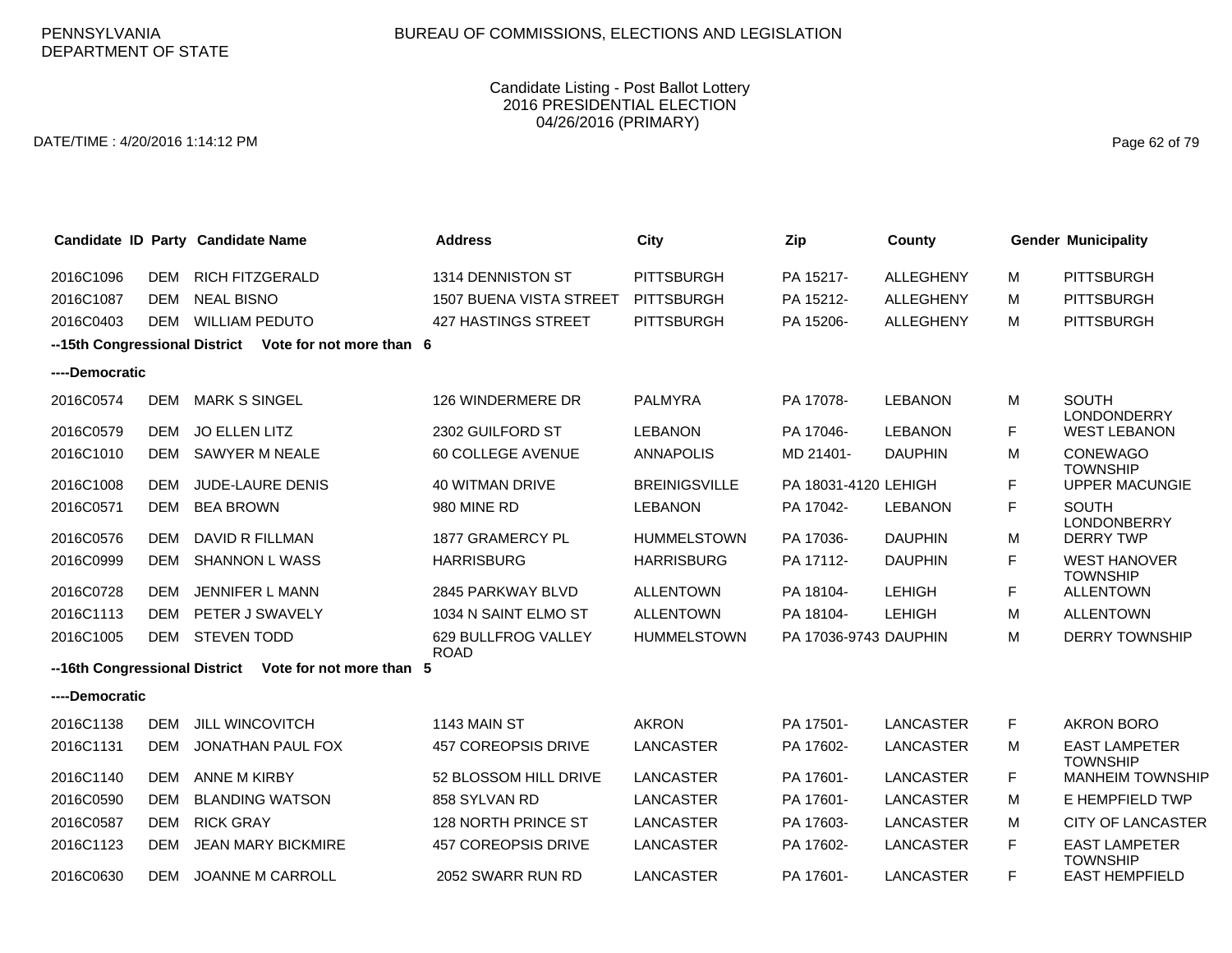DATE/TIME : 4/20/2016 1:14:12 PM Page 63 of 79

|                |            | Candidate ID Party Candidate Name                      | <b>Address</b>                              | <b>City</b>         | Zip       | County                      |    | <b>Gender Municipality</b>                                |
|----------------|------------|--------------------------------------------------------|---------------------------------------------|---------------------|-----------|-----------------------------|----|-----------------------------------------------------------|
| 2016C1121      |            | <b>DEM MICHAEL MORRILL</b>                             | 421 ANN ST.                                 | <b>WEST READING</b> | PA 19611- | <b>BERKS</b>                | M  | <b>WEST READING</b><br><b>BORO 3RD</b><br><b>PRECINCT</b> |
| 2016C0584      | DEM        | <b>BARBARA J WILSON</b>                                | 118 NEVIN ST                                | <b>LANCASTER</b>    | PA 17603- | <b>LANCASTER</b>            | F  | <b>LANCASTER CITY</b>                                     |
| 2016C0595      | <b>DEM</b> | <b>GABRIELINA LOPEZ</b>                                | 240 N 12TH ST                               | <b>READING</b>      | PA 19604- | <b>BERKS</b>                | F  | <b>BERKS</b>                                              |
|                |            | --17th Congressional District Vote for not more than 7 |                                             |                     |           |                             |    |                                                           |
| ----Democratic |            |                                                        |                                             |                     |           |                             |    |                                                           |
| 2016C1141      | <b>DEM</b> | <b>GUY ANTHONY</b>                                     | 201 E. CENTRE ST.                           | <b>SHENANDOAH</b>   | PA 17976- | <b>SCHUYLKILL</b>           | M  | SHENANDOAH<br><b>BOROUGH</b>                              |
| 2016C1159      | DEM        | <b>BLANDINE MBALLA-FONKEU</b>                          | 1730 WAGON WHEEL DRIVE EASTON               |                     | PA 18040- | NORTHAMPTON F               |    | <b>FORKS TOWNSHIP</b>                                     |
| 2016C1161      | <b>DEM</b> | <b>JOHN FERGUSON</b>                                   | <b>11 HERITAGE LN</b>                       | <b>EASTON</b>       |           | PA 18045-7429 NORTHAMPTON M |    | <b>PALMER TOWNSHIP</b>                                    |
| 2016C0601      | <b>DEM</b> | <b>GRACE MCGREGOR KRAMER</b>                           | 1639 N WASHINGTON AVE                       | <b>SCRANTON</b>     | PA 18509- | LACKAWANNA                  | F  | <b>SCRANTON</b>                                           |
| 2016C0775      | DEM        | <b>JENNIFER NEWLAND</b>                                | 427 FRONT AVENUE                            | <b>ROSETO</b>       | PA 18013- | NORTHAMPTON F               |    | <b>ROSETO</b>                                             |
| 2016C0780      | <b>DEM</b> | ED O'BRIEN                                             | 111 QUAD DRIVE                              | <b>EASTON</b>       | PA 18042- | NORTHAMPTON M               |    | <b>EASTON</b>                                             |
| 2016C1137      | <b>DEM</b> | <b>BILL HERBERT</b>                                    | <b>54 EAST MAIN STREET</b>                  | <b>WILKES-BARRE</b> | PA 18705- | <b>LUZERNE</b>              | M  | <b>WILKES-BARRE</b>                                       |
| 2016C0774      | <b>DEM</b> | <b>JESSICA ROTHCHILD</b>                               | 226 SOUTH IRVING AVENUE<br>APT <sub>3</sub> | <b>SCRANTON</b>     | PA 18505- | LACKAWANNA                  | F  | <b>SCRANTON</b>                                           |
| 2016C1133      | <b>DEM</b> | <b>SUSAN M HALL</b>                                    | 615 CEDAR AVENUE                            | <b>SCRANTON</b>     | PA 18505- | LACKAWANNA                  | F  | <b>SCRANTON</b>                                           |
| 2016C1120      | <b>DEM</b> | <b>ADRIAN SHANKER</b>                                  | 2628 SEIP AVE                               | <b>EASTON</b>       | PA 18045- | <b>NORTHAMPTON</b>          | M  | PALMER TOWNSHIP                                           |
| 2016C0779      | <b>DEM</b> | <b>NEIL MAKHIJA</b>                                    | 100 KNOLL DRIVE                             | <b>LEHIGHTON</b>    | PA 18235- | <b>CARBON</b>               | м  | <b>LEIGHTON</b>                                           |
| 2016C1127      | <b>DEM</b> | <b>TARA STEPHENSON</b>                                 | <b>132 PARSONS STREET</b>                   | <b>EASTON</b>       | PA 18042- | NORTHAMPTON F               |    | <b>EASTON</b>                                             |
| 2016C0810      | <b>DEM</b> | <b>WILLIAM COURTRIGHT</b>                              | 126 RIDGEVIEW DRIVE                         | <b>SCRANTON</b>     | PA 18504- | LACKAWANNA                  | M  | <b>SCRANTON</b>                                           |
|                |            | --18th Congressional District Vote for not more than 6 |                                             |                     |           |                             |    |                                                           |
| ----Democratic |            |                                                        |                                             |                     |           |                             |    |                                                           |
| 2016C0400      |            | DEM TED KOPAS                                          | 341 WILLOW CROSSING                         | <b>GREENSBURG</b>   | PA 15601- | <b>WESTMORELAND M</b>       |    | <b>HEMPFIELD</b><br><b>TOWNSHIP</b>                       |
| 2016C1053      | DEM        | NORMA JEAN MCCUEN                                      | 815 HEMLOCK COURT                           | <b>CORAOPOLIS</b>   | PA 15108- | <b>ALLEGHENY</b>            | F  | <b>FINDLAY</b>                                            |
| 2016C1132      | DEM        | <b>MYKIE REIDY</b>                                     | 99 PARKRIDGE LANE                           | <b>PITTSBURGH</b>   | PA 15228- | <b>ALLEGHENY</b>            | F  | MT. LEBANON                                               |
| 2016C1062      | DEM        | MICHELLE ZMIJANAC                                      | 1162 PINEWOOD DRIVE                         | <b>PITTSBURGH</b>   | PA 15243- | <b>ALLEGHENY</b>            | F. | MT. LEBANON                                               |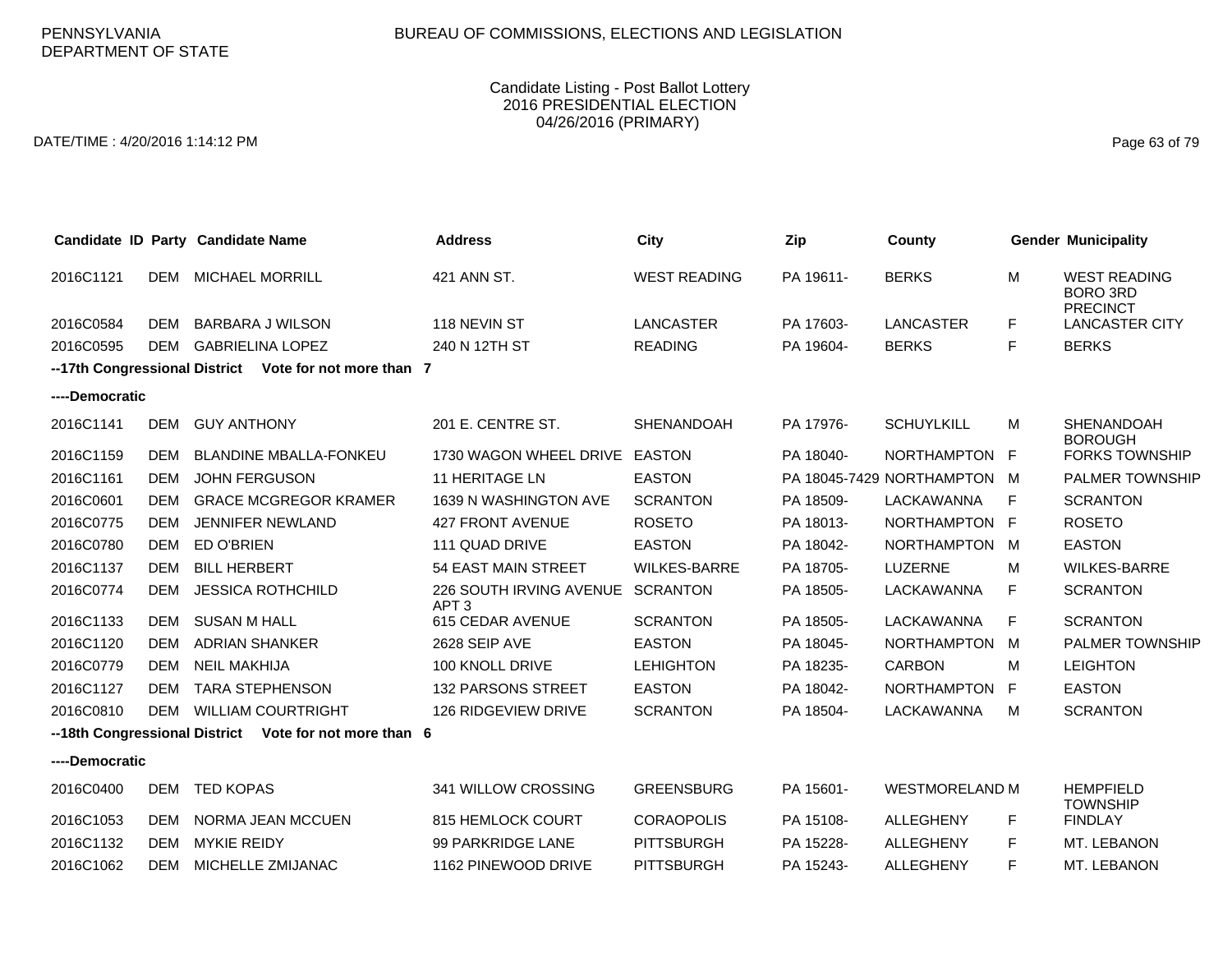DATE/TIME : 4/20/2016 1:14:12 PM Page 64 of 79

|                                                       |            | Candidate ID Party Candidate Name                     | <b>Address</b>                  | <b>City</b>           | Zip       | County            |    | <b>Gender Municipality</b>                            |  |
|-------------------------------------------------------|------------|-------------------------------------------------------|---------------------------------|-----------------------|-----------|-------------------|----|-------------------------------------------------------|--|
| 2016C1128                                             | <b>DEM</b> | <b>JOAN M BUCHEWICZ</b>                               | 1819 EDWARD DRIVE               | <b>SOUTH PARK</b>     | PA 15129- | <b>ALLEGHENY</b>  | F. | <b>SOUTH PARK</b>                                     |  |
| 2016C0603                                             | <b>DEM</b> | DAVE CODER                                            | 105 CHAMPION DR                 | <b>WAYNESBURG</b>     | PA 15370- | <b>GREENE</b>     | M  | <b>TOWNSHIP</b><br><b>FRANKLIN</b>                    |  |
| 2016C1130                                             | <b>DEM</b> | <b>CRAIG GRELLA</b>                                   | 454 MERIDIAN DR                 | <b>PITTSBURGH</b>     | PA 15228- | ALLEGHENY         | M  | MT. LEBANON                                           |  |
| 2016C1041                                             | <b>DEM</b> | <b>JOYCE ANN BENDER</b>                               | 419 POPLAR COURT                | <b>MOON TOWNSHIP</b>  | PA 15108- | <b>ALLEGHENY</b>  | F. | <b>MOON TOWNSHIP</b>                                  |  |
| 2016C1050                                             | DEM        | <b>FRANCO HARRIS</b>                                  | <b>200 CHAUCER COURT</b>        | <b>SOUTH SEWICKLY</b> | PA 15143- | <b>ALLEGHENY</b>  | M  | <b>LEET</b>                                           |  |
|                                                       |            | <b>DELEGATE TO REPUBLICAN NATIONAL CONVENTION</b>     |                                 |                       |           |                   |    |                                                       |  |
| --1st Congressional District Vote for not more than 3 |            |                                                       |                                 |                       |           |                   |    |                                                       |  |
| ----Republican                                        |            |                                                       |                                 |                       |           |                   |    |                                                       |  |
| 2016C0695                                             | <b>REP</b> | <b>CHRISTOPHER M VOGLER</b>                           | 3121 KNORR ST                   | PHILADELPHIA          | PA 19149- | PHILADELPHIA      | M  | PHILADELPHIA                                          |  |
| 2016C0698                                             | <b>REP</b> | <b>SETH KAUFER</b>                                    | 240 MONROE ST #3                | PHILADELPHIA          | PA 19147  | PHILADELPHIA      | M  | PHILADELPHIA                                          |  |
| 2016C0962                                             | <b>REP</b> | DAVE HACKETT                                          | 501 OAK CREST LANE              | WALLINGFORD           | PA 19086  | DELAWARE          | M  | <b>NETHER</b><br><b>PROVIDENCE</b><br><b>TOWNSHIP</b> |  |
|                                                       |            | --2nd Congressional District Vote for not more than 3 |                                 |                       |           |                   |    |                                                       |  |
| ----Republican                                        |            |                                                       |                                 |                       |           |                   |    |                                                       |  |
| 2016C0955                                             | <b>REP</b> | <b>CALVIN TUCKER</b>                                  | 6644 LINCOLN DRIVE              | PHILADELPHIA          | PA 19119  | PHILADELPHIA      | м  | PHILADELPHIA                                          |  |
| 2016C0993                                             | <b>REP</b> | AARON COHEN                                           | 769 S. 17TH ST                  | PHILADELPHIA          | PA 19146  | PHILADELPHIA      | м  | PHILADELPHIA                                          |  |
| 2016C0419                                             | <b>REP</b> | <b>ELIZABETH HAVEY</b>                                | 600 MORENO RD.                  | PENN VALLEY           | PA 19072- | <b>MONTGOMERY</b> | F  | <b>LOWER MERION</b><br><b>TOWNSHIP</b>                |  |
| 2016C0689                                             | <b>REP</b> | ALDRIDK GESSA                                         | 2111 W. MASTER ST               | PHILADELPHIA          | PA 19121  | PHILADELPHIA      | F  | PHILADELPHIA                                          |  |
|                                                       |            | --3rd Congressional District Vote for not more than 3 |                                 |                       |           |                   |    |                                                       |  |
| ----Republican                                        |            |                                                       |                                 |                       |           |                   |    |                                                       |  |
| 2016C1174                                             | <b>REP</b> | <b>ROBERT J YATES</b>                                 | 4356 WEST 12TH ST.              | <b>ERIE</b>           | PA 16505  | <b>ERIE</b>       | M  | <b>MILLCREEK</b><br><b>TOWNSHIP</b>                   |  |
| 2016C0440                                             | <b>REP</b> | MICHELE MUSTELLO                                      | 177 MEDICAL CENTER ROAD CHICORA |                       | PA 16025  | <b>BUTLER</b>     | F  | <b>DONEGAL</b><br><b>TOWNSHIP</b>                     |  |
| 2016C1175                                             | <b>REP</b> | <b>LYNNE RYAN</b>                                     | <b>1504 HIGHLAND AVENUE</b>     | <b>NEW CASTLE</b>     | PA 16105  | <b>LAWRENCE</b>   | F  | <b>NEW CASTLE</b>                                     |  |
| 2016C0918                                             | <b>REP</b> | <b>BRIAN ELLIS</b>                                    | 103 DEER RUN DRIVE              | <b>BUTLER</b>         | PA 16001  | <b>BUTLER</b>     | м  | <b>BUTLER TOWNSHIP</b>                                |  |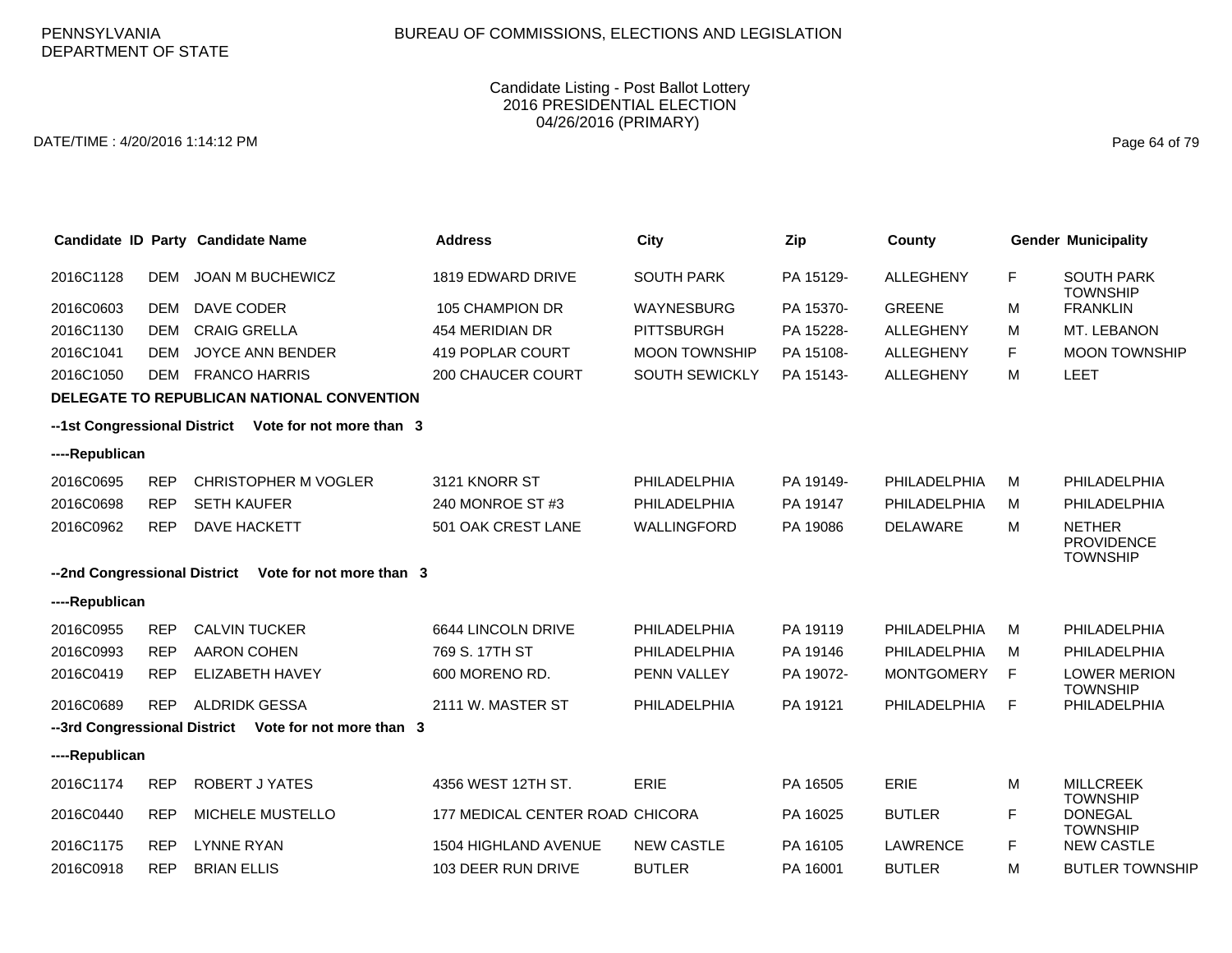DATE/TIME : 4/20/2016 1:14:12 PM Page 65 of 79

|                |            | Candidate ID Party Candidate Name                     | <b>Address</b>                     | City                                  | Zip       | County                   |    | <b>Gender Municipality</b>               |
|----------------|------------|-------------------------------------------------------|------------------------------------|---------------------------------------|-----------|--------------------------|----|------------------------------------------|
| 2016C0878      | <b>REP</b> | <b>MIKE BAKER</b>                                     | 1185 BUTLER ROAD                   | <b>WORTHINGTON</b>                    | PA 16262  | <b>ARMSTRONG</b>         | M  | <b>EAST FRANKLIN</b><br><b>TOWNSHIP</b>  |
| 2016C1181      | <b>REP</b> | <b>GALE MEASEL</b>                                    | 455 WEST MAILTLAND LANE NEW CASTLE |                                       | PA 16105- | <b>LAWRENCE</b>          | M  | <b>NESHANNOCK</b><br><b>TOWNSHIP</b>     |
| 2016C0323      | <b>REP</b> | <b>DARYL METCALFE</b>                                 | PO BOX 1536                        | <b>CRANBERRY TWP</b>                  | PA 16066- | <b>BUTLER</b>            | M  | <b>CRANBERRY</b><br><b>TOWNSHIP</b>      |
| 2016C0673      | <b>REP</b> | PHIL ENGLISH                                          | 1050 LOOKOUT DRIVE                 | ERIE                                  | PA 16507  | ERIE                     | м  | <b>CITY OF ERIE</b>                      |
| 2016C0911      | <b>REP</b> | <b>JIM KEFFALAS</b>                                   | 401 MCCALMONT ROAD                 | <b>RENFREW</b>                        | PA 16053- | <b>BUTLER</b>            | м  | <b>BUTLER TOWNSHIP</b>                   |
| 2016C0899      | <b>REP</b> | <b>LOUIS J ALIOTA</b>                                 | 538 MARGO COURT                    | ERIE                                  | PA 16505- | <b>ERIE</b>              | F  | ERIE                                     |
| 2016C0906      | <b>REP</b> | <b>DAN VETE</b>                                       | 535 DORCHESTER DRIVE               | <b>SEVEN FIELDS</b>                   | PA 16046- | <b>BUTLER</b>            | M  | <b>SEVEN FIELDS BORO</b>                 |
|                |            | --4th Congressional District Vote for not more than 3 |                                    |                                       |           |                          |    |                                          |
| ----Republican |            |                                                       |                                    |                                       |           |                          |    |                                          |
| 2016C0517      | <b>REP</b> | <b>GREG ROTHMAN</b>                                   | 1 GUNPOWDER ROAD                   | <b>MECHANICSBURG</b>                  |           | PA 17050-7338 CUMBERLAND | M  | <b>SILVER SPRING</b><br><b>TOWNSHIP</b>  |
| 2016C0998      | <b>REP</b> | <b>CHARLIE GEROW</b>                                  | 4725 CHARLES ROAD                  | <b>MECHANICSBURG</b><br>(HAMPDEN TWP) | PA 17050  | <b>CUMBERLAND</b>        | M  | <b>HAMPDEN</b><br><b>TOWNSHIP</b>        |
| 2016C0415      | <b>REP</b> | <b>MARILYN S GILLISPIE</b>                            | 612 ENSMINGER DR                   | <b>JACOBUS</b>                        | PA 17407- | <b>YORK</b>              | F  | SPRINGFIELD<br><b>TOWNSHIP</b>           |
| 2016C0928      | <b>REP</b> | <b>G EDWIN MATTHIAS</b>                               | 511 ELLEN ROAD                     | <b>CAMP HILL</b>                      | PA 17011- | <b>CUMBERLAND</b>        | M  | <b>HAMPDEN TWP.</b>                      |
| 2016C0338      | <b>REP</b> | <b>BETSY HOWER</b>                                    | 401 ROLLING ROAD                   | YORK SPRINGS                          | PA 17372- | <b>ADAMS</b>             | F  | <b>HUNTINGTON</b><br><b>TOWNSHIP</b>     |
| 2016C0895      | <b>REP</b> | <b>STAN SAYLOR</b>                                    | 575 PLEASANT GROVE ROAD RED LION   |                                       | PA 17356  | <b>YORK</b>              | M  | <b>WINDSOR</b><br><b>TOWNSHIP</b>        |
| 2016C0599      | <b>REP</b> | ALEXANDER SHORB                                       | 15 WYNTRE BROOKE DRIVE SUITE 5     |                                       | PA 17403- | <b>YORK</b>              | M  | YORK CITY                                |
| 2016C1029      | <b>REP</b> | <b>ANA PUIG</b>                                       | 4573 MANOR DRIVE                   | <b>MECHANICSBURG</b>                  | PA 17055  | <b>CUMBERLAND</b>        | F. | <b>LOWER ALLEN</b>                       |
| 2016C0935      | <b>REP</b> | <b>SCOTT BURFORD</b>                                  | 2985 DEARBORN LN                   | <b>YORK</b>                           | PA 17402  | <b>YORK</b>              | M  | <b>SPRINGETTSBURY</b><br><b>TOWNSHIP</b> |
| 2016C0894      | <b>REP</b> | <b>MATTHEW JANSEN</b>                                 | 1932 JOSEPH RD                     | <b>YORK</b>                           | PA 17408- | <b>YORK</b>              | м  | <b>NORTH CODORUS</b>                     |
| 2016C0898      | <b>REP</b> | ANDREW RITTER JR                                      | 233 WINDING WAY                    | <b>CAMP HILL</b>                      | PA 17011  | <b>CUMBERLAND</b>        | M  | <b>LOWER ALLEN</b><br><b>TOWNSHIP</b>    |
| 2016C0479      | <b>REP</b> | AMY SARAH BRENNAN                                     | 341 BLACKLATCH LANE                | <b>CAMP HILL</b>                      | PA 17011  | <b>CUMBERLAND</b>        | F. | <b>LOWER ALLEN</b><br><b>TOWNSHIP</b>    |
| 2016C0619      | <b>REP</b> | <b>TIM BARKER</b>                                     | 291 SILVER SPUR DR.                | <b>YORK</b>                           | PA 17402  | <b>YORK</b>              | м  | <b>SPRINGETTSBURY</b>                    |
| 2016C0842      | <b>REP</b> | <b>MARC A SCARINGI</b>                                | 243 N 27TH STREET                  | <b>CAMP HILL</b>                      | PA 17011- | <b>CUMBERLAND</b>        | M  | <b>CAMP HILL</b>                         |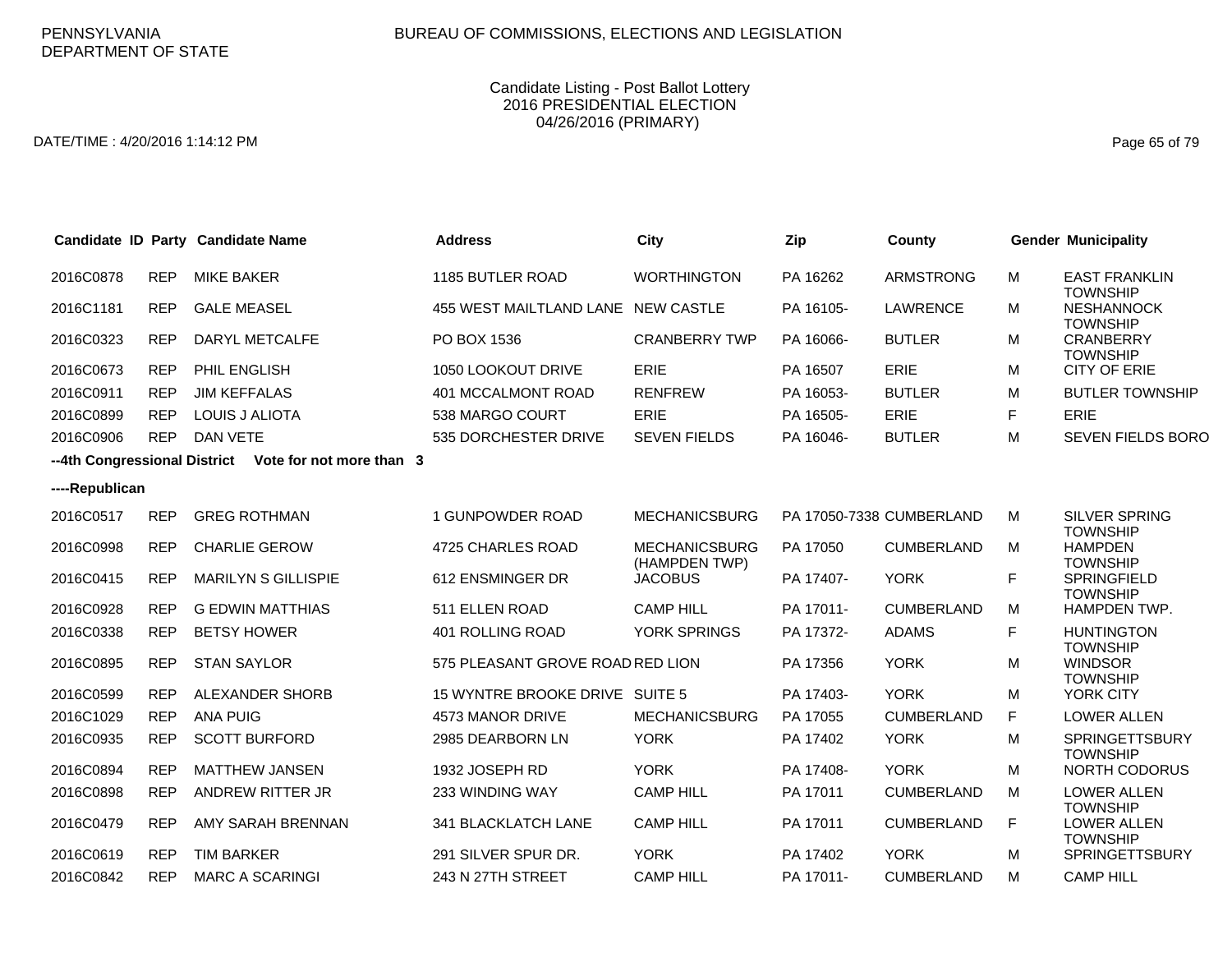PENNSYLVANIA DEPARTMENT OF STATE

### Candidate Listing - Post Ballot Lottery 2016 PRESIDENTIAL ELECTION 04/26/2016 (PRIMARY)

DATE/TIME : 4/20/2016 1:14:12 PM Page 66 of 79

| Candidate ID Party Candidate Name                        |            |                                                       | <b>Address</b>                       | City                 | Zip       | County            |    | <b>Gender Municipality</b>                                 |
|----------------------------------------------------------|------------|-------------------------------------------------------|--------------------------------------|----------------------|-----------|-------------------|----|------------------------------------------------------------|
| 2016C0891                                                | <b>REP</b> | <b>JOE SACCO</b>                                      | 74 BROOK MEADOW CIRCLE SHREWSBURY    |                      | PA 17361  | <b>YORK</b>       | м  | <b>SHREWSBURY BORO</b>                                     |
| Vote for not more than 3<br>--5th Congressional District |            |                                                       |                                      |                      |           |                   |    |                                                            |
| ----Republican                                           |            |                                                       |                                      |                      |           |                   |    |                                                            |
| 2016C0263                                                | <b>REP</b> | <b>JOYCE C HAAS</b>                                   | 14 HIGH MEADOW LANE                  | <b>STATE COLLEGE</b> | PA 16803  | <b>CENTRE</b>     | F. | <b>PATTON</b>                                              |
| 2016C0708                                                | <b>REP</b> | <b>SCOTT SCHREFFLER</b>                               | 316 TOWNSHIP LINE ROAD               | OIL CITY             | PA 16301  | <b>VENANGO</b>    | м  | <b>PINEGROVE</b>                                           |
| 2016C1068                                                | <b>REP</b> | <b>RICK CHURA</b>                                     | PO BOX 10346                         | STATE COLLEGE        | PA 16805  | <b>CENTRE</b>     | M  | <b>TOWNSHIP</b><br><b>STATE COLLEGE</b><br><b>BORO</b>     |
| 2016C0655                                                | <b>REP</b> | <b>LYLE STEWART</b>                                   | <b>41 STONE AVENUE</b>               | <b>BRADFORD</b>      | PA 16701- | <b>McKEAN</b>     | M  | <b>BRADFORD CITY</b>                                       |
| 2016C0499                                                | <b>REP</b> | SHEILA FITZGERALD STERRETT                            | 234 HARBOR ROAD                      | <b>ERIE</b>          | PA 16511  | ERIE              | F. | <b>HARBORCREEK</b>                                         |
| 2016C0901                                                | <b>REP</b> | <b>JAMES KLEIN</b>                                    | PO BOX 67                            | <b>SPRING MILLS</b>  | PA 16875- | CENTRE            | M  | <b>GREGG TWP</b>                                           |
| 2016C0660                                                | <b>REP</b> | <b>ASH KHARE</b>                                      | <b>5 LESLIE BOULEVARD</b>            | <b>WARREN</b>        | PA 16365  | <b>WARREN</b>     | M  | <b>GLADE TOWNSHIP</b>                                      |
| 2016C0319                                                | <b>REP</b> | <b>BARRY KROEKER</b>                                  | 191 E CURTIN ST                      | <b>BELLEFONTE</b>    | PA 16823- | <b>CENTRE</b>     | M  | <b>BELLEFONTE</b>                                          |
| 2016C0401                                                | <b>REP</b> | C ARNOLD MCCLURE                                      | 16381 PUMP STATION ROAD SHIRLEYSBURG |                      | PA 17260- | <b>HUNTINGDON</b> | M  | SHIRLEY TOWNSHIP                                           |
|                                                          |            | --6th Congressional District Vote for not more than 3 |                                      |                      |           |                   |    |                                                            |
| ----Republican                                           |            |                                                       |                                      |                      |           |                   |    |                                                            |
| 2016C0916                                                | <b>REP</b> | <b>MARY ELIZABETH WERT</b>                            | 21 STARR ROAD                        | <b>READING</b>       | PA 19608  | <b>BERKS</b>      | F. | LOWER HEIDELBERG                                           |
| 2016C0346                                                | <b>REP</b> | <b>LARRY E STOHLER</b>                                | 108 E GRANT STREET                   | <b>LEBANON</b>       | PA 17042- | <b>LEBANON</b>    | M  | <b>LEBANON</b>                                             |
| 2016C0436                                                | <b>REP</b> | <b>DOUG HAGER</b>                                     | 820 MOURNING DOVE RD                 | <b>AUDUBON</b>       | PA 19403- | <b>MONTGOMERY</b> | м  | LOWER                                                      |
| 2016C0924                                                | <b>REP</b> | RYAN COSTELLO                                         | PO BOX 3154                          | <b>WEST CHESTER</b>  | PA 19381- | <b>CHESTER</b>    | м  | <b>PROVIDENCE</b><br><b>WEST GOSHEN</b><br><b>TOWNSHIP</b> |
| 2016C1020                                                | <b>REP</b> | <b>WAYNE BUCKWALTER</b>                               | 6 COLTS MEADOW RUN                   | <b>DOWNINGTOWN</b>   | PA 19335  | <b>CHESTER</b>    | M  | <b>UPPER UWCHLAN</b><br><b>TWP</b>                         |
| 2016C0914                                                | <b>REP</b> | <b>ROBERT WERT</b>                                    | <b>21 STARR ROAD</b>                 | <b>READING</b>       | PA 19608  | <b>BERKS</b>      | M  | <b>LOWER HEIDELBERG</b>                                    |
| 2016C0720                                                | <b>REP</b> | MICHELLE H KICHLINE                                   | 287 KELLER ROAD                      | <b>BERWYN</b>        | PA 19312- | <b>CHESTER</b>    | F. | <b>TREDYFFRIN</b><br><b>TOWNSHIP</b>                       |
| 2016C0896                                                | <b>REP</b> | <b>VICKI LIGHTCAP</b>                                 | 333 WASHINGTON ST                    | <b>PENNSBURG</b>     | PA 18073  | <b>MONTGOMERY</b> | F. | <b>PENNSBURG</b>                                           |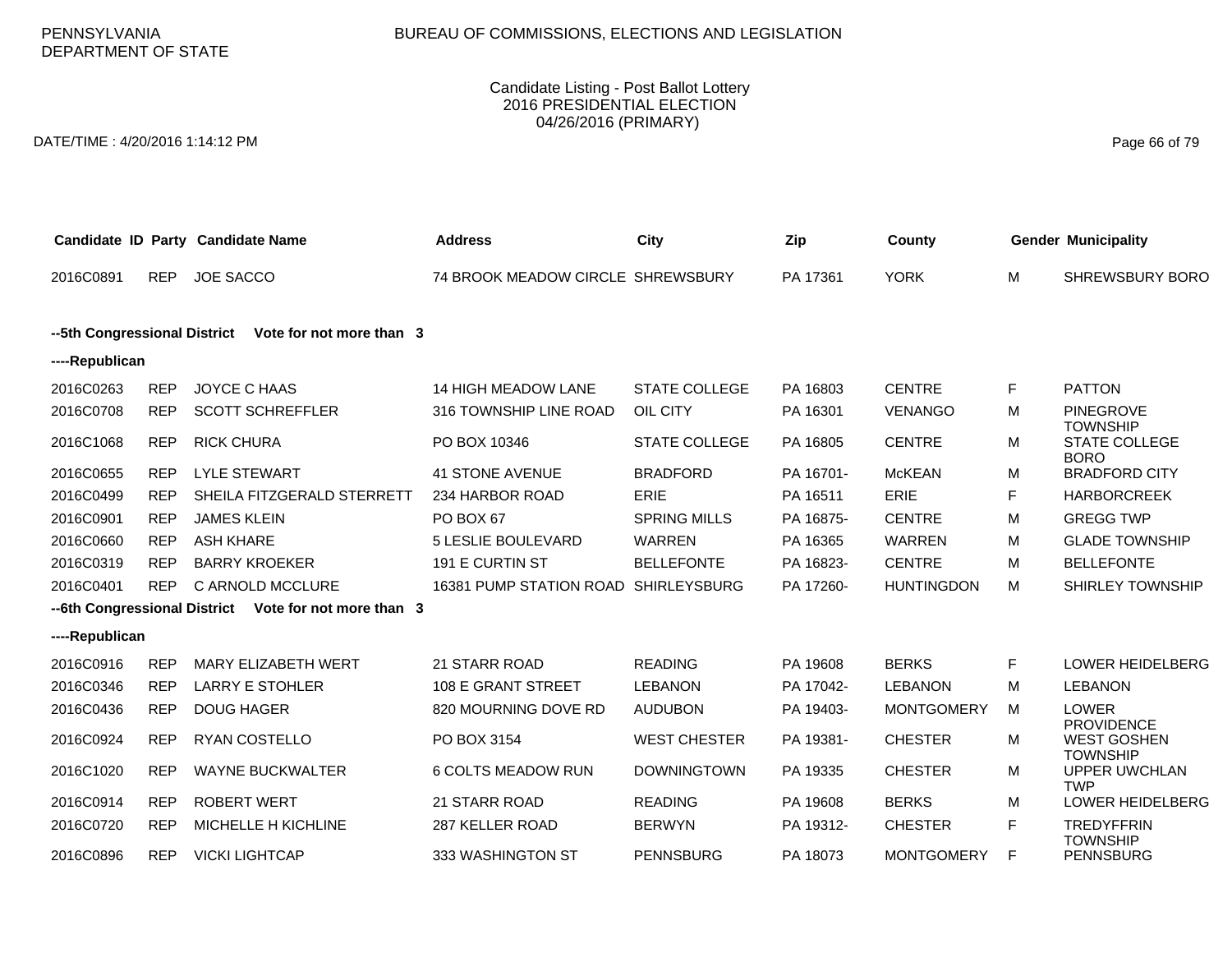# BUREAU OF COMMISSIONS, ELECTIONS AND LEGISLATION

### Candidate Listing - Post Ballot Lottery 2016 PRESIDENTIAL ELECTION 04/26/2016 (PRIMARY)

DATE/TIME : 4/20/2016 1:14:12 PM Page 67 of 79

|                              |            | Candidate ID Party Candidate Name                      | <b>Address</b>         | City                | Zip                    | <b>County</b>   |   | <b>Gender Municipality</b>                                   |
|------------------------------|------------|--------------------------------------------------------|------------------------|---------------------|------------------------|-----------------|---|--------------------------------------------------------------|
|                              |            | -- 7th Congressional District Vote for not more than 3 |                        |                     |                        |                 |   |                                                              |
| ----Republican               |            |                                                        |                        |                     |                        |                 |   |                                                              |
| 2016C0360                    | <b>REP</b> | <b>MICHAEL PUPPIO</b>                                  | 962 EDWARDS DRIVE      | SPRINGFIELD         | PA 19064               | <b>DELAWARE</b> | М | SPRINGFIELD<br><b>TOWNSHIP</b>                               |
| 2016C1025                    | <b>REP</b> | <b>RALPH E WIKE III</b>                                | 286 SAXER AVE          | <b>SPRINGFIELD</b>  | PA 19064-              | <b>DELAWARE</b> | м | SPRINGFIELD<br><b>TOWNSHIP</b>                               |
| 2016C0362                    | <b>REP</b> | ROBERT J WILLERT                                       | 573 KELLY AVENUE       | <b>WOODLYN</b>      | PA 19094               | <b>DELAWARE</b> | м | <b>RIDLEY TOWNSHIP</b>                                       |
| 2016C0365                    | <b>REP</b> | <b>JOAN MILLER</b>                                     | <b>34 MEADOWS LANE</b> | <b>HAVERFORD</b>    | PA 19041-              | <b>DELAWARE</b> | F | <b>HAVERFORD</b>                                             |
| 2016C1073                    | <b>REP</b> | <b>JAN C TING</b>                                      | 4302 PARKVIEW DRIVE    | <b>HAVERFORD</b>    | PA 19041-2014 DELAWARE |                 | м | <b>TOWNSHIP</b><br><b>HAVERFORD</b><br><b>TOWNSHIP</b>       |
| --8th Congressional District |            | Vote for not more than 3                               |                        |                     |                        |                 |   |                                                              |
| ----Republican               |            |                                                        |                        |                     |                        |                 |   |                                                              |
| 2016C0165                    | <b>REP</b> | <b>BARRY CASPER</b>                                    | 232 FAIRHILL RD        | <b>HATFIELD</b>     | PA 19440-              | <b>BUCKS</b>    | м | <b>HILLTOWN TWP</b>                                          |
| 2016C1006                    | <b>REP</b> | <b>DEBORAH EVANGELOU</b>                               | <b>66 BIRCH AVENUE</b> | <b>RICHBORO</b>     | PA 18954               | <b>BUCKS</b>    | F | <b>NORTHAMPTON</b>                                           |
| 2016C0168                    | <b>REP</b> | <b>JIM WORTHINGTON</b>                                 | 1081 CREAMERY RD       | <b>NEWTOWN</b>      | PA 18940-              | <b>BUCKS</b>    | М | <b>TOWNSHIP</b><br><b>UPPER MAKEFIELD</b><br><b>TWP</b>      |
| 2016C0656                    | <b>REP</b> | <b>GENE DIGIROLAMO</b>                                 | 5806 WHARTON CIRCLE    | <b>BENSALEM</b>     | PA 19020               | <b>BUCKS</b>    | м | <b>BENSALEM</b><br><b>TOWNSHIP</b>                           |
| 2016C0170                    | <b>REP</b> | <b>SEAN SHUTE</b>                                      | 412 RAMSEY ROAD        | YARDLEY             | PA 19067-              | <b>BUCKS</b>    | м | LOWER MAKEFIELD<br><b>TOWNSHIP</b>                           |
| 2016C0466                    | <b>REP</b> | <b>MARGUERITE QUINN</b>                                | 37 BRIDLE DRIVE        | <b>FURLONG</b>      | PA 18925-              | <b>BUCKS</b>    | F | <b>DOYLESTOWN</b><br><b>TOWNSHIP</b>                         |
| 2016C0658                    | <b>REP</b> | ROBERT G LOUGHERY                                      | 1128 SLOTTER ROAD      | <b>PERKASIE</b>     | PA 18944-              | <b>BUCKS</b>    | М | <b>BEDMINSTER</b><br><b>TOWNSHIP</b>                         |
|                              |            | --9th Congressional District Vote for not more than 3  |                        |                     |                        |                 |   |                                                              |
| ----Republican               |            |                                                        |                        |                     |                        |                 |   |                                                              |
| 2016C0608                    | <b>REP</b> | <b>LOIS KANESHIKI</b>                                  | 1076 EDGEWOOD DRIVE    | <b>DUNCANSVILLE</b> | PA 16635               | <b>BLAIR</b>    | F | <b>BLAIR TOWNSHIP</b>                                        |
| 2016C0456                    | <b>REP</b> | <b>BILL SHUSTER</b>                                    | 825 RITCHEY ROAD       | <b>EVERETT</b>      | PA 15537               | <b>BEDFORD</b>  | м | <b>PROVIDENCE</b>                                            |
| 2016C0885                    | <b>REP</b> | <b>DEBBIE TAYLOR</b>                                   | 10516 GARNES ROAD      | <b>MERCERSBURG</b>  | PA 17236-              | <b>FRANKLIN</b> | F | <b>TOWNSHIP WEST</b><br><b>MONTGOMERY</b><br><b>TOWNSHIP</b> |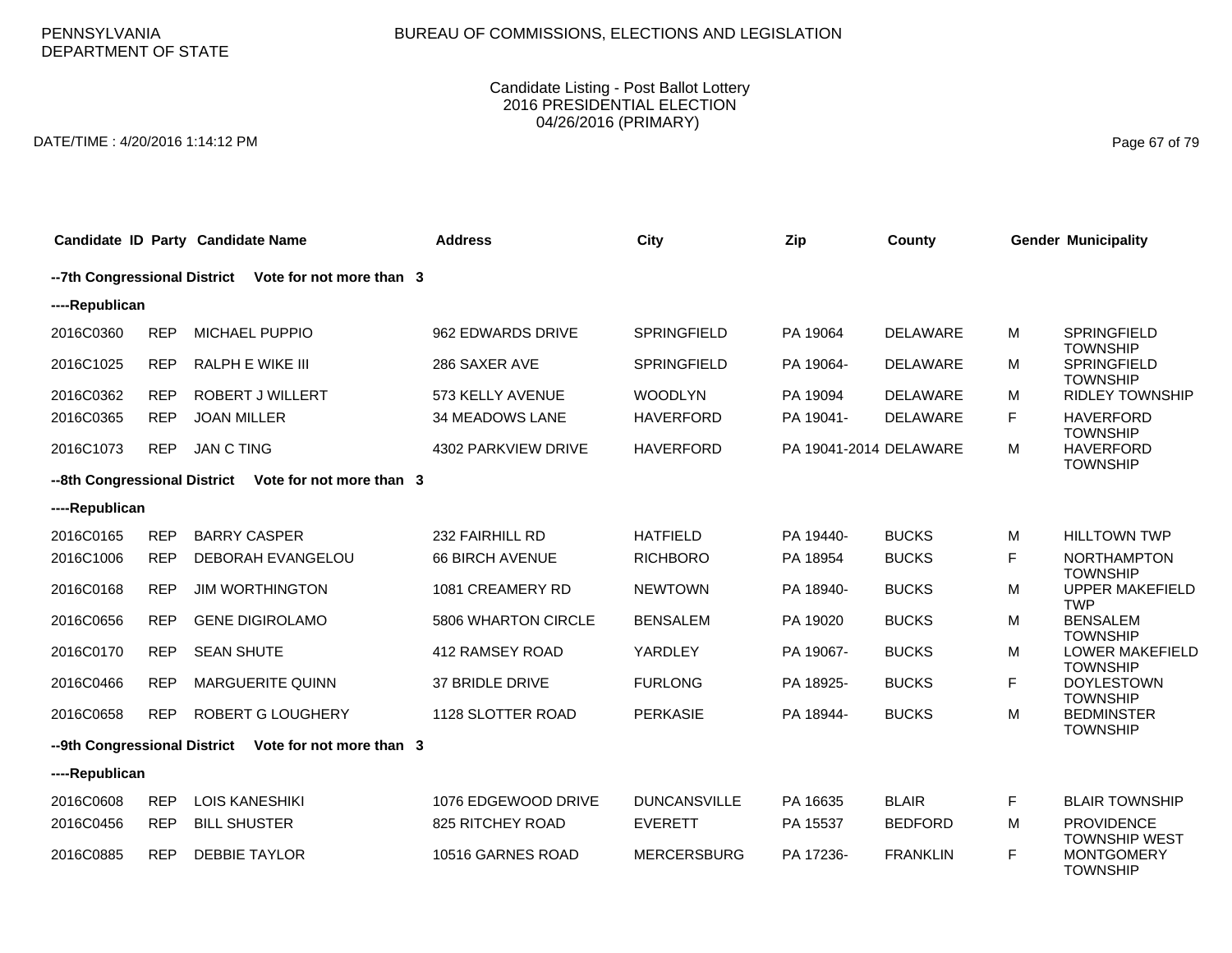DATE/TIME : 4/20/2016 1:14:12 PM Page 68 of 79

|                |            | Candidate ID Party Candidate Name                      | <b>Address</b>                        | City                  | Zip                  | County          |    | <b>Gender Municipality</b>                |
|----------------|------------|--------------------------------------------------------|---------------------------------------|-----------------------|----------------------|-----------------|----|-------------------------------------------|
| 2016C0681      | <b>REP</b> | <b>JUDY WARD</b>                                       | 3521 SYLVAN HEIGHTS<br><b>DRIVE</b>   | <b>HOLLIDAYSBURG</b>  | PA 16648             | <b>BLAIR</b>    | F  | <b>FRANKSTOWN</b><br><b>TOWNSHIP</b>      |
| 2016C0887      | <b>REP</b> | <b>CODY RAYMOND KNOTTS</b>                             | 168 S BEESON AVE                      | <b>UNIONTOWN</b>      | PA 15401-            | <b>FAYETTE</b>  | м  | <b>UNIONTOWN</b>                          |
| 2016C0680      | <b>REP</b> | <b>DAVID SHOW</b>                                      | 317 HOPWOOD COOLSPRING HOPWOOD<br>RD. |                       | PA 15445             | <b>FAYETTE</b>  | м  | NORTH UNION TWP.                          |
| 2016C0235      | <b>REP</b> | <b>BOB THOMAS</b>                                      | 171 LINCOLN ROAD                      | <b>CHAMBERSBURG</b>   | PA 17201             | <b>FRANKLIN</b> | м  | <b>CHAMBERSBURG</b><br><b>BORO</b>        |
| 2016C0890      | <b>REP</b> | JOSEPH LAMANTIA                                        | <b>166 WREN STREET</b>                | <b>INDIANA</b>        | PA 15701-            | <b>INDIANA</b>  | M  | <b>WHITE</b>                              |
|                |            | --10th Congressional District Vote for not more than 3 |                                       |                       |                      |                 |    |                                           |
| ----Republican |            |                                                        |                                       |                       |                      |                 |    |                                           |
| 2016C0941      | <b>REP</b> | <b>RYAN BELZ</b>                                       | PO BOX 87                             | <b>MILLERTON</b>      | PA 16936-            | <b>TIOGA</b>    | M  | <b>JACKSON TOWNSHIP</b>                   |
| 2016C0503      | <b>REP</b> | <b>NANCY SCHRADER</b>                                  | 313 HARRISON STREET                   | <b>SAYRE</b>          | PA 18840             | <b>BRADFORD</b> | F. | SAYRE BORO                                |
| 2016C0966      | <b>REP</b> | <b>KRYSTLE BRISTOL</b>                                 | <b>45 BRISTOL LANE</b>                | <b>TROY</b>           | PA 16947             | <b>BRADFORD</b> | F. | <b>TROY BOROUGH</b>                       |
| 2016C0195      | <b>REP</b> | <b>JOHN WELLS</b>                                      | PO BOX 300                            | <b>DINGMANS FERRY</b> | PA 18328             | <b>PIKE</b>     | M  | <b>DELAWARE TWP</b>                       |
| 2016C1040      | <b>REP</b> | <b>MARK E STOICHEFF</b>                                | 302 LOGAN STREET                      | <b>LEWISTOWN</b>      | PA 17044-            | <b>MIFFLIN</b>  | М  | <b>LEWISTOWN</b><br><b>BOROUGH</b>        |
| 2016C0969      | <b>REP</b> | CAROL D SIDES                                          | 400 UPLAND ROAD                       | <b>WILLIAMSPORT</b>   | PA 17701-            | <b>LYCOMING</b> | F. | <b>WILLIAMSPORT</b>                       |
| 2016C0578      | <b>REP</b> | <b>CHARLES BREWER</b>                                  | 218 ARNOLD ROAD                       | <b>JERMYN</b>         | PA 18433             | LACKAWANNA      | м  | <b>GREENFIELD</b><br><b>TOWNSHIP</b>      |
| 2016C0434      | <b>REP</b> | PAT SAYLOR                                             | 251 S CENTER ST                       | <b>BEAVERTOWN</b>     | PA 17813             | <b>SNYDER</b>   | F. | <b>BEAVERTOWN</b><br><b>BOROUGH</b>       |
| 2016C1078      | <b>REP</b> | <b>MARK F HOLT</b>                                     | 107 LAUREL RUN CIRCLE                 | <b>WILLIAMSPORT</b>   | PA 17701             | <b>LYCOMING</b> | м  | <b>WILLIAMSPORT</b>                       |
| 2016C0231      | <b>REP</b> | <b>TINA PICKETT</b>                                    | 321 MAIN ST                           | <b>TOWANDA</b>        | PA 18848-            | <b>BRADFORD</b> | F. | <b>WYSOX TOWNSHIP</b>                     |
| 2016C0317      | <b>REP</b> | <b>DAVE HUFFMAN</b>                                    | 123 THANKSGIVING LANE                 | <b>MONTOURSVILLE</b>  | PA 17754             | <b>LYCOMING</b> | M  | <b>UPPER FAIRFIELD</b><br><b>TOWNSHIP</b> |
| 2016C0629      | <b>REP</b> | <b>MARIO SCAVELLO</b>                                  | 8 SHELLY LANE B-10                    | MOUNT POCONO          | PA 18344-1728 MONROE |                 | M  | MOUNT POCONO<br><b>BORO</b>               |
| 2016C0620      | <b>REP</b> | <b>MARK J HARRIS</b>                                   | 729 VALLEY DRIVE                      | <b>MIDDLEBURG</b>     | PA 17842             | <b>SNYDER</b>   | M  | <b>MIDDLECREEK</b><br><b>TOWNSHIP</b>     |
| 2016C0931      | <b>REP</b> | <b>JONATHAN HAYES</b>                                  | 98 OAK TREE LANE                      | <b>MCVEYTOWN</b>      | PA 17051-            | <b>MIFFLIN</b>  | M  | <b>WAYNE</b>                              |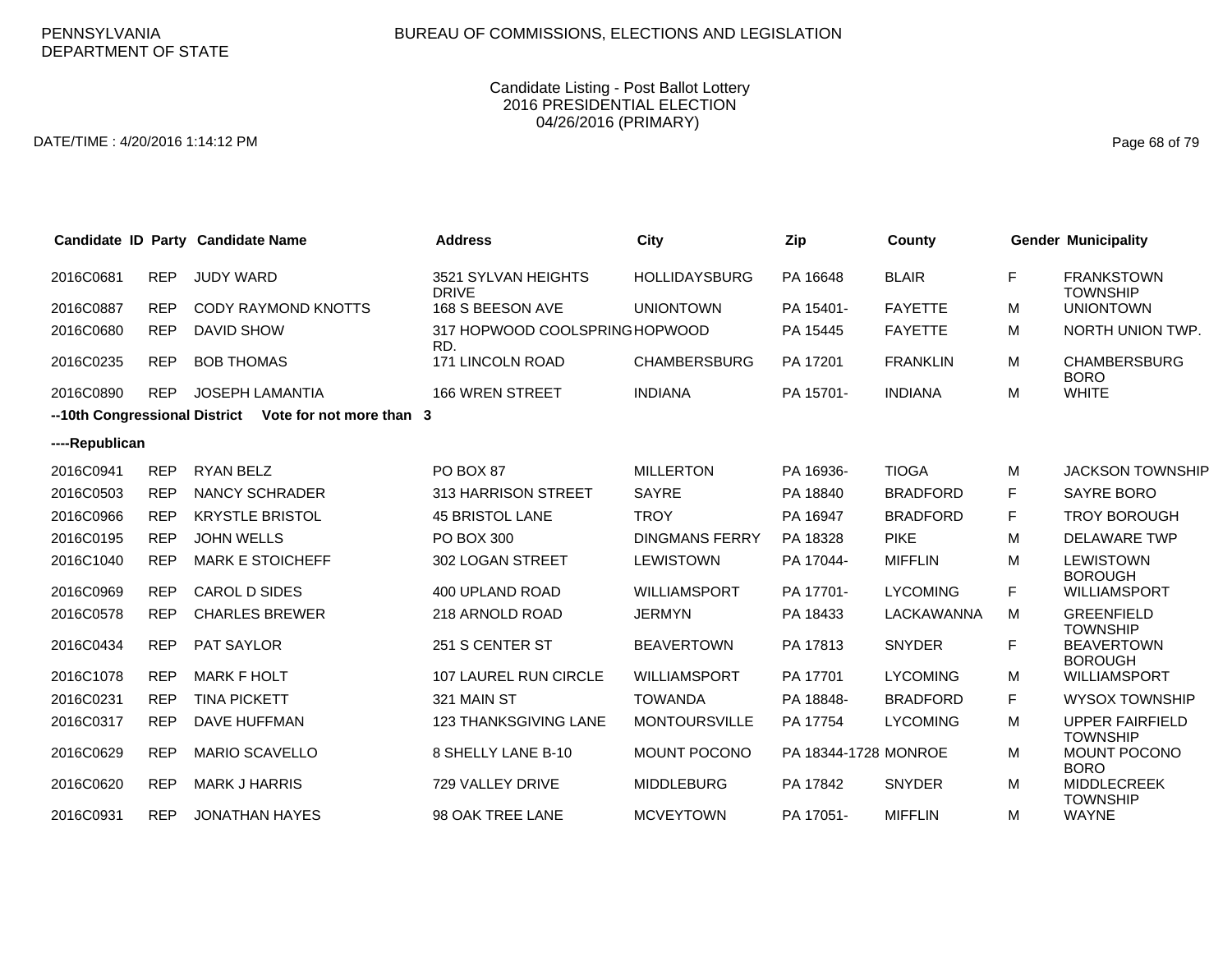# BUREAU OF COMMISSIONS, ELECTIONS AND LEGISLATION

### Candidate Listing - Post Ballot Lottery 2016 PRESIDENTIAL ELECTION 04/26/2016 (PRIMARY)

DATE/TIME : 4/20/2016 1:14:12 PM Page 69 of 79

|                               |            | Candidate ID Party Candidate Name                      | <b>Address</b>              | <b>City</b>         | Zip                   | County                |    | <b>Gender Municipality</b>                            |
|-------------------------------|------------|--------------------------------------------------------|-----------------------------|---------------------|-----------------------|-----------------------|----|-------------------------------------------------------|
| --11th Congressional District |            | Vote for not more than 3                               |                             |                     |                       |                       |    |                                                       |
| ----Republican                |            |                                                        |                             |                     |                       |                       |    |                                                       |
| 2016C0485                     | <b>REP</b> | <b>DAN MOSEL</b>                                       | <b>HARRISBURG</b>           | <b>HARRISBURG</b>   | PA 17112-             | <b>DAUPHIN</b>        | М  | <b>LOWER PAXTON</b>                                   |
| 2016C0852                     | <b>REP</b> | PHILIP G BEAR                                          | 379 HARFORD AVENUE          | <b>HARRISBURG</b>   | PA 17111              | <b>DAUPHIN</b>        | М  | <b>TOWNSHIP</b><br><b>SWATARA</b><br><b>TOWNSHIP</b>  |
| 2016C0505                     | <b>REP</b> | <b>RICHARD P ADAMS</b>                                 | <b>150 BUTLER STREET</b>    | <b>KINGSTON</b>     | PA 18704-             | <b>LUZERNE</b>        | F  | <b>KINGSTON</b>                                       |
| 2016C0642                     | <b>REP</b> | <b>RICK MORELLI</b>                                    | 9 CHRISSY LANE              | <b>SUGARLOAF</b>    | PA 18249              | LUZERNE               | M  | <b>SUGARLOAF</b><br><b>TOWNSHIP</b>                   |
| 2016C0651                     | <b>REP</b> | <b>LOWMAN HENRY</b>                                    | <b>453 SPRINGLAKE ROAD</b>  | <b>HARRISBURG</b>   | PA 17112-             | <b>DAUPHIN</b>        | М  | <b>LOWER PAXTON</b>                                   |
| 2016C0694                     | <b>REP</b> | <b>SUSAN C SUE HELM</b>                                | 3537 ATHENA AVENUE          | <b>HARRISBURG</b>   | PA 17110              | <b>DAUPHIN</b>        | F  | <b>SUSQUEHANNA</b><br><b>TOWNSHIP</b>                 |
| 2016C0528                     | <b>REP</b> | <b>REBECCA WARREN</b>                                  | 85 MEADOWBROOK ROAD         | <b>DANVILLE</b>     | PA 17821              | <b>MONTOUR</b>        | F  | VALLEY                                                |
| 2016C1071                     | <b>REP</b> | DAVID J MCELWEE                                        | 59 MORDANSVILLLE ROAD       | <b>BLOOMSBURG</b>   | PA 17815              | <b>COLUMBIA</b>       | M  | <b>MOUNT PLEASANT</b>                                 |
| 2016C1004                     | <b>REP</b> | MARLENE LOOSE                                          | 666 FORD AVENUE             | <b>KINGSTON</b>     | PA 18704              | <b>LUZERNE</b>        | F. | <b>TOWNSHIP</b><br>MUNICIPALITY OF<br><b>KINGSTON</b> |
| 2016C0725                     | <b>REP</b> | DON SHERWOOD                                           | 41 SHERWOOD DRIVE           | <b>TUNKHANNOCK</b>  | PA 18657-7882 WYOMING |                       | М  | <b>TUNKHANNOCK</b><br><b>TOWNSHIP</b>                 |
| 2016C0569                     | <b>REP</b> | <b>CAROL H DREWNIAK</b>                                | PO BOX 235                  | <b>CONYNGHAM</b>    | PA 18219              | <b>LUZERNE</b>        | F. | <b>CONYNGHAM BORO</b>                                 |
| 2016C0860                     | <b>REP</b> | <b>JEFF HASTE</b>                                      | 220 HETRICK LANE            | <b>HARRISBURG</b>   | PA 17112              | <b>DAUPHIN</b>        | M  | <b>MIDDLE PAXTON</b><br><b>TWP</b>                    |
| 2016C1002                     | <b>REP</b> | <b>BILL URBANSKI</b>                                   | 80 THIRD AVE.               | <b>KINGSTON</b>     | PA 18704              | <b>LUZERNE</b>        | М  | <b>KINGSTON</b>                                       |
| 2016C1135                     | <b>REP</b> | <b>ANDREW SHECKTOR</b>                                 | <b>1308 FAIRVIEW AVENUE</b> | <b>BERWICK</b>      | PA 18603              | <b>COLUMBIA</b>       | M  | <b>BERWICK BOROUGH</b>                                |
| 2016C0542                     | <b>REP</b> | <b>TOM PYNE</b>                                        | 910 WILHELM ROAD            | <b>HARRISBURG</b>   | PA 17111-             | <b>DAUPHIN</b>        | М  | <b>SUSQUEHANNA</b><br><b>TOWNSHIP</b>                 |
|                               |            | --12th Congressional District Vote for not more than 3 |                             |                     |                       |                       |    |                                                       |
| ----Republican                |            |                                                        |                             |                     |                       |                       |    |                                                       |
| 2016C0498                     | <b>REP</b> | <b>BRUCE KEELER</b>                                    | 258 MCKINLEY ROAD           | <b>BEAVER FALLS</b> | PA 15010              | <b>BEAVER</b>         | M  | <b>CHIPPEWA</b><br><b>TOWNSHIP</b>                    |
| 2016C0383                     | <b>REP</b> | <b>DAVE MAJERNIK</b>                                   | 932 ROCKLAND DRIVE          | <b>PITTSBURGH</b>   | PA 15239              | <b>ALLEGHENY</b>      | м  | <b>PLUM BOROUGH</b>                                   |
| 2016C0387                     | <b>REP</b> | <b>JILL COOPER</b>                                     | 8017 BREN-DINA COURT        | <b>MURRYSVILLE</b>  | PA 15668              | <b>WESTMORELAND F</b> |    | <b>MURRYSVILLE</b>                                    |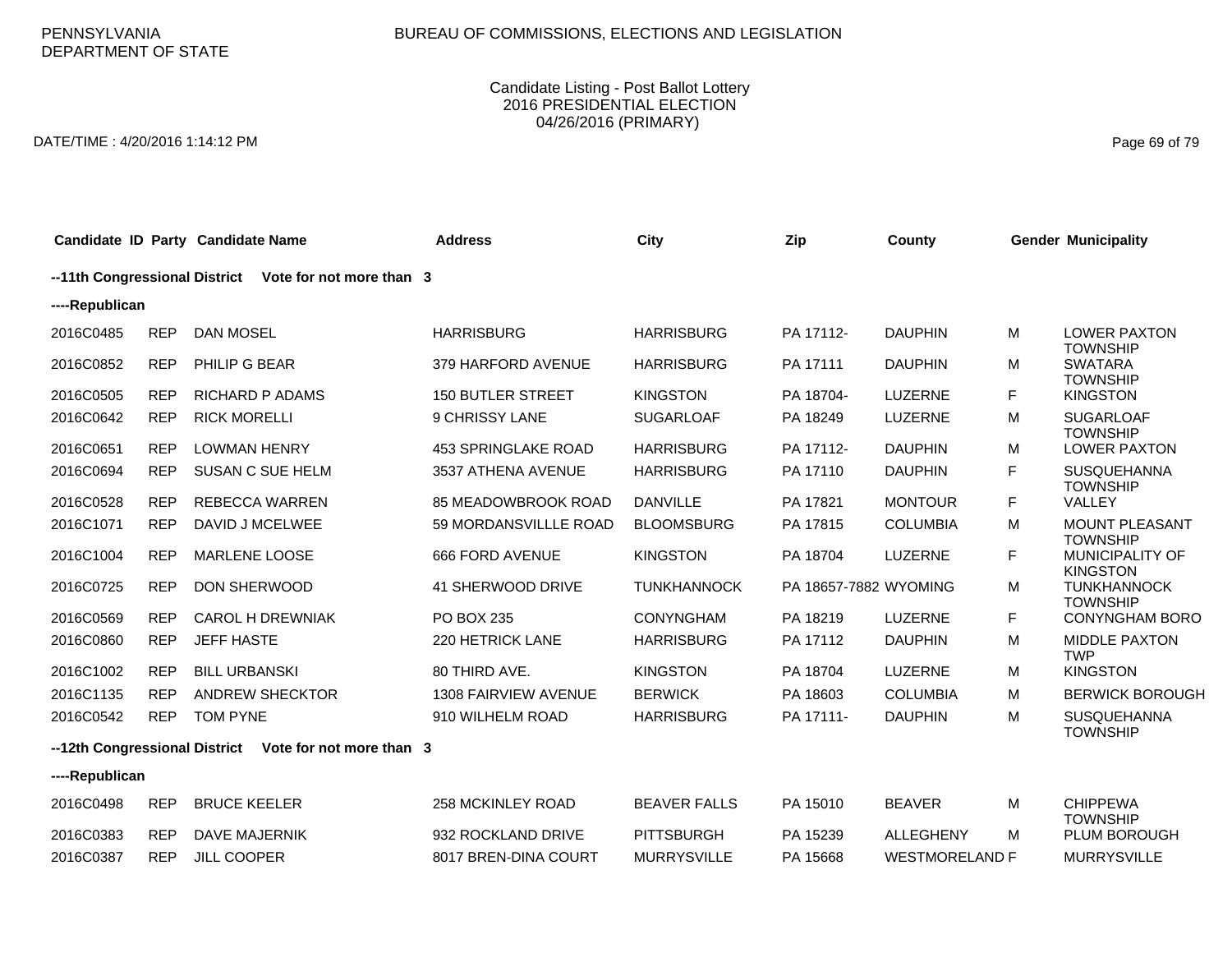DATE/TIME : 4/20/2016 1:14:12 PM Page 70 of 79

|                |            | Candidate ID Party Candidate Name                       | <b>Address</b>                     | City                        | Zip       | County                |   | <b>Gender Municipality</b>              |
|----------------|------------|---------------------------------------------------------|------------------------------------|-----------------------------|-----------|-----------------------|---|-----------------------------------------|
| 2016C0769      | <b>REP</b> | <b>GABRIEL KELLER</b>                                   | <b>804 FRANKLIN ROAD</b>           | <b>MARS</b>                 | PA 16046  | <b>ALLEGHENY</b>      | м | <b>TOWNSHIP OF PINE</b>                 |
| 2016C0375      | <b>REP</b> | JEFF STEIGERWALT                                        | 2624 WOODMONT LANE                 | <b>WEXFORD</b>              | PA 15090  | <b>ALLEGHENY</b>      | м | <b>FRANKLIN PARK</b>                    |
| 2016C0776      | <b>REP</b> | L ROGER VALENTE                                         | 412 SEWICKLEY HGTS DRIVE SEWICKLEY |                             | PA 15143- | <b>ALLEGHENY</b>      | м | <b>ALEPPO TOWNSHIP</b>                  |
| 2016C0624      | <b>REP</b> | <b>SAM MICLOT</b>                                       | <b>264 KITTANNING PIKE</b>         | <b>PITTSBURGH</b>           | PA 15215  | <b>ALLEGHENY</b>      | M | O'HARA TOWNSHIP                         |
| 2016C0357      | <b>REP</b> | <b>CHRISTOPHER FROMME</b>                               | <b>113 PITTVIEW RD</b>             | <b>PITTSBURGH</b>           | PA 15237  | <b>ALLEGHENY</b>      | м | <b>ROSS TOWNSHIP</b>                    |
| 2016C0845      | <b>REP</b> | <b>JAMES VASILKO</b>                                    | 140 LUNA LANE                      | <b>JOHNSTOWN</b>            | PA 15904- | <b>CAMBRIA</b>        | M | <b>RICHLAND</b><br><b>TOWNSHIP</b>      |
| 2016C0613      | <b>REP</b> | <b>MIKE MCMULLEN</b>                                    | <b>PO BOX 220</b>                  | <b>GIBSONIA</b>             | PA 15044- | <b>ALLEGHENY</b>      | м | <b>HAMPTON</b>                          |
| 2016C1032      | <b>REP</b> | <b>JOSEPH MATTHEW SERNELL</b>                           | <b>REAR 706 LAWRENCE ST</b>        | <b>JOHNSTOWN</b>            | PA 15904  | <b>CAMBRIA</b>        | M | <b>GEISTOWN</b><br><b>BOROUGH</b>       |
| 2016C1007      | <b>REP</b> | MICHELE GILLIN TREVORROW                                | 455 ORCHARD ST                     | <b>JOHNSTOWN</b>            | PA 15905  | <b>CAMBRIA</b>        | F | <b>SOUTHMONT</b><br><b>BOROUGH</b>      |
| 2016C0372      | <b>REP</b> | <b>ROBERT HOWARD</b>                                    | 229 SEASONS DRIVE                  | <b>WEXFORD</b>              | PA 15090  | <b>ALLEGHENY</b>      | м | <b>MARSHALL</b>                         |
| 2016C1075      | <b>REP</b> | <b>MONICA MORRILL</b>                                   | P.O. BOX 101                       | <b>STOYSTOWN</b>            | PA 15563  | <b>SOMERSET</b>       | F | <b>STOYSTOWN</b>                        |
| 2016C0328      | <b>REP</b> | <b>LARRY BORLAND</b>                                    | 3915 BRIDGEWOOD CIRCLE             | <b>MURRYSVILLE</b>          | PA 15668  | <b>WESTMORELAND M</b> |   | <b>MURRYSVILLE</b>                      |
|                |            | --13th Congressional District  Vote for not more than 3 |                                    |                             |           |                       |   |                                         |
| ----Republican |            |                                                         |                                    |                             |           |                       |   |                                         |
| 2016C0696      | <b>REP</b> | <b>ALAN APT</b>                                         | 2230 DEKALB PIKE                   | <b>EAST NORRITON</b>        | PA 19401  | <b>MONTGOMERY</b>     | м | <b>EAST NORRITON</b><br><b>TOWNSHIP</b> |
| 2016C0425      | <b>REP</b> | <b>SHANNON OSCAR</b>                                    | 616 TWICKENHAM RD                  | <b>GLENSIDE</b>             | PA 19038- | <b>MONTGOMERY</b>     | F | CHELTENHAM<br><b>TOWNSHIP</b>           |
| 2016C0855      | <b>REP</b> | <b>GILBERT COX</b>                                      | 255 E WAVERLY ROAD                 | <b>WYNCOTE</b>              | PA 19095- | <b>MONTGOMERY</b>     | M | <b>CHELTENHAM</b>                       |
| 2016C0481      | <b>REP</b> | <b>PAM LEVY</b>                                         | 1434 GREENAWALT ROAD               | <b>HUNTINGDON</b><br>VALLEY | PA 19006  | <b>MONTGOMERY</b>     | F | <b>LOWER MORELAND</b>                   |
| 2016C1011      | <b>REP</b> | <b>LAUREN E CASPER</b>                                  | 8632 TRUMBAUER DRIVE               | <b>WYNDMOOR</b>             | PA 19038  | <b>MONTGOMERY</b>     | E | <b>SPRINGFIELD</b>                      |
| 2016C0729      | <b>REP</b> | TOM ELLIS                                               | 8332 HIGH SCHOOL ROAD              | <b>ELKINS PARK</b>          | PA 19027  | <b>MONTGOMERY</b>     | M | <b>CHELTENHAM</b>                       |
| 2016C0664      | <b>REP</b> | <b>MICHAEL J MCMONAGLE</b>                              | 300 GREENWOOD ROAD                 | LANSDALE                    | PA 19446- | <b>MONTGOMERY</b>     | M | LANSDALE                                |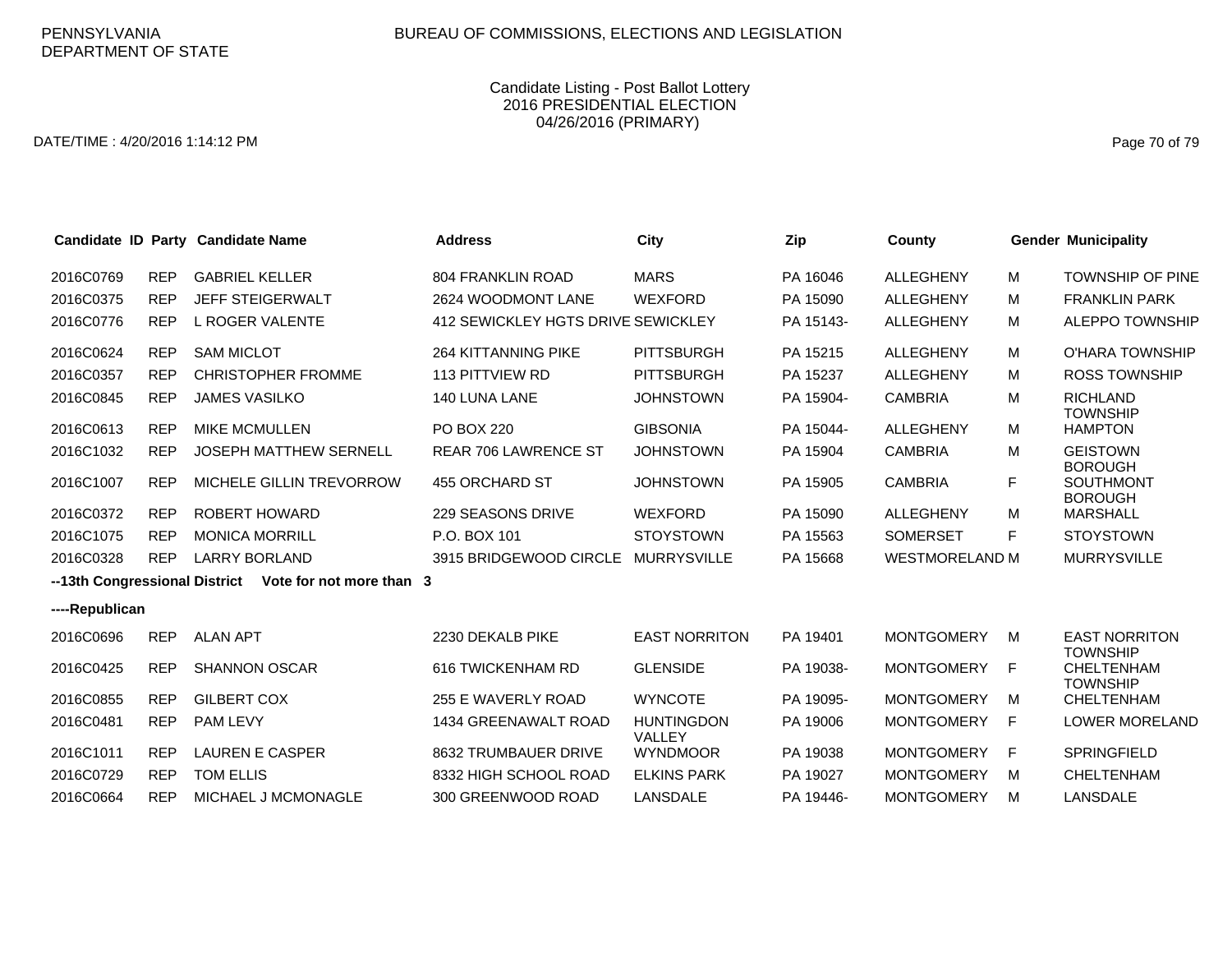DATE/TIME : 4/20/2016 1:14:12 PM Page 71 of 79

| Candidate ID Party Candidate Name |            |                        |                                                        | <b>Address</b>                      | City                 | Zip                 | County           |    | <b>Gender Municipality</b>                |
|-----------------------------------|------------|------------------------|--------------------------------------------------------|-------------------------------------|----------------------|---------------------|------------------|----|-------------------------------------------|
|                                   |            |                        | --14th Congressional District Vote for not more than 3 |                                     |                      |                     |                  |    |                                           |
| ----Republican                    |            |                        |                                                        |                                     |                      |                     |                  |    |                                           |
| 2016C0850                         | <b>REP</b> | <b>MARY ANN MELOY</b>  |                                                        | 917 RED OAK DRIVE                   | <b>PITTSBURGH</b>    | PA 15238-           | <b>ALLEGHENY</b> | F. | <b>HARMAR TOWNSHIP</b>                    |
| 2016C0768                         | <b>REP</b> |                        | <b>CAMERON S LINTON</b>                                | 20 WELSFORD ST                      | <b>PITTSBURGH</b>    | PA 15213-           | ALLEGHENY        | м  | <b>CITY OF</b><br><b>PITTSBURGH</b>       |
| 2016C0835                         | <b>REP</b> | MIKE DEVANNEY          |                                                        | 5210 WESTMINISTER PLACE PITTSBURGH  |                      | PA 15232            | <b>ALLEGHENY</b> | M  | <b>PITTSBURGH</b>                         |
|                                   |            |                        | --15th Congressional District Vote for not more than 3 |                                     |                      |                     |                  |    |                                           |
| ----Republican                    |            |                        |                                                        |                                     |                      |                     |                  |    |                                           |
| 2016C1035                         | <b>REP</b> |                        | <b>SCOTT UEHLINGER</b>                                 | 603 WEST FRANKLIN ST.<br>TOPTON, PA | <b>TOPTON</b>        | PA 19562            | <b>BERKS</b>     | м  | <b>TOPTON</b>                             |
| 2016C0826                         | <b>REP</b> |                        | <b>ROBERT E SMITH JR</b>                               | 1060 EAST GORDON ST                 | <b>ALLENTOWN</b>     | PA 18109-           | <b>LEHIGH</b>    | M  | <b>ALLENTOWN</b>                          |
| 2016C1042                         | <b>REP</b> | <b>JOHN K REBER SR</b> |                                                        | 104 JEFFERSON COURT                 | <b>BERNVILLE</b>     | PA 19506-9461 BERKS |                  | M  | <b>JEFFERSON</b><br><b>TOWNSHIP</b>       |
| 2016C0359                         | <b>REP</b> | <b>MARK HOFFMAN</b>    |                                                        | 4578 JASMINE DR.                    | <b>CENTER VALLEY</b> | PA 18034            | <b>LEHIGH</b>    | M  | <b>UPPER SAUCON</b><br><b>TOWNSHIP</b>    |
| 2016C1000                         | <b>REP</b> | <b>PATRICK KERWIN</b>  |                                                        | 101 KREIDEHEIM LANE                 | <b>ANNVILLE</b>      | PA 17003            | <b>LEBANON</b>   | M  | NORTH ANNVILLE<br><b>TOWNSHIP</b>         |
| 2016C0211                         | <b>REP</b> |                        | <b>RYAN E MACKENZIE</b>                                | 3192 BOYALSTON CIRCLE               | <b>EMMAUS</b>        | PA 18049            | <b>LEHIGH</b>    | M  | <b>LOWER MACUNGIE</b><br><b>TOWNSHIP</b>  |
| 2016C0522                         | <b>REP</b> | <b>MALCOLM COLE</b>    |                                                        | <b>7 CHERRY TREE LANE</b>           | <b>BERNVILLE</b>     | PA 19506            | <b>BERKS</b>     | M  | <b>TUPLEHOCKEN</b>                        |
| 2016C0250                         | <b>REP</b> |                        | <b>DEAN N BROWNING</b>                                 | 2432 W CONGRESS STREET              | ALLENTOWN            | PA 18104-           | <b>LEHIGH</b>    | M  | <b>SOUTH WHITEHALL</b><br><b>TOWNSHIP</b> |
| 2016C0247                         | <b>REP</b> | <b>WILLIAM L HEYDT</b> |                                                        | 2505 HOUGHTON LEAN                  | <b>MACUNGIE</b>      | PA 18062            | <b>LEHIGH</b>    | M  | <b>LOWER MACUNGIE</b><br><b>TOWNSHIP</b>  |
| 2016C0600                         | <b>REP</b> |                        | <b>CHRISTIAN Y LEINBACH</b>                            | 1316 HEX HIGHWAY                    | <b>HAMBURG</b>       | PA 19526            | <b>BERKS</b>     | M  | <b>TILDEN TOWNSHIP</b>                    |
|                                   |            |                        | --16th Congressional District Vote for not more than 3 |                                     |                      |                     |                  |    |                                           |
| ----Republican                    |            |                        |                                                        |                                     |                      |                     |                  |    |                                           |
| 2016C0125                         | <b>REP</b> |                        | DAVID M DUMEYER                                        | 1665 SILVER SPRING ROAD             | <b>LANDISVILLE</b>   | PA 17538-           | <b>LANCASTER</b> | M  | <b>WEST HEMPFIELD</b><br><b>TOWNSHIP</b>  |
| 2016C0208                         | <b>REP</b> |                        | <b>GORDON DENLINGER</b>                                | 2121 MAIN STREET                    | <b>NARVON</b>        | PA 17555            | <b>LANCASTER</b> | M  | CAERNARVON<br><b>TOWNSHIP</b>             |
| 2016C0812                         | <b>REP</b> |                        | <b>DOUGLAS W BRUBAKER</b>                              | 1430 ROHRERSTOWN ROAD LANCASTER     |                      | PA 17601            | <b>LANCASTER</b> | м  | <b>EAST HEMPFIELD</b><br><b>TOWNSHIP</b>  |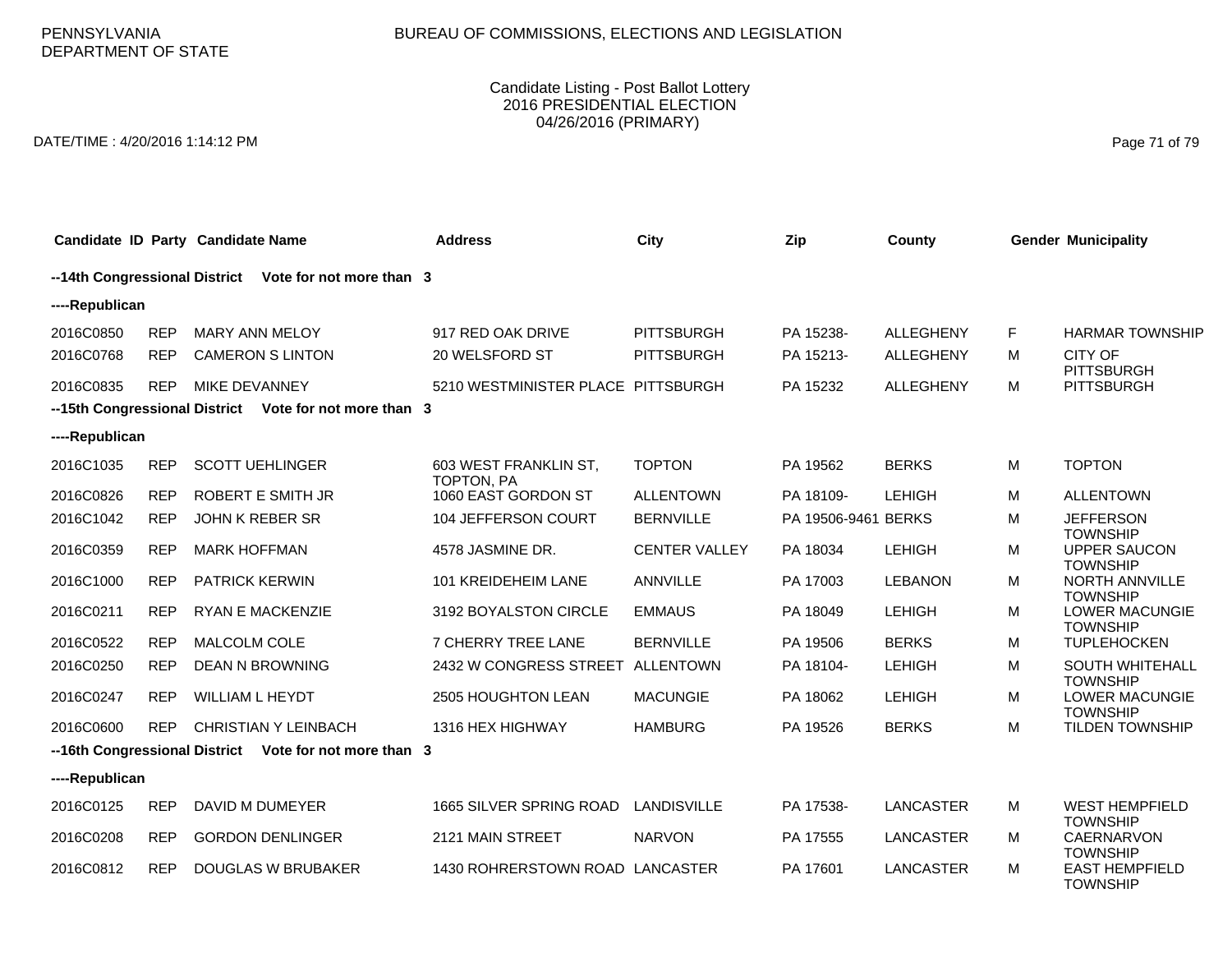DATE/TIME : 4/20/2016 1:14:12 PM Page 72 of 79

|                                                        |            | Candidate ID Party Candidate Name | <b>Address</b>                              | <b>City</b>                   | Zip       | County                |    | <b>Gender Municipality</b>                              |
|--------------------------------------------------------|------------|-----------------------------------|---------------------------------------------|-------------------------------|-----------|-----------------------|----|---------------------------------------------------------|
| 2016C1082                                              | <b>REP</b> | <b>MARC LEMON</b>                 | 1401 EYE STREET NW, SUITE WASHINGTON<br>800 |                               | DC 20005- | <b>LANCASTER</b>      | м  | <b>MANHEIM TOWNSHIP</b>                                 |
| 2016C0997                                              | <b>REP</b> | <b>TERRY CHRISTOPHER</b>          | 1156 JAMAICA RD                             | LANCASTER                     | PA 17602- | <b>LANCASTER</b>      | м  | <b>LANCASTER TWP</b>                                    |
| 2016C0723                                              | <b>REP</b> | <b>THOMAS CHIOMENTO</b>           | 70 DEER PATH                                | <b>KENNETT SQUARE</b>         | PA 19348  | <b>CHESTER</b>        | м  | <b>KENNETT TOWNSHIP</b>                                 |
| --17th Congressional District Vote for not more than 3 |            |                                   |                                             |                               |           |                       |    |                                                         |
| ----Republican                                         |            |                                   |                                             |                               |           |                       |    |                                                         |
| 2016C0407                                              | <b>REP</b> | ROBERT E AMES                     | 129 SECOND STREET                           | <b>COALDALE</b>               | PA 18218- | <b>SCHUYLKILL</b>     | М  | <b>COALDALE</b>                                         |
| 2016C0654                                              | <b>REP</b> | T LYNETTE VILLANO                 | 612 WYOMING AVE                             | <b>WEST PITTSTON</b>          | PA 18643- | LUZERNE               | F  | <b>WEST PITTSTON</b>                                    |
| 2016C0693                                              | <b>REP</b> | <b>RON BOLTZ</b>                  | 186 DARKWOOD RD                             | <b>PINE GROVE</b>             | PA 17963- | <b>SCHUYLKILL</b>     | М  | PINE GROVE                                              |
| 2016C0509                                              | <b>REP</b> | MARY BETH DOUGHERTY               | 355 WEST MAIN STREET                        | <b>GIRARDVILLE</b>            | PA 17935  | <b>SCHUYLKILL</b>     | F  | <b>TOWNSHIP</b><br><b>GIRARDVILLE</b><br><b>BOROUGH</b> |
| 2016C0892                                              | <b>REP</b> | <b>CHARLIE KIRKWOOD</b>           | PO BOX 67                                   | SHAWNEE ON<br><b>DELAWARE</b> | PA 18356- | <b>MONROE</b>         | М  | <b>SMITHFIELD</b><br><b>TOWNSHIP</b>                    |
| 2016C1026                                              | <b>REP</b> | <b>GEORGE F HALCOVAGE</b>         | 1282 OAK TERRACE                            | <b>POTTSVILLE</b>             | PA 17901- | <b>SCHUYLKILL</b>     | м  | <b>POTTSVILLE</b>                                       |
| 2016C0635                                              | <b>REP</b> | <b>GLORIA LEE SNOVER</b>          | 4010 PRIMA DRIVE                            | <b>EASTON</b>                 | PA 18045  | <b>NORTHAMPTON</b>    | F  | <b>BETHLEHEM</b><br><b>TOWNSHIP</b>                     |
| 2016C0634                                              | <b>REP</b> | <b>GEORGE PAUL BLAUER</b>         | <b>13 HORTENSE STREET</b>                   | <b>WILKES BARRE</b>           | PA 18702  | LUZERNE               | м  | <b>WILKES BARRE CITY</b>                                |
| 2016C0636                                              | <b>REP</b> | CAROLYN L BONKOSKI                | 225 SUMMER VALLEY ROAD                      | <b>ORWIGSBURG</b>             | PA 17961- | <b>SCHUYLKILL</b>     | F  | <b>WEST BRUNSWICK</b>                                   |
| 2016C0697                                              | <b>REP</b> | THERESA SANTAI GAFFNEY            | 20 MIDDLE ST                                | PINE GROVE                    | PA 17963  | <b>SCHUYLKILL</b>     | F. | WAYNE TOWNSHIP                                          |
| 2016C0588                                              | <b>REP</b> | <b>THOMAS WHITEHEAD</b>           | 72 IROQUOIS RD                              | <b>ALBRIGHTSVILLE</b>         | PA 18210  | <b>MONROE</b>         | M  | <b>TUNKHANNOCK</b><br><b>TOWNSHIP</b>                   |
| --18th Congressional District                          |            | Vote for not more than 3          |                                             |                               |           |                       |    |                                                         |
| ----Republican                                         |            |                                   |                                             |                               |           |                       |    |                                                         |
| 2016C1049                                              | <b>REP</b> | <b>JUSTIN DEPLATO</b>             | 106 CRESCENT DRIVE                          | <b>MT LEBANON</b>             | PA 15228  | <b>ALLEGHENY</b>      | м  | <b>MT LEBANON</b>                                       |
| 2016C0467                                              | <b>REP</b> | <b>SCOTT E AVOLIO</b>             | 162 LAKEWOOD ROAD                           | <b>GREENSBURG</b>             | PA 15601- | <b>WESTMORELAND M</b> |    | <b>UNITY TOWNSHIP</b>                                   |
| 2016C0773                                              | <b>REP</b> | AL QUAYE                          | 4005 DUCKHORN DR                            | <b>CORAOPOLIS</b>             | PA 15108  | <b>ALLEGHENY</b>      | м  | <b>MOON TWP</b>                                         |
| 2016C1016                                              | <b>REP</b> | <b>VIRGINIA STRAIN</b>            | 137 PAINTER ST                              | <b>TRAFFORD</b>               | PA 15085  | <b>WESTMORELAND F</b> |    | PENN TOWNSHIP                                           |
| 2016C0847                                              | <b>REP</b> | <b>CHUCK KONKUS</b>               | 206 CHRIS DRIVE                             | <b>IRWIN</b>                  | PA 15642  | <b>WESTMORELAND M</b> |    | PENN TOWNSHIP                                           |
| 2016C1107                                              | <b>REP</b> | <b>JOHN PETRARCA</b>              | 2019 SKYLINE DRIVE                          | <b>LATROBE</b>                | PA 15650  | <b>WESTMORELAND M</b> |    | <b>UNITY TOWNSHIP</b>                                   |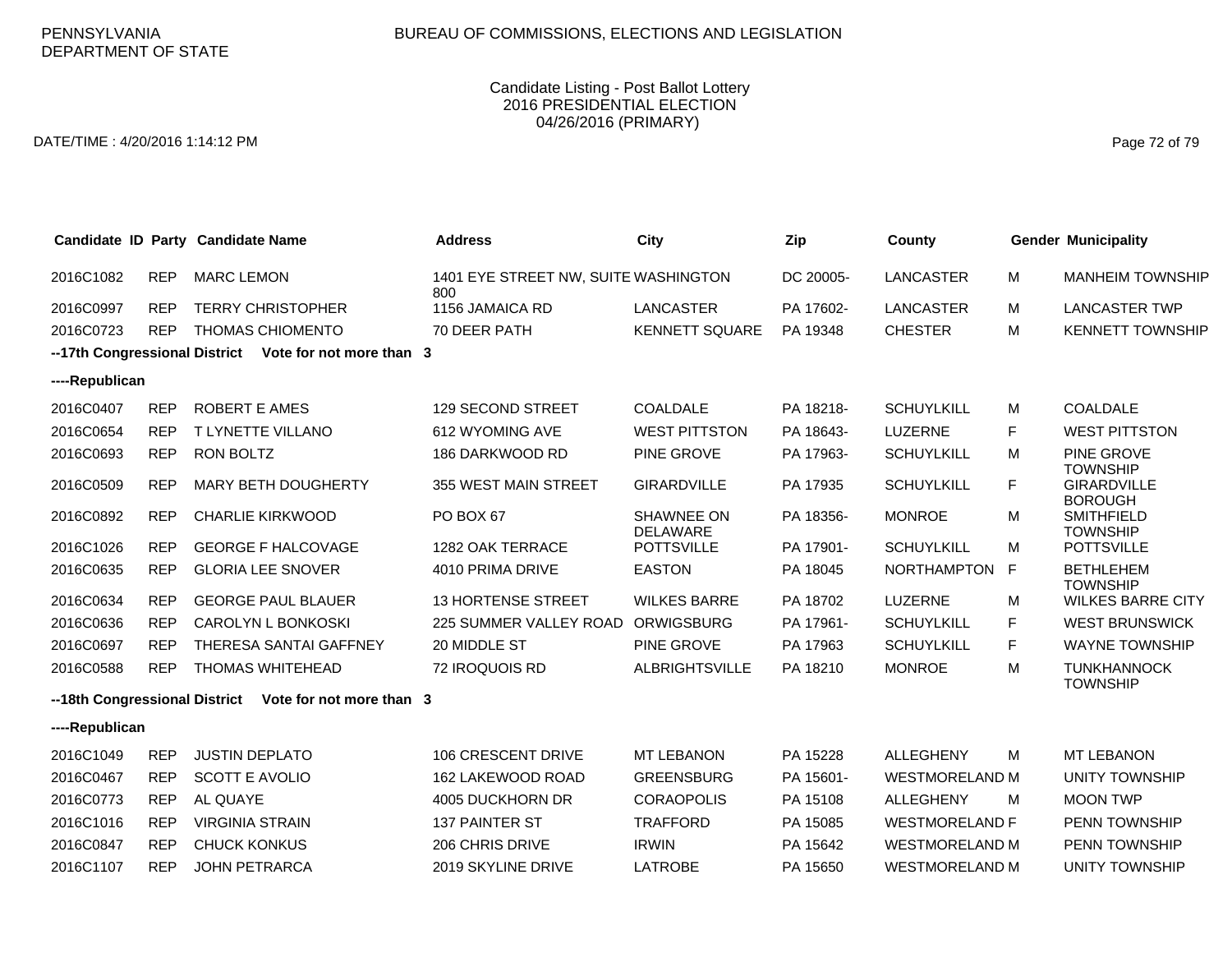### Candidate Listing - Post Ballot Lottery 2016 PRESIDENTIAL ELECTION 04/26/2016 (PRIMARY)

DATE/TIME : 4/20/2016 1:14:12 PM Page 73 of 79

|                              |            | Candidate ID Party Candidate Name              | <b>Address</b>                   | City                | Zip       | County                |   | <b>Gender Municipality</b>           |
|------------------------------|------------|------------------------------------------------|----------------------------------|---------------------|-----------|-----------------------|---|--------------------------------------|
| 2016C0545                    | <b>REP</b> | <b>RICK SACCONE</b>                            | 404 BOSTON HOLLOW ROAD ELIZABETH |                     | PA 15037  | <b>ALLEGHENY</b>      | M | <b>ELIZABETH</b><br><b>TOWNSHIP</b>  |
| 2016C1178                    | <b>REP</b> | <b>MARY JO SILVIS</b>                          | 546 BALTZER MEYER PIKE           | <b>GREENSBURG</b>   | PA 15601- | <b>WESTMORELAND F</b> |   | <b>HEMPFIELD</b>                     |
| 2016C0766                    | <b>REP</b> | <b>SUE MEANS</b>                               | 3485 SOUTH PARK ROAD             | <b>BETHEL PARK</b>  | PA 15102  | <b>ALLEGHENY</b>      | F | <b>BETHEL PARK</b>                   |
| 2016C0764                    | <b>REP</b> | <b>JIM MEANS</b>                               | 3485 SOUTH PARK ROAD             | <b>BETHEL PARK</b>  | PA 15102  | ALLEGHENY             | м | <b>BETHEL PARK</b>                   |
| 2016C0765                    | <b>REP</b> | <b>THOMAS J URAM</b>                           | 723 BROWNLEE ROAD                | EIGHTY-FOUR         | PA 15330- | <b>WASHINGTON</b>     | м | <b>NORTH STRABANE</b>                |
|                              |            | ALT DELEGATE TO DEMOCRATIC NATIONAL CONVENTION |                                  |                     |           |                       |   |                                      |
|                              |            | --1st Congressional District Vote for 1        |                                  |                     |           |                       |   |                                      |
| ----Democratic               |            |                                                |                                  |                     |           |                       |   |                                      |
| 2016C0731                    | <b>DEM</b> | <b>KATHRYN S HUGGINS</b>                       | 6119 RACE STREET                 | PHILADELPHIA        | PA 19139- | PHILADELPHIA          | F | PHILADELPHIA                         |
| --2nd Congressional District |            | Vote for 1                                     |                                  |                     |           |                       |   |                                      |
| ----Democratic               |            |                                                |                                  |                     |           |                       |   |                                      |
| 2016C0518                    | DEM        | DAN KESSLER                                    | 2001 HAMILTON ST #2109           | PHILADELPHIA        | PA 19130- | PHILADELPHIA          | м | PHILADELPHIA                         |
| 2016C1143                    | <b>DEM</b> | <b>WALTER TSOU</b>                             | 325 E DURHAM ST                  | PHILADELPHIA        | PA 19119- | PHILADELPHIA          | м | PHILADELPHIA                         |
|                              |            | --4th Congressional District Vote for 1        |                                  |                     |           |                       |   |                                      |
| ----Democratic               |            |                                                |                                  |                     |           |                       |   |                                      |
| 2016C1015                    | DEM        | <b>KATE JOHNSON</b>                            | 2304 CHESTNUT ST                 | <b>HARRISBURG</b>   | PA 17104- | <b>DAUPHIN</b>        | F | <b>HARRISBURG</b>                    |
| 2016C0727                    | DEM        | SALOME M JOHNSON                               | 420 FRIENDSHIP AVE               | <b>HALLAM</b>       | PA 17406- | <b>YORK</b>           | F | <b>HALLAM</b>                        |
|                              |            | --6th Congressional District Vote for 1        |                                  |                     |           |                       |   |                                      |
| ----Democratic               |            |                                                |                                  |                     |           |                       |   |                                      |
| 2016C0625                    | DEM        | <b>CAROLYN COMITTA</b>                         | 115 S BRANDYWINE ST              | <b>WEST CHESTER</b> | PA 19382- | <b>CHESTER</b>        | F | <b>WEST CHESTER</b>                  |
| 2016C1158                    | DEM        | <b>HANNAH ALPERT</b>                           | 4039 TINKER HILL RD              | <b>PHOENIXVILLE</b> | PA 19460- | <b>CHESTER</b>        | F | <b>BOROUGH</b><br><b>CHARLESTOWN</b> |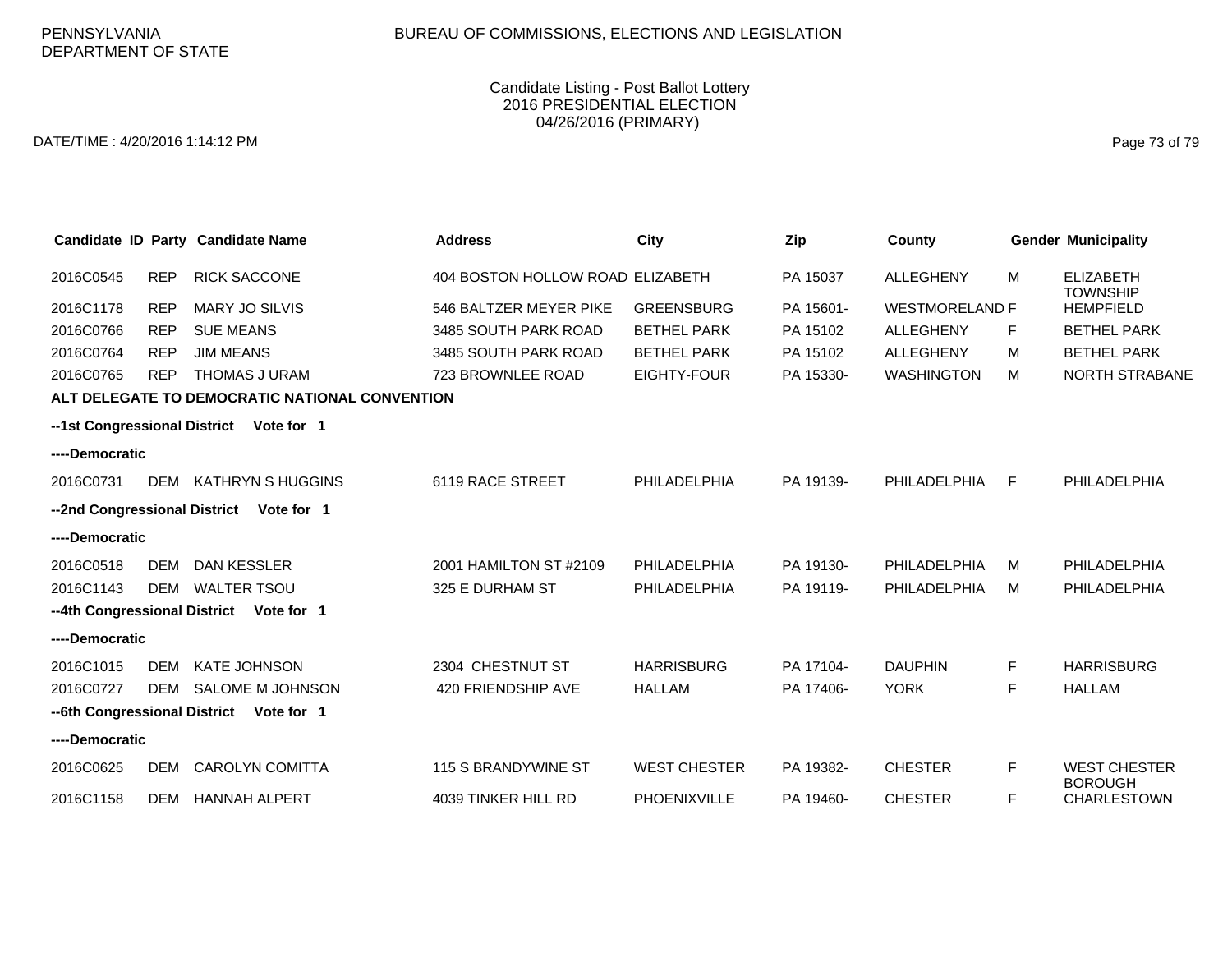# BUREAU OF COMMISSIONS, ELECTIONS AND LEGISLATION

PENNSYLVANIA DEPARTMENT OF STATE

### Candidate Listing - Post Ballot Lottery 2016 PRESIDENTIAL ELECTION 04/26/2016 (PRIMARY)

DATE/TIME : 4/20/2016 1:14:12 PM Page 74 of 79

|                | Candidate ID Party Candidate Name        | <b>Address</b>          | City               | Zip       | County                |    | <b>Gender Municipality</b>            |
|----------------|------------------------------------------|-------------------------|--------------------|-----------|-----------------------|----|---------------------------------------|
|                | --7th Congressional District Vote for 1  |                         |                    |           |                       |    |                                       |
| ----Democratic |                                          |                         |                    |           |                       |    |                                       |
| 2016C1129      | DEM PASQUALE CIPOLLONI                   | 269 HEMLOCK LANE        | <b>SPRINGFIELD</b> | PA 19064- | <b>DELAWARE</b>       | м  | <b>SPRINGFIELD</b>                    |
|                | --8th Congressional District Vote for 1  |                         |                    |           |                       |    |                                       |
| ----Democratic |                                          |                         |                    |           |                       |    |                                       |
| 2016C1055      | <b>DEM</b><br><b>JENNI MURPHY</b>        | 6414 N RADCLIFFE STREET | <b>BRISTOL</b>     | PA 19007- | <b>BUCKS</b>          | F. | <b>BRISTOL</b>                        |
| 2016C1151      | JORDYN TANNENBAUM<br>DEM                 | 23 BRIDLE PATH          | <b>HOLLAND</b>     | PA 18966- | <b>BUCKS</b>          | F  | <b>NORTHAMPTON</b><br><b>TOWNSHIP</b> |
|                | --12th Congressional District Vote for 1 |                         |                    |           |                       |    |                                       |
| ----Democratic |                                          |                         |                    |           |                       |    |                                       |
| 2016C1037      | DEM PIYUSH SETH                          | 1601 MOUNTAINVIEW DR    | <b>GIBSONIA</b>    | PA 15044- | <b>ALLEGHENY</b>      | M  | <b>RICHLAND TWP</b>                   |
|                | --14th Congressional District Vote for 1 |                         |                    |           |                       |    |                                       |
| ----Democratic |                                          |                         |                    |           |                       |    |                                       |
| 2016C1099      | <b>KATHRYN HARRISON</b><br>DEM           | 3431 BUTLER ST 212      | <b>PITTSBURGH</b>  | PA 15201- | <b>ALLEGHENY</b>      | F. | <b>PITTSBURGH</b>                     |
|                | --17th Congressional District Vote for 1 |                         |                    |           |                       |    |                                       |
| ----Democratic |                                          |                         |                    |           |                       |    |                                       |
| 2016C0777      | DEM COURTNEY WASHO                       | 2646 OLYPHANT AVENUE    | <b>SCRANTON</b>    | PA 18509- | <b>LACKAWANNA</b>     | F. | <b>SCRANTON</b>                       |
|                | --18th Congressional District Vote for 1 |                         |                    |           |                       |    |                                       |
| ----Democratic |                                          |                         |                    |           |                       |    |                                       |
| 2016C0397      | <b>ROBERT RENDAR</b><br><b>DEM</b>       | 179 LASKOSKI ROAD       | <b>GREENSBURG</b>  | PA 15601- | <b>WESTMORELAND M</b> |    | <b>HEMPFIELD</b><br><b>TOWNSHIP</b>   |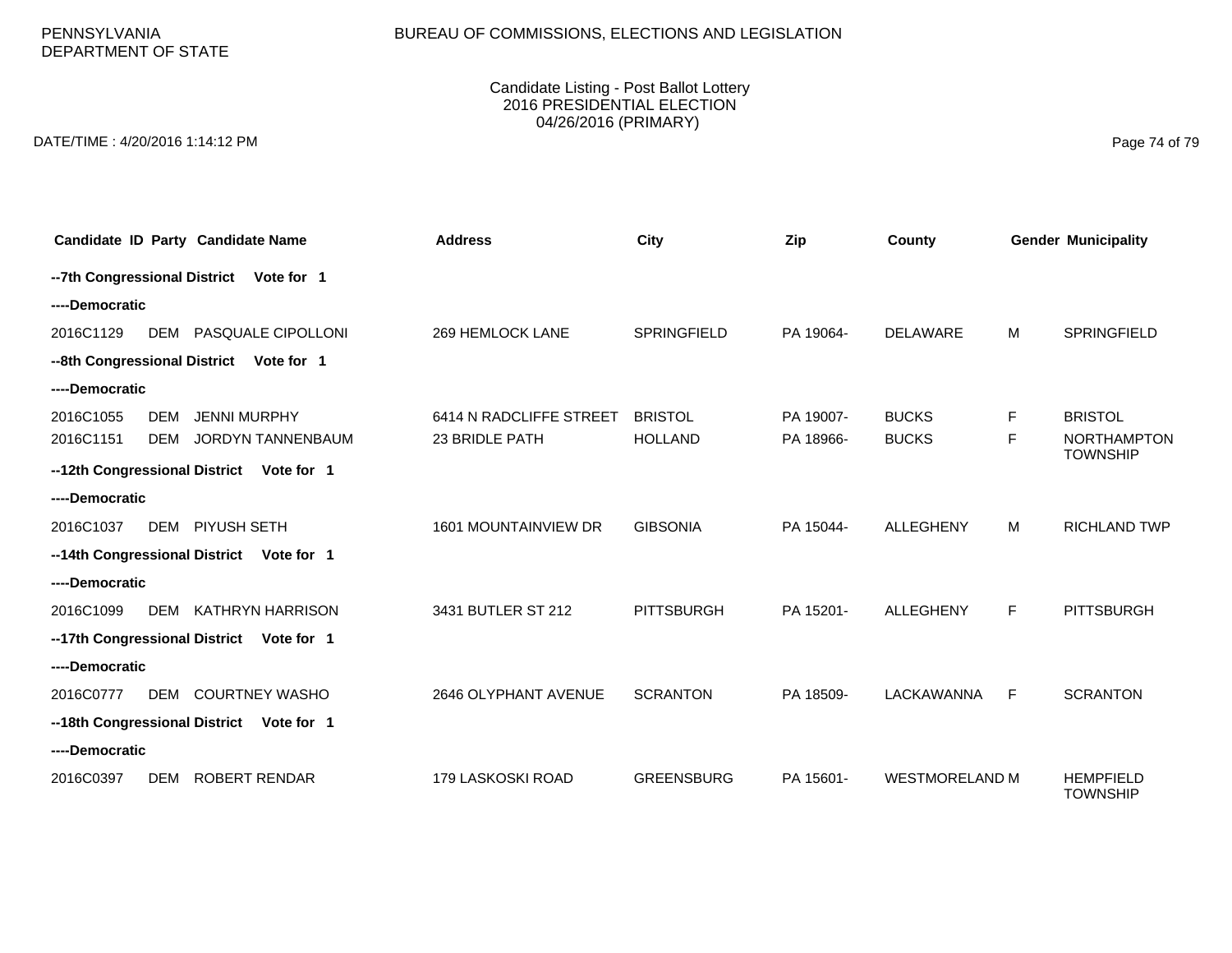### Candidate Listing - Post Ballot Lottery 2016 PRESIDENTIAL ELECTION 04/26/2016 (PRIMARY)

DATE/TIME : 4/20/2016 1:14:12 PM Page 75 of 79

|                                                       |            | Candidate ID Party Candidate Name                     | <b>Address</b>                        | City                                  | Zip       | County            |   | <b>Gender Municipality</b>                              |  |
|-------------------------------------------------------|------------|-------------------------------------------------------|---------------------------------------|---------------------------------------|-----------|-------------------|---|---------------------------------------------------------|--|
| ALT DELEGATE TO REPUBLICAN NATIONAL CONVENTION        |            |                                                       |                                       |                                       |           |                   |   |                                                         |  |
| --1st Congressional District Vote for not more than 3 |            |                                                       |                                       |                                       |           |                   |   |                                                         |  |
| ----Republican                                        |            |                                                       |                                       |                                       |           |                   |   |                                                         |  |
| 2016C0964                                             | <b>REP</b> | CAROLINA BALTAZAR HARRIS                              | <b>604 ROSE STREET</b>                | <b>YEADON</b>                         | PA 19050  | <b>DELAWARE</b>   | F | YEADON BOROUGH                                          |  |
| 2016C0939                                             | <b>REP</b> | <b>MEGAN RATH</b>                                     | 1704 WALLACE ST #202                  | PHILADELPHIA                          | PA 19130  | PHILADELPHIA      | F | PHILADELPHIA                                            |  |
| 2016C0940                                             | <b>REP</b> | <b>FRED ANTON</b>                                     | 7 N COLUMBUS BLVD APT.13 PHILADELPHIA |                                       | PA 19106- | PHILADELPHIA      | м | PHILADELPHIA                                            |  |
|                                                       |            | --2nd Congressional District Vote for not more than 3 |                                       |                                       |           |                   |   |                                                         |  |
| ----Republican                                        |            |                                                       |                                       |                                       |           |                   |   |                                                         |  |
| 2016C0420                                             | <b>REP</b> | <b>LEWIS GOULD</b>                                    | 741 WOODLEAVE ROAD                    | <b>BRYN MAWR</b>                      | PA 19010  | <b>MONTGOMERY</b> | м | <b>LOWER MERION</b><br><b>TOWNSHIP</b>                  |  |
| 2016C0422                                             | <b>REP</b> | SANDRA SCHULTZ NEWMAN                                 | 1120 GINGKO LANE                      | <b>GLADWYNE</b>                       | PA 19035  | <b>MONTGOMERY</b> | E | <b>LOWER MERION</b><br><b>TOWNSHIP</b>                  |  |
| 2016C0688                                             | <b>REP</b> | <b>DENISE FUREY</b>                                   | 4256 REGENT SQUARE                    | PHILADELPHIA                          | PA 19104- | PHILADELPHIA      | E | PHILADELPHIA                                            |  |
|                                                       |            | --3rd Congressional District Vote for not more than 3 |                                       |                                       |           |                   |   |                                                         |  |
| ----Republican                                        |            |                                                       |                                       |                                       |           |                   |   |                                                         |  |
| 2016C1176                                             | <b>REP</b> | <b>LYNNE RYAN</b>                                     | <b>1504 HIGHLAND AVENUE</b>           | <b>NEW CASTLE</b>                     | PA 16105  | <b>LAWRENCE</b>   | F | <b>NEW CASTLE</b>                                       |  |
| 2016C0881                                             | <b>REP</b> | <b>MIKE BAKER</b>                                     | 1185 BUTLER ROAD                      | <b>WORTHINGTON</b>                    | PA 16262  | <b>ARMSTRONG</b>  | M | <b>EAST FRANKLIN</b>                                    |  |
| 2016C1180                                             | <b>REP</b> | <b>GALE MEASEL</b>                                    | 455 WEST MAILTLAND LANE NEW CASTLE    |                                       | PA 16105- | <b>LAWRENCE</b>   | M | <b>TOWNSHIP</b><br><b>NESHANNOCK</b><br><b>TOWNSHIP</b> |  |
| 2016C0705                                             | <b>REP</b> | <b>JOHN GRENCI</b>                                    | <b>143 SHERMAN AVE</b>                | <b>BUTLER</b>                         | PA 16001  | <b>BUTLER</b>     | м | <b>BUTLER</b>                                           |  |
| 2016C0429                                             | <b>REP</b> | <b>MARCI MUSTELLO</b>                                 | 202 BELLEFIELD DRIVE                  | <b>BUTLER</b>                         | PA 16001  | <b>BUTLER</b>     | F | <b>BUTLER TWP 3</b>                                     |  |
| 2016C0678                                             | <b>REP</b> | <b>JEAN CRAIGE PEPPER</b>                             | 4851 WOLF RD                          | ERIE                                  | PA 16505  | ERIE              | F | MILLCREEK TWP                                           |  |
|                                                       |            | --4th Congressional District Vote for not more than 3 |                                       |                                       |           |                   |   |                                                         |  |
| ----Republican                                        |            |                                                       |                                       |                                       |           |                   |   |                                                         |  |
| 2016C0926                                             | <b>REP</b> | <b>G EDWIN MATTHIAS</b>                               | 511 ELLEN ROAD                        | <b>CAMP HILL</b>                      | PA 17011- | <b>CUMBERLAND</b> | M | HAMPDEN TWP.                                            |  |
| 2016C1001                                             | <b>REP</b> | <b>CHARLIE GEROW</b>                                  | 4725 CHARLES ROAD                     | <b>MECHANICSBURG</b><br>(HAMPDEN TWP) | PA 17050  | <b>CUMBERLAND</b> | м | <b>HAMPDEN</b><br><b>TOWNSHIP</b>                       |  |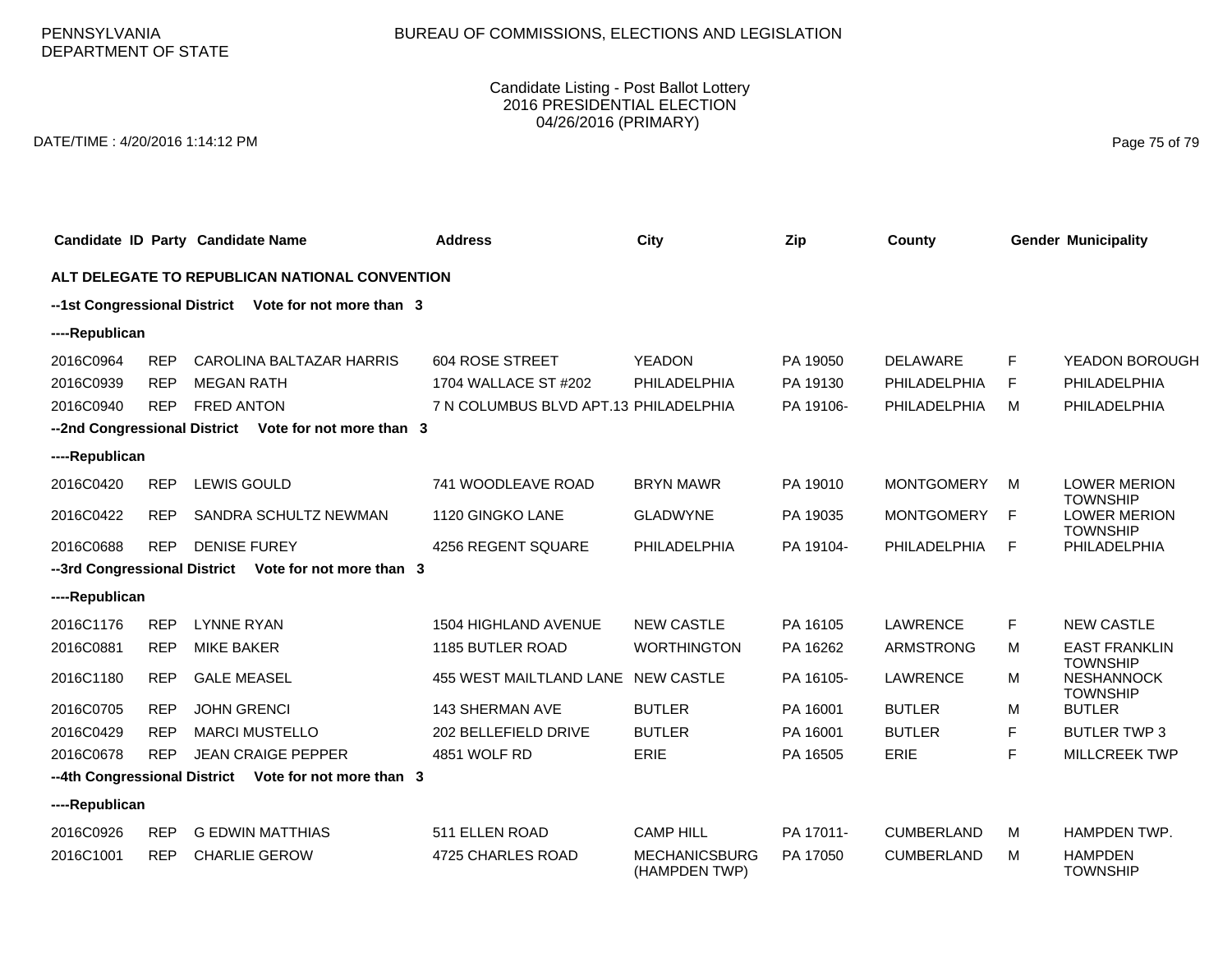# BUREAU OF COMMISSIONS, ELECTIONS AND LEGISLATION

PENNSYLVANIA DEPARTMENT OF STATE

### Candidate Listing - Post Ballot Lottery 2016 PRESIDENTIAL ELECTION 04/26/2016 (PRIMARY)

DATE/TIME : 4/20/2016 1:14:12 PM Page 76 of 79

|                                                          |            | Candidate ID Party Candidate Name                     | <b>Address</b>           | <b>City</b>         | Zip       | County            |    | <b>Gender Municipality</b>                |  |  |
|----------------------------------------------------------|------------|-------------------------------------------------------|--------------------------|---------------------|-----------|-------------------|----|-------------------------------------------|--|--|
| 2016C0337                                                | <b>REP</b> | <b>BETSY HOWER</b>                                    | 401 ROLLING ROAD         | YORK SPRINGS        | PA 17372- | <b>ADAMS</b>      | F  | <b>HUNTINGTON</b><br><b>TOWNSHIP</b>      |  |  |
| --5th Congressional District<br>Vote for not more than 3 |            |                                                       |                          |                     |           |                   |    |                                           |  |  |
| ----Republican                                           |            |                                                       |                          |                     |           |                   |    |                                           |  |  |
| 2016C0950                                                | <b>REP</b> | <b>JUSTIN GALLAGHER</b>                               | 5429 FRAZIER STREET      | ERIE                | PA 16510  | ERIE              | м  | <b>HARBORCREEK</b><br><b>TOWNSHIP</b>     |  |  |
| 2016C0402                                                | <b>REP</b> | C ARNOLD MCCLURE                                      | 16381 PUMP STATION ROAD  | <b>SHIRLEYSBURG</b> | PA 17260- | <b>HUNTINGDON</b> | м  | SHIRLEY TOWNSHIP                          |  |  |
| 2016C0500                                                | <b>REP</b> | SHEILA FITZGERALD STERRETT                            | 234 HARBOR ROAD          | <b>ERIE</b>         | PA 16511  | <b>ERIE</b>       | F. | <b>HARBORCREEK</b>                        |  |  |
|                                                          |            | --6th Congressional District Vote for not more than 3 |                          |                     |           |                   |    |                                           |  |  |
| ----Republican                                           |            |                                                       |                          |                     |           |                   |    |                                           |  |  |
| 2016C0592                                                | <b>REP</b> | <b>NEILL C KLING</b>                                  | 42 DEEPDALE ROAD         | <b>WAYNE</b>        | PA 19087- | <b>CHESTER</b>    | М  | <b>TREDYFFRIN</b><br><b>TOWNSHIP</b>      |  |  |
| 2016C0325                                                | <b>REP</b> | <b>GWENNE ALEXANDER</b>                               | 1408 GRAND OAK LANE      | <b>WEST CHESTER</b> | PA 19380  | <b>CHESTER</b>    | F. | <b>EAST GOSHEN</b>                        |  |  |
| 2016C0395                                                | <b>REP</b> | THOMAS J NEAFCY JR                                    | 103 W LINFIELD-TRAPPE RD | <b>ROYERSFORD</b>   | PA 19468- | <b>MONTGOMERY</b> | M  | <b>LIMERICK TOWNSHIP</b>                  |  |  |
|                                                          |            | --7th Congressional District Vote for not more than 3 |                          |                     |           |                   |    |                                           |  |  |
| ----Republican                                           |            |                                                       |                          |                     |           |                   |    |                                           |  |  |
| 2016C0426                                                | <b>REP</b> | <b>ARTHUR C BUSTARD</b>                               | P.O. BOX 143             | <b>CEDARS</b>       | PA 19423- | <b>MONTGOMERY</b> | M  | <b>WORCESTER</b>                          |  |  |
| 2016C0352                                                | <b>REP</b> | NICHOLAS DEBENEDICTIS                                 | 231 GOLFVIEW ROAD        | ARDMORE             | PA 19003- | <b>DELAWARE</b>   | М  | HAVERFORD TWP.                            |  |  |
| 2016C0713                                                | <b>REP</b> | <b>COLIN HANNA</b>                                    | 603 FAIRWAY DRIVE        | <b>WEST CHESTER</b> | PA 19382  | <b>CHESTER</b>    | М  | E BRADFORD                                |  |  |
| --8th Congressional District Vote for not more than 3    |            |                                                       |                          |                     |           |                   |    |                                           |  |  |
| ----Republican                                           |            |                                                       |                          |                     |           |                   |    |                                           |  |  |
| 2016C0187                                                | <b>REP</b> | <b>JANET SMITH</b>                                    | 15 IVY LANE              | YARDLEY             | PA 19067  | <b>BUCKS</b>      | F. | <b>LOWER MAKEFIELD</b><br><b>TOWNSHIP</b> |  |  |
| 2016C0423                                                | <b>REP</b> | <b>JAY R MOYER</b>                                    | PO BOX 395               | LEDERACH            | PA 19450- | <b>MONTGOMERY</b> | M  | LOWER SALFORD                             |  |  |
| 2016C0653                                                | <b>REP</b> | <b>TYLER TOMLINSON</b>                                | 542 NEW BRITAIN ROAD     | <b>DOYLESTOWN</b>   | PA 18901- | <b>BUCKS</b>      | М  | <b>DOYLESTOWN</b><br><b>TOWNSHIP</b>      |  |  |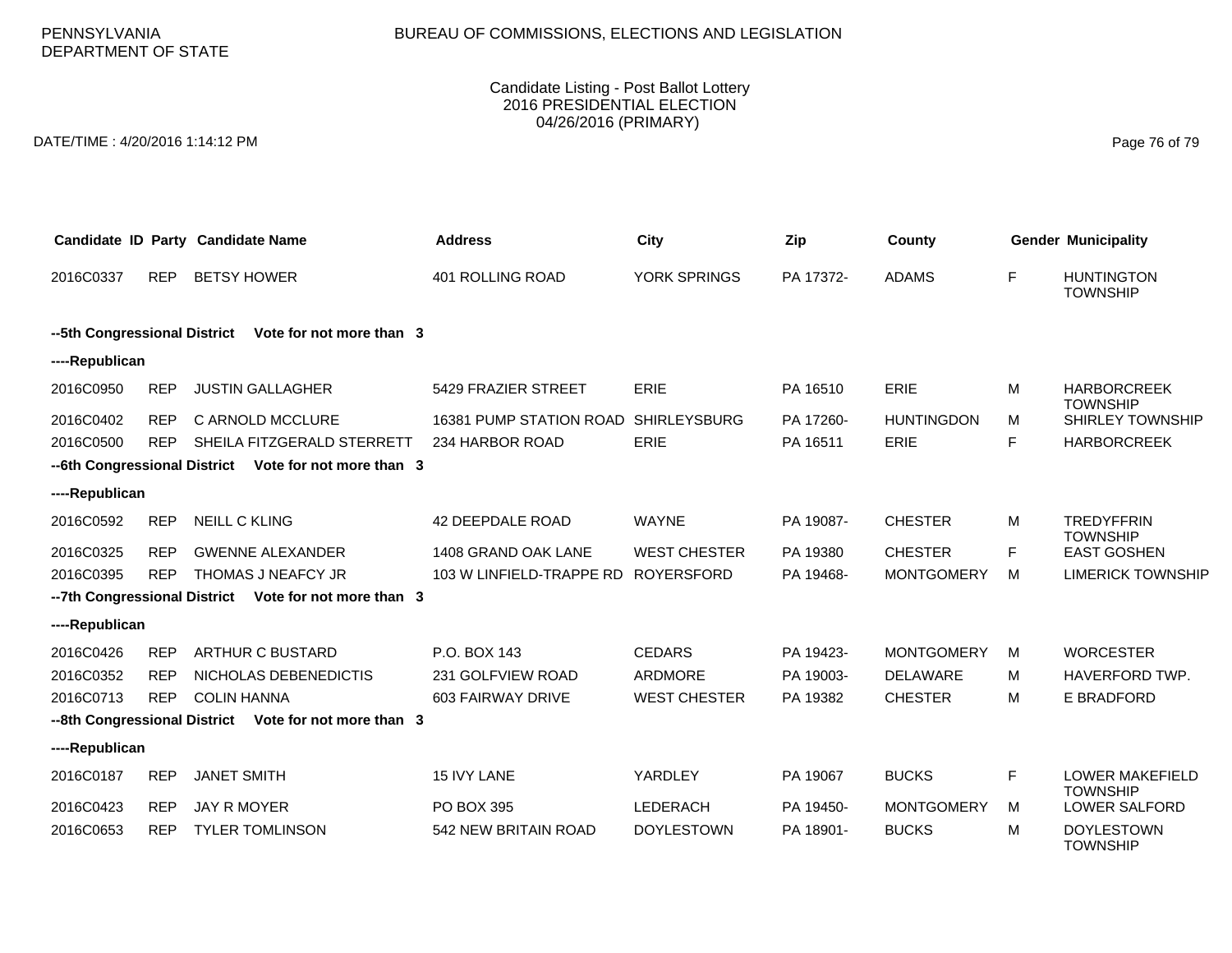# BUREAU OF COMMISSIONS, ELECTIONS AND LEGISLATION

PENNSYLVANIA DEPARTMENT OF STATE

### Candidate Listing - Post Ballot Lottery 2016 PRESIDENTIAL ELECTION 04/26/2016 (PRIMARY)

DATE/TIME : 4/20/2016 1:14:12 PM Page 77 of 79

|                                                          |            | Candidate ID Party Candidate Name                      | <b>Address</b>         | City               | Zip       | County                |    | <b>Gender Municipality</b>            |  |
|----------------------------------------------------------|------------|--------------------------------------------------------|------------------------|--------------------|-----------|-----------------------|----|---------------------------------------|--|
| --9th Congressional District<br>Vote for not more than 3 |            |                                                        |                        |                    |           |                       |    |                                       |  |
| ----Republican                                           |            |                                                        |                        |                    |           |                       |    |                                       |  |
| 2016C0685                                                | <b>REP</b> | AUGUST C STICKEL IV                                    | 323 EVENINGTIDE AVE    | <b>ALTOONA</b>     | PA 16602- | <b>BLAIR</b>          | M  | <b>CITY OF ALTOONA</b>                |  |
|                                                          |            | --10th Congressional District Vote for not more than 3 |                        |                    |           |                       |    |                                       |  |
| ----Republican                                           |            |                                                        |                        |                    |           |                       |    |                                       |  |
| 2016C0930                                                | <b>REP</b> | <b>JONATHAN HAYES</b>                                  | 98 OAK TREE LANE       | <b>MCVEYTOWN</b>   | PA 17051  | <b>MIFFLIN</b>        | M  | <b>WAYNE</b>                          |  |
| 2016C0621                                                | <b>REP</b> | <b>IRENE C HARRIS</b>                                  | 729 VALLEY DRIVE       | <b>MIDDLEBURG</b>  | PA 17842- | <b>SNYDER</b>         | F. | <b>MIDDLECREEK</b><br><b>TOWNSHIP</b> |  |
|                                                          |            | --11th Congressional District Vote for not more than 3 |                        |                    |           |                       |    |                                       |  |
| ----Republican                                           |            |                                                        |                        |                    |           |                       |    |                                       |  |
| 2016C0862                                                | <b>REP</b> | <b>MARIA HASTE</b>                                     | 220 HETRICK LN         | <b>HARRISBURG</b>  | PA 17112  | <b>DAUPHIN</b>        | F  | <b>MIDDLE PAXTON</b>                  |  |
| 2016C0457                                                | <b>REP</b> | DONALD J ELY                                           | P O BOX 765            | <b>SUNBURY</b>     | PA 17801  | NORTHUMBERLA M        |    | <b>TWP</b><br><b>SUNBURY CITY</b>     |  |
| --12th Congressional District                            |            | Vote for not more than 3                               |                        |                    |           | ND.                   |    |                                       |  |
| ----Republican                                           |            |                                                        |                        |                    |           |                       |    |                                       |  |
| 2016C0356                                                | <b>REP</b> | <b>CHRISTOPHER FROMME</b>                              | 113 PITTVIEW RD        | <b>PITTSBURGH</b>  | PA 15237  | <b>ALLEGHENY</b>      | M  | <b>ROSS TOWNSHIP</b>                  |  |
| 2016C0377                                                | <b>REP</b> | <b>JEFF STEIGERWALT</b>                                | 2624 WOODMONT LANE     | <b>WEXFORD</b>     | PA 15090  | <b>ALLEGHENY</b>      | м  | <b>FRANKLIN PARK</b>                  |  |
| 2016C0327                                                | <b>REP</b> | <b>LARRY BORLAND</b>                                   | 3915 BRIDGEWOOD CIRCLE | <b>MURRYSVILLE</b> | PA 15668  | <b>WESTMORELAND M</b> |    | <b>MURRYSVILLE</b>                    |  |
| 2016C0392                                                | <b>REP</b> | <b>STEVE SCHLAUCH</b>                                  | 629 REGENCY DRIVE      | <b>PITTSBURGH</b>  | PA 15239- | <b>ALLEGHENY</b>      | М  | <b>PLUM BOROUGH</b>                   |  |
| 2016C0618                                                | <b>REP</b> | <b>MIKE MCMULLEN</b>                                   | <b>PO BOX 220</b>      | <b>GIBSONIA</b>    | PA 15044  | <b>ALLEGHENY</b>      | м  | <b>HAMPTON</b>                        |  |
| 2016C0385                                                | <b>REP</b> | <b>DAVE MAJERNIK</b>                                   | 932 ROCKLAND DRIVE     | <b>PITTSBURGH</b>  | PA 15239  | <b>ALLEGHENY</b>      | м  | <b>PLUM BOROUGH</b>                   |  |
| 2016C0391                                                | <b>REP</b> | <b>JILL COOPER</b>                                     | 8017 BREN-DINA COURT   | <b>MURRYSVILLE</b> | PA 15668  | <b>WESTMORELAND F</b> |    | <b>MURRYSVILLE</b>                    |  |
| 2016C0373                                                | <b>REP</b> | ROBERT HOWARD                                          | 229 SEASONS DRIVE      | <b>WEXFORD</b>     | PA 15090  | <b>ALLEGHENY</b>      | м  | <b>MARSHALL</b>                       |  |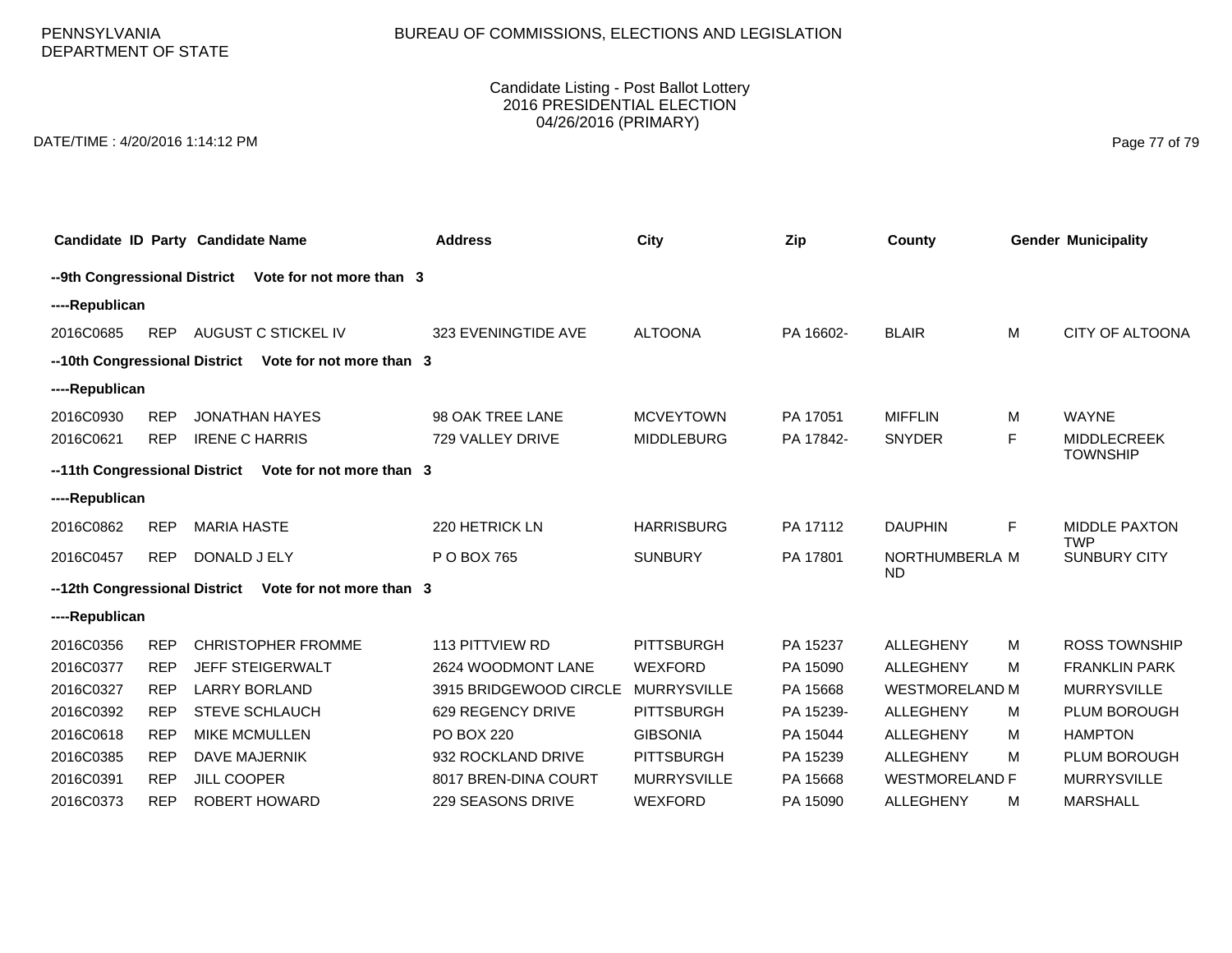### Candidate Listing - Post Ballot Lottery 2016 PRESIDENTIAL ELECTION 04/26/2016 (PRIMARY)

DATE/TIME : 4/20/2016 1:14:12 PM Page 78 of 79

|                |            | Candidate ID Party Candidate Name                      | <b>Address</b>          | City                  | Zip       | County             |   | <b>Gender Municipality</b>               |  |  |
|----------------|------------|--------------------------------------------------------|-------------------------|-----------------------|-----------|--------------------|---|------------------------------------------|--|--|
|                |            | --13th Congressional District Vote for not more than 3 |                         |                       |           |                    |   |                                          |  |  |
| ----Republican |            |                                                        |                         |                       |           |                    |   |                                          |  |  |
| 2016C0594      | <b>REP</b> | <b>DAN TINNEY</b>                                      | 10933 CAREY PLZ         | PHILADELPHIA          | PA 19154  | PHILADELPHIA       | м | PHILADELPHIA                             |  |  |
| 2016C0933      | <b>REP</b> | <b>GARY GRISAFI</b>                                    | 6908 OAKLEY ST          | PHILADELPHIA          | PA 19111  | PHILADELPHIA       | м | PHILADELPHIA                             |  |  |
| 2016C0606      | <b>REP</b> | <b>CAMILLE MCCOLGAN</b>                                | 11821 BRANDON RD        | PHILADELPHIA          | PA 19154  | PHILADELPHIA       | F | PHILADELPHIA                             |  |  |
|                |            | --14th Congressional District Vote for not more than 3 |                         |                       |           |                    |   |                                          |  |  |
| ----Republican |            |                                                        |                         |                       |           |                    |   |                                          |  |  |
| 2016C0853      | <b>REP</b> | <b>MALLORY RUHLING</b>                                 | 182 SPRING GROVE ROAD   | <b>PITTSBURGH</b>     | PA 15235  | <b>ALLEGHENY</b>   | F | PENN HILLS                               |  |  |
|                |            | --15th Congressional District Vote for not more than 3 |                         |                       |           |                    |   |                                          |  |  |
| ----Republican |            |                                                        |                         |                       |           |                    |   |                                          |  |  |
| 2016C0254      | <b>REP</b> | <b>GARY L BIRKS</b>                                    | 1148 HOWERTOWN ROAD     | CATASAQUA             | PA 18032  | <b>NORTHAMPTON</b> | M | NORTH CATASAQUA                          |  |  |
| 2016C0304      | <b>REP</b> | <b>GLENN ECKHART</b>                                   | 511 EAST FEDERAL STREET | <b>ALLENTOWN</b>      | PA 18103  | <b>LEHIGH</b>      | м | <b>SALISBURY</b>                         |  |  |
| 2016C0586      | <b>REP</b> | BERNADETTE COMFORT                                     | 846 SPRING WHITE DRIVE  | <b>BREINIGSVILLE</b>  | PA 18031  | <b>LEHIGH</b>      | F | <b>UPPER MACUNGIE</b><br><b>TOWNSHIP</b> |  |  |
|                |            | --16th Congressional District Vote for not more than 3 |                         |                       |           |                    |   |                                          |  |  |
| ----Republican |            |                                                        |                         |                       |           |                    |   |                                          |  |  |
| 2016C0722      | <b>REP</b> | <b>RICK LOUGHERY</b>                                   | 1623 COBBLESTONE DRIVE  | <b>COATESVILLE</b>    | PA 19320  | <b>CHESTER</b>     | М | CITY OF<br><b>COATESVILLE</b>            |  |  |
| 2016C0285      | <b>REP</b> | <b>DICK SHELLENBERGER</b>                              | 177 W SUN HILL RD       | <b>MANHEIM</b>        | PA 17545- | LANCASTER          | м | <b>PENN TWP</b>                          |  |  |
| 2016C0710      | <b>REP</b> | TOM JONES                                              | 122 SADDLEBACK DRIVE    | <b>MARIETTA</b>       | PA 17547  | LANCASTER          | м | <b>EAST DONEGAL</b><br><b>TOWNSHIP</b>   |  |  |
|                |            | --17th Congressional District Vote for not more than 3 |                         |                       |           |                    |   |                                          |  |  |
| ----Republican |            |                                                        |                         |                       |           |                    |   |                                          |  |  |
| 2016C0532      | <b>REP</b> | PAUL DEFABO                                            | 23 MAFFETT STREET       | <b>WILKES BARRE</b>   | PA 18702  | LUZERNE            | M | <b>WILKES BARRE CITY</b>                 |  |  |
| 2016C0511      | <b>REP</b> | <b>MARY BETH DOUGHERTY</b>                             | 355 WEST MAIN STREET    | <b>GIRARDVILLE</b>    | PA 17935  | <b>SCHUYLKILL</b>  | F | <b>GIRARDVILLE</b><br><b>BOROUGH</b>     |  |  |
| 2016C0591      | <b>REP</b> | <b>THOMAS WHITEHEAD</b>                                | 72 IROQUOIS RD          | <b>ALBRIGHTSVILLE</b> | PA 18210  | <b>MONROE</b>      | м | <b>TUNKHANNOCK</b><br><b>TOWNSHIP</b>    |  |  |